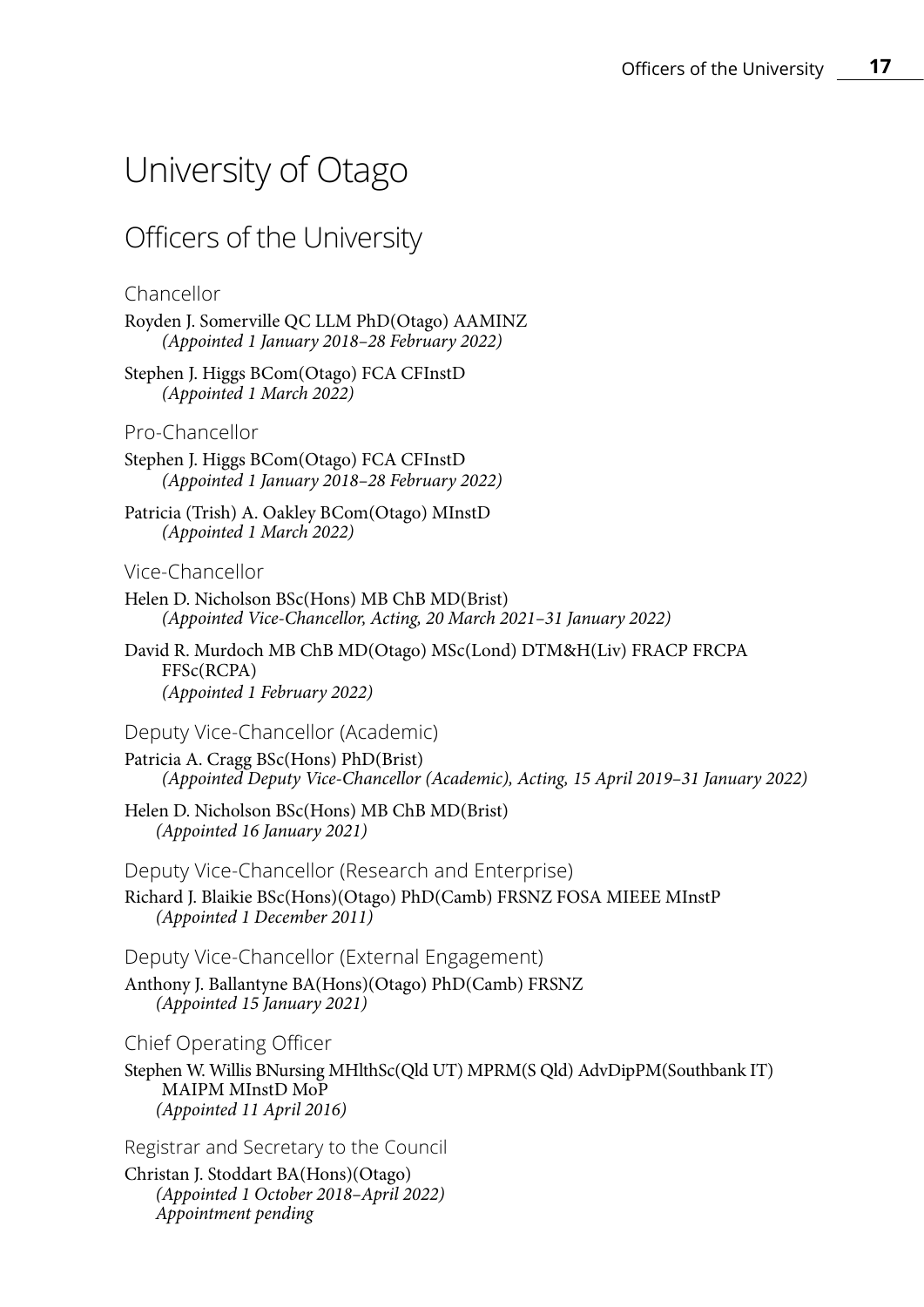## The Council of the University

## *Appointed by the Minister of Education*

Suzanne L. Ellison MNZM BA(Otago) DipTchg DipTchg(Higher) (2019–2022) Stephen J. Higgs BCom(Otago) FCA (2012–2024) *Two appointments pending*

## *The Vice-Chancellor (ex officio)*

Helen D. Nicholson BSc(Hons) MB ChB MD(Brist) *(Appointed Vice-Chancellor, Acting, 20 March 2021–31 January 2022)* David R. Murdoch MB ChB MD(Otago) MSc(Lond) DTM&H(Liv) FRACP FRCPA FFSc(RCPA) *(Appointed 1 February 2022)*

*Elected by the academic staff* Charles R. Pigden MA(Camb) PhD(La Trobe) (2019–2022)

*Elected by the general staff* Melissa L. Lethaby BA(Otago) (2020–2023)

*The President, Otago University Students' Association (ex officio)* Melissa K. Lama BA(Otago) (2022)

#### *Appointed by the Council*

Frazer B. Barton BA LLB(Hons)(Otago) (2016–2023) Martin R. Dippie CMInstD (2016–2022) Patricia (Trish) A. Oakley BCom(Otago) (2018–2023)

*One appointment pending*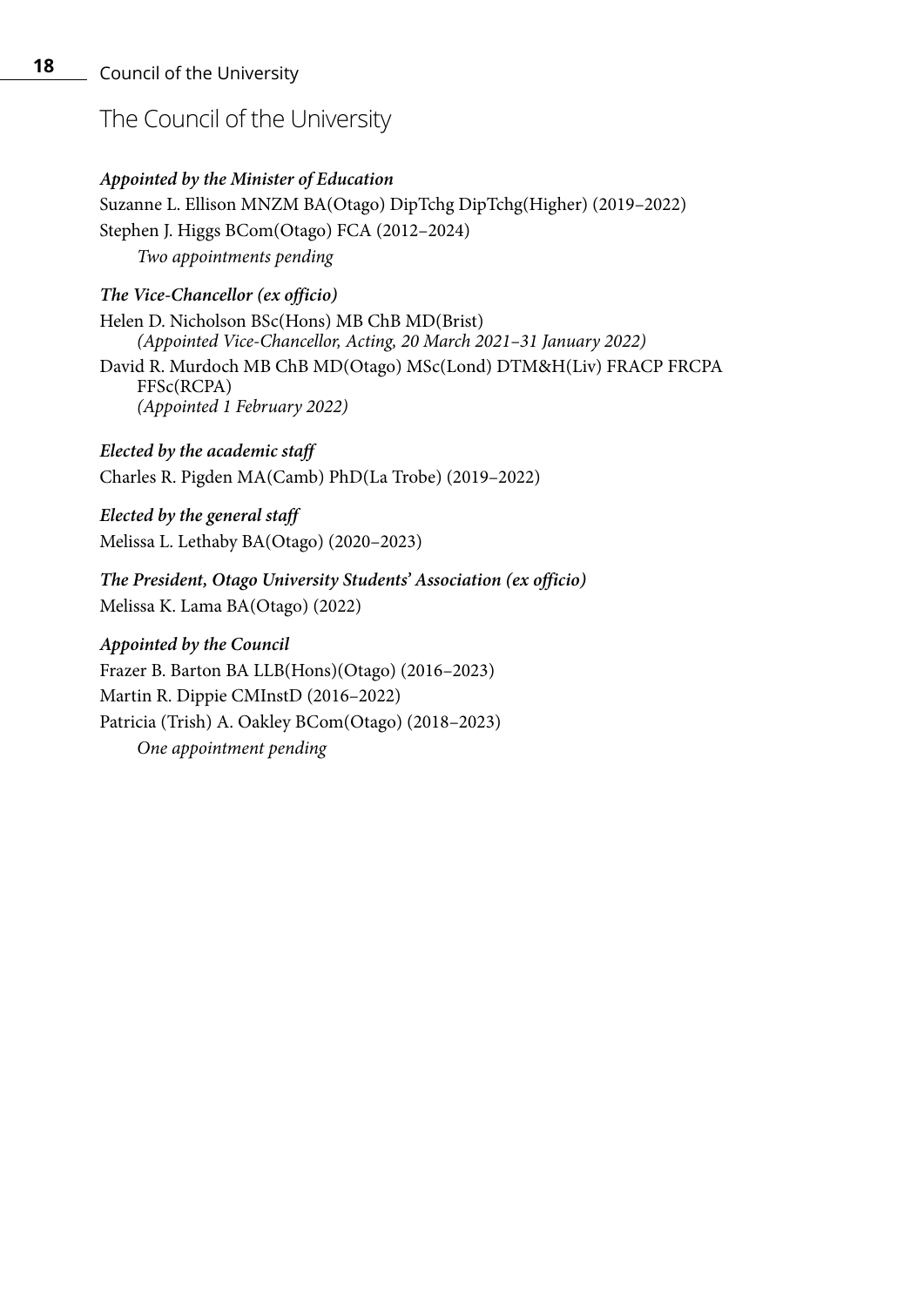# University Staff

The following lists are of the University's teaching and research staff and certain general staff. Staff in the four academic Divisions are listed first: the order of the constituent Departments, Schools, and Faculties is largely as set out in the General Information section; within each department or other unit the normal order of listing is head of department followed by teaching and research staff (professors, associate professors, senior lecturers, lecturers, and assistant lecturers, immediately followed in each case by research staff of equivalent rank, and then clinical staff, professional practice and teaching fellows, adjunct staff, and honorary staff) in order of appointment within each category, and general staff ranked according to job title and in order of appointment. The administrative and service Divisions are listed after the academic Divisions.

The year shown is that of taking up continuous appointment in the University, rather than the year of appointment to the position currently held.

## Division of Humanities

Pro-Vice-Chancellor

2005 Jessica F. M. Palmer BCom LLM(Auck) LLM(Camb) MInstD (Professor since 2018)

#### Associate Deans

- 1994 Hugh R. Campbell MA(Otago) PhD(C Sturt) (Research)
- 1999 R. Michelle Schaaf BCom MA PhD PGDipArts DipGrad(Otago) (Pacific)
- 1999 Michelle Thompson-Fawcett BTP MPlan(Auck) DPhil(Oxf) (Māori)
- 2007 Simone C. Marshall BA(Well) MA(Waik) PhD(Syd) (Professor since 2022) (Academic)
- 2010 Wayne J. Stephenson MSc PhD(Cant) (Graduate Studies)
- 2019 Stephen M. Young BA(Hons)(Bucknell) MA(Colorado State) JD(Colorado) PhD(NSW) (International)

## School of Arts

Associate Professor and Head of School

2005 Timothy D. Cooper BA(Hons) PhD(Cant) FRHistS

## Classics Programme

Senior Lecturer and Head of Programme

2015 Gwynaeth L. McIntyre BA(Vic BC) MA(York Can) PhD(St And)

#### Professor

1993 Jonathan C. R. Hall MA(St And) MA PhD(Texas) (Professor since 2016)

Associate Professors

2004 Patrick V. Wheatley BA(Hons) PhD(W Aust)

2014 Sean L. McConnell BA(Hons)(Otago) MPhil PhD(Camb)

Senior Lecturers

2004 Arlene L. Allan BA(Hons)(Trent) MA(Qu) PhD(Exe)

2013 Daniel K. Osland BA(Wheaton) MA PhD(Cincinnati)

## English and Linguistics Programme

Senior Lecturer and Head of Programme

2011 Hunter B. Hatfield MA(Mississippi) PhD(Hawaii)

Professors

2004 Jacob B. P. Edmond BA(Hons) PhD(Auck) (Professor since 2020)

2007 Simone C. Marshall BA(Well) MA(Waik) PhD(Syd) (Professor since 2022)

Associate Professors

- 1991 Candler S. Rogers BA(Emory) MA PhD(Chicago)
- 1992 Christine A. Prentice MA PhD(Cant)
- 2005 Thomas E. McLean BA(Loyola) MA(Boston College) PhD(Iowa)
- 2009 David A. Ciccoricco BS(Colorado) BA(Hons) PhD(Cant)
- 2018 Grace Moore BA(Hons)(Exe) MA(William & Mary) PhD(Exe)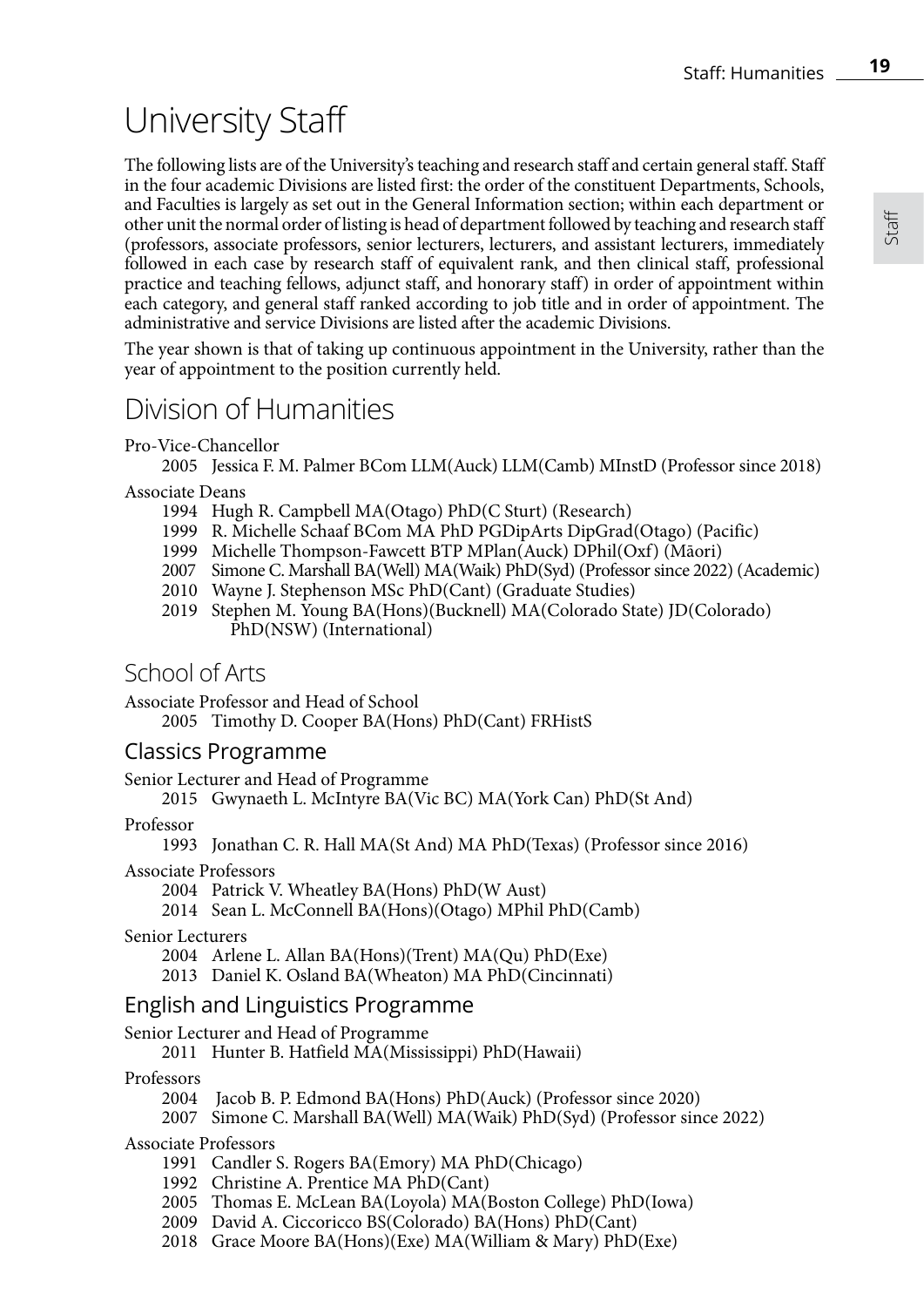#### Staff: Humanities

#### Senior Lecturers

- 1993 Rochelle Simmons MA(Auck) PhD(Tor)
- 2003 Paul G. Tankard MA PhD(Monash)
- 2004 Simone Drichel MA(Freiburg) PhD(Well)
- 2007 Anne Feryok MA(Syracuse) PhD(Auck)

#### Lecturers

- 2018 Simon E. Overall MA(Auck) PhD (La Trobe)
- 2020 Minh T. T. Nguyen MEd(Qld UT) PhD(Auck)

#### Teaching Fellow

1994 Nicola J. Cummins BA(Auck) MA PGDipArts(Otago) TESOLCert

#### Honorary Associate Professor

1981 Gregory G. Waite BA(Hons)(Otago) MA PhD(Tor)

#### Honorary Fellows

- 1996 Keith I. D. Maslen MA(NZ) MA(Camb) DLitt(Oxf)
- 2002 Donald J. Kerr MA(Well) PhD(Auck) DipTchg
- 2006 John K. Hale MA(Oxf) PhD(Edin) DipEd(Durh)

## History Programme

#### Associate Professor and Head of Programme

1990 John Stenhouse BA(Hons) PhD(Massey)

#### Professors

- 2004 Mark Seymour BA(Hons)(Syd) MA PhD(Connecticut) (Professor since 2021)
- 2004 Takashi Shogimen LLB(Keio) PhD(Sheff) FRHistS (Professor since 2015)
- 2005 Angela C. Wanhalla MA PhD(Cant) (Professor since 2022)
- 2008 Angela H. McCarthy MA(NUI) PhD(Dub) *(Professor of Scottish and Irish History)*
- 2009 Anthony J. Ballantyne BA(Hons)(Otago) PhD(Camb) FRSNZ (Professor since 2011)
- 2010 Brian D. Moloughney MA(Cant) PhD(ANU)

#### Associate Professor

1993 Alexander Trapeznik BA(La Trobe) MA(Tas) PhD(ANU) DipHum(La Trobe) GDipMusStud(PCAE)

#### Senior Lecturers

- 2020 C. Miranda L. Johnson BA(Hons)(Well) MA(Auck) PhD(Chicago)
- 2021 Frances M. Steel BA(Otago) PhD(ANU) PGDipArts(Otago)

## Centre for Irish and Scottish Studies

#### Professors

2009 Liam A. McIlvanney MA(Glas) DPhil(Oxf) *(Stuart Professor of Scottish Studies)* 2019 Sonja M. Tiernan MA PhD(UCD) *(Eamon Cleary Chair in Irish Studies)*

## Languages and Cultures Programme

#### Associate Professor and Head of Programme

1995 Antonie Alm Maîtrise(Bordeaux) PhD(UCLA)

### Chinese

#### Professor

2003 Paola Voci BA(Venice) MA PhD(Indiana) (Professor since 2021)

#### Senior Lecturers

- 2015 Sin Wen Lau BSocSc(Hons)(NU Singapore) MA PhD(ANU)
- 2015 Lorraine C. M. Wong BA(HK) MPhil(Camb) PhD(New York)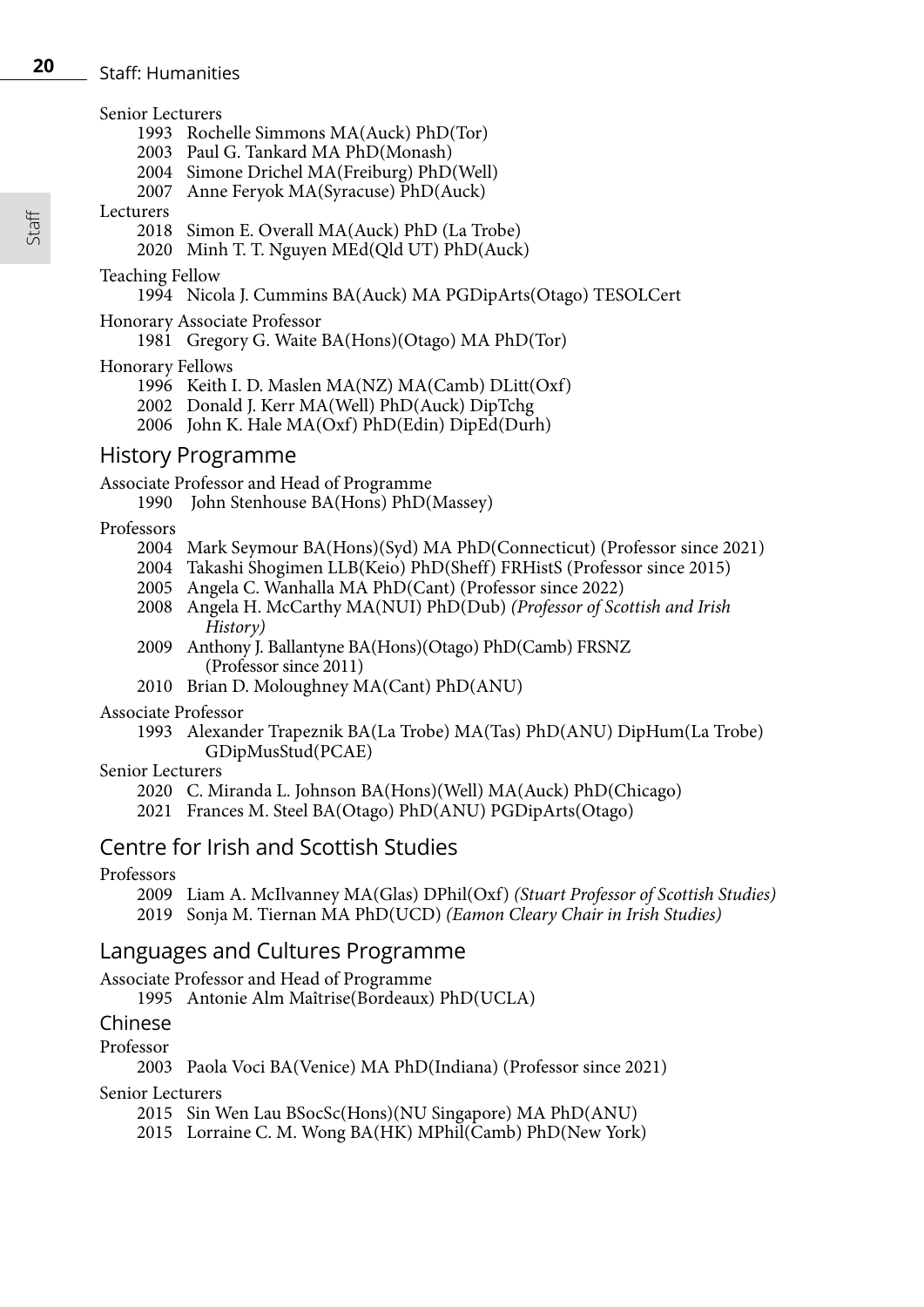Staff

| French                      |                                                                                                                                                                                                                                                                                                                       |
|-----------------------------|-----------------------------------------------------------------------------------------------------------------------------------------------------------------------------------------------------------------------------------------------------------------------------------------------------------------------|
| Senior Lecturers            | 2001 Barbara M. Stone LLB(Hons) BA(Hons)(Otago) PhD(Edin)<br>2005 Constantin Grigorut MA(McM) PhD(Br Col)                                                                                                                                                                                                             |
| Teaching Fellow             | 2010 Christiane Leurquin Maîtrise DU(Paris)                                                                                                                                                                                                                                                                           |
| German                      |                                                                                                                                                                                                                                                                                                                       |
| Associate Professor         | 2008 Cecilia Novero MA(Turin) PhD(Chicago)                                                                                                                                                                                                                                                                            |
| Senior Lecturer             | 1995 Antonie Alm Maîtrise (Bordeaux) PhD (UCLA)                                                                                                                                                                                                                                                                       |
| Teaching Fellow             | 2016 Peter A. Barton BA(Hons) PhD(Otago) MA(Lond)                                                                                                                                                                                                                                                                     |
| Japanese                    |                                                                                                                                                                                                                                                                                                                       |
| Associate Professor         | 1996 Roy A. Starrs MA PhD(Br Col)                                                                                                                                                                                                                                                                                     |
| Senior Lecturer             | 2005 J.-R. Hayashishita MA PhD(S Calif)                                                                                                                                                                                                                                                                               |
| Teaching Fellows            | 2010 Haruko Stuart BA(Seisen) MA(Waik) PGDipLT(Auck)<br>2020 Balazs I. Kiglics BSc(Budapest Business School) PhD(Otago)                                                                                                                                                                                               |
| Spanish                     |                                                                                                                                                                                                                                                                                                                       |
| Associate Professor         | 2007 Tiffany D. G. Trotman BA(Washington and Lee) MA(Virginia) PhD(Otago)                                                                                                                                                                                                                                             |
| Senior Lecturer             | 2005 Adelso Yánez MA(Ott) PhD(Montr)                                                                                                                                                                                                                                                                                  |
| Lecturer                    | 2020 Moira Fortin Cornejo BA(Universidad Católica de Chile) MA(Otago) PhD(Well)                                                                                                                                                                                                                                       |
| Teaching Fellow             | 2005 Francisco Araya BA(Hons)(Universidad de Chile)                                                                                                                                                                                                                                                                   |
| Philosophy Programme        |                                                                                                                                                                                                                                                                                                                       |
|                             | Associate Professor and Head of Programme<br>2012 Zachariah J. Weber BA(SUNY Binghamton) PhD(Melb)                                                                                                                                                                                                                    |
| Professors                  | 1989 Gregory W. Dawes SSL(Rome Pont Bib Inst) BTheol PhD PGDipTheol(Otago)<br>(Professor since 2017) (Joint with Religion)                                                                                                                                                                                            |
|                             | 1999 James B. Maclaurin MA(Well) PhD(ANU) (Professor since 2018)<br>2012 Alexander Miller MA(Glas) MLitt(St And) AM PhD(Michigan)<br>2014 Elisabeth H. Ellis BA(Princeton) MA PhD(Berkeley) (Professor since 2019)<br>2014 Michael L. LeBuffe BA(Princeton) PhD(UCSD) (Baier Professor of Early Modern<br>Philosophy) |
| <b>Emeritus Professor</b>   | 1970 Alan E. Musgrave BA(Hons) PhD(Lond) FRSNZ (Emeritus Professor since 2014)                                                                                                                                                                                                                                        |
| <b>Associate Professors</b> | 1988 Charles R. Pigden MA(Camb) PhD(La Trobe)<br>1992 Andrew J. Moore MA(Cant) D Phil(Oxf)<br>1998 Heather L. Dyke BA PhD(Leeds)                                                                                                                                                                                      |
|                             |                                                                                                                                                                                                                                                                                                                       |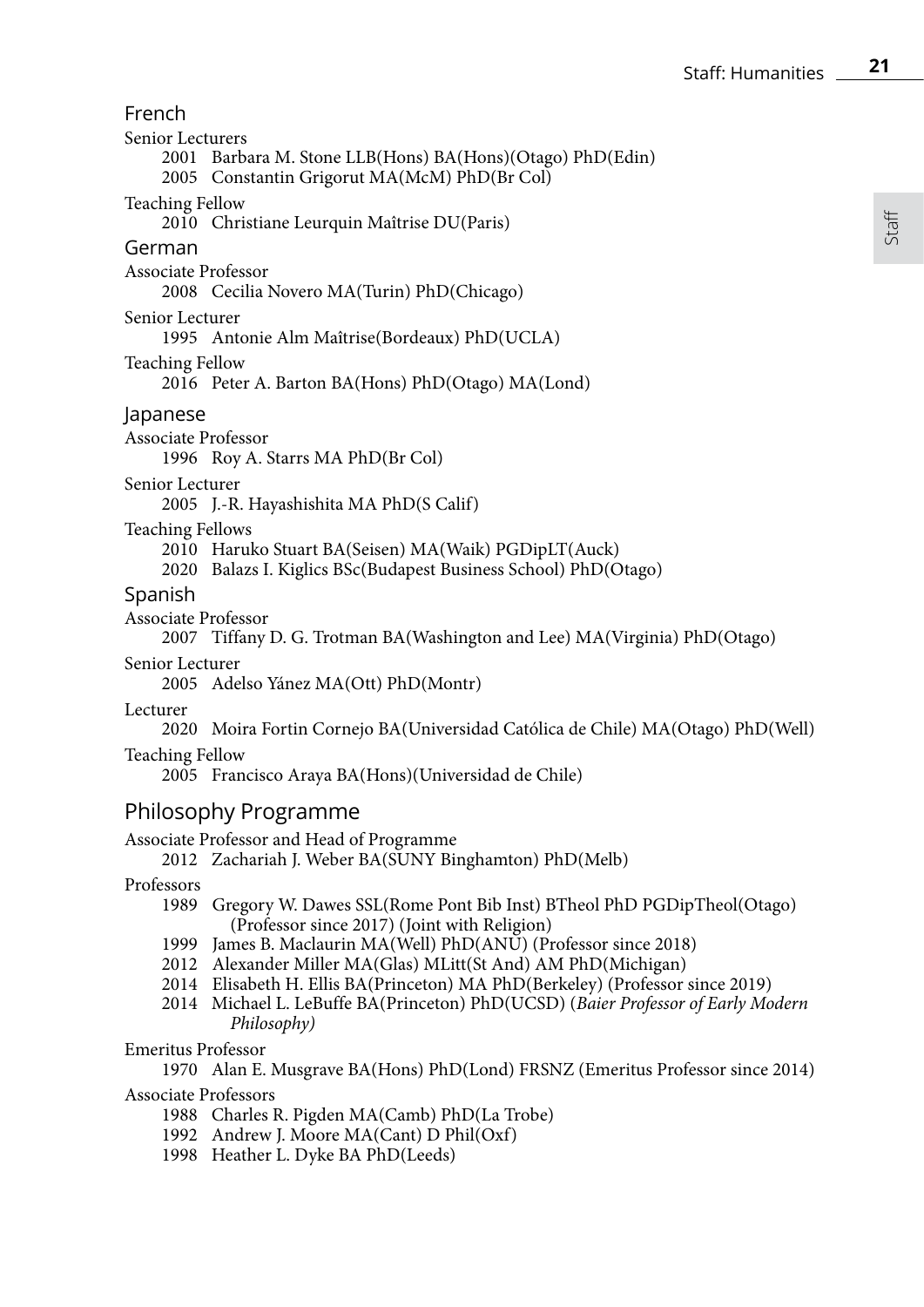## Theology Programme

## Professor and Head of Programme

1988 Paul R. Trebilco BSc(Cant) BD(Otago) PhD(Durh) FRSNZ (Professor since 2003) Professors

- 2005 Timothy D. Cooper BA(Hons) PhD(Cant) FRHistS (Professor since 2021)
- 2005 Murray A. Rae BArch(Auck) BA BD(Otago) PhD(Lond) (Professor since 2011)
- 2010 Christopher R. J. Holmes BA(Moody Bible Inst) MRel ThD(Tor) (Professor since 2022)
- 2015 David J. Tombs MA(Oxf) STM(Union) MA PhD(Lond) PGCE(Birm)
	- *(Howard Paterson Professor of Theology and Public Issues)*

## Senior Lecturer

2003 James E. Harding BA(Manc) MA PhD(Sheff)

## Lecturers

- 2002 Graham E. Redding BCom(Auck) BTheol PGDipTheol(Otago) PhD(Lond)
- 2018 Lynne M. Taylor BSc BA(Hons)(Cant) PhD(Flin)
- 2019 Andrew Shepherd BA(Well) BD(Melb) PhD(Otago)
- 2020 Wayne M. R. Te Kaawa BTheol MMin PhD(Otago)

## Teaching Fellow

2017 Katherine A. Marcar BA(Eastern) MSc(Edin) PhD(Durh)

Honorary Fellows

- 2010 W. John Roxborogh BE(Auck) BD(Otago) PhD(Aberd)
- 2012 Peter C. Matheson MA(Otago) BD PhD(Edin)
- 2020 Uili Feleterika Nokise BA(Well) BDiv MTheol(Otago) PhD(ANU)

## School of Geography

## Professor and Head of School

1999 Michelle Thompson-Fawcett BTP MPlan(Auck) DPhil(Oxf) (Professor since 2018)

Professors

- 1991 Sean J. Fitzsimons BSc(Hons)(Cant) PhD(Tas) (Professor since 2013)
- 1999 Claire Freeman BA(Hons)(Rhodes) MA(Witw) PhD(Leeds) PGDipTP PGDipEnvMan(C England) (Professor since 2016)
- 2008 Etienne L. Nel BA(Hons) PhD(Rhodes) MA(Witw) (Professor since 2013)

## Associate Professors

- 1995 Michael J. Hilton MNZM MA PhD(Auck)
- 2006 Nicholas J. Cullen MSc(Cant) PhD(Colorado)
- 2006 Douglas P. Hill BA(Hons)(ANU) PhD(Curtin)
- 2010 Wayne J. Stephenson MSc PhD(Cant)
- 2013 Sophie E. Bond LLB MRRP PhD(Otago)

## Senior Lecturers

- 2010 Daniel G. Kingston BSc(Sheff) MSc(E Anglia) PhD(Birm)
- 2010 Sarah M. Mager MSc PhD(Otago)
- 2012 Ralf S. Ohlemüller Diplom Biologe(Bonn) PhD(Otago)
- 2013 Sean Connelly BA(Hons)(Guelph) MA(N Br Col) PhD(S Fraser)
- 2013 Christina R. Ergler Diplom Geografin(Bonn) PhD(Auck)

## Lecturers

- 2018 Ashraful Alam BArch(Khulna) MSc(Urban Planning)(HK) PhD(Macq)
- 2020 Francisco J. Barraza MSE PhD(P. Universidad Católica de Chile)
- Teaching Fellow
	- 2009 Benjamin T. Varkalis BAppSc(Otago)
- Honorary Professor
	- 2020 Joanne P. Sharp BA(Camb) MA PhD(Syracuse) FRSE FRSGSA)

## Honorary Associate Professor

2019 Jenny Bryant-Tokalau BA PGDipArts(Otago) MA(PNG) PhD(Monash)

Staff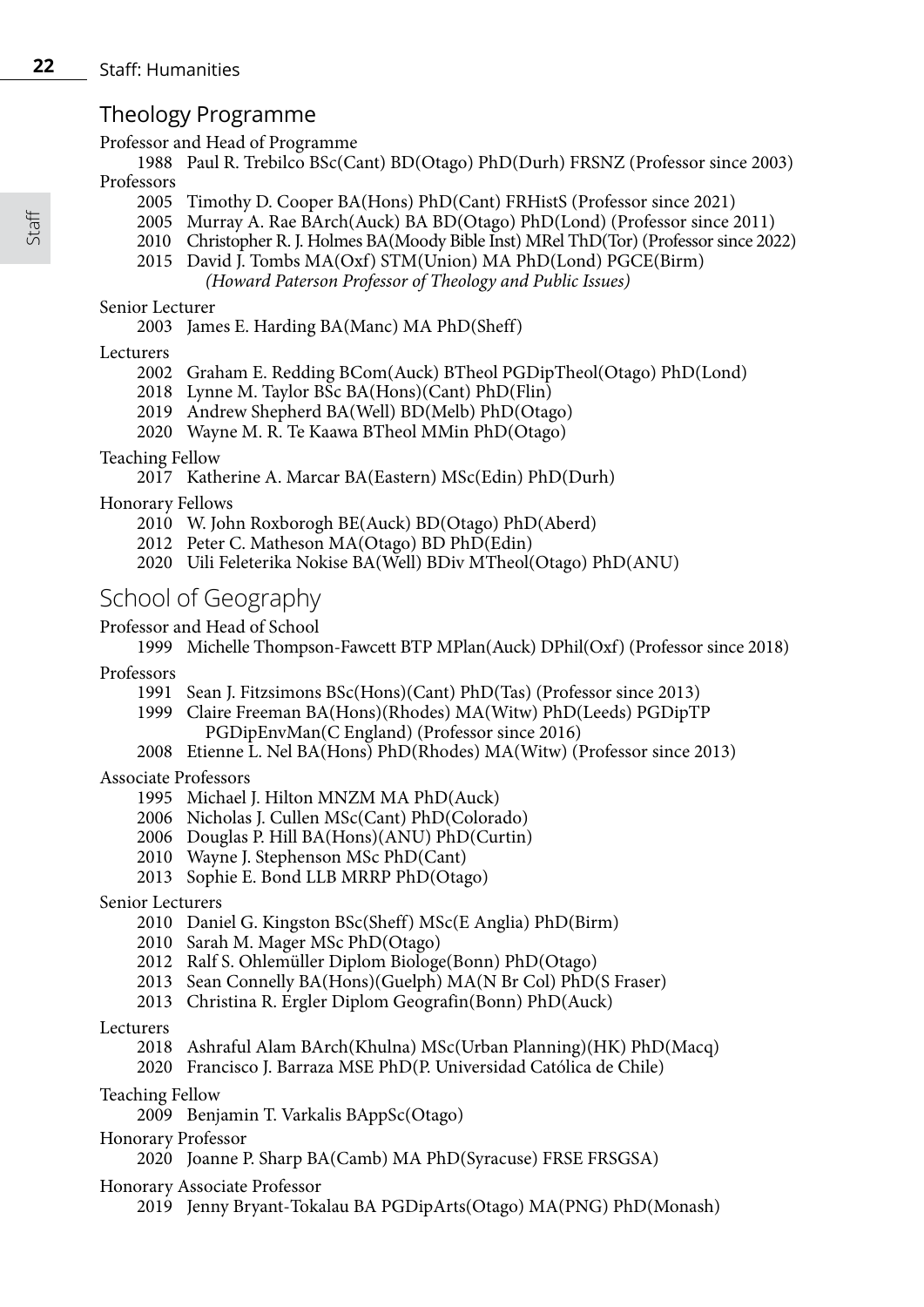## Centre for Sustainability

Associate Professor and Director

2016 Caroline H. R. Orchiston BSc(Hons) MTour PhD(Otago)

#### Professors

2004 Janet R. Stephenson BA(Auck) MREP(Massey) PhD(Otago) (Professor since 2021) 2014 Merata Kawharu MNZM BA PGDipBus(Auck) DPhil(Oxf) (Professor since 2018)

## School of Performing Arts

Professor and Head of School

2000 Anthony D. Ritchie MusB(Hons) PhD(Cant) LTCL (Professor since 2018)

### Music

Professors

- 1981 J. Terence Dennis MNZM MusB(Hons)(Otago) Konzertexamen(Cologne) FRSNZ FNZAH (Professor since 2006) *(Blair Professor*)
- 1990 Peter V. Adams MusB(Hons)(Otago) MMus(Lond) LRSM FTCL (Professor since 2022)
- 1995 Henry M. Johnson BA(Hons)(Dartington) MMus(Lond) DPhil(Oxf)
	- PGDipTertT(Otago) LTCL(perf) LTCL(tchg) (Professor since 2008)
- 2000 Anthony D. Ritchie MusB(Hons) PhD(Cant) LTCL (Professor since 2018)

Senior Lecturers

- 2002 Ian C. Chapman MusB MA PhD(Otago)
- 2008 Tessa M. A. Petersen MusB(Hons)(Otago) AdvPGDipRCM *(Executant Senior Lecturer in Violin*)
- 2011 Jennifer A. Cattermole MusB(Hons) MA(Otago) PhD(Macq)

Lecturers

- 2017 Michael E. Holland MusB MA DMA(Otago) *(Studio Production)*
- 2019 Tessa M. Romano BA(Princeton) MMus(Michigan) DMA(Colorado)
- 2020 Madeleine Parkins-Craig MusB(Hons) DMA(Otago) (*Studio Production*)

Professional Practice Fellows

- 2010 Heleen Du Plessis BMus(Potchef) BMus(Hons)(Pret) DMA(Otago) PGPerfDip(Geneva) GPD(Peabody) *(Cello)*
- 2016 Arlie J. McCormick MMus GCertMusSt(Griff) *(Contemporary Voice)*
- 2021 Hugh Harlow MPP(Otago Poly) Diploma in Audio Engineering(SAE Auck)

#### Teaching Fellows

2004 Thomas J. McGrath MusB(Hons)(Cant) Musikreife(Richard-Strauss- Konservatorium)

2007 David O. Harrison MusB(Hons) MA(Otago)

#### Technician

2009 Stephen R. Stedman

Theatre Studies

#### Professor

2006 Stuart B. Young MA(Hons)(Well) PhD(Camb) (Professor since 2015)

Associate Professor

1996 Hilary M. Halba MA(Otago) DipTchg ASB

#### Senior Lecturer

2006 Suzanne R. Little BA(Hons) PhD(Qld UT)

#### Teaching Fellow

2018 Ryan J. Hartigan MA(Well)

Theatre Manager, Technician and Professional Practice Fellow

2007 Martyn W. Roberts BA(Well) MFA(Otago)

### Dance

Teaching Fellow

2012 Sofia Kalogeropoulou BPerfArts(Auck) MDanceSt(Otago)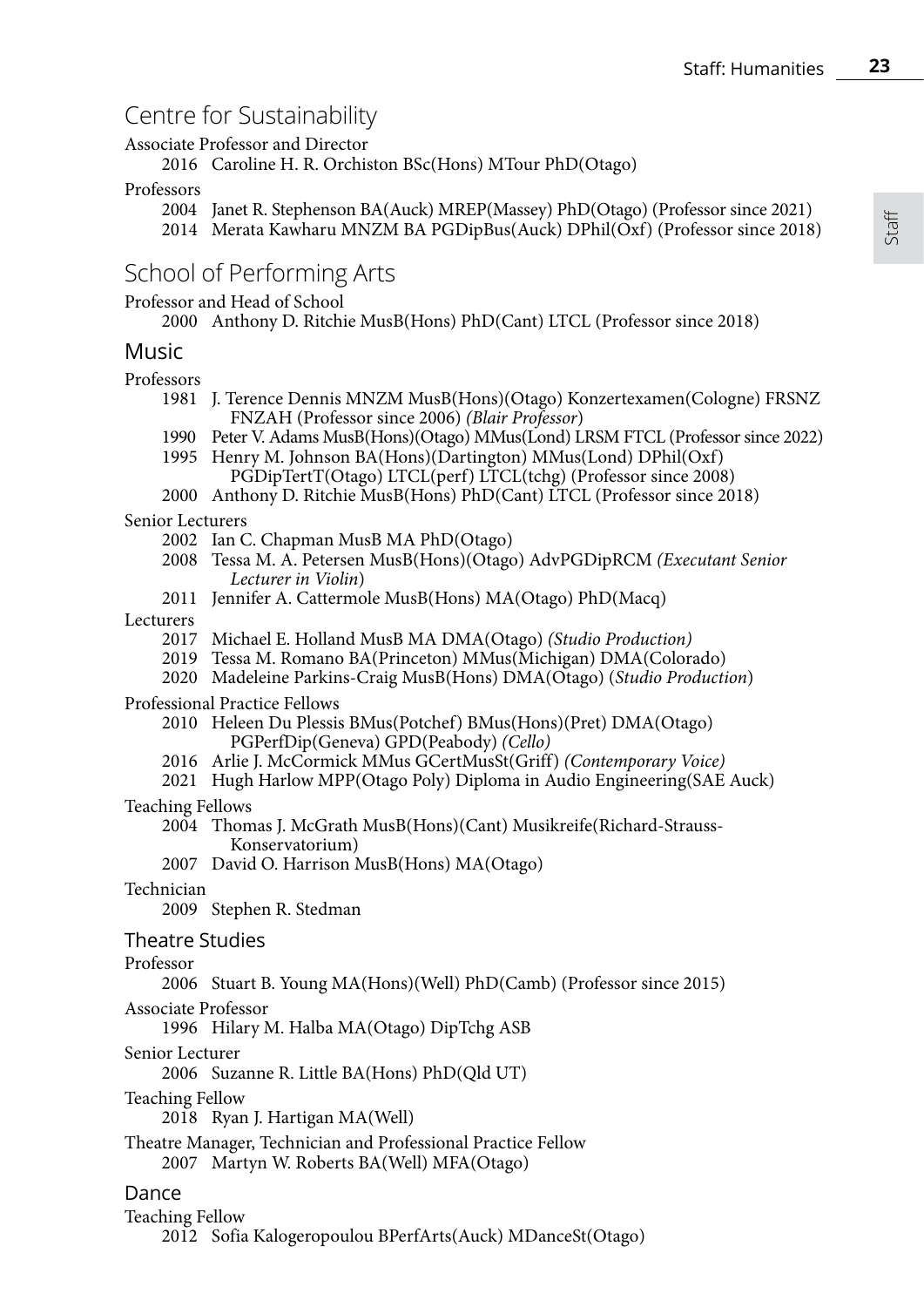## School of Social Sciences

Professor and Head of School

2004 Will Sweetman BA(Lanc) MPhil PhD(Camb) (Professor since 2020)

## Archaeology Programme

Associate Professor and Head of Programme

2005 Timothy D. Thomas MA PhD PGDipArts(Otago)

Professors

- 1991 Richard K. Walter BA PhD(Auck) FRSNZ FSA (Professor since 2011)
- 2005 Glenn R. Summerhayes OL OAM JP MA(Syd) PhD(La Trobe) DipEd(Syd T Coll) FSA FAHA FLS FRAI

## Associate Professors

- 1999 Ian G. Barber BA PhD(Otago) MA(Auck)
- 2004 Catherine A. Smith BAppSc(Canberra) BA(Hons)(Melb) PhD(Otago)
- 2013 Anne C. Ford MA(La Trobe) PhD(Otago)

## Senior Lecturer

- 2016 Karen L. Greig MA PhD(Otago)
- Research Fellows
	- 2019 Christopher G. Jennings MA(Otago)
	- 2021 Monica Tromp MS(Idaho State) PhD(Otago)
- Honorary Professor
	- 2011 Marshall I. Weisler BA(Calif State) MA PhD(Berkeley) FAAH FSA FLS
- Honorary Fellows
	- 2002 Dimitri Anson MPhil(Lond) PhD(Syd)
	- 2019 Peter G. Petchey MA PhD(Otago)

## Media, Film and Communication Programme

## Senior Lecturer and Head of Programme

2001 Brett D. Nicholls BA(Hons) PhD(Murd)

Professor

2004 Catherine Fowler BA(Hons)(Bulmershe) PhD(Warw) (Professor since 2022)

Associate Professor

2004 Hugh Slotten BA(Earlham College) MS MA PhD(Wisconsin)

### Senior Lecturers

2002 Kevin B. Fisher MA(UCSB) MA PhD(UCLA)

- 2003 Paul B. Ramaeker BA(UCLA) MA PhD(Wisconsin)
- 2005 Davinia J. Thornley MA PhD(N Carolina, Chapel Hill)

### Lecturer

2008 Olivier C. Jutel PGDipArts MA PhD(Otago)

## National Centre for Peace and Conflict Studies

## Professor and Director

2012 Richard D. W. Jackson MA PhD(Cant) (Professor since 2013)

### Associate Professor

2014 SungYong Lee MA(Korea) PhD(St And)

### Senior Lecturers

2013 Katerina Standish BA(S Fraser) MA(R Roads) PhD(Manit)

2017 Mariska Kappmeier BA(Tübingen) DiplPsy DrPhil(Hamburg)

## Research Fellow

2017 Ria Shibata BA(Int Christian) BA(Syracuse) MA(Sophia) PhD(Otago)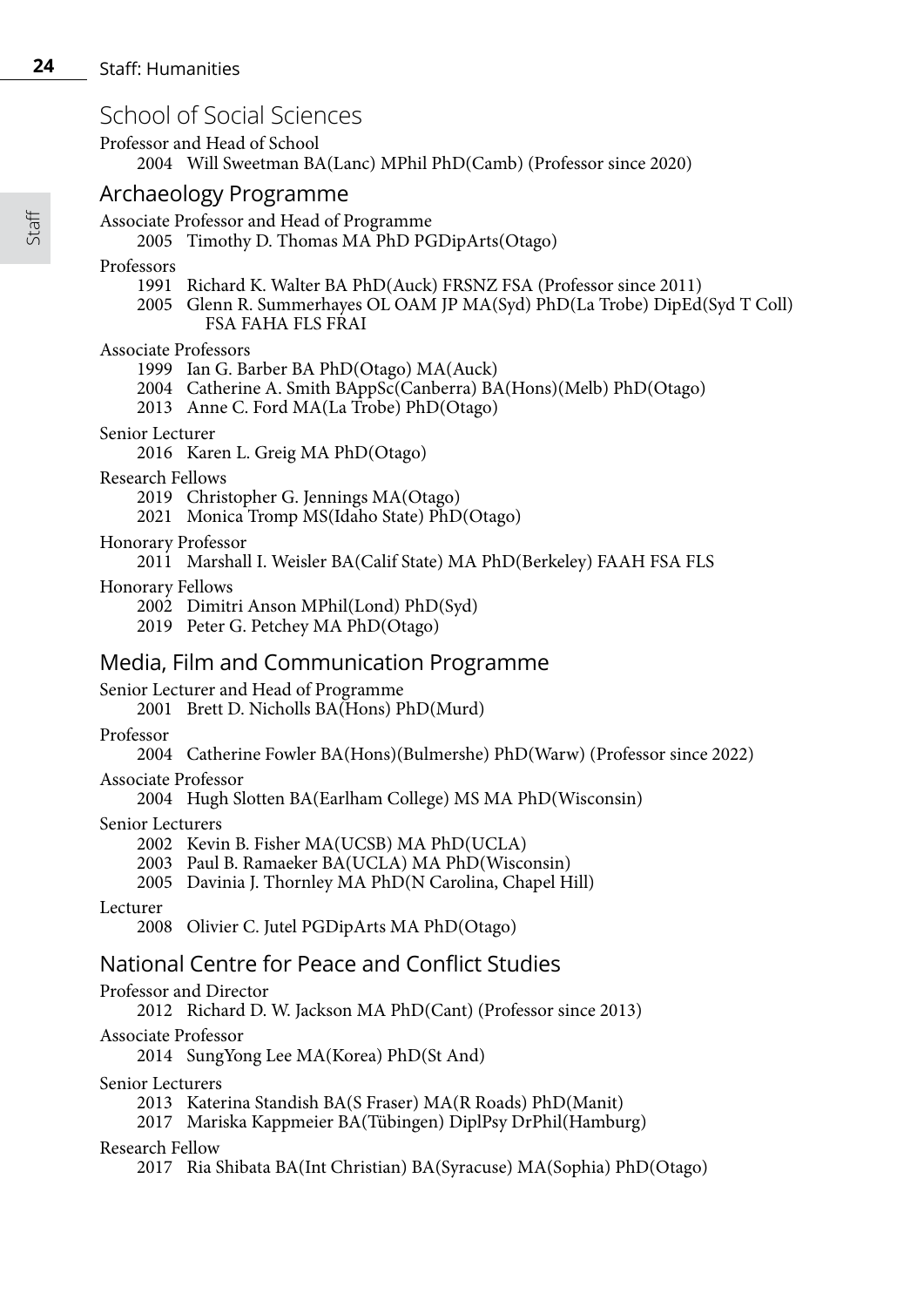## Politics Programme

Associate Professor and Head of Programme

1990 Brian S. Roper MA(Cant) PhD(Griff)

#### Professors

- 1991 Robert Patman BA(Lanc) MA(Warw) PhD(S'ton) (Professor since 2007) *(Sesquicentennial Distinguished Chair)*
- 1998 Janine A.D. Hayward BA(Cant) BA(Hons) PhD(Well) (Professor since 2017)
- 2003 Philip R. Nel MA DPhil(Stell)

#### Associate Professors

- 2005 James H. Headley BA(Hons)(Oxf) MA PhD(Lond)
- 2006 Vicki A. Spencer MA(Flin) DPhil(Oxf)
- 2010 Nicholas Khoo BA(California, Irvine) MA(Johns Hopkins) MPhil PhD(Columbia)

#### Senior Lecturers

- 1987 Christopher Rudd BA(Lough) MHEd(Otago) MA PhD(Essex)
- 2008 Lena Tan BA(Smith) MSc(Lond) PhD(Mass, Amherst)
- 2019 Leon T. W. Goldsmith BA(Hons) PhD(Otago)

#### Lecturer

2020 David Jenkins BA(Birm) MSc DPhil(Lond)

#### Emeritus Professor

1991 William W. Harris MA(Cant) PhD(Durh) (Professor 2006-2019, Emeritus Professor since 2019)

## Religion Programme

Associate Professor and Head of Programme

2016 John H. Shaver BA(Indiana University of Pennsylvania) MA PhD(Connecticut)

#### Professors

- 1989 Gregory W. Dawes SSL(Rome Pont Bib Inst) BTheol PhD PGDipTheol(Otago) (Professor since 2017) (Joint with Philosophy)
- 2004 Will Sweetman BA(Lanc) MPhil PhD(Camb) (Professor since 2020)
- 2013 Benjamin J. Schonthal BA(Bowdoin) MA(Syd) MA PhD(Chicago) (Professor since 2021)

#### Lecturers

- 2013 Elizabeth Guthrie-Higbee BA(San Francisco) MA PGDipArts (Otago) PhD(Cant)
- 2019 Deane R. B. Galbraith LLB BCom(Auck) BTheol PhD(Otago)
- 2019 Joseph W. H. Watts BSc(Well) BSc(Hons) PhD(Auck)
- 2020 Laure Spake BA(McG) MA PhD(SFr)
- 2021 Lina Verchery BA(McG) MDiv PhD(Harvard)

## Social Anthropology Programme

Senior Lecturer and Head of Programme

2007 Gregory E. Rawlings BA(Hons)(Massey) PhD(ANU)

#### Professor

2001 Ruth P. Fitzgerald BA PhD PGDipArts PGCertTertT(Otago) AssocDipAppSci(Qld UT) FRAI (Professor since 2018)

#### Senior Lecturer

2017 Susan E. Wardell BA(Hons) PhD (Otago)

#### Lecturer

2020 Hannah C. Bulloch BA PGDipDevStud(Massey) MA(Well) PhD(ANU)

#### Honorary Fellow

2014 Ian L. Frazer MA(Otago) PhD(ANU)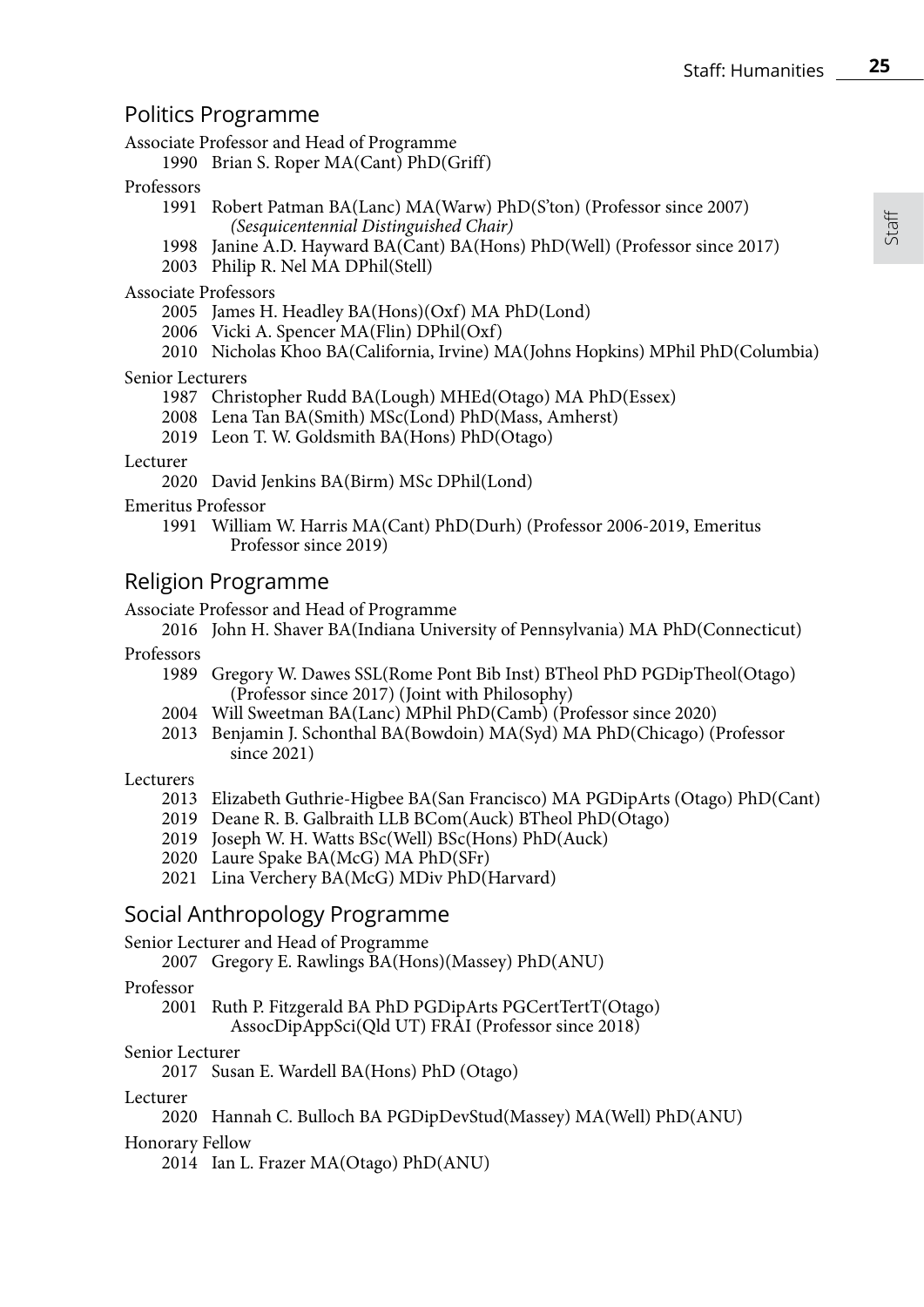## Social and Community Work Programme

Associate Professor and Head of Programme

2012 Nicola R. Atwool BSocSc(Waik) MA(Applied)(Well) PhD DipChPst(Otago) MANZASW RSW

#### Professor

2002 Anaru D. Eketone MCApSc PhD DPH DipSCWk CertHProm(Otago) MANZASW RSW

Associate Professor

2005 Emily Keddell BA MCApSc PhD PGDipSocSc(Otago)

#### Senior Lecturers

- 1995 Shayne W. Walker BA MCApSc DipSocS(Otago)
- 1996 Peter E. Walker MCApSc PhD DipGrad CertSocWk(Otago)

#### Lecturer

- 2019 Marissa E. P. Kaloga BA BS MSW PhD(Ohio)
- Professional Practice Fellows
	- 2013 Elizabeth A. McCafferty MA PGDipSCWk DipGrad(Otago) MANZASW RSW
	- 2015 Susan E. Wason BA DipSocWk(Cant) MA(Otago) GDipNPM(Unitec) MANZASW RSW
	- 2018 Nathan J. Jaquiery BA DipGrad(Otago) MAppSW(Massey) MANZASW RSW

Teaching Fellow

- 2021 Vanessa A. Oatley BSW(Hons)(Otago) DipTch(Cant)
- Honorary Research Associate Professor
	- 2020 Stephanie Wahab BA(Claremont McKenna) MSW PhD(Washington)

## Sociology, Gender Studies and Criminology Programme

#### Associate Professor and Head of Programme

2011 Marcelle C. Dawson MA(Rand Afrikaans) DPhil(Oxf)

#### Professors

- 1994 Hugh R. Campbell MA(Otago) PhD(C Sturt) (Professor since 2011)
- 1999 Anita Gibbs PhD(Brist) CertWSt(Open) CQSW RSW (Professor since 2022)
- 2001 Chris Brickell BA(Hons) PhD(Well) (Professor since 2019)

#### Associate Professors

- 2005 Martin Tolich MA(Auck) PhD(Calif)
- 2008 Bryndl E. Hohmann-Marriott MSc(Purdue) PhD(Arizona)
- 2010 Melanie A. Beres BSc PhD(Alta) MSc(Guelph)
- 2012 Patrick P. Vakaoti MA(S Pac) PhD(Qld)

#### Senior Lecturers

- 2002 Lesley-Jan Procter BA DipWomen'sStudies(Massey) PhD(Otago)
- 2003 Rebecca Stringer BA(Hons)(W Syd) PhD(ANU)
- 2016 Fairleigh E. Gilmour BA(Hons) PhD(Monash)

Lecturers

- 2016 Yuki Watanabe BA(Nanzan) MA MS PhD (Kansas)
- 2021 Simon Barber MA PhD(Lond) PGDip(Te Wānanga o Raukawa)
- 2021 John Wei BA(Lanzhou) MA PhD(Auck) PGDip(Beijing Foreign Studies)

#### Teaching Fellow

2016 Natalie D. Smith MA(Cant) PhD PGCertHighE(Otago)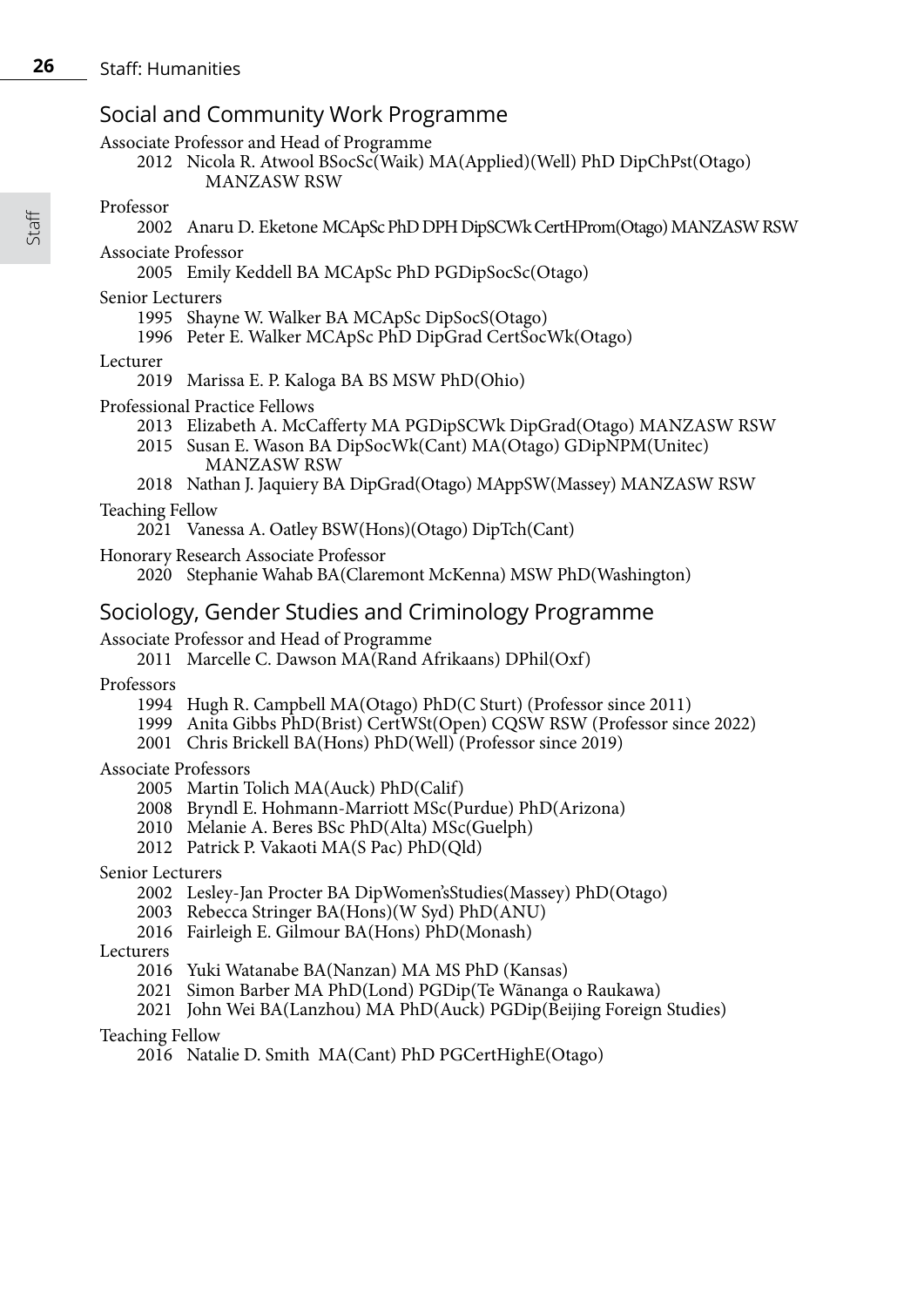## Faculty of Law

Professor and Dean

2001 Shelley E. Griffiths BCom LLB(Hons) MA(Otago) CA (Professor since 2017)

Professors

- 1985 Rex J. Ahdar LLM(Cant) PhD(Otago) (Professor since 2007)
- 1989 Margaret J. Briggs LLM(Otago) (Professor since 2017)
- 1989 Nicola R. Wheen BA LLM(Otago) (Professor since 2021)
- 1990 John B. Dawson BA(Hons) LLD(Otago) LLM(Harv) (Professor since 2004)
- 1990 Struan R. Scott LLM(Otago) SJD(Duke) (Professor since 2012)
- 1995 Nicola J. Taylor BSW(Hons)(Massey) LLB(Hons) PhD(Otago) CQSW (*Director, Children's Issues Centre*) (Professor since 2021)
- 1999 Jacinta A. Ruru BA(Well) LLM(Otago) PhD(Vic BC) FRSNZ (Professor since 2016) *(Sesquicentennial Distinguished Chair)*
- 2000 Andrew C. Geddis BA(Hons) LLB(Hons)(Otago) LLM(Harv) (Professor since 2011)
- 2005 Jessica F. M. Palmer BCom LLM(Auck) LLM(Camb) MInstD (Professor since 2018)
- 2006 A. Ceri Warnock LLB(Hons)(Cardiff) LLM(Auck) MSt DPhil(Oxf) (Professor since 2019)
- 2009 Colin Gavaghan LLB(Hons) PhD(Glas) (Professor since 2020) (*Director, New Zealand Law Foundation Centre for Law and Policy in Emerging Technologies*)

Associate Professors

- 1985 Selene E. Mize BSc(Northwestern) JD(Stan)
- 2003 Barry C. Allan BCom LLB(Otago) BA(Massey) LLM(Well)
- 2014 Maria Hook BCA LLB(Hons) PhD(Well)

Senior Lecturers

- 2006 Stephen E. Smith BSc(Alta) JD(Qu) LLM(Harv)
- 2012 Marcelo B. Rodriguez Ferrere BA LLB(Hons)(Otago) LLM(Tor)
- 2014 Simon H. Connell LLM PhD(Otago)
- 2015 Benjamin T. France-Hudson BMusHonsPerf(Griff) LLB(Hons) MMus(Cant) PhD(Otago)
- 2016 Bridgette A. Toy-Cronin BA(Auck) LLM(Harv) PhD(Otago) (*Co-Director, Otago Centre for Law and Society*)
- 2017 Anna J. High BA LLB(Qld) BCL MPhil DPhil(Oxf)
- 2018 Jeanne M. Snelling LLB(Hons) PhD(Otago) RCompN
- 2019 Lili Song LLB(Shanghai UFE) LLM(East China UPL) PhD(Well)
- 2019 Stephen M. Young BA(Hons)(Bucknell) MA(Colorado State) JD(Colorado) PhD(NSW)

#### Senior Research Fellow

- 1989 Megan M. Gollop BSc(Hons) MEd PhD(Otago)
- Lecturers
	- 2018 Danica C. Y. McGovern BA LLM PhD(Vic)
	- 2019 Dawn S. A. Duncan BSocSc(Waik) LLB(Hons)(Well) GDipDR PGDipOHS (Massey) LLM(Hons)(Auck) PhD(Well)
	- 2020 Alexander M. Latu BA LLB(Hons)(Otago) LLM(New York)
	- 2020 Mihiata Pirini BA LLB(Hons)(Well) LLM(Otago)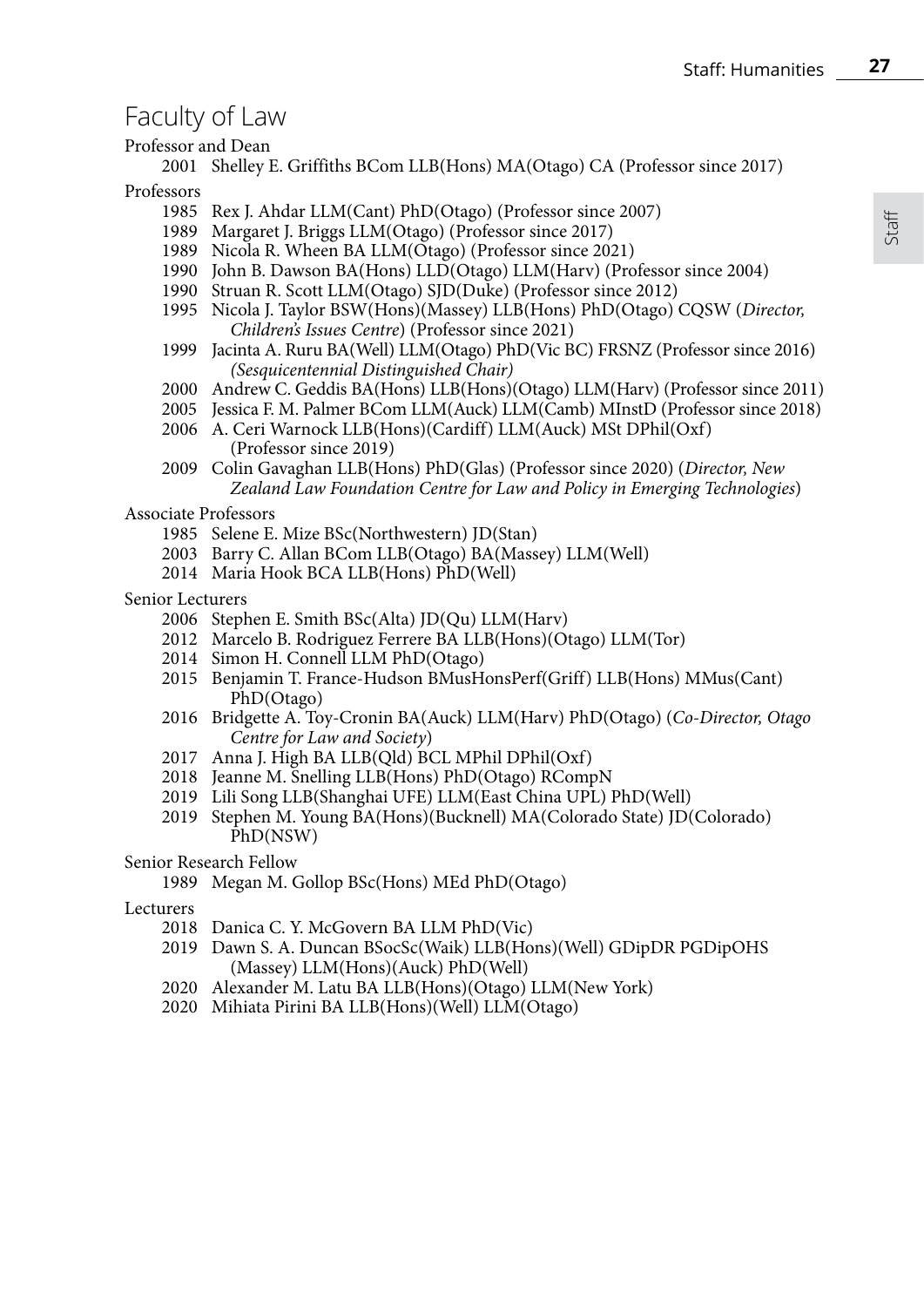## Te Tumu: School of Māori, Pacific and Indigenous Studies

Professor and Dean

## 2008 Lachlan Paterson BA PhD PGDipArts(Otago) (Professor since 2019)

#### Professor

## 1991 Michael P. J. Reilly MA(Well) PhD(ANU) (Professor since 2008)

### Associate Professor

2001 Karyn A. Paringatai MA PhD(Otago)

### Senior Lecturer

## 2005 W. Paerau Warbrick LLB MA PhD PGDipArts DipGrad(Otago)

## Lecturers

- 1999 R. Michelle Schaaf BCom MA PhD PGDipArts DipGrad(Otago)
- 2010 Megan K. Ellison BEd(Otago) MEd(Cant) DipTchg(DCE)
- 2018 Telesia Kalavite BA MEd PhD PGDipEdL(Waik) PGCertEd(S Pac) DipEd(Tonga Inst Ed)
- 2021 Emma N. Powell BCA BA(Hons) Phd(Well) MA(Auck)
- 2021 Paia M. Taani BA MIndS DipGrad(Otago) Diploma in Pīnakitanga ki te Reo Kairangi(Te Wānanga o Aotearoa) DipTchg
- 2021 Kare M. Tipa MMS(Te Whare Wānanga o Awanuiārangi)

## Professional Practice Fellows

- 2006 Craig G. Hall BEd MA PGDipArts(Otago) DipTchg
- 2015 Erica M. Newman MA PhD(Otago)
- 2019 Michael P. F. Ligaliga BA(BYU Hawaii) MA PhD(Otago)

## College of Education

The Dunedin College of Education merged with the University's Faculty of Education on 1 January 2007 to create the University of Otago College of Education. For each member of staff the year shown is the date of taking up continuous appointment in either the Dunedin College of Education (marked with an asterisk) or the University.

### Professor and Dean

2005 Jeffrey K. Smith AB(Princeton) PhD(Chicago)

### Professor

2011 Alexandra C. Gunn BEd(Otago) MA(Cant) EdD(Waik) DipTchg(DCE) (Professor since 2022)

### Associate Dean

- 2009 Vivienne R. Anderson BEd(Cant) PhD PGDipArts(Otago) DipTchg(ChchCE) (Associate Professor)
- Academic Manager

### 2020 Melissa J. Bell BEd MSc(MathsEd)(Otago) DipTchg(DCE) (Senior Lecturer)

- Head of Teacher Education
	- 2012 Naomi Ingram BCMS MSc DipTchg(Waik) PhD(Otago) (Senior Lecturer)

## Programme Co-ordinators

- 2000 Keryn M. Pratt BA PhD PGDipArts(Otago) (Senior Lecturer) (Director, CDELT) (Co-ordinator EdD)
- 2001\* A. Parker Ormond BEd(Tchg)(DCE) PGDipTchg(Otago) DipTchg CertEdMan (Teacher Education Fellow (Senior Lecturer)) (Kaiārahi o Te Pōkai Mātauranga o te Ao Rua) (*Invercargill Campus*)
- 2002 Karen M. Nairn MA(Cant) PhD(Waik) DipTchg (Professor since 2022) (Co-ordinator Research)
- 2003\* Angela L. Miller BEd BCApSc PGDipSci(Otago) DipTchg (Professional Practice Fellow) (Co-ordinator Primary)
- 2004\* Meredith D. Kelly BEd(Tchg)(DCE) MEd PGDipEd(Massey) DipTchg (Senior Lecturer) (Academic Programmes Co-ordinator) (*Invercargill Campus*)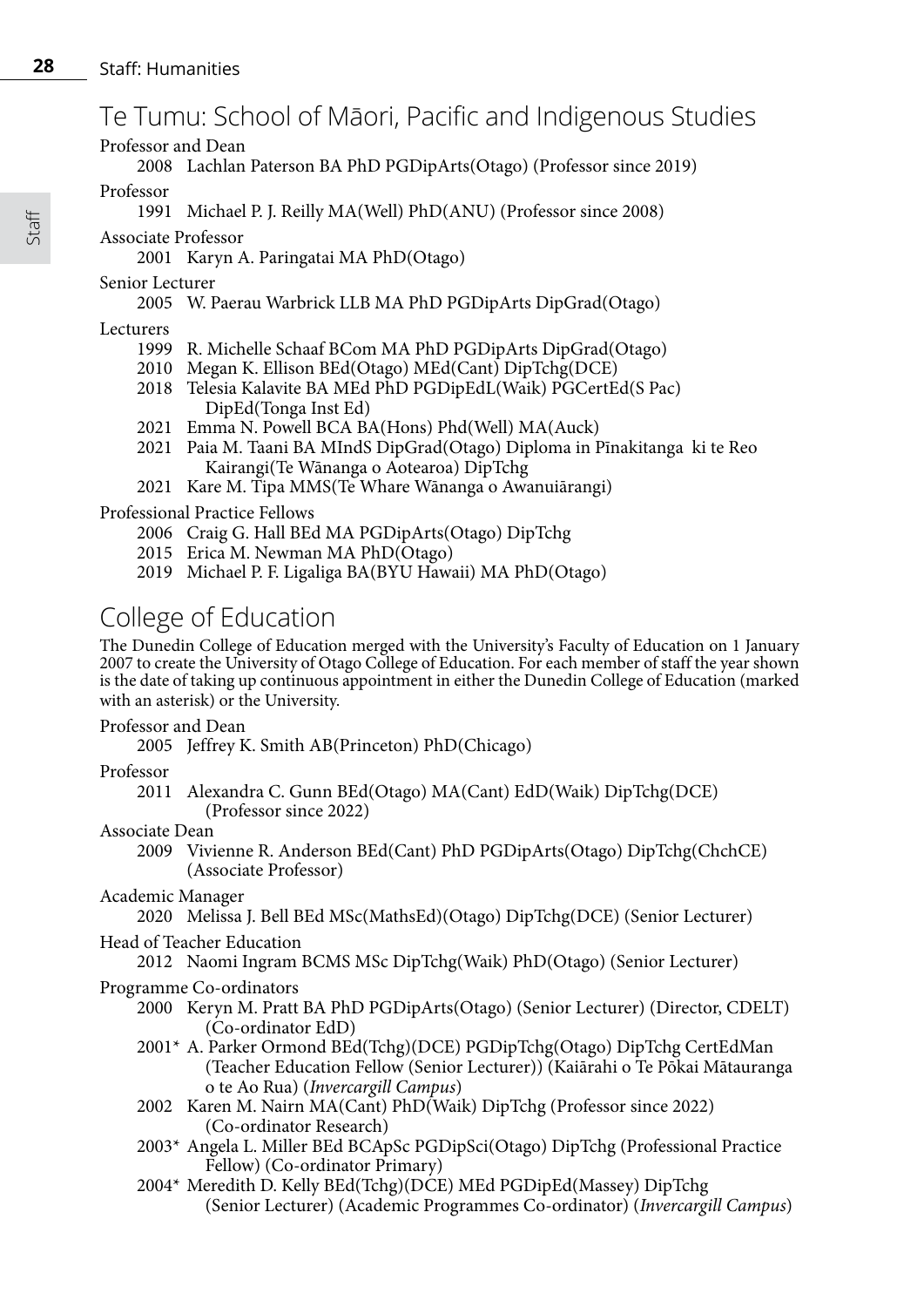- 2008 Hugh D. Morrison BTh(Aust Coll Theol) BA(Hons)(Otago) PhD(Massey) DipTchg (Co-ordinator Postgraduate)
- 2017 Sonya L. Gaches BS(Kansas State) EdD(Arizona State) (Lecturer) (Co-ordinator Early Childhood)
- 2019 Iain W. McGilchrist BA(Hons)(Otago) DipTchg (Professional Practice Fellow) (Co-ordinator Secondary)
- 2019 Rachel S. Martin BEd(Otago) MEd PhD(Cant) DipTchg(DCE) GDipHP CAT(Chch CE) TTC (Senior Lecturer) (Kaiwhakahaere/Co-ordinator Māori)
- 2021 Karina Nafatali BA(Otago) DipTchg(DCE) (Professional Practice Fellow) (Co-ordinator Pasifika)

Emeritus Professor

1997\* David R. Bell BA PhD PGDipArts(Otago) DipFA(Otago Poly) DipTchg (Professor since 2018) (Emeritus Professor since 2020)

Associate Professors

- 2004 Susan E. Sandretto BA(UC Davis) MA DipTchg(CSU Sacramento) PhD(Otago)
- 2005 Jacques S. C. van der Meer MEd(Auck) PhD(Otago) DipTchg(Amsterdam VLVU)
- 2008 Hugh D. Morrison BTh(Aust Coll Theol) BA(Hons)(Otago) PhD(Massey DipTchg

Senior Lecturers

- 1995\* Gillian E. Rutherford BA(Well) MEd(Alta) PhD(Otago) DipTchg
- 1996\* Patricia M. Wells BA(Otago) MA GradDip(Griff) DipTchg (Senior Lecturer)
- 1997\* Helen W. Trevethan EdD(Otago) DipTchg
- 1998\* Margaret A. Campbell-Price MTour PhD DipTour DipPhEd(Otago) DipTchg
- 1999\* Catherine M. Morrison BEd MPhEd(Otago) DipTchg CertCS(Dn Catechetical Ctr)
- 2010 Steven S. Sexton BSc(PennState) MTchg PhD(Syd) GEA NZASE ICASE OSTA

Lecturers

- 2005\* Allison J. McKenzie BEd(Otago) MEd(Cant) DipTchg (Lecturer) (*Invercargill Campus*)
- 2008 Jane J. Tilson BEd EdD(Otago) DipTchg(DCE) PGDipArts(Otago)
- 2011 Bilinda J. Offen BEd(Otago) MEd(Tas) EdD(Massey) DipTchg DipEdLdrship(DCE)
- 2015 J. Michael D. Gaffney MA MEd PhD(Otago) DipTchg(DCE)
- 2019 Sylvia M. Robertson BA(Cant) MEd PhD(Otago) DipTchg(Chch CE) PGCPSE(Open)

Professional Practice Fellows

- 2005 Kathleen I. Rice BSc(Hons) EdD(Otago) DipEd(Massey) DipTchg
- 2006 Mary C. O'Rourke BEd(Tchg)(DCE) PGDipEd(Massey) DipTchg (*Invercargill Campus*)
- 2011 Andrea Knowles BSc(Hons)(Sund) PGCE(Durh)
- 2017 Kim S. Brown BA(Hons)(Middx) MA PhD(Otago) PGCE-Primary(W England)
- 2019 Alice G. Hildebrand BBc(NZBS) GradDipTchg(DCE) GradCertTEAL(Massey) (*Invercargill Campus*)
- 2019 Julie Mynes BEd(Tchg)(Otago (*Invercargill Campus*)
- 2019 Andrea L. Robertson BEd(Otago) DipTchg(DCE) PGDipTchg(Otago)
- 2021 Maria J. Kewene-Edwards BEd(Tchg)(DCE) MPP(Otago Poly) DipTchg Te Whakapiki Reo Māori(Waik)
- 2021 Amie Curtis BTchg(Otago)

**29**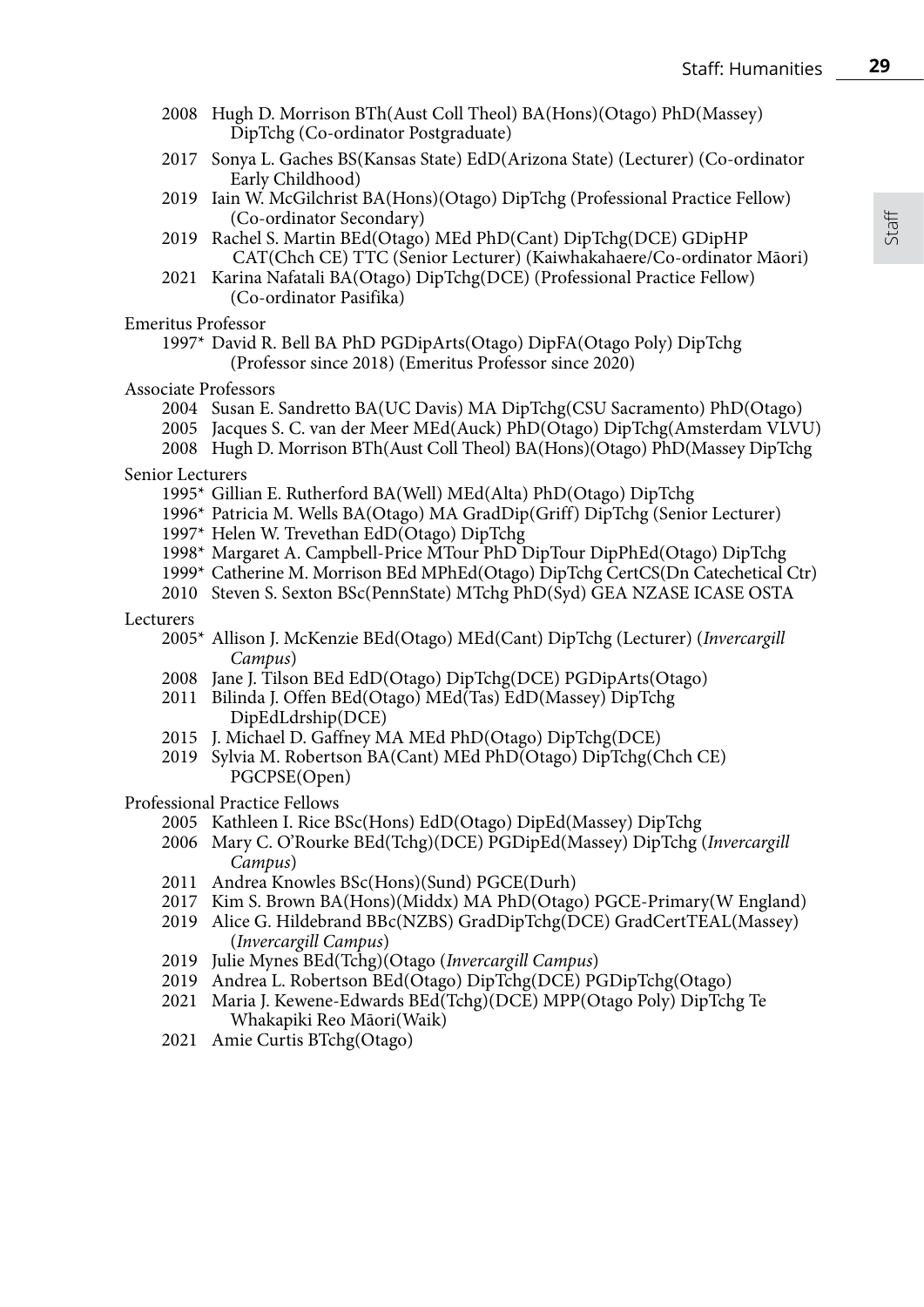## Education Support Services

Director

2021 Davina R. Hunt BSc MTchgLn PGDipArts DipWLM(Otago)

## Advisers/Facilitators

- 2001\* Cheryl Pym MEd(Massey) HigherDipTchg(SecHomeEcon) (State Coll Vic) (*Invercargill Campus*)
- 2005\* Grant Godby DipTchg(Higher) GradDipEd(Auck) (*Invercargill Campus*)
- 2005 Kathleen I. Rice BSc(Hons) EdD(Otago) DipEd(Massey) DipTchg
- 2005 Joan M. Turner MEd(Otago) DipTchg AdvDipTchg(DCE)
- 2008 Averil L. Lee BEd(Otago) DipTchg(DCE) (*Invercargill Campus*)
- 2009 Vivienne I. Thompson BA(Otago) DipTchg(DCE) ANZEI
- 2012 Denise P. Hitchcock BEd MMgt (Massey) PhD (Curtin) DipTchg(Higher)
- 2012 Sandra K. Joseph MEd PGDipEd AdvDipTchg(Auck) DipESVI(AuckCE)
- 2012 Marama H. Pōhatu BTchg DipTchg(DCE)
- 2012 Derek C. Smith BSc(Well) MEdSt(Massey) DipTchg(WgtnCE)
- 2012 Stephen H. Williams BSc(Manc) MA(Cardiff) PGCE(Didsbury)
- 2016 Adie Graham MEd(Massey) DipTchg
- 2020 Lauren C. Latimer BEd(Otago)
- 2021 Robyn E. McNeill BTchLn(Primary)(Cant) DipTchg
- 2021 Scott G. Wolfe Bed(Cant) DipTchg(Chch CE)
- 2021 Metiria Light BTchg(Otago) AdvCertTertiaryTchg (*Invercargill Campus*)
- 2021 Sione Niupalau BMāoriSt(Waiariki) MEd(Waik) GradDipTch(Cant) Cert Indigenous Research(Te Wānanga o Aotearoa)
- 2021 Mereana Pawa DipTchg Tohu Matauranga Māori (Māori Literacy Specialist)

## Educational Assessment Research Unit

- Co-Director, EARU; Lead Academic, National Monitoring Study of Student Achievement (NMSSA); Senior Lecturer
	- 2012 David A. G. Berg BA(Hons)(Lanc) MSc(Liv) EdD(Otago) PGCertLTHE(Liv Hope)
- Co-Director, EARU; Project Leader, National Monitoring Study of Student Achievement (NMSSA)
	- 2016 Sharon L. Young MEd DipGrad(Otago) DipTchg(Higher) TTC
- Professional Programme Co-ordinator, NMSSA
	- 2004 Jane E. White BEd(Otago) DipTchg(DCE) LTCL
- Senior Research Fellow
	- 2007 Jennifer A. Ward BSc BEd PhD(Otago) DipTchg

## Centre for Distance Education and Learning Technologies

Director

2000 Keryn M. Pratt BA PhD PGDipArts(Otago)

## Centre for Educational Leadership and Administration

Director

2019 Sylvia M. Robertson BA(Cant) MEd PhD(Otago) DipTchg(Chch CE) PGCPSE(Open)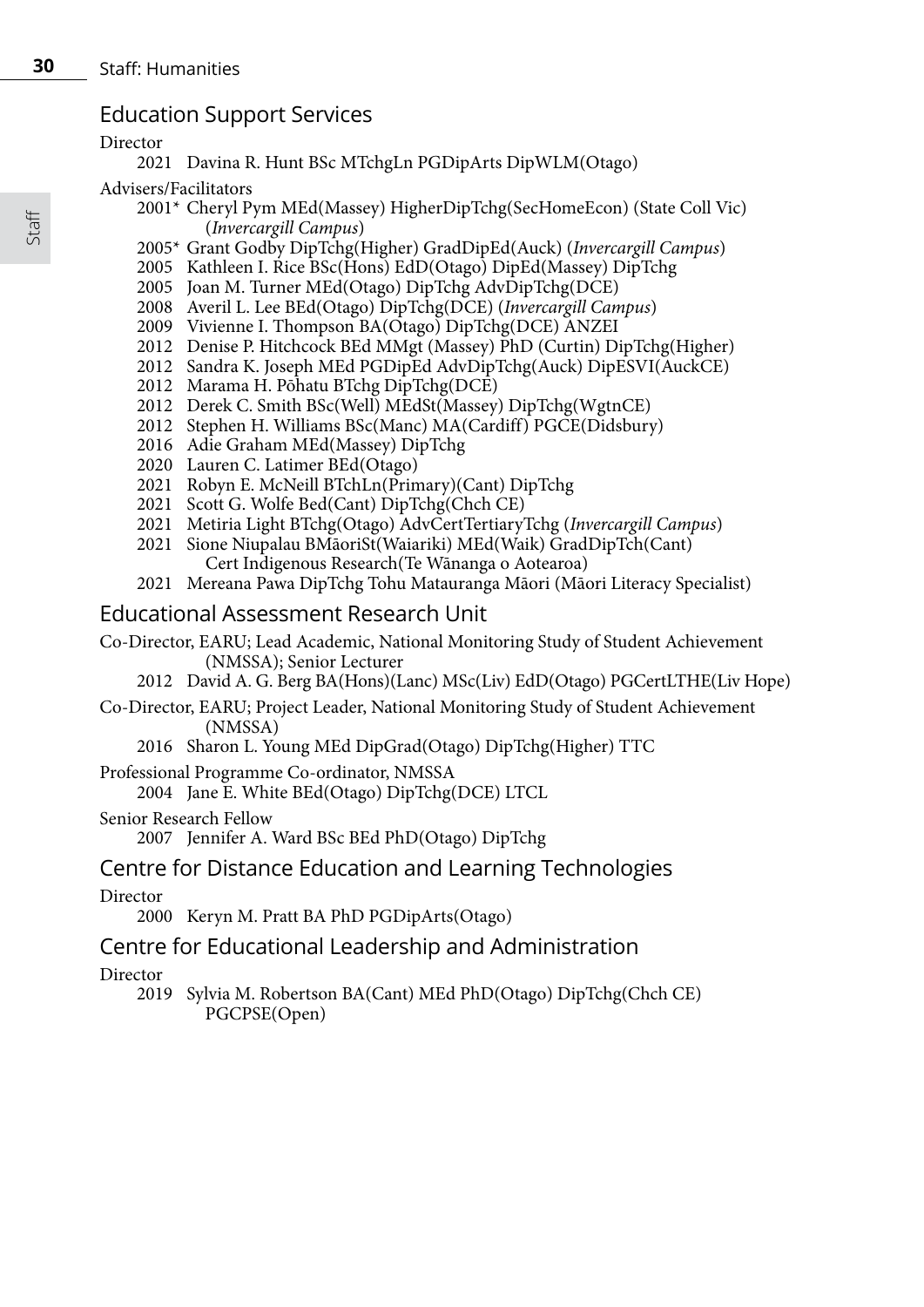Staff

## Division of Sciences

| Pro-Vice-Chancellor         | 1998 Richard J. Barker BSc(Hons) PhD(Massey) CMInstD (Professor since 2007)                                                                                                                                                                                                                                                                                                                                                                                                    |
|-----------------------------|--------------------------------------------------------------------------------------------------------------------------------------------------------------------------------------------------------------------------------------------------------------------------------------------------------------------------------------------------------------------------------------------------------------------------------------------------------------------------------|
|                             | Associate Dean (Academic)<br>1997 Brendan J. McCane BSc PhD(James Cook) PGCertTertT(Otago)<br>(Professor since 2019)                                                                                                                                                                                                                                                                                                                                                           |
|                             | Associate Dean (Postgraduate)<br>2008 Nigel T. Lucas BSc(Hons) PhD(ANU) MNZIC                                                                                                                                                                                                                                                                                                                                                                                                  |
|                             | Manutaki Tuarua Māori/Associate Dean (Māori)<br>1997 Tracy L. Perry PhD DipHSc PGDipSci(Otago)                                                                                                                                                                                                                                                                                                                                                                                 |
|                             | Associate Dean (International)<br>2011 Matthew F. Parry BSc(Hons)(Otago) PhD(Brown)                                                                                                                                                                                                                                                                                                                                                                                            |
|                             | Associate Dean (Research)<br>2012 Ting Wang MSc(Beijing Normal) PhD(Massey)                                                                                                                                                                                                                                                                                                                                                                                                    |
| Associate Dean (Pacific)    | 2020 Losā Moata'ane MSc PhD(Otago) BN(Otago Poly)                                                                                                                                                                                                                                                                                                                                                                                                                              |
| Kaiārahi Sciences           | 2020 Bethany J. K. Struthers BA(Otago)                                                                                                                                                                                                                                                                                                                                                                                                                                         |
| Kaituitui Wānanga           | 2016 Mariana M. Te Pou BSc MEntr PGCertPH PGCertSciComm DipGrad(Otago)                                                                                                                                                                                                                                                                                                                                                                                                         |
|                             | Co-ordinator Pacific Island Support<br>2019 Sonya T. Xavier BA PDGE(Botswana) MBA(DeMont)                                                                                                                                                                                                                                                                                                                                                                                      |
|                             | Director, Otago University Advanced School Sciences Academy<br>2009 Stephen C. Broni BSc(Hons)(Glas) MSc(Cape Town)                                                                                                                                                                                                                                                                                                                                                            |
|                             | Physical Education, Sport and Exercise Sciences                                                                                                                                                                                                                                                                                                                                                                                                                                |
|                             | Associate Professor and Dean<br>2002 Elaine A. Hargreaves BSc(Hons)(Glas) PhD(Wales)                                                                                                                                                                                                                                                                                                                                                                                           |
| Professors                  | 1987 Kenneth P. Hodge MS(Montana) PhD(Ill) DipPhEd(Otago)                                                                                                                                                                                                                                                                                                                                                                                                                      |
|                             | (Professor since 2012) (Provost)<br>1991 Steven J. Jackson BA(W Ont) MS PhD(Ill) (Professor since 2007)<br>2001 James D. Cotter BSc MPhEd(Otago) PhD(W'gong) (Professor since 2018)<br>2003 Christopher Button BSc(Hons) PhD(Manc Met) (Professor since 2019)                                                                                                                                                                                                                  |
| <b>Associate Professors</b> | 1995 Nancy J. Rehrer BA(Duke) MSc(Clemson) PhD(Maastricht)<br>1998 Tania G. Cassidy MPhEd DipPhEd DipGrad(Otago) PhD(Deakin) DipTchg<br>2000 Lynnette M. Jones BSc BPhEd(Hons) PhD(Otago)<br>2002 Michael P. Sam BPhEd(Alta) MA(New Br) PhD(Otago)<br>2003 Mark A. Falcous BA(Hons)(De Mont) MA(Qu) PhD(Lough)<br>2004 Melanie D. Bussey BPhEd MSc(New Br) PhD(Otago)<br>2005 Sally A. Shaw BA(Hons)(York) MSc(Sheff) PhD(De Mont)<br>2011 Anne-Marie Jackson MPhEd PhD(Otago) |
| Senior Lecturers            | 2014 Peter F. Lamb HBK MSc(Lakehead) PhD(Otago)                                                                                                                                                                                                                                                                                                                                                                                                                                |
| Lecturers                   | 2021 Jeremy W. Hapeta MEd PhD(Massey)<br>2019 Rebekah L. Blakemore BSc(Auck) MPhEd PhD(Otago)<br>2019 Chanel N. T. Phillips MPhEd PhD(Otago)<br>2022 Lara Vlietstra BSc MSc(Avans Breda) MSc(Utrecht) PhD Otago)                                                                                                                                                                                                                                                               |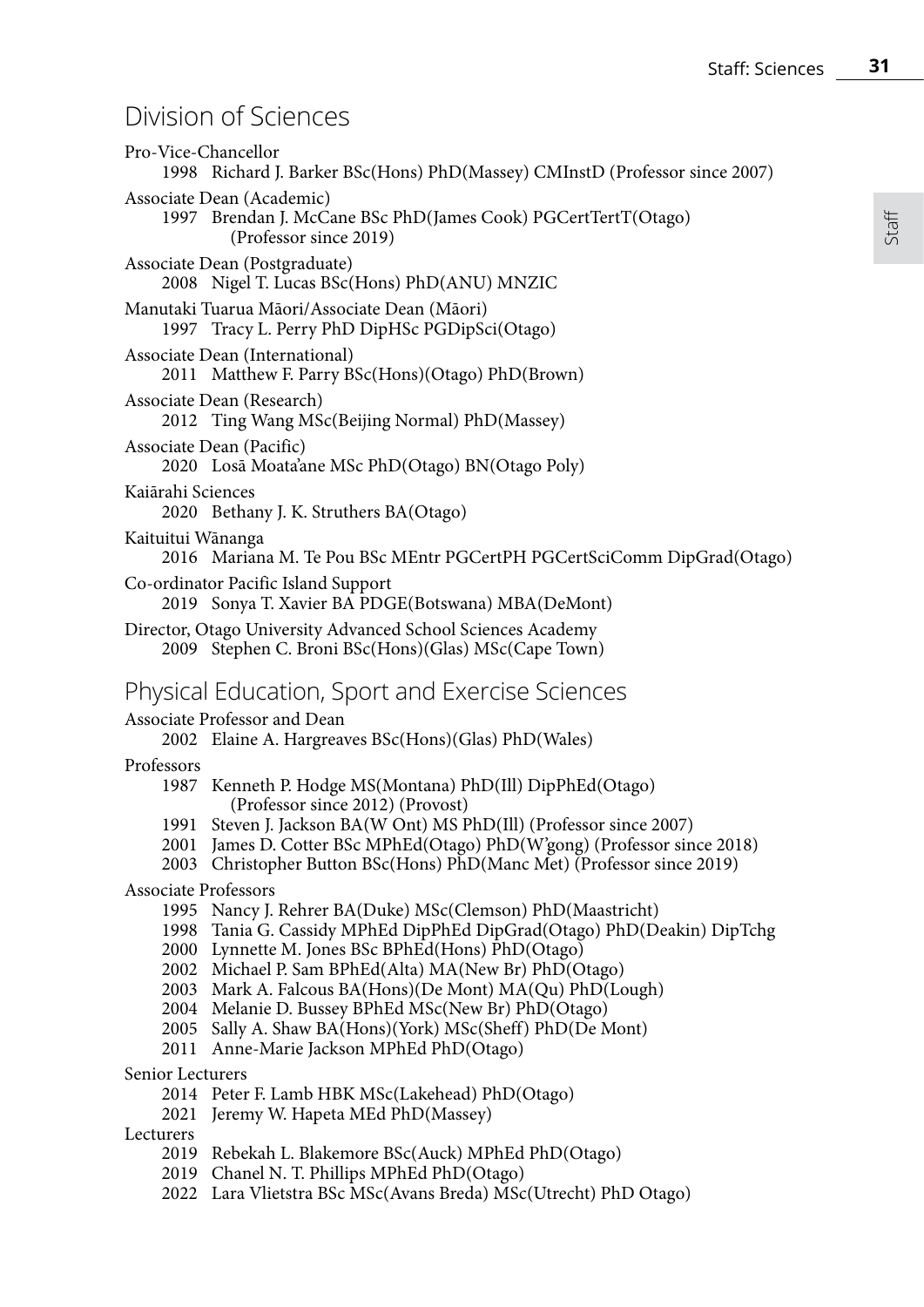Senior Teaching Fellow 1999 Marguerita I. Lázár MA(Otago)

- Professional Practice Fellows
	- 2018 Emily J. Scott BPhEd(Hons) DipTchg(Otago)
	- 2019 Mark D. Drury BPhEd(Otago) MSc(Edin)
- Teaching Fellows
	- 2019 Neil J. Anderson MPhEd PhD(Otago)
	- 2021 Sebastian J. Potgieter MA(Stell) PhD(Otago)
- Adjunct Associate Professor
	- 2019 Michael A. Boyes BEd(Massey) MEd(W Aust) PhD(Otago) DipTchg MNZM
- Honorary Associate Professor
	- 2020 Ludovic Seifert MSc(Strasbourg) PhD(Rouen)
- Technical Team Leader and Electronics Technician 2007 Nigel D. Barrett NZCE

Senior Laboratory Technician and Health and Safety Officer 2012 Rochelle D. Palmay

- Laboratory Technician
	- 2019 Christopher R. Harvey BSc MPhEd PhD(Otago)
	- 2020 Benjamin J. Smith BPhEd(Hons)(Otago)

## Science

## Department of Anatomy

See Division of Health Sciences

## Department of Biochemistry

See Division of Health Sciences

## Department of Botany

Associate Professor and Head of Department 1999 David A. Orlovich BSc(Hons) PhD(NSW)

Professor

- 1997 Katharine J. M. Dickinson BSc(Hons)(Sheff) PhD(Tas) (Professor since 2009)
- Associate Professors
	- 1992 Paul L. Guy BSc(Hons) PhD(ANU) GradDipMolBiol(Tas)
	- 1994 David J. Burritt MSc PhD(Cant)
	- 1996 Janice M. Lord BSc(Hons) PhD(Cant)
	- 2009 Tina C. Summerfield BSc(Hons)(E Anglia) PhD(Otago)
	- 2014 Linn J. Hoffmann Diplom Dr rer nat(Kiel)

#### Senior Lecturer

2018 Matthew J. Larcombe BSc(Hons) PhD(Tas)

### Teaching Fellows

- 2018 Anna C. L. Wood BSc(Plym) MSc PhD(Otago)
- 2019 Katja Schweikert MSc(Würzburg) PhD(Otago)
- Honorary Professors
	- 2012 Barbara I. P. Barratt BSc PhD(Durh)
	- 2013 William G. Lee BSc PhD PGDipSci(Otago)
- Honorary Associate Professor
	- 2016 Ilse Breitwieser CTA(Chemieschule Dr Erwin Elhardt) Diplom-
		- Biologin(Munich) PhD(Cant)

#### Senior Technical Officer

2008 Pamela A. Cornes BSc(Hons)(Liv J Moores)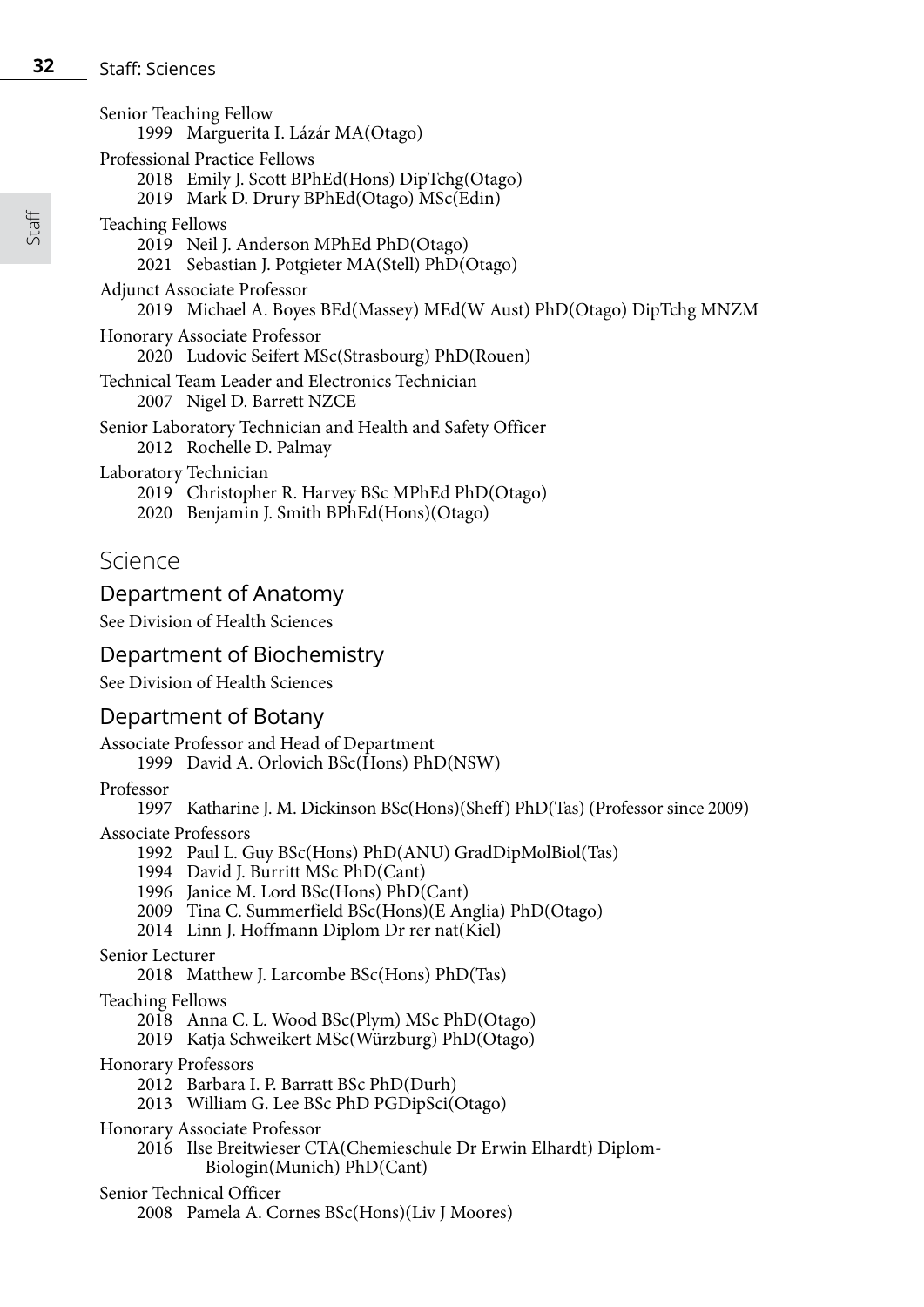## Department of Chemistry

#### Professor and Head of Department

1993 Keith C. Gordon BSc(Hons) PhD(Belf) FNZIC FRSC CChem FRSNZ (Professor since 2009)

#### Professors

- 1981 Lyall R. Hanton BSc(Hons)(Otago) PhD(Camb) FNZIC FRSC (Professor since 2009) (*Mellor Professor*)
- 1990 David S. Larsen MSc PhD(Auck) MNZIC (Professor since 2015)
- 1991 Sally A. Brooker MNZM BSc(Hons) PhD(Cant) CChem FNZIC FRSC FRSNZ (Professor since 2006) *(Sesquicentennial Distinguished Chair)*
- 1996 Russell D. Frew BSc(Hons) PhD(Otago) (Professor since 2013)
- 1996 Nigel B. Perry BSc(Hons)(Brist) PhD(Otago) FNZIC (Professor since 2017)
- 2008 James D. Crowley MSc(Well) PhD(Chicago) FNZIC FRSC MACS (Professor since 2019)

#### Associate Professors

- 2008 Nigel T. Lucas BSc(Hons) PhD(ANU) MNZIC
- 2009 Carla J. Meledandri BS(Penn State) PhD(Dub) MNZIC
- 2012 William C. Hawkins BMedChem(Hons) PhD(W'gong) MNZIC

#### Senior Lecturers

- 1992 Alan R. Hayman BSc(Hons) PhD(Otago)
- 1992 Eng W. Tan BSc PhD(Adel) MNZIC
- 2013 Andrea J. Vernall BSc(Hons) PhD(Cant)
- 2015 Anna L. Garden BSc(Hons) PhD(Otago) MNZIC
- 2017 Christina M. McGraw MS PhD(Washington)
- 2018 Courtney Ennis BSc(Hons) PhD(W Aust)

#### Senior Research Fellow

- 1992 C. John McAdam BSc(Waik) MSc PhD(Otago)
- Research Fellow
	- 2015 Sara J. Miller BSc(Hons) PhD(Otago)
- Senior Teaching Fellow
	- 2003 David A. McMorran BSc(Hons) PhD(Otago) FNZIC
- Professional Practice Fellow
	- 2006 David S. Warren BSc(Hons)(Sheff Hallam) MSc PGCE(Lond) PhD(Otago)

#### Honorary Professor

2018 Annie K. Powell BSc PhD(Manc) FRSC

- Honorary Fellows
	- 2010 Kim I. Currie BSc(Hons) PhD(Otago) FNZIC
	- 2014 John W. van Klink MSc (Cant) PhD(Otago)

#### Technicians

- 1990 Pauline H. Bandeen NZCS
- 1990 Lisa C. Bucke NZCS
- 2002 Ian Stewart BSc(Otago) DipTchg(DCE) NZCS

#### Glassblower

- 1981 John Wells
- Health and Safety Compliance Officer
	- 2015 Benjamin J. Miller MSc PhD(Otago)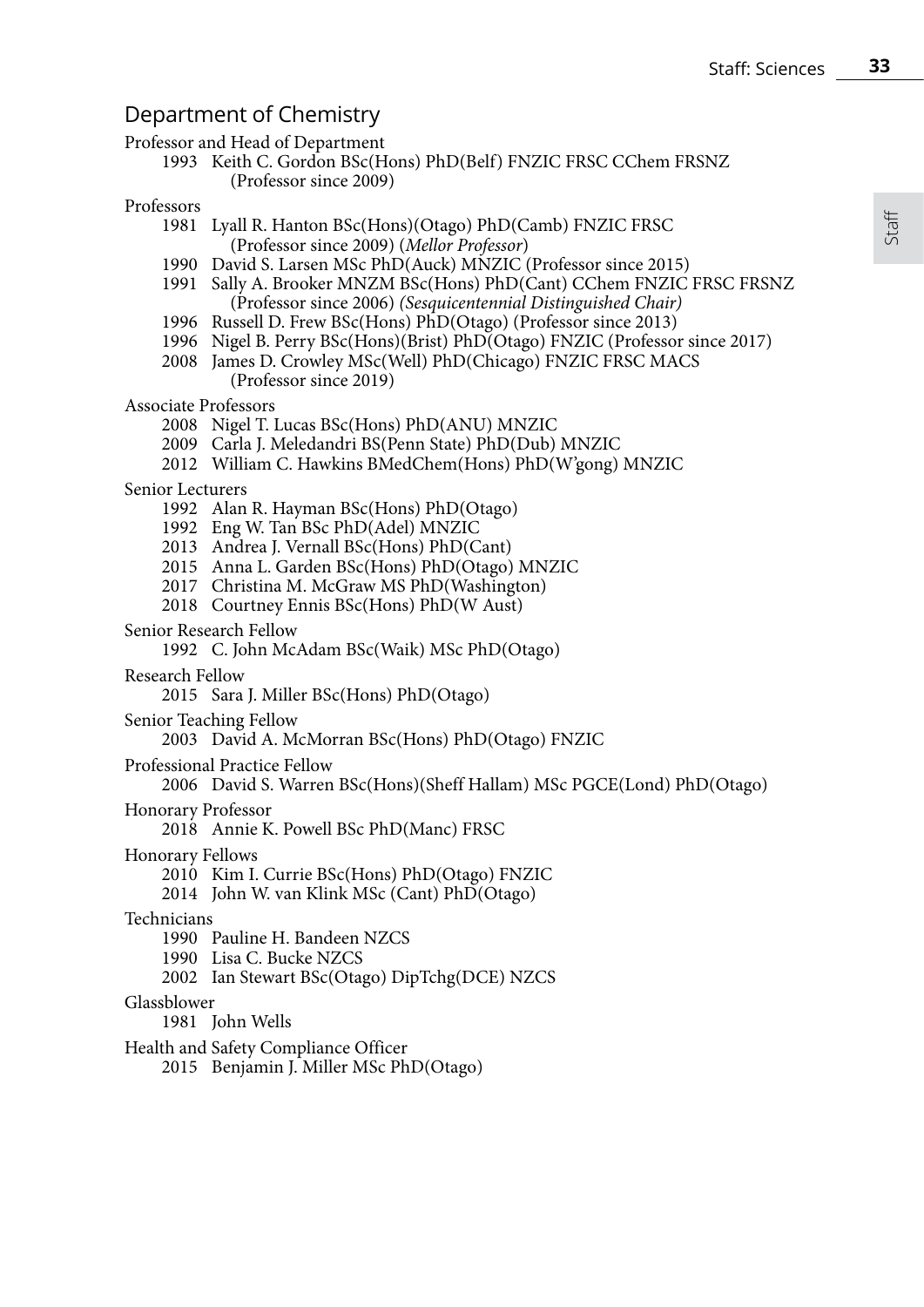## Department of Computer Science

Professor and Head of Department

1997 Brendan J. McCane BSc PhD(James Cook) PGCertTertT(Otago) (Professor since 2019)

#### Professors

- 1989 Anthony V. Robins BSc(Hons)(Cant) MA DPhil(Sus) (Professor since 2013)
- 1998 Zhiyi Huang BSc PhD(Changsha) MIEEE (Professor since 2022)
- 1998 Alistair J. Knott BA(Oxf) MSc PhD(Edin) (Professor since 2022)
- 2000 Michael H. Albert BMath(Wat) DPhil(Oxf) MNZMS (Professor since 2013)

#### Associate Professors

- 2006 Andrew S. P. Trotman MA PhD(Otago) MACM
- 2011 David M. Eyers BSc BE(NSW) PhD(Camb)
- 2011 Steven J. Mills BSc(Hons) PhD(Otago) PGCertHEd(Nott)
- 2011 Haibo Zhang BSc ME(Shandong Normal) PhD(Adel)
- 2016 Stefanie E. Zollmann Diplom(Bauhaus) Dr techn(Graz)

#### Senior Lecturers

- 2013 Yawen Chen BSc ME(Shandong Normal) PhD(Adel)
- 2018 Alex Gavryushkin MSc PhD(Novosibirsk)
- 2019 Stephen R. Livingstone MSc PhD(Qld)

#### Lecturers

- 2015 Lech Szymanski MSc(Ott) PhD(Otago)
- 2019 Veronica J. Liesaputra BCMS(Hons) PhD(Waik)

#### Professional Practice Fellows

- 1998 Nicholas B. Meek BA PGDipArts(Otago)
- 2000 Iain E. Hewson BSc(Otago)

## Department of Economics

### See Division of Commerce

## Department of Food Science

Professor and Head of Department

2009 Indrawati Oey BSc(Bogor Ag) MSc PhD(KU Leuven) FNZIFST FIAoST

#### Professors

- 1997 Philip J. Bremer MSc PhD(Otago) FNZIFST (Professor since 2010)
- 2021 Craig R. Bunt BPharm(Hons) PhD(Otago)

#### Associate Professors

- 2008 Alaa El-Din Ahmed Bekhit BSc(Hons)(Alexandria) MSc(Reading) PhD(Lincoln) FNZIFST
- 2009 Miranda J. Mirosa BA BCom(Hons) PhD(Otago)

#### Research Associate Professor

1993 Patrick J. Silcock BCApSc(Otago) (*Manager, Product Development Research Centre*)

#### Senior Lecturers

- 2013 Graham T. Eyres BSc(Hons) PhD(Otago)
- 2015 Mei Peng MA PhD(Auck)
- 2017 Dominic Agyei BSc(Hons)(KNUST) PhD(Monash)
- 2017 Biniam T. Kebede BSc(Bahir Dar) MSc(Ghent) PhD (KU Leuven)

#### Assistant Research Fellow

2002 Stephanie W. C. Then BSc BCApSc(Otago)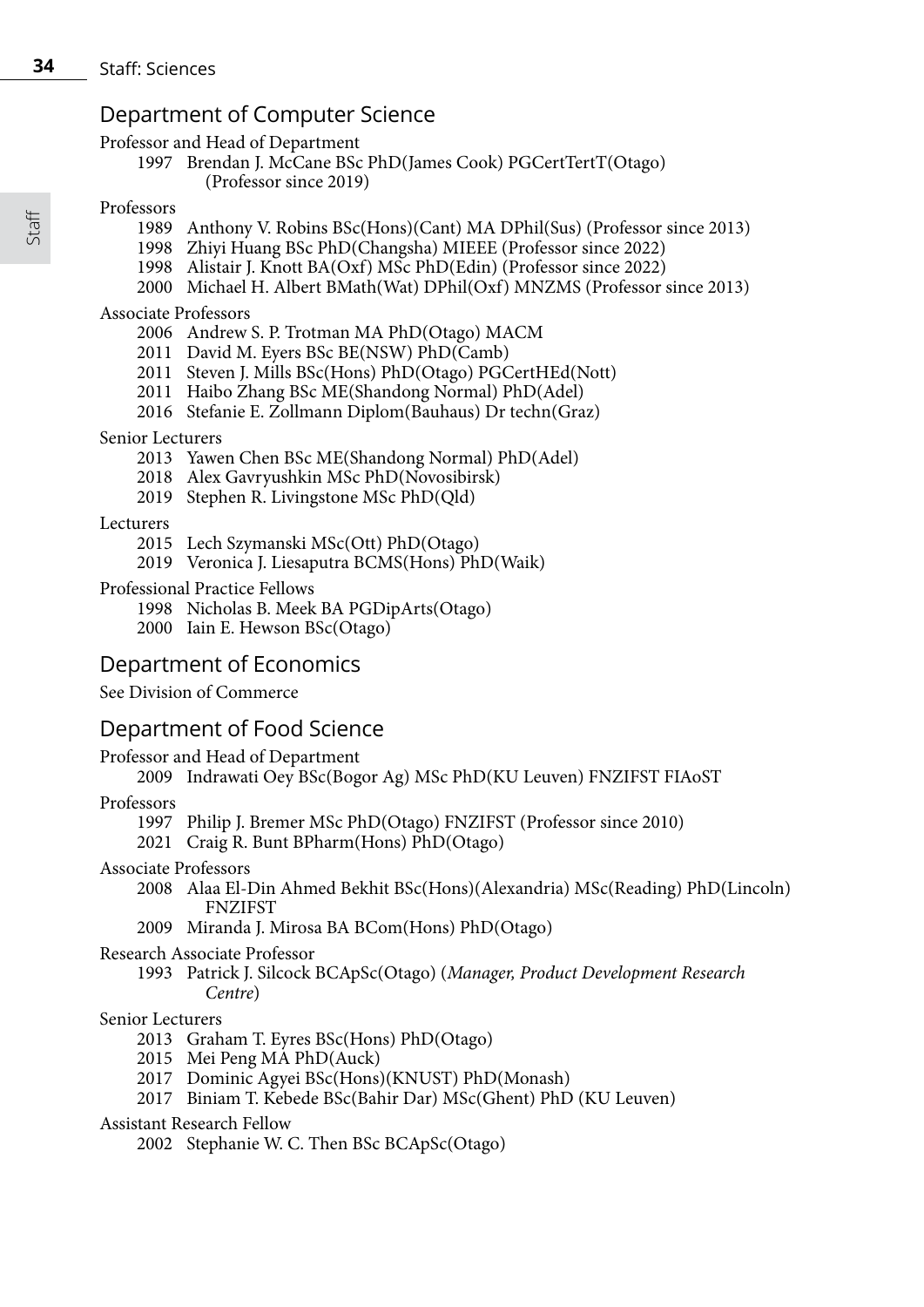Staff

Professional Practice Fellow 1996 Fiona J. Nyhof BHSc MCApSc(Otago) FNZIFST Head Technician 2005 Ian K. Ross MSc(Otago)

Senior Laboratory Technician 2005 Sarah L. Johnson BSc(Otago)

Scientific Officer 1996 Michelle J. Leus MSc(Otago)

## School of Geography

See Division of Humanities

## Department of Geology

```
Associate Professor and Head of Department
```
2003 Andrew R. Gorman BSc(Calgary) PhD(Br Col)

#### Professors

- 1982 R. Ewan Fordyce BSc(Hons) PhD(Cant) FRSNZ (Professor since 2011)
- 1993 James D. L. White BA BSc(TCU) MSc(Missouri) PhD(UCSB) (Professor since 2016)
- 2005 Claudine H. Stirling BSc(Hons)(Well) PhD(ANU) (Professor since 2018)
- 2011 David J. Prior BSc(Wales) DPhil(Leeds) FGS FMSA
- 2016 Mark W. Stirling MSc(Otago) PhD(Nevada)

#### Emeritus Professor

1983 David Craw BSc(Hons) PhD (Otago) MSc (Calgary) FRSNZ (Professor since 2008)

- Associate Professors
	- 2009 Christopher M. Moy BSc(Union College, Schenectady) MS(Syracuse) PhD(Stanford)
	- 2014 James M. Scott BSc(Hons) PhD(Otago)

#### Senior Lecturers

- 2002 Candace E. Martin BS(N Carolina) MPhil PhD(Yale)
- 2002 J. Michael Palin BA(Calif State Fullerton) MS(New Mexico Tech)PhD(Yale)
- 2013 Christina R. Riesselman BA(Nebraska-Lincoln) PhD(Stanford) (also in Marine Science)
- 2013 Steven A. F. Smith MSci PhD(Durh)
- 2014 Christian Ohneiser MSc PhD(Otago)
- 2016 Marco Brenna BSc(W Aust) PhD(Massey)
- Senior Research Fellow
	- 2019 Catherine Beltran MSc PhD(UPMC Sorbonne)
- Teaching Fellow
	- 2019 Sophie I. Briggs BSc(Hons)(Otago) PhD(UCSB)
- Professional Practice Fellow
	- 1998 Douglas J. MacKenzie BSc(Tor) MSc PhD(Otago)
- Honorary Professor
	- 2002 Gary S. Wilson BMus BSc(Hons) PhD(Well) (Professor since 2009) (also in Marine Science)
- Honorary Associate Professors
	- 1988 Daphne E. Lee BSc(Hons) PhD(Otago)
	- 2008 Virginia G. Toy MSc(Auck) MPhil(ANU) PhD(Otago)
	- 2019 Nicholas Mortimer BSc(Hons)(Imp Lond) PhD(Stanford)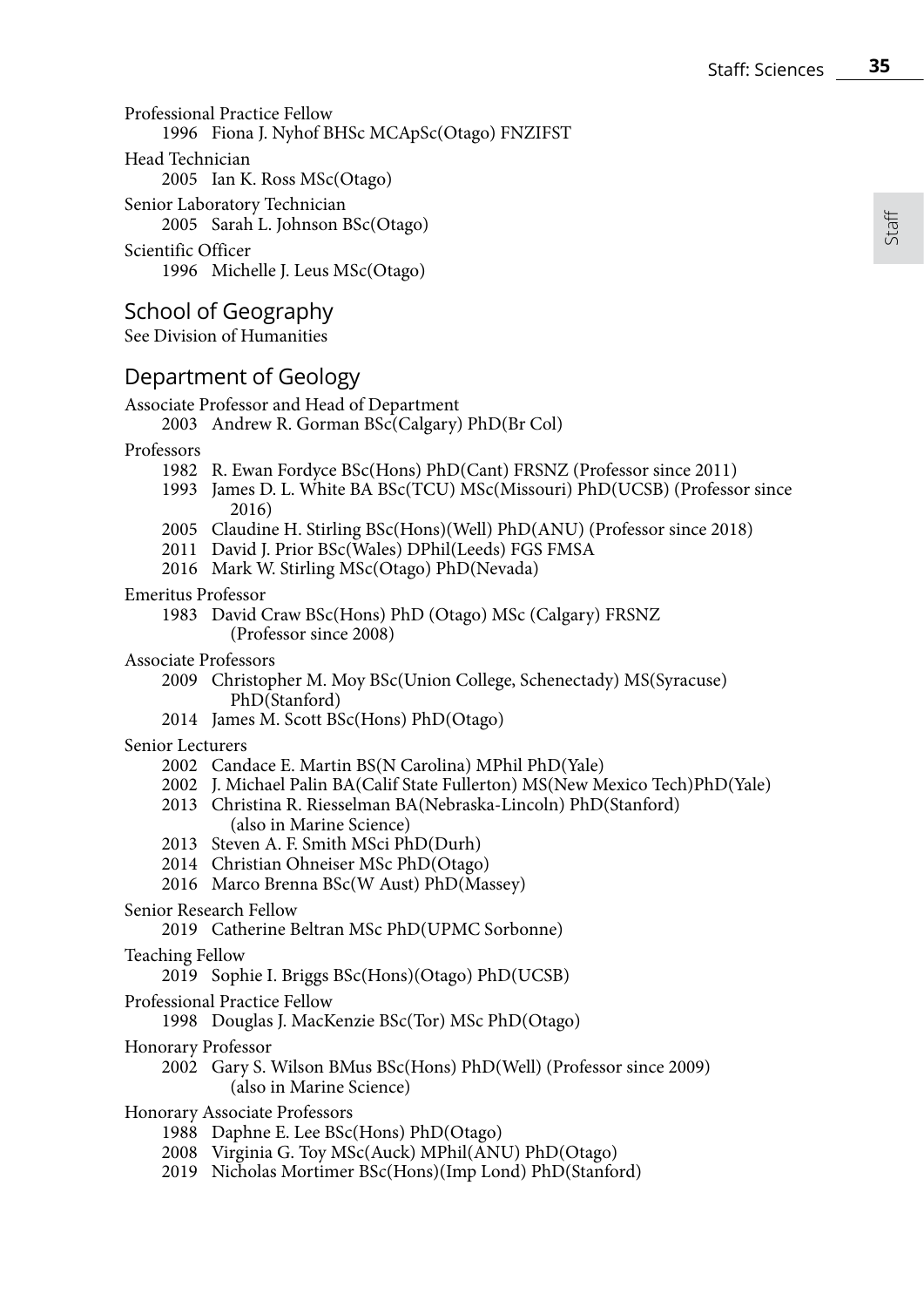#### **36** Staff: Sciences

#### Scientific Officers

- 1992 Brent W. Pooley BSc(Otago)
- 1996 Malcolm R. Reid BSc(Hons) PhD(Otago)
- 2011 Sophie E. M. White BA(Otago)
- 2015 M. Hamish E. Bowman BA(SUNY)
- 2015 Gemma Kerr BSc(Hons)(St And)
- 2017 Marianne Negrini MSc(Zürich) PhD(TromsØ)
- 2017 Faye E. Nelson MSc(Leth) PhD(Otago)
- 2018 Stephen E. Read BSc(Hons) PhD DipGrad(Otago)

#### Technicians

- 1997 David J. Barr NZCS
- 2014 Raymond S. Marx MSc(Otago)
- 2017 Dianne M. Nyhof BSc PGDipSci(Otago)

## Department of Human Nutrition

#### Professor and Head of Department

2008 Lisa A. Houghton MSc(Guelph) PhD(Tor) (Professor since 2020)

#### Professors

- 1988 Sheila A. Skeaff MSc(Guelph) PhD(Otago) (Professor since 2019)
- 2004 Rachel C. Brown MSc PhD(Otago) (Professor since 2020)
- 2020 Nicole C. Roy MSc PhD(Laval) FFSANZ

#### Associate Professors

- 2000 Anne-Louise M. Heath BSc(Hons) BA(Hons) PhD(Otago)
- 2009 Katherine E. Black BSc(Hons)(Salf) MSc PhD(Lough)

#### Senior Lecturers

- 2012 Meredith C. R. Peddie BPhEd(Hons) MSc PhD(Otago)
- 2015 Claire Smith BA MSc PhD(Otago)
- Senior Research Fellow
	- 2021 Jody C. Miller MSc PhD(Otago)

#### Lecturers

- 2020 Sara E. Styles BS(Salem) MS(Marywood) PhD(Otago)
- 2021 Anne Williams BS(Washington) MPH PhD(Calif)

#### Professional Practice Fellows

- 2003 Nichola M. Agnew
- 2008 Louise M. Beckingsale BSc PGDipSportMed PGDipDiet(Otago) (Registered Dietitian)
- 2012 Mary L. Spiers BSc PGDipDiet(Otago) (Registered Dietitian)
- 2017 Elizabeth A. Fleming BHSc MCApSc PGDipSci(Otago)
- 2018 Dane F. Baker BSc PGDipDiet(Otago) Diploma in Sports Nutrition(IOC) (Registered Dietitian)
- 2018 Sharon J. Sutton BSc MDiet(Otago) (Registered Dietitian)
- 2020 Alison Hill BSc(Hons)(Glas) MSc(Massey) MSc(St Mary's) PhD(S'ton) PGCTLHE(S'ton Solent) (Registered Nutritionist) SFHEA
- 2020 Sara L. Richardson MSc PGDipDiet(Otago) Diploma in Sports Nutrition(IOC) (Registered Dietitian)

#### Teaching Fellow

## Department of Information Science

See Division of Commerce

<sup>2010</sup> Kirsten S. Webster MSc PGDipDiet(Otago) (Registered Dietitian)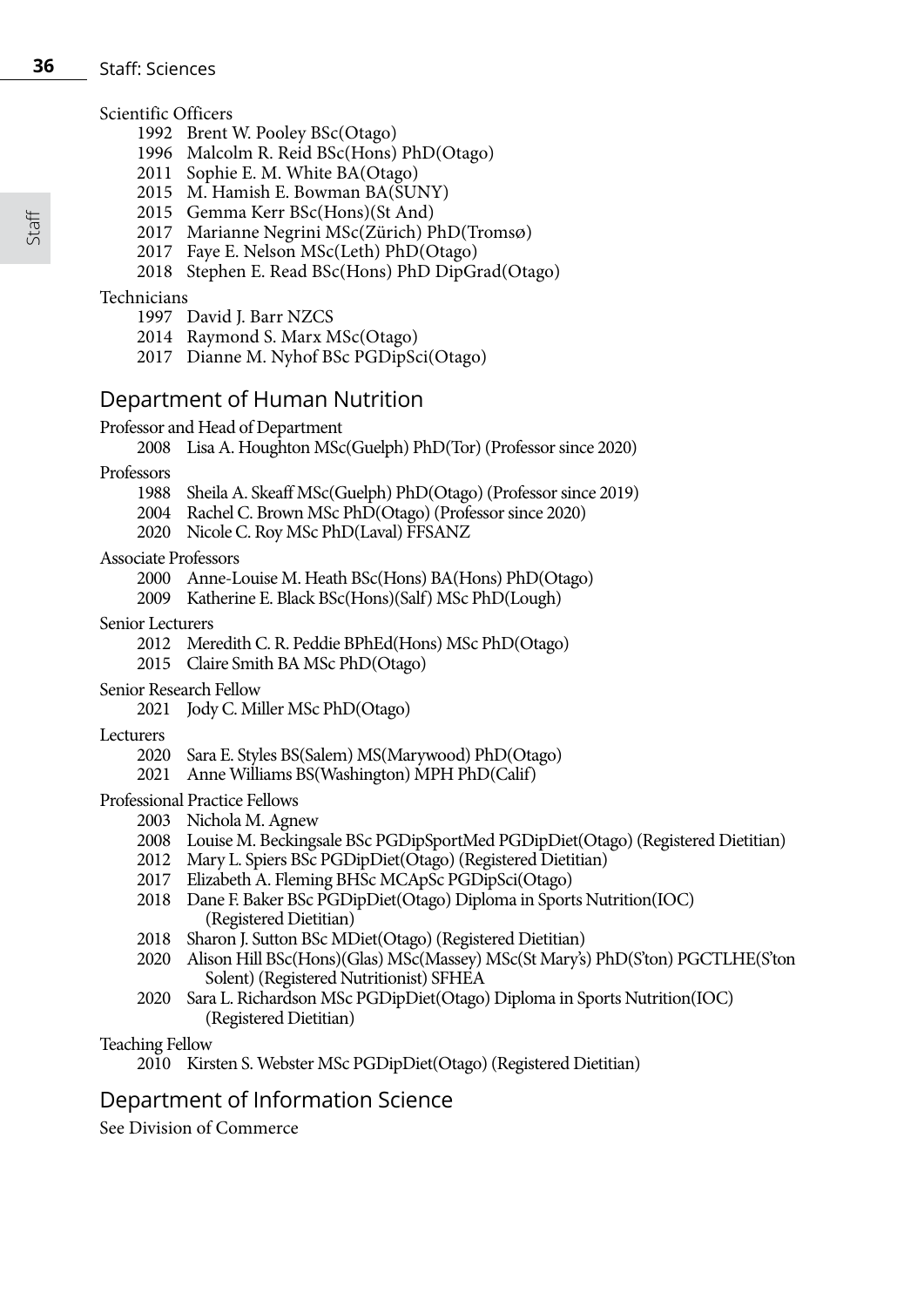## Department of Marine Science

| beparentent or intermediately                                                                                                                                                                                                                                                                                   |
|-----------------------------------------------------------------------------------------------------------------------------------------------------------------------------------------------------------------------------------------------------------------------------------------------------------------|
| Professor and Head of Department<br>2001 Miles D. Lamare BSc(Hons) PhD(Otago) (Professor since 2020)                                                                                                                                                                                                            |
| Professors<br>1992 Abigail M. Smith BA(Colby) SM(MIT) DPhil(Waik) (Professor since 2016)<br>1997 Stephen R. Wing BSc(Hons)(Humboldt) PhD(UC Davis) (Professor since 2014)<br>2011 Christopher D. Hepburn BSc PhD(Otago) (Professor since 2022)<br>2014 Clifford S. Law BSc(Hons)(Swansea) MSc(Napier) PhD(Dund) |
| <b>Associate Professor</b><br>2005 Candida Savage MSc(Cape Town) PhD(Stockholm)                                                                                                                                                                                                                                 |
| Research Associate Professor<br>2019 Ceridwen Fraser BSc(Macq) PhD(Otago)                                                                                                                                                                                                                                       |
| Senior Lecturers<br>2013 William J. Rayment BA(Oxf) MSc(Lond) PhD(Otago)<br>2013 Christina R. Riesselman BA(Nebraska-Lincoln) PhD(Stanford) (also in Geology)                                                                                                                                                   |
| Lecturers<br>2017 Robert O. Smith BSc(Hons)(S'ton) PhD(Otago)<br>2018 Bridie J. M. Allan BSc(Otago) MSc PhD(James Cook)<br>2021 Gayathiri Gnanalingam LLB MSc(Otago) PhD(Old Dominion)                                                                                                                          |
| Research Fellow<br>2011 Evelyn Armstrong BSc(Hons)(Glas) PhD(Lond)                                                                                                                                                                                                                                              |
| Professional Practice Fellow<br>2020 Hanna M. H. Ravn MSc(Aarhus) PGDipWLM(Otago)                                                                                                                                                                                                                               |
| <b>Teaching Fellows</b><br>2015 Jean F. McKinnon MSc PhD PGDipSci(Otago)<br>2019 Marta Guerra Bobo BSc(Hons)(Complutense University of Madrid) MSc<br>PhD(Otago)                                                                                                                                                |
| Honorary Professor<br>2002 Gary S. Wilson BMus BSc(Hons) PhD(Well) MInstD (Professor since 2009)                                                                                                                                                                                                                |
| Scientific Officer<br>2004 Robert J. Dagg MSc(Otago) NZCE                                                                                                                                                                                                                                                       |
| Manager, Portobello Marine Laboratory<br>2014 Douglas S. Mackie MSc(Auck) PhD GradDipTchg(Otago)                                                                                                                                                                                                                |
| Director, New Zealand Marine Studies Centre<br>1991 Sally F. Carson BSc(Mt All) MSc(Alta)                                                                                                                                                                                                                       |
| Department of Mathematics and Statistics                                                                                                                                                                                                                                                                        |
| Associate Professor and Head of Department<br>2002. Canal, J. W. Lee DC. (Henry) DL D(Mett) $CMF_{\text{max}}/UZ$ $CF_{\text{max}}/UZ$ $CM_{\text{max}}/UZ$                                                                                                                                                     |

2002 Sarah J. Wakes BSc(Hons) PhD(Nott) CMEngNZ CEng(UK) CMarEng(UK) MIMarEST

#### Professors

- 1989 Katrina J. Sharples MSc(Auck) PhD(Washington) (Professor since 2020)
- 1998 Richard J. Barker BSc(Hons) PhD(Massey) CMInstD (Professor since 2007)
- 2001 Boris Baeumer Vordiplom(Tübingen) MSc PhD(Louisiana State) (Professor since 2021)
- 2007 Jörg Frauendiener Diplom Dr rer nat(Tübingen) FRSNZ
- 2010 David J. Bryant BSc(Hons) PhD(Cant) FRSNZ (Professor since 2015)
- 2019 Martin L. Hazelton MA DPhil(Oxf)
- Associate Professors
	- 2012 Ting Wang MSc(Beijing Normal) PhD(Massey)
	- 2014 Matthew R. Schofield BSc(Hons) PhD(Otago)
	- 2015 Phillip L. Wilcox BForSc(Hons)(Cant) PhD(N Carolina State) DipTARM(Te Wānanga o Aotearoa)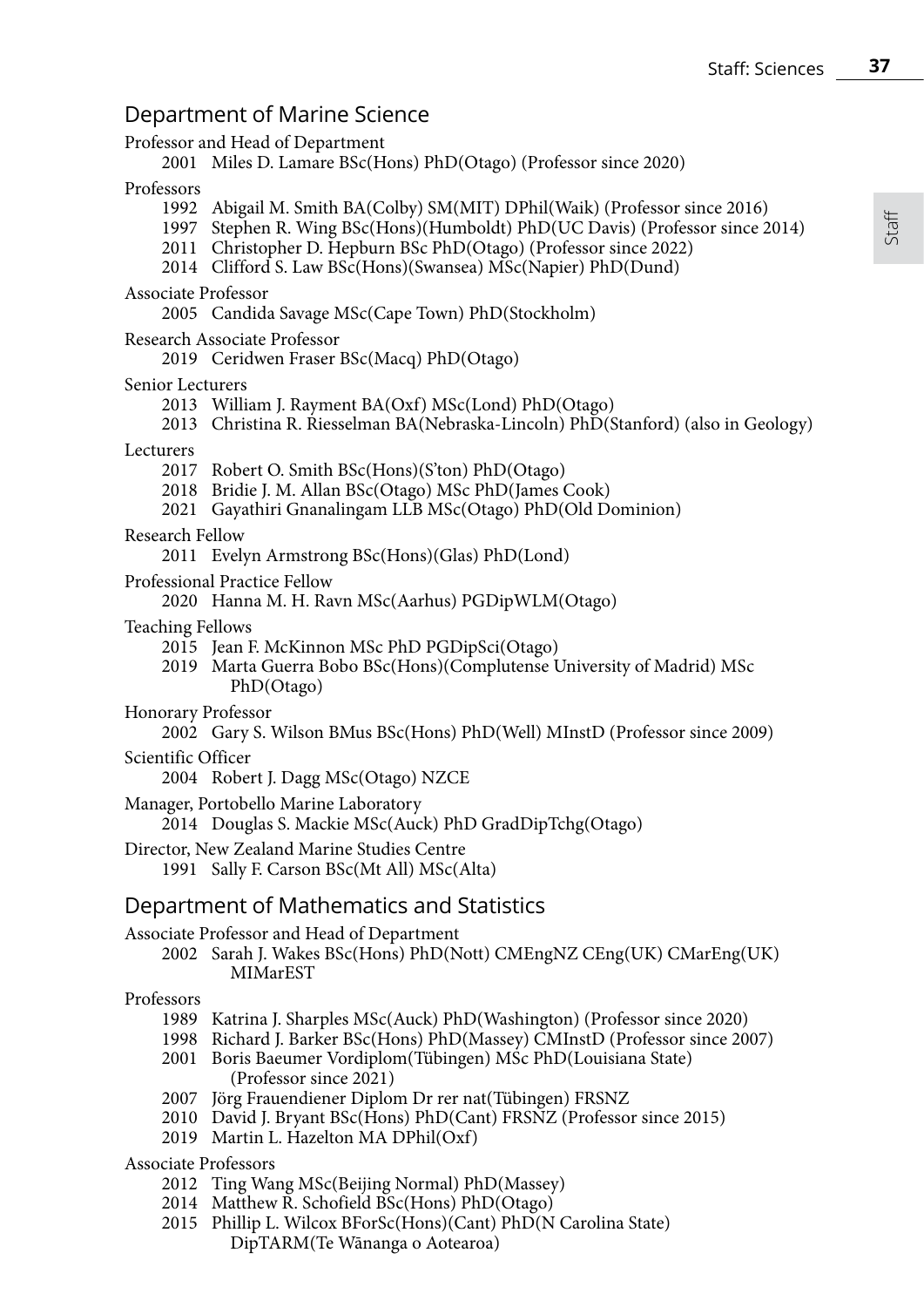#### **38** Staff: Sciences

#### Senior Lecturers

- 2009 Florian Beyer Diplom(Münster) Dr rer nat(Potsdam)
- 2011 Jörg Hennig Diplom PhD(Jena)
- 2011 Matthew F. Parry BSc(Hons)(Otago) PhD(Brown)
- 2012 Tilman M. Davies BCM(W Aust) BSc(Hons) PhD(Massey) AStat
- 2017 Peter W. Dillingham MS(Alaska Fairbanks) PhD(Otago)
- 2017 Fabien F. Montiel Diplôme d'Ingénieur(École Centrale de Nantes) PhD(Otago)
- 2018 Dominic N. Searles MSc(Auck) PhD(Ill)
- 2019 Timothy L. Candy MSc(Cant) PhD(Edin)
- 2019 Robert A. van Gorder BS PhD(Central Florida)

#### Senior Research Fellow

2014 Michael A. Lee BSc(Hons) PhD DipGrad(Otago)

#### Lecturers

- 1991 Austina S. S. Clark BSc(Tamkang) MSc PhD DipGrad(Otago) DipTchg
- 2021 Xun Xiao BSc(University of Science and Technology of China) PhD(City HK)

#### Research Fellow

2014 Timothy W. D. Jowett MSc(Otago)

Professional Practice Fellow

1974 John A. Shanks BSc(Hons)(Liv) MSc DPhil(Oxf)

Teaching Fellow

2013 Megan P. Drysdale BSc BA PGDipApStat(Otago)

Honorary Associate Professor

2020 John A. Harraway MSc(Otago)

## Department of Microbiology and Immunology

See Division of Health Sciences

## Department of Physics

Professor and Head of Department

2004 P. Blair Blakie BSc(Hons) PhD(Otago) (Professor since 2014)

#### Professors

- 2000 David A. W. Hutchinson BSc(Hons) PhD(Exe) FNZIP (Professor since 2015)
- 2001 Craig J. Rodger BSc(Hons) PhD(Otago) (Professor since 2014) (*Beverly Professor*)
- 2010 Niels Kjaergaard MSc PhD(Aarhus) (Professor since 2020)
- 2011 Richard J. Blaikie BSc(Hons)(Otago) PhD(Camb) FRSNZ FOSA MIEEE MInstP

#### Associate Professors

- 2007 Mikkel F. Andersen MSc(Aarhus) PhD(Weizmann)
- 2007 Colin Fox MSc(Auck) PhD(Camb)
- 2007 Jevon J. Longdell BSc(Waik) MSc(Auck) PhD(ANU)
- 2010 Ashton S. Bradley MSc(Auck) PhD(Well)
- 2014 Michael W. Jack BSc(Hons)(Cant) PhD(Auck)
- 2015 Harald G. L. Schwefel MS MPhil PhD(Yale)

#### Senior Lecturers

- 2003 Timothy C. A. Molteno BSc(Hons) PhD(Otago)
- 2005 Inga J. Smith BSc(Hons) PhD(Otago)
- 2015 Philip M. R. Brydon BSc(Hons) PhD(ANU)
- 2017 Annika M. Seppälä MSc PhD(Helsinki)
- 2021 Samuel D. Lowrey MSc PhD(Otago)
- 2022 Arjan Abeynaike BEng(Hons)(Auck) PhD(Camb)

#### Senior Teaching Fellow

2000 Terence F. Scott BA MSc PhD PGDipArts(Otago)

#### Research Fellow

2018 Jonathan Squire BSc(Hons)(Otago) MA PhD(Princeton)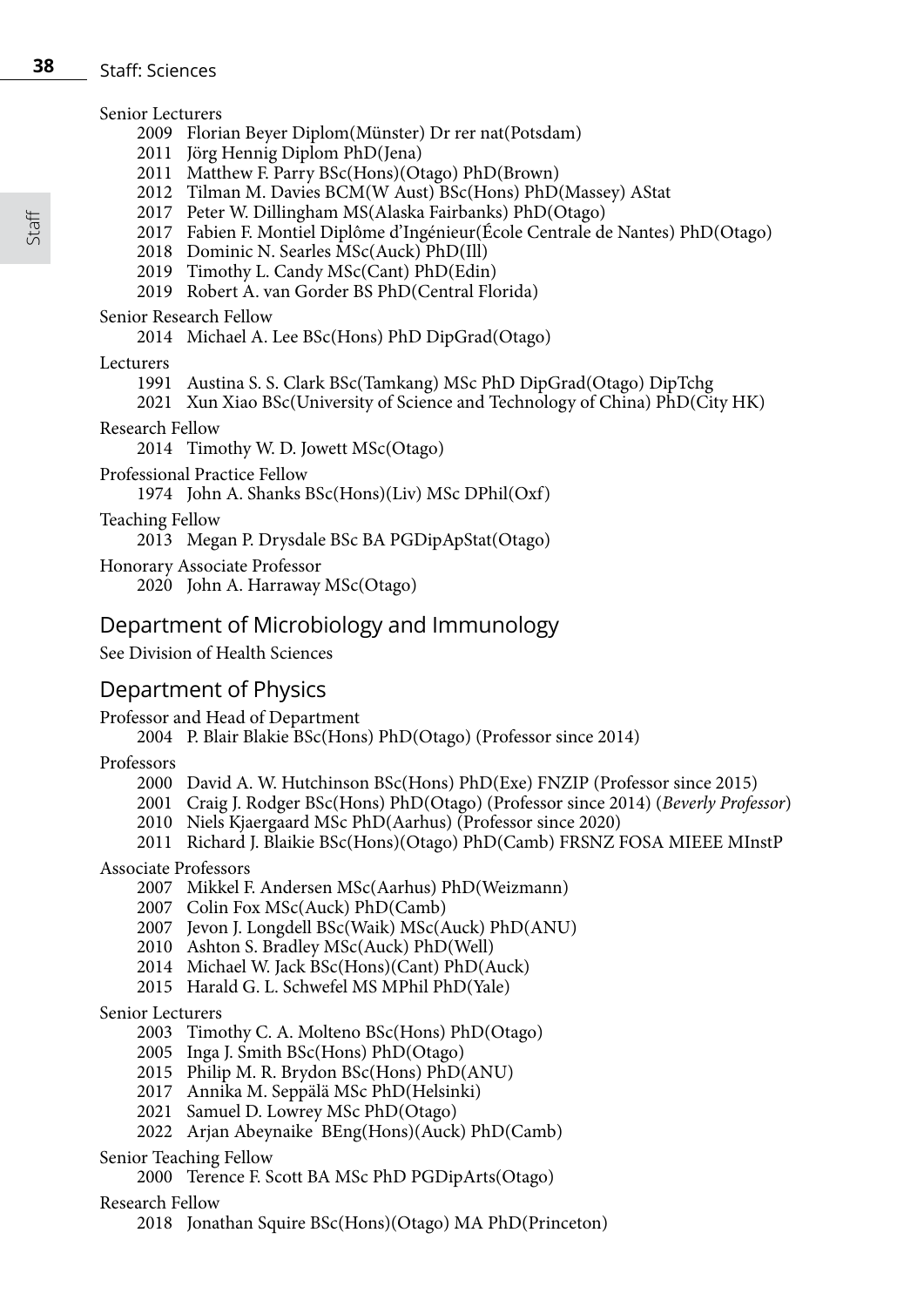Professional Practice Fellows

1988 Paul V. Yates MSc(Otago)

2007 Kirsten E. Franklin MSc(Otago)

- 2008 Paul D. Muir MSc(Otago)
- 2021 Daniel Schumayer MSc PhD(Budapest)

#### Honorary Professor

- 2005 Crispin W. Gardiner MSc(Auck) DPhil(Oxf) Dr rer nat hc(Innsbruck) FAPS FNZIP
- Honorary Associate Professor
	- 1978 Neil R. Thomson BSc(Hons) PhD(Otago) MNZIP

#### Honorary Fellow

2013 Ian P. Griffin BSc(Hons) PhD(Lond) FRAS

Head Mechanical Workshop Technician 2006 James R. Woods

Head Electronics Technician 2003 Peter M. McCabe

Electronics Technician 2020 Charles P. Brown

#### Department of Physiology See Division of Health Sciences

### Department of Psychology

#### Professor and Head of Department

1997 Jamin B. Halberstadt BA(Swarth) PhD(Indiana) (Professor since 2013)

Professors

- 1982 Neil McNaughton MA(Oxf) PhD(S'ton) FRSNZ (Professor since 2004)
- 1986 Wickliffe C. Abraham BA(Virg) PhD(Flor) FRSNZ (Professor since 1998)
- 1986 David K. Bilkey BA(Hons) PhD(Otago) (Professor since 2009)
- 1992 Michael W. Colombo BA(Colorado) MS PhD(Rutgers) (Professor since 2010)
- 1993 J. Elaine Reese BA(Trin Texas) MA PhD(Emory) (Professor since 2013)
- 1994 Jeffrey O. Miller BA(Ohio State) PhD(Michigan) FRSNZ
- 1995 Richie G. Poulton CNZM MSc PGDipClPs(Otago) PhD(NSW) FRSNZ (Professor since 2006) *(Director, Dunedin Multidisciplinary Health and Development Research Unit; Co-Director, National Centre for Lifecourse Research)*
- 1997 Elizabeth A. Franz BA(Whittier) MSc PhD(Purdue) (Professor since 2013)
- 2003 Rachel A. Zajac BSc BA(Hons) PhD PGDipClPs(Otago) (Professor since 2020)
- 2005 K. Edward Ruffman BA(York Can) MEd PhD(Tor) (Professor since 2012)
- 2007 Gareth J. Treharne BSc PhD(Birm) (Professor since 2022)
- 2016 Martin Sellbom BA(Tri-State) MA(Ball State) PhD(Kent State) (Professor since 2019)

#### Associate Professors

- 1994 John A. Hunter BSc DPhil(Ulster)
- 1996 Richard J. Linscott BSc(Hons) PhD PGDipClPs(Otago)
- 2003 Liana J. Machado BA(UCLA) PhD(UCDavis)
- 2007 Tamlin S. Conner BA(Colorado) PhD(Boston College)
- 2008 Dione M. Healey BA(Hons) MSc PhD DipClinPsych(Cant)
- 2008 Mele M. Taumoepeau BA(Well) BSc(Hons)(QM Edin) PhD(Otago)

#### Research Associate Professor

2007 Reremoana F. Theodore BA PhD(Auck) PGDipArts(Otago)

#### Senior Lecturers

- 1992 Brent L. Alsop MSc PhD(Auck)
- 2004 Elizabeth A. Schaughency BSc(Pittsburgh) MS PhD(Georgia)
- 2013 Damian K. Scarf BSc PhD(Otago)
- 2014 Ryan D. Ward MS PhD(Utah State)
- 2016 Kristin L. Hillman BS PhD(N Dakota)
- 2018 Vanessa Beanland BAppSc(Deakin) BSc(Hons) PhD(ANU) MBioethics(Monash) GDIM(RMIT)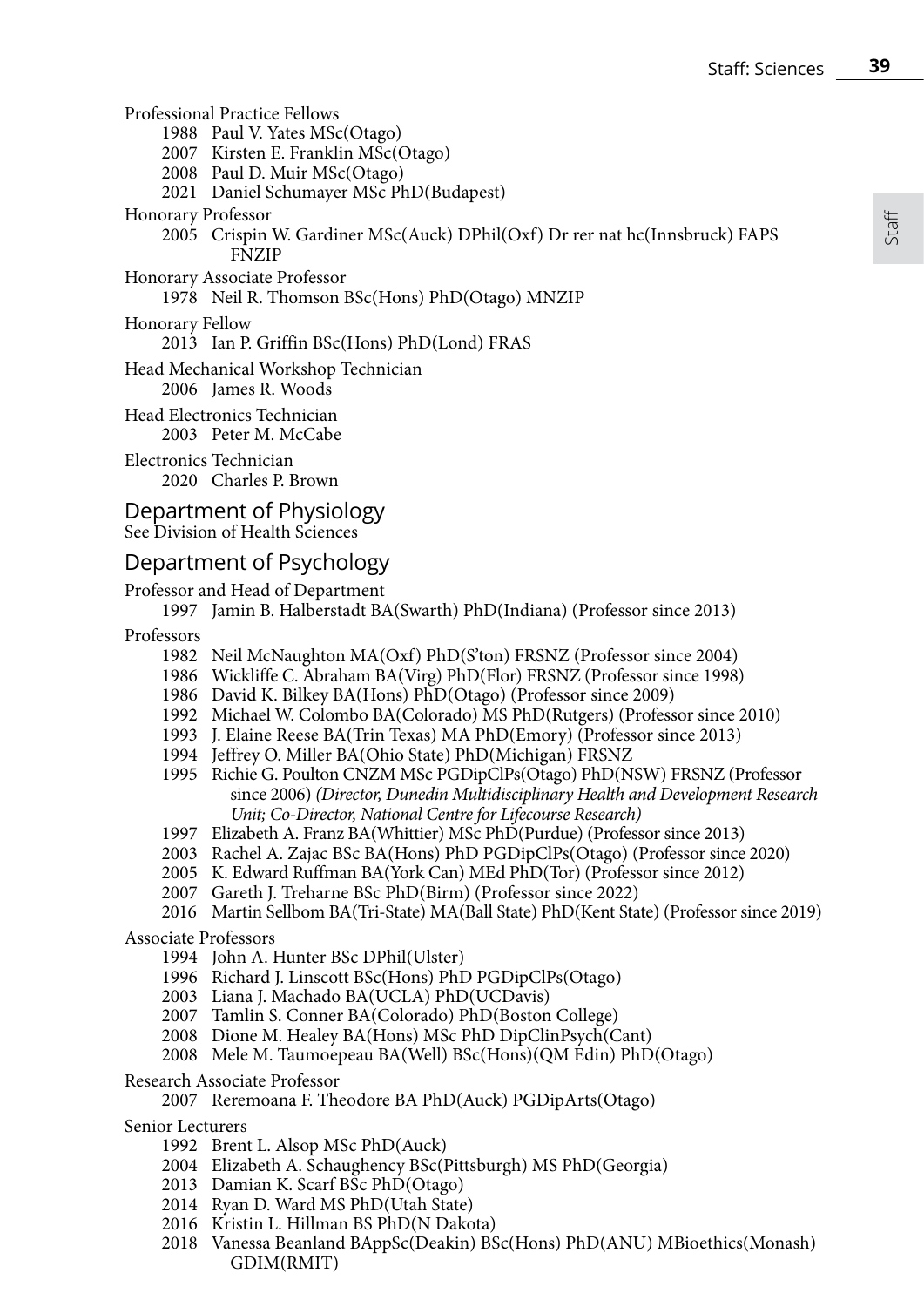#### **40** Staff: Sciences

Senior Research Fellows

- 1998 Julien E. Gross MSc PhD PGDipSci(Otago)
- 1999 Bruce Mockett BSc PhD DipSci(Massey)
- 2009 Sandhya K. Ramrakha BA(Chaminade) MA(Syd) MA(Hons)ClinPsy(W'gong) PhD(Otago)
- **Lecturers** 
	- 2018 Narun Pornpattananangkul BSc(Chula) MSc PhD(Northwestern)
	- 2021 Hitaua G. Arahanga-Doyle BCom BA(Hons) PhD(Otago)
	- 2021 Amanda E. Clifford BSc(Hons) PhD(Otago)

Research Fellows

- 2012 Karen Tustin BA(Hons) PhD(Otago) *(National Centre for Lifecourse Research)*
- 2014 Owen D. Jones BSc(Hons)(Liv) PhD PGDipSci(Otago)
- 2017 Jane L. D. Carroll BEd PhD(Cant) PGDipLitEd(Auck) DipTchg(ChchCE)
- 2019 Shabah M. Shadli MSc(Islamic B'desh) PhD(Otago)

Professional Practice Fellows

- 2010 Joanna M. Prince MSc PGDipClPs(Otago)
- 2019 Sasha J. McComb MA(Massey) PGDipClPs(Otago)
- 2019 Chris R. Perkins BA PhD PGDipClPs DipGrad(Otago)
- 2019 Aimee C. Richardson BSc(Hons)(Cant) MSc PGDipClPs(Otago)

#### Teaching Fellows

- 2002 Ann L. Reynolds BA(Massey) MA PhD(Otago)
- 2009 Celia Lie BSc(Hons) PhD(Otago)
- Senior Technical Officer

1996 Jeremy M. Anderson NZCE

Technical Officer

1980 Russell J. Phillips NZCE

Cohort and Assessment Manager, Dunedin Multidisciplinary Health and Development Research Unit

2012 Sean P. Hogan MSW(York)

## Department of Science Communication

Professor and Head of Department

2014 Jesse M. Bering BA PhD(Florida Atlantic) MS(Louisiana) (Professor since 2022)

#### **Professors**

- 1985 Lloyd S. Davis BSc(Hons)(Well) MSc(Cant) PhD(Alta)
	- (Professor since 2007) (*Stuart Professor of Science Communication*)
- 2014 Nancy E. Longnecker BS(University of the South) MS PhD(Cornell)

Senior Lecturers

- 2014 Fabien I. Medvecky BA(Hons)(Qld) PhD(Syd) PGDipEcon(Murd)
- 2019 Gianna M. Savoie BS(Long Island) MS(Antioch) PhD(Montana State) (*Director of Filmmaking*)

#### Teaching Fellow

2013 Steven T. C. Ting BSc(Hons)(Well) MSciComm(Otago)

#### Professional Practice Fellow

2017 Jeffrey C. Avery DipT(BrColIT)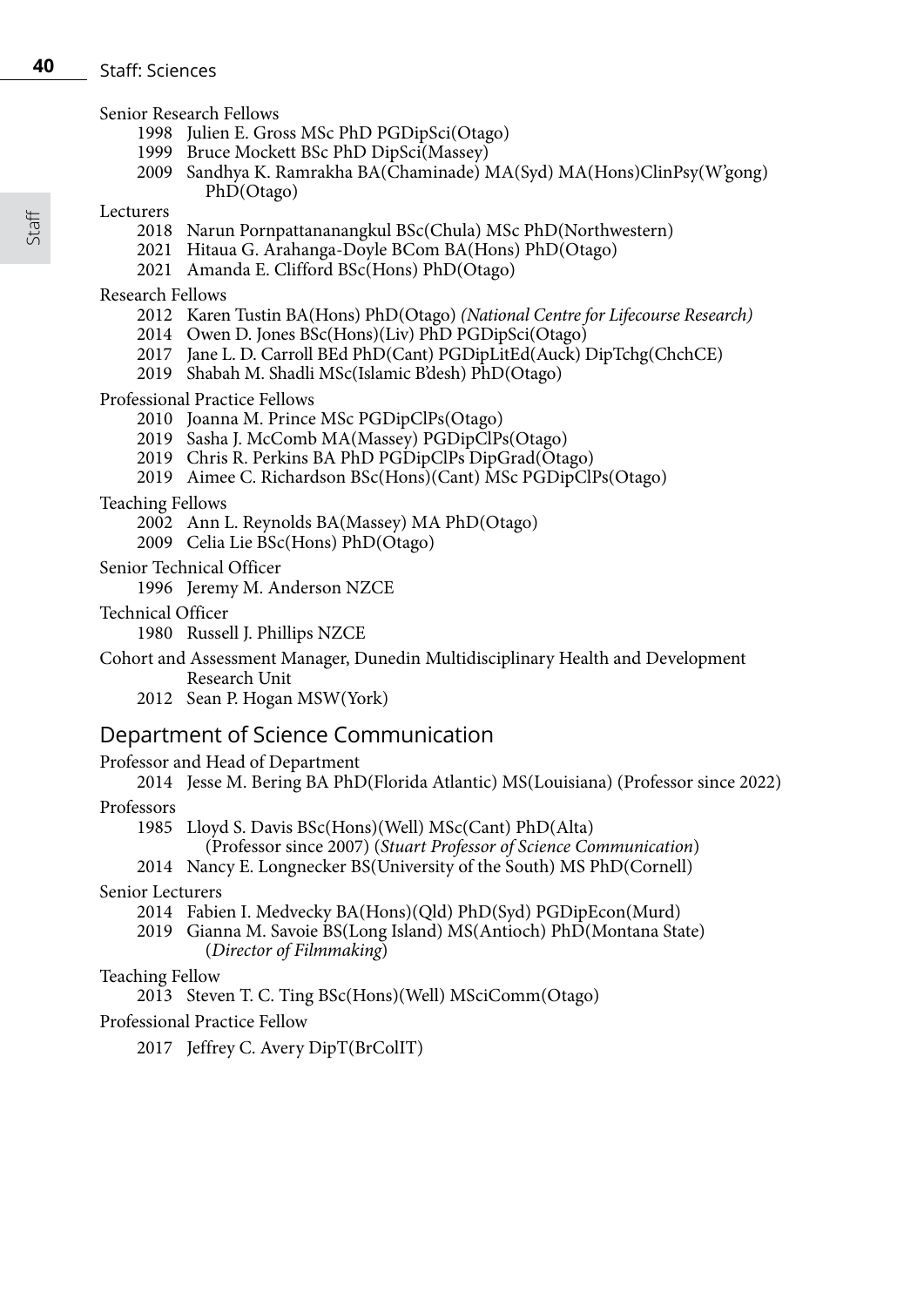## Department of Zoology

Associate Professor and Head of Department

P. Mark Lokman Ir(Wageningen) PhD(Otago)

#### Professors

- Robert Poulin BSc(McG) PhD(Laval) FRSNZ (Professor since 2004)
- Hamish G. Spencer MSc(Auck) PhD(Harv) FRSNZ (Professor since 2006) *(Sesquicentennial Distinguished Chair)*
- 1997 Gerard P. Closs BSc(La Trobe) PhD(Monash) (Professor since 2017)
- Yolanda M. van Heezik BSc(Hons) PhD(Otago) (Professor since 2020)
- Philip J. Seddon BSc(Hons) PhD(Otago) MSc(Wales) (Professor since 2014)
- Christoph D. Matthaei Diplom Biologe(Freiburg) PhD(EAWAG & ETH, Zürich) Habil(Munich) (Professor since 2021)
- Jonathan M. Waters BSc PhD(Tas) FRSNZ (Professor since 2011)
- Bruce C. Robertson BSc(Hons) PhD(Qld) (Professor since 2020)

#### Associate Professors

- Michael G. Paulin BSc(Hons)(Otago) PhD(Auck)
- Caroline W. Beck BSc(Birm) PhD(Warw)

#### Research Associate Professor

Marc Schallenberg BSc PhD(McG)

#### Senior Lecturers

- Sheri L. Johnson BSc(Hons)(Dal) PhD(Maine)
- Travis H. Ingram BSc(Hons)(Vic BC) PhD(Br Col)
- Nicholas J. Rawlence BBmedSc MSc(Well) PhD(Adel)
- Jennifer M. Jandt MS(Wisconsin) PhD(Arizona)
- Stephanie S. Godfrey BSc(Hons) PhD(Flin)
- M. Paul Szyszka Diplom Biologe Dr rer nat(Freie Universität Berlin)

#### Lecturers

- Ludovic B. Dutoit MSc PhD(Uppsala)
- Joanne M. Monks BSc(Hons) PhD(Well)

#### Research Fellows

- Kirsten M. Donald BSc(Hons)(St And) PhD(Warw)
- Martyn R. Kennedy MSc PhD(Otago)

#### Professional Practice Fellows

- Lisa K. Russell BSc(Hons) PhD DipGrad(Otago)
- Sheena M. Townsend BSc(Hons)(Cape Breton) PhD(Otago)

#### Teaching Fellows

- Joanne C. Forrester MSc(Otago)
- Andrea C. D. Brown MSc(Aberd)
- Kimberley M. Watson BSc(Hons) PhD(Otago)
- Keith J. King BSc(Hons) PhD(Otago)

#### Honorary Professors

- Shinichi Nakagawa BSc(Hons)(Waik) PhD(Sheff)
- Daniel M. Tompkins MA(Camb) PhD(Oxf)

#### Honorary Associate Professor

#### Deborah J. Wilson BMath(Wat) MSc(Tor) PhD(BrCol)

- Technical Services Supervisor
	- Erik G. Liepins
- Laboratory Services Supervisor 2006<sup>'</sup> Nicola J. McHugh DipGrad(Otago) NZCS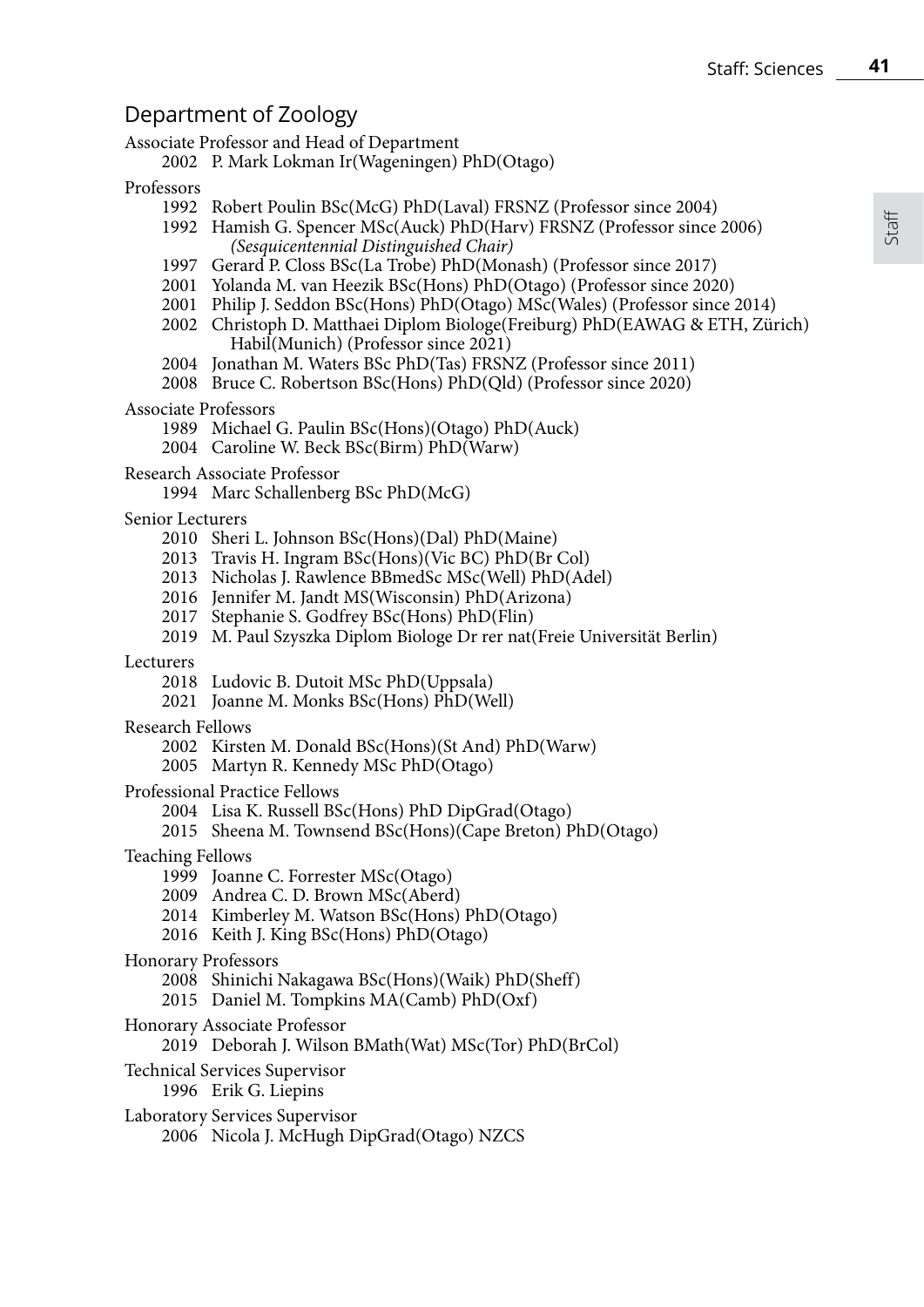## School of Surveying

#### Professor and Dean

2013 Christina L. Hulbe BS(Montana CMST) MS(Ohio State) PhD(Chicago)

#### Associate Professors

- 2001 Antoni B. Moore BSc(Hons)(Portsmouth) MSc(Leic) PhD(Plym)
- 2008 Pascal J. B. Sirguey MSc(École Centrale de Lyon) PhD(Otago)

#### Senior Lecturers

- 1995 Paul H. Denys BSc(Cant) MSurv(Otago) PhD(Newcastle UK) MS+SNZ
- 1997 Michael S. Strack BA MSurv PhD PGCertTertT(Otago) NZCLS MS+SNZ
- 2008 David P. Goodwin BSc(Hons)(Cape Town) MSc(E Lond) PhD(Otago) LSZIM FSIZ MS+SNZ
- 2008 Gregory H. Leonard MSc PhD(Clarkson) MEngNZ
- 2015 Robert Odolinski BSc(Hons)(Gävle) MSc(KTH Stockholm) PhD(Curtin) MS+SNZ

#### **Lecturers**

- 2013 Emily J. Tidey BSurv(Hons)(Otago) MSc(Plym) MS+SNZ
- 2020 James D. Berghan BSurv(Hons)(Otago) MS+SNZ LCS AssocNZPI

#### Professional Practice Fellows

- 2001 James J. Bazsika BSurv(Otago) BSc(Rutgers) MS+SNZ RPSurv LCS
- 2004 Fraser W. Jopson BSurv BCom(Otago) MS+SNZ LCS
- 2008 Richard D. Hemi BSurv(Otago) MS+SNZ RPSurv LCS
- 2016 Aubrey D. Miller BA(William & Mary) MS(Colorado State) MS+SNZ

#### Scientific Officer

- 2016 Kelly Gragg BS(Virginia Tech) MS(Georgia) MS+SNZ
- Senior Technical Officer

2019 Craig M. Tidey BSurv(Otago) MS+SNZ

## Division of Commerce and School of Business

#### Pro-Vice-Chancellor and Dean

1997 Robin D. C. Gauld MA DCom(Well) PhD(HK) (Professor since 2012)

#### Associate Deans

- 2000 Lisa S. McNeill BA BCom(Hons) PhD(Otago) (Postgraduate Research)
- 2004 Leah J. Watkins BA PhD PGDipArts(Otago) (International)
- 2005 Richard W. Greatbanks BSc(CNAA) MSc PhD(Manc) CEng MIEE (Academic)
- 2008 Kirsten J. Robertson BA MSc PhD(Otago) (Research)
- 2008 Katharina R. M. Ruckstuhl BA(Hons) PhD(Otago) PGDipEd(Tchg)(DCE) PGDipEd(Massey)(Māori)
- 2017 Esmay Eteuati BEd MIndS(Otago) DipTchg(DCE) (Pacific)
- 2017 Lincoln C. Wood BSc MCom PhD(Auck) CMILT (Postgraduate Programmes)

#### Business Accreditation Manager

2002 Theresa A. Forbes BSc BCom(Otago)

#### Internship Manager

2011 Julie L. Pearse BA(Otago) CertTchg(DCE)

Dunedin City Council Chair in Entrepreneurship 2012 Nathan Berg MA PhD(Kansas)

## Doctor of Business Administration Programme

#### Director

2004 Sarah A. Carr BA(Hons)(Trent) MA(Durh) PhD(Otago)

#### Senior Lecturer

2012 Jing (Annie) Zhang BS(Capital Normal, Beijing) PhD(W'gong)

#### Lecturer

2019 Nataliya Podgorodnichenko MA(Russian State University for Humanities) MSc(Liv) PhD(Otago)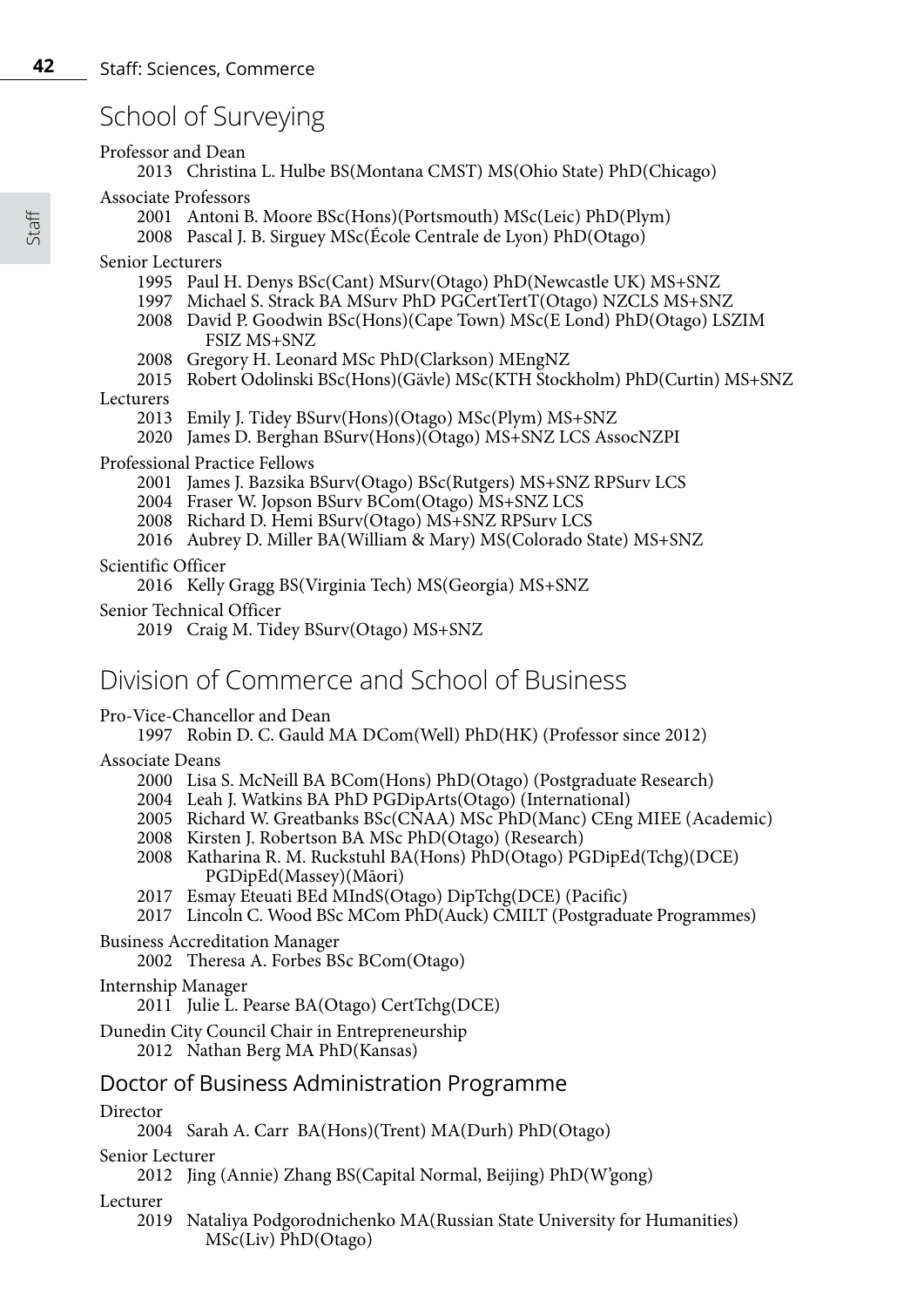## Executive Programmes

#### Director

2009 Ian Lafferty BEng(Hons)(Glas) MBA(H-W) PGDipBA(Sing Inst Mgmt)

## Academic Leader

2012 Anthony J. Garry BA(Hons)(Manc Met) PhD(Nott) DipMktg(CIM) PGCertEd(Cardiff) FHEA

#### MBA Manager

2012 Susan E. Steer BA(Hons)(Leeds Met)

Online MBA Development Manager

2006 Monica L. Barkman BSc(Otago) DipTeach(Open Poly NZ)

- Business Development Manager
	- 2015 Daniel C. Prain BA MEntr(Otago) GCNZIA(Toi Ohomai Institute of Technology)

## Department of Accountancy and Finance

#### Professor and Head of Department

2011 Jin Zhang MS $(T\sin \theta)$  PhD $(Calif IT)$ 

#### Professors

- 1989 David H. Lont BCom(Hons) PhD(Otago) FCA FCPA (Professor since 2011)
- 1991 Ralph W. Adler BA(Colgate) MBA(Duke) PhD(NY State) FCA (Professor since 2002)

### Associate Professors

- 1991 Rosalind H. Whiting BSc MCom PhD PGDipCom(Otago) DipEnvSt(Adel) FCA
- 2001 Helen M. Roberts BSc(Hons) PhD PGDipCom(Otago) MSc(Br Col)
- 2012 Ivan Diaz-Rainey MA(Hons)(Edin) MSc(Stir) PhD PGCertHEP(E Anglia) ATT IMC(CFAUK) ASIP

#### Senior Lecturers

- 2008 Sriyalatha Kumarasinghe BSc MBA(Sri Jay) MSc(Tsukuba) PhD(Aichi) PGDipEcDvlpt(Colombo)
- 2012 Nicola J. Beatson MCom PhD(Otago)
- 2015 Dinithi N. Ranasinghe BCom MBA(Colombo) PhD(La Trobe)
- 2016 Pallab K. Biswas MBA(Dhaka) PhD(W Aust)
- 2018 Konan A. Seny Kan Licence(Félix Houphouet Boigny) Maîtrise DESS DEA Docteur en Sciences(Toulouse 1 Capitole)
- 2018 Muhammad Nadeem MSc(Wales) MBA(UMT Lahore) PhD(Lincoln)
- 2018 Sebastian A. Gehricke BCom MBus PhD(Otago)
- 2018 Olena Onischenko BBS(Hons) MAc PhD(Poltava Nat TU)
- 2018 Yongxian Tan BA(Shanghai Int Studies) MBA(Notre Dame) MS(Baylor) PhD(Vanderbilt)
- 2019 Xinfeng Ruan MPhil(SWUFE) PhD(Otago)
- 2021 Muhammad A. Cheema MSc(Strath) PhD(Lincoln)

Lecturers

- 2015 Mariela E. Carvajal BA MFinc(Chile) PhD(Auck) CA
- 2018 Duminda Kuruppuarachchi BSc(Sri Jay) MBA(Moratuwa) PhD(Otago) PGDipBusMgt(Colombo)
- 2018 Tu C. Nguyen MSc(Belarusian State Agric Acad) MS(Houston) PhD(Oregon)
- 2018 Anindya Sen BStat(IStatI) PhD(Chicago)
- 2019 Marinela A. Finta MSc(Babes-Bolyai) MEcon(Tor Vergata) PhD(Auck UT)
- 2020 Muhammad Tahir Suleman MSc(Hanken) PhD(Well) CPA
- 2020 Thi Anh Hoa Luong MBus(Monash) PhD(Curtin)
- 2020 Yimei Man BSc(Shandong) MSc(Stir) PhD(Waik)

Professional Practice Fellow

2019 Frederico J. de Assis Botafogo Gonçalves PhD(Otago)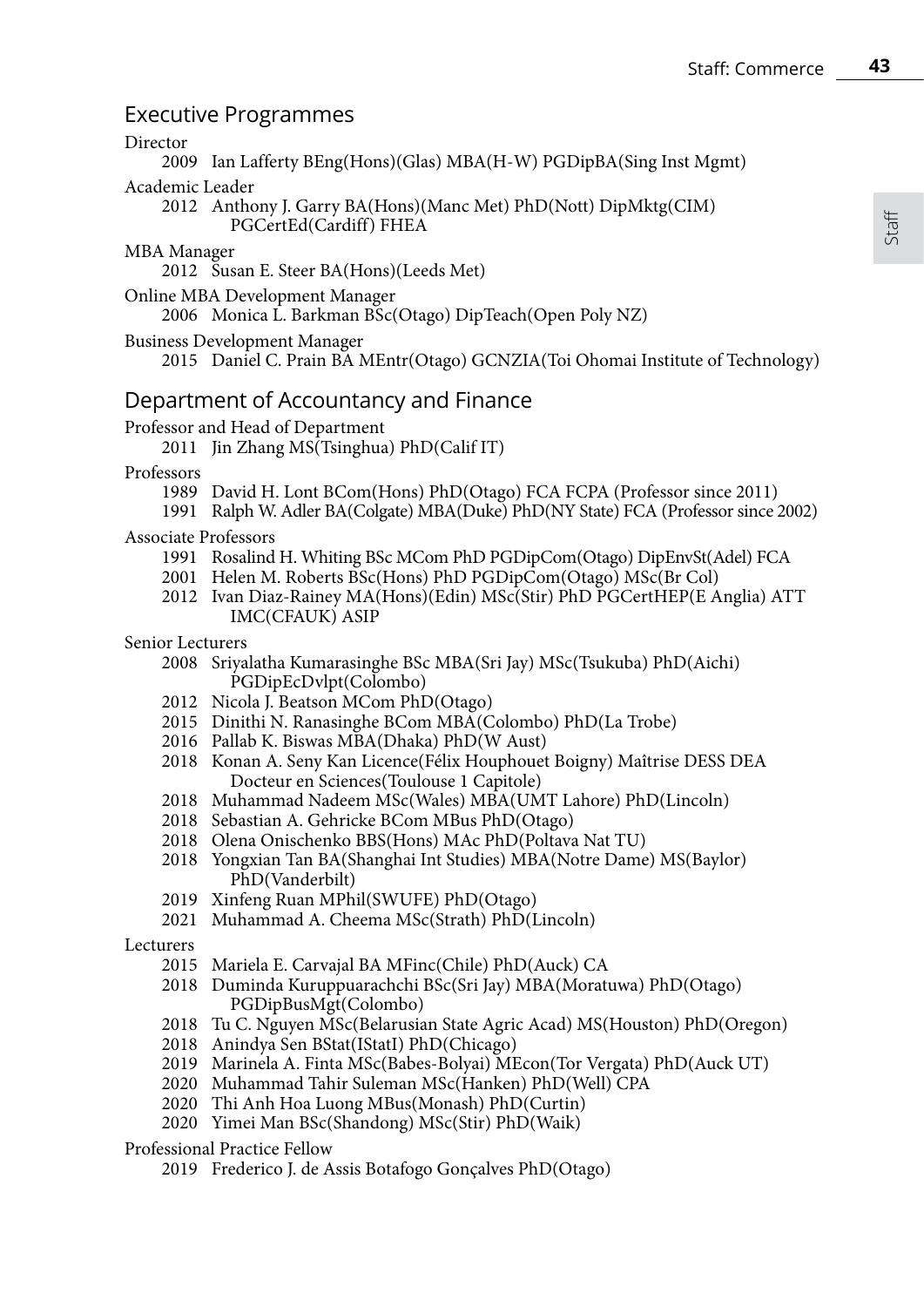## Department of Economics

Professor and Head of Department

2017 Ronald J. A. P. Peeters MSc(Nijmegen) PhD(Maastricht)

#### Professors

- 1990 P. Dorian Owen MSc PhD(Wales)
- 1994 Paul C. Hansen BCom PhD PGDipCom(Otago) MEc(ANU) (Professor since 2018)
- 1994 Stephen M. Knowles BCom(Hons) PhD(Otago) (Professor since 2018)
- 2004 David J. Fielding MA DPhil(Oxf) *(Donald Reid Professor)*
- 2006 Alfred A. Haug Diplom-Volkswirt(Econ)(Konstanz) MA PhD(Ohio State)
- 2012 Nathan Berg MA PhD(Kansas) (Professor since 2019)

#### Associate Professor

- 1989 Murat Genç BSc(Istanbul Teknik) PhD(Washington State)
- 2011 Trenton G. Smith BAS MS(Stanford) MA PhD(UCSB)

#### Senior Lecturers

- 2002 Arlene Ozanne BScEcon(Philippines) PGDip MEc(NE) PhD(Otago)
- 2004 Paul E. Thorsnes MS PhD(Oregon)
- 2009 Viktoria Kahui BSc(Hons)(Brunel) MSc(UCL) PhD(Otago)
- 2016 Murat Üngör BSc(Istanbul Teknik) MA(Bilkent) MA PhD(S Calif)
- 2016 Dennis Wesselbaum Dipl Econ(Kiel) Dr rer pol(Hamburg)

#### Lecturers

- 2018 Neha Agarwal MA(Delhi) PhD(California, Riverside)
- 2020 Peter J. Gibbard MPhil(Oxf) PhD(ANU)
- 2021 Daniel Neururer Mag rer soc oec PhD(Innsbruck)

#### Professional Practice Fellow

1989 Warren B. McNoe BSc BCom PGDipCom(Otago)

Honorary Associate Professor

1989 Alan B. King BCom(Hons) PhD(Otago)

#### Teaching Fellows

- 2009 Terrence F. Kerr BMinTech BA PGDipArts DipGrad(Otago) DipTchg(ChchCE) CertTESOL(Otago Poly)
- 2021 Aleisha J. Lord BSc MA(Otago)

## Department of Information Science

### Associate Professor and Head of Department

2006 Grant C. Dick BSc(Hons) PhD(Otago)

Professors

- 1994 Stephen J. S. Cranefield BSc(Hons)(Otago) PhD(Edin) (Professor since 2014)
- 2004 Holger Regenbrecht Dipl-Inf Dr-Ing(Bauhaus Weimar) (Professor since 2016)
- 2013 Stephen G. MacDonell MCom(Otago) PhD(Camb)

Emeritus Professor

1992 Martin K. Purvis BS(Yale) MFA(Columbia) MS PhD(Massachusetts) (Professor since 2003)

### Associate Professors

- 1999 Peter A. Whigham BSc(Hons)(ANU) PhD(NSW)
- 2002 Jeremiah D. Deng BSc(University of Electronic Science and Technology of China) MSc PhD(South China University of Technology)
- 2004 B. Tony R. Savarimuthu ME(BITS, Pilani) PhD(Otago)
- 2014 Tobias Langlotz Dipl Mediensys(Bauhaus Weimar) Dr techn(TU Graz)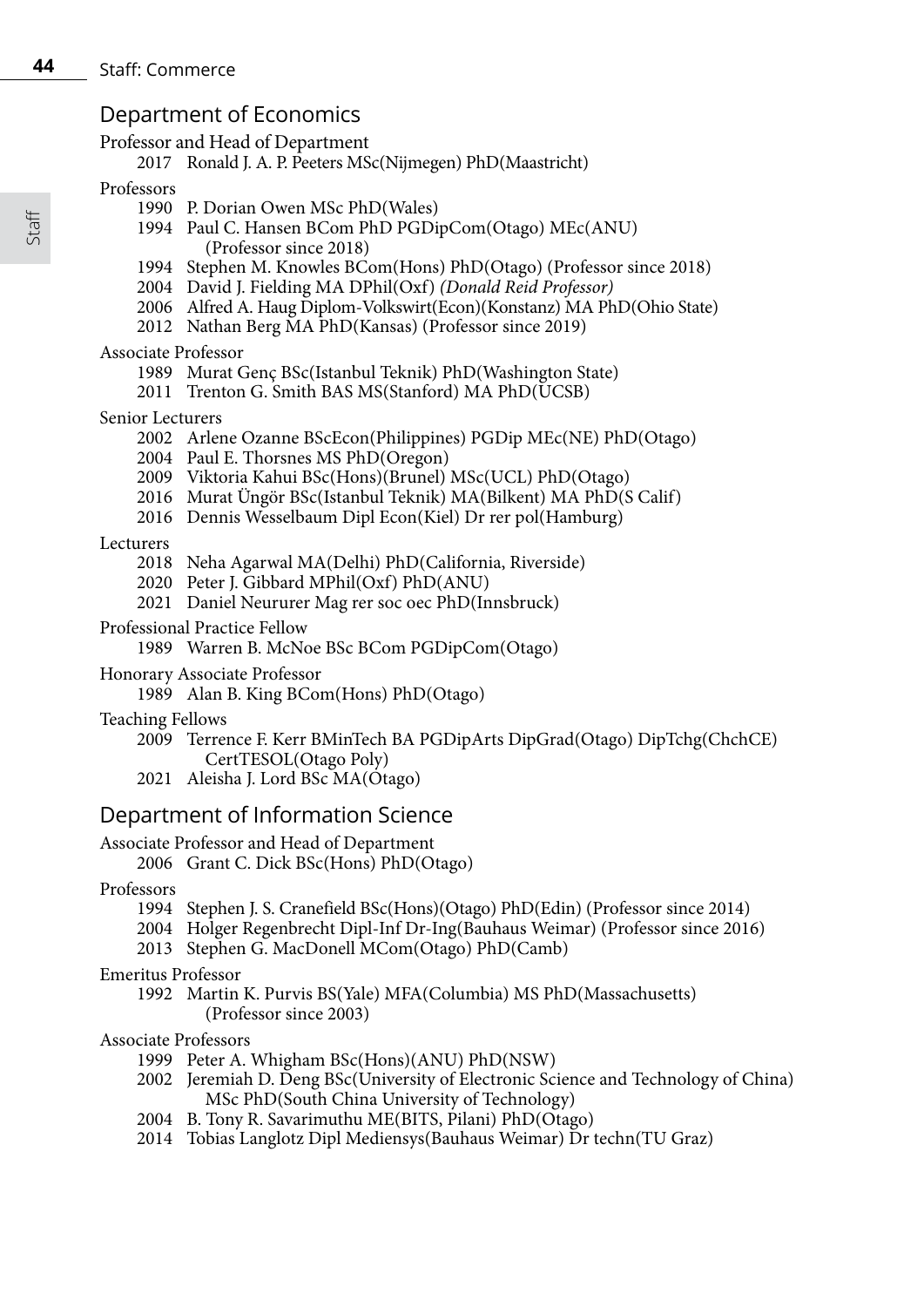#### Senior Lecturers

- 1997 Maryam A. Purvis BS(U Texas, Arlington) MA(U Texas, Austin) PhD(Otago)
- 1998 Brendon J. Woodford MSc PhD PGDipSci PGCertTertT(Otago)
- 2016 Sherlock A. Licorish BSc(Guy) MSc PhD(Auck UT)
- 2019 Daniel Alencar da Costa BSc(Centro Universitário do Pará) MSc PhD(Univ Fed do Rio Grande do Norte)
- 2021 Christopher Paton BM BS(Nott) MBA(Auck)

#### **Lecturers**

- 1988 Nigel J. Stanger MSc PhD(Otago) MIITP
- 2016 Sander P. Zwanenburg MSc(Groningen) PhD(HK)
- 2019 Claudia Ott Dipl-Inf(Bauhaus Weimar) MAppSc PhD(Otago)

#### Professional Practice Fellow

1999 Mark R. George BCom(Hons)(Otago)

#### Teaching Fellows

1999 Christopher M. Edwards BSc(Hons)(Otago)

2002 Gary R. Burrows BCom PGDipCom(Otago)

## Department of Management

Associate Professor and Head of Department

2000 Fiona J. Edgar BCom(Hons) PhD DipGrad(Otago) CFHRINZ

#### Associate Professors

- 1998 Diane R. Ruwhiu MCom PhD DipGrad(Otago)
- 1998 Sara C. Walton BA MCom PhD DipTour PGCertTertT(Otago)
- 2005 Richard W. Greatbanks BSc(CNAA) MSc PhD(Manc) CEngMIEE
- 2011 Conor O'Kane BSc MBS PhD(NUI) AOM ANZAM
- 2017 Lincoln C. Wood BSc MCom PhD(Auck) CMILT

#### Senior Lecturers

- 2010 Paula M. O'Kane BSc(Hons) PhD PGDHEP(Ulster) FHEA MHRNZ
- 2012 Jing (Annie) Zhang BS(Capital Normal, Beijing) PhD(W'gong)
- 2016 Maja Graso BS(Oregon State) PhD(Washington State)
- 2018 Jeffrey L. Foote MTech PhD(Massey) DPH(Otago)
- 2019 Dana L. Ott BA (Nebraska) MS(Maryland) PhD(Auck) AIB AOM ANZIBA HRNZ
- 2020 Joseph T. Cooper BS MBA(Case Western Reserve) PhD(Ohio State) AOM SHRM

#### Lecturers

- 1994 Virginia I. Cathro BSc MCom PGDipTertT(Otago)
- <sup>2021</sup> Azka Ghafoor BBA(Hons)(Lahore College for Women) MS(Central Punjab) PhD(Auck UT)

#### Teaching Fellow

2019 Nathalie E. Wierdak BA(Universidad Central de Venezuela) MA(City) AIC SWYAA LANZBC

### Department of Marketing

#### Professor and Head of Department

#### 2006 Maree A. Thyne BA PhD PGDipTour DipGrad(Otago) (Professor since 2021)

#### Professors

- 1994 Jüergen Gnoth MA(Bonn) PhD DipTour(Otago) (Professor since 2012)
- 1999 Robert W. Aitken BA(Open) BEd(S'ton) MPhil(Exe) PhD(Otago) (Professor since 2021)

#### Associate Professors

- 2000 Lisa S. McNeill BA BCom(Hons) PhD(Otago)
- 2004 Leah J. Watkins BA PhD PGDipArts DipGrad(Otago)
- 2005 Andrea Insch BBus(Hons)(Qld UT) PhD(Griff)
- 2006 Sergio A. Biggemann BSc(Oruro) MBA(Universidad Católica Boliviana) MMPP(La Paz) DBA(Macq)
- 2008 Kirsten J. Robertson BA MSc PhD(Otago)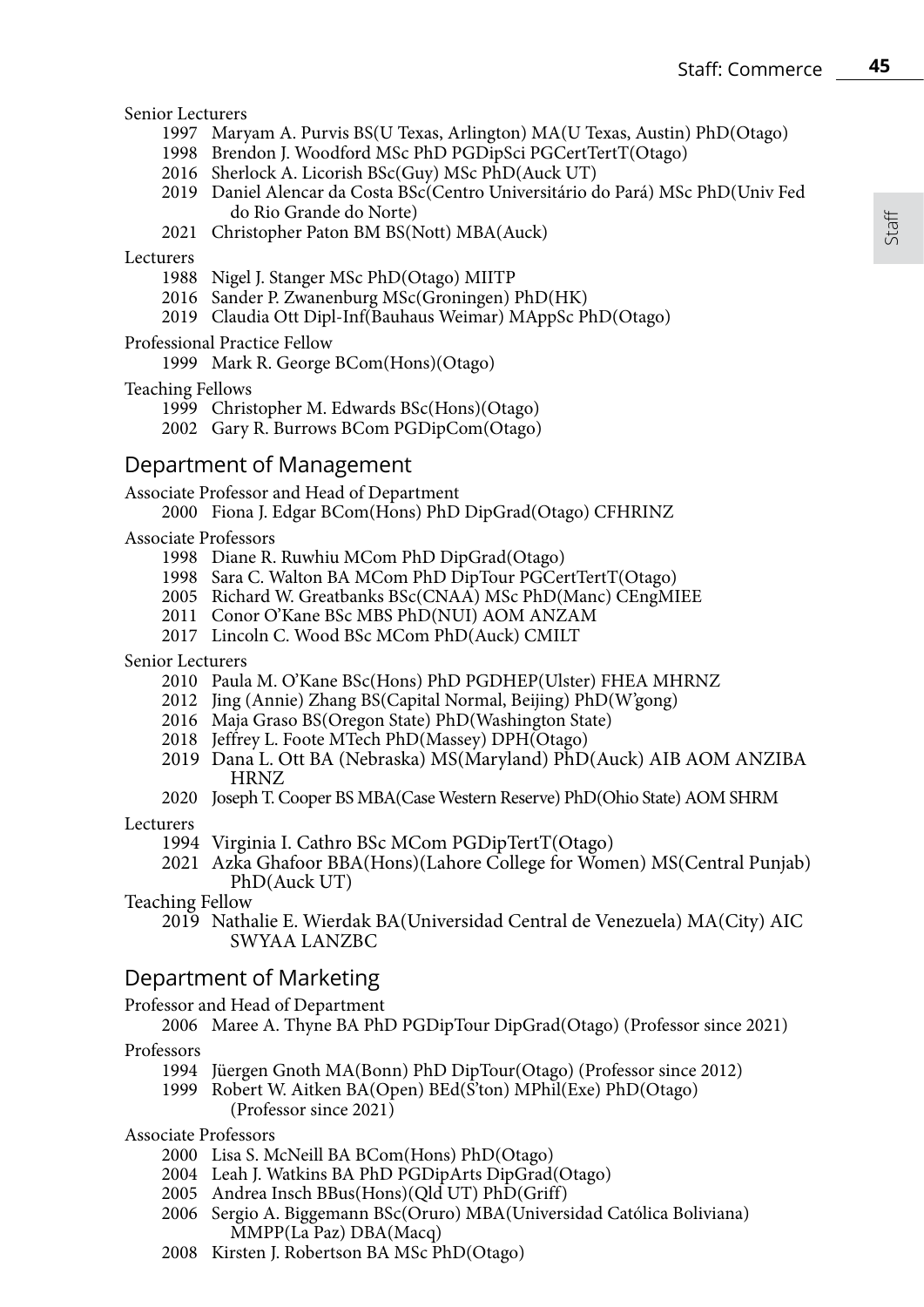#### Staff: Commerce

#### Senior Lecturers

- 1992 Robert P. Hamlin MA(Oxf) MBA(Indiana) PhD(Otago)
- 2002 Shelagh W. Ferguson BA(H-W) MA(Lincoln UK) PhD(Otago) DipM(UK)
- 2002 Mathew K. Parackal MSc(Alld) PhD PGDipBus(Massey)
- 2008 John R. Williams MCom PhD PGDipCom DipGrad(Otago)
- 2011 Damien W. Mather BE(Cant)  $PhD(\hat{O}_t)$

### Lecturers

- 2018 Euejung Hwang BCom(Lincoln) BBus(Hons)(Qld UT) PhD(Auck UT)
- 2020 Wiebke Finkler BSc(Griefswald) MSc PhD PGDipNHFC(Otago)
- 2020 Masoud Karami BA(Allameh Tabataba'i University) MS(Institute for Education and Research in Management and Planning) PhD(Tehran) PhD(Otago)
- 2020 Loic (Pengtao) Li BA(Huazhong) MCom(China University of Geosciences) PhD(Auck)

Teaching Fellow

2018 Cathie M. Child BA(Otago)

## Department of Tourism

#### Professor and Head of Department

2000 Brent A. Lovelock BForSc(Hons)(Cant) PhD(Otago) PGDipHortSc(Massey) (Professor since 2019)

Professors

- 1994 James E. S. Higham BA PhD DipTour(Otago) (Professor since 2007)
- 2000 Hazel M. Tucker BSc(Hons)(Hudd) MA PhD(Durh) (Professor since 2019)
- 2004 Neil S. Carr BSc(St And) PhD(Exe) PGCert(Herts) (Professor since 2017)

#### Associate Professors

- 2001 Anna M. Carr BA(Auck) PhD DipTour(Otago) DipMusStud(Massey)
- 2017 Susan P. Houge-Mackenzie BA(Pomona) PhD(Otago)

#### Senior Lecturers

- 2015 Julia N. Albrecht Dipl-Geogr(Münster) PhD(Otago) PGCertHELT(Well)
- 2015 Willem J. L. Coetzee MA PhD(N-E SAf)
- 2016 Craig Lee BHTM(Taylor's) LCBMIntnlHospMgmt PhD(S Aust)

#### Lecturer

2019 Pooneh Torabian MA(Allameh Tabataba'i University) PhD(Waterloo)

## Centre for Health Systems and Technology

- Co-Director and Theme Leader Healthcare Delivery
	- 2014 Timothy N. Stokes MB ChB(Edin) MA(Oxf) MPhil(Camb) MPH(Nott) PhD(Leic) FRCP FRCGP FRNZGP
- Co-Director and Theme Leader Health Systems Architecture, Management, and Performance 1997 Robin D. C. Gauld MA DCom(Well) PhD(HK)
- Co-Director and Theme Leader Health Quality, Safety and Community Engagement 2005 Sarah L. Derrett BA MPH PhD(Otago) DipCpN(Otago Poly)
- Co-Director and Theme Leader Health Workforce

#### 2000 Joanne M. Baxter BHB MB ChB(Auck) MPH(Otago) FAFPHM NZCPHM

- Co-Director and Theme Leader Health Technology
	- 2013 Stephen G. MacDonell MCom(Otago) PhD(Camb)

## Otago Global Health Institute

#### Co-Directors

- 2008 Philip C. Hill BHB MB ChB MPH MD(Auck) FRACP FAFPHM FNZCPHM
- 2012 Patrick P. Vakaoti MA(S Pac) PhD(Qld)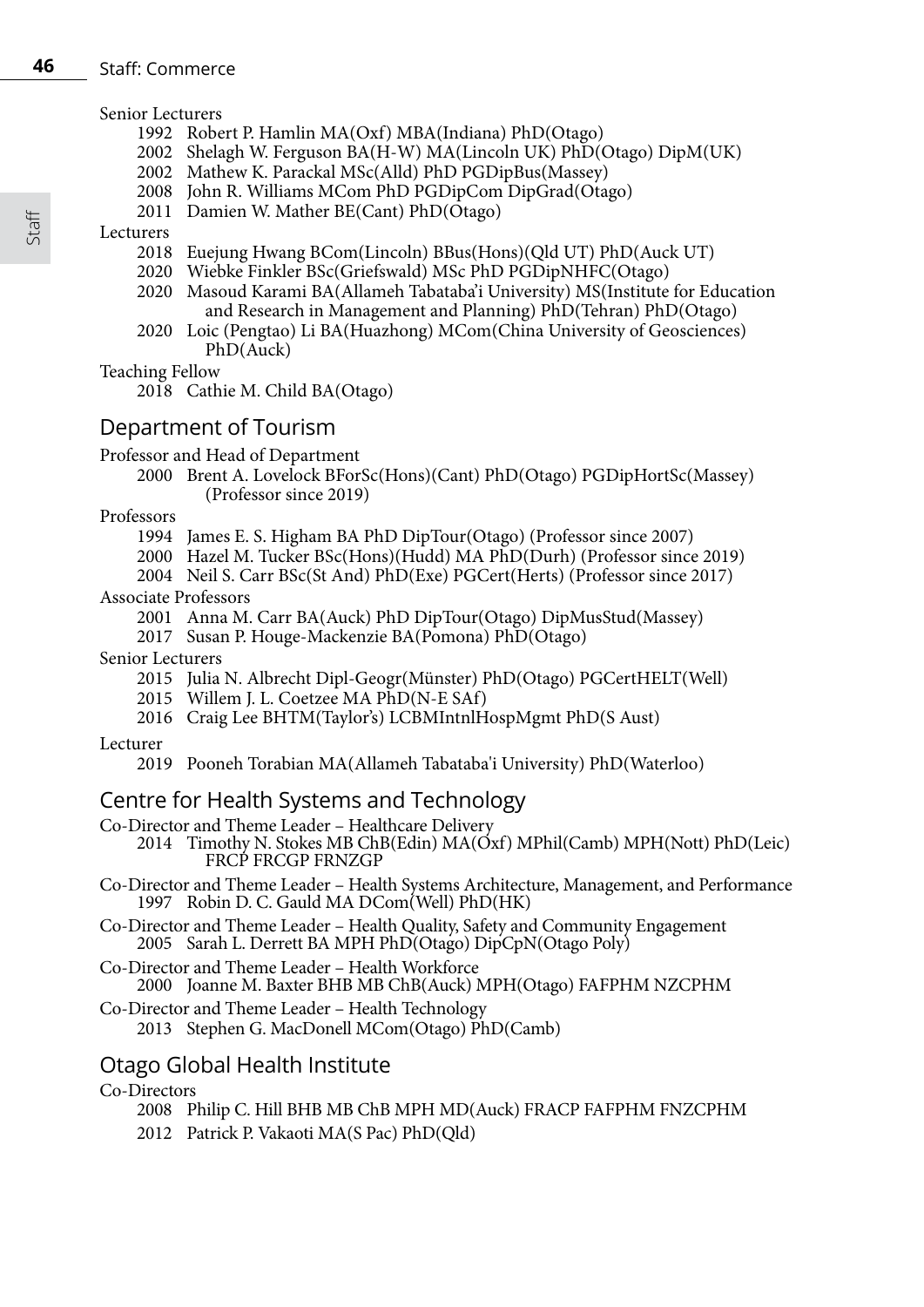## He Kaupapa Hononga Otago's Climate Change Network

#### Co-Directors

1998 Sara C. Walton BA MCom PhD DipTour PGCertTertT(Otago) 2005 Inga J. Smith BSc(Hons) PhD(Otago)

## Climate and Energy Finance Group (CEFGroup)

#### Director

2012 Ivan Diaz-Rainey MA(Hons)(Edin) MSc(Stir) PhD PGCertHEP(E Anglia) ATT IMC(CFAUK) ASIP

## Division of Health Sciences

#### Pro-Vice-Chancellor

2014 Paul A. Brunton BChD(Leeds) MSc PhD(Manc) FDSRCSEd FDSRCS FFGDP(UK) (Professor)

#### Associate Deans

- 1994 Merilyn H. Hibma MSc PhD(Otago) (Space Portfolio)
- 1994 Lois J. Surgenor MA DipClinPsych(Cant) PhD(Otago) MNZCCPsych (Academic)
- 1998 Chrystal Jaye BA(Hons) PhD PGDipTertT(Otago) (Postgraduate) (*Director, CARE Research Theme*)
- 2000 Joanne M. Baxter BHB MB ChB(Auck) MPH(Otago) FAFPHM NZCPHM (Māori)
- 2004 Joel D. A. Tyndall BSc(Hons)(Monash) PhD(Qld) (International)
- 2005 Garry H. Nixon MNZM MB ChB PGDipRPH PGCertCPU(Otago) FRNZCGP FDRHMNZ(Rural Health)
- 2008 Paul W. Glue MB ChB(Otago) MD(Brist) FRCPsych (Research Commercialisation)
- 2009 Maree L. Steel MHealSc PGDipTertT(Otago) RN (South Canterbury and Student Experience)
- 2009 Roslyn A. Kemp BSc(Hons) PhD(Otago) (Research)
- 2020 Xaviour J. Walker MB ChB(Otago) DTM&H(Gorgas) MPH(Johns Hopkins)(Pacific)

#### Professor

2001 Pauline T. Norris MA(Cant) PhD(Well) (Professor since 2008)

#### Assistant Research Fellow

2017 Joanne M. Oranje MA PhD GDipSLT(Otago)

Health Sciences First Year Programme Director

2012 Joanna R. Kirman BSc(Hons) PhD(Otago)

#### Scientific Officer

2020 Manon F. F. M. Knapen MSc(Namur) PhD PGDipSci(Otago)

Research and Development Manager

1996 Michele Coleman BA(Hons)(Dub) PhD(Edin)

#### Research and Infrastructure Manager 1993 Claire H. J. Gallop MA(Auck)

### Kōhatu Centre for Hauora Māori

#### **Professors**

- 1996 Peter R. Crampton CNZM MB ChB MPH PhD(Otago) DipObst(Auck) FAFPHM MRNZCGP (Professor since 2004) *(Professor of Public Health)*
- 2000 Joanne M. Baxter BHB MB ChB(Auck) MPH(Otago) FAFPHM FNZCPHM (Professor since 2020) *(Director, Kōhatu Centre for Hauora Māori; Director, Māori Health Workforce Development Unit)*

#### Senior Lecturer

2019 Esther J. Willing BHSc MPH PhD(Auck)

Senior Research Fellow

2019 Robert T. Thomson BSc(Hons) PhD(Otago) GradDipV&O(Lincoln)

#### Lecturer

2019 Arianna L. M. Nisa-Waller MSocSc(Waik)

**47**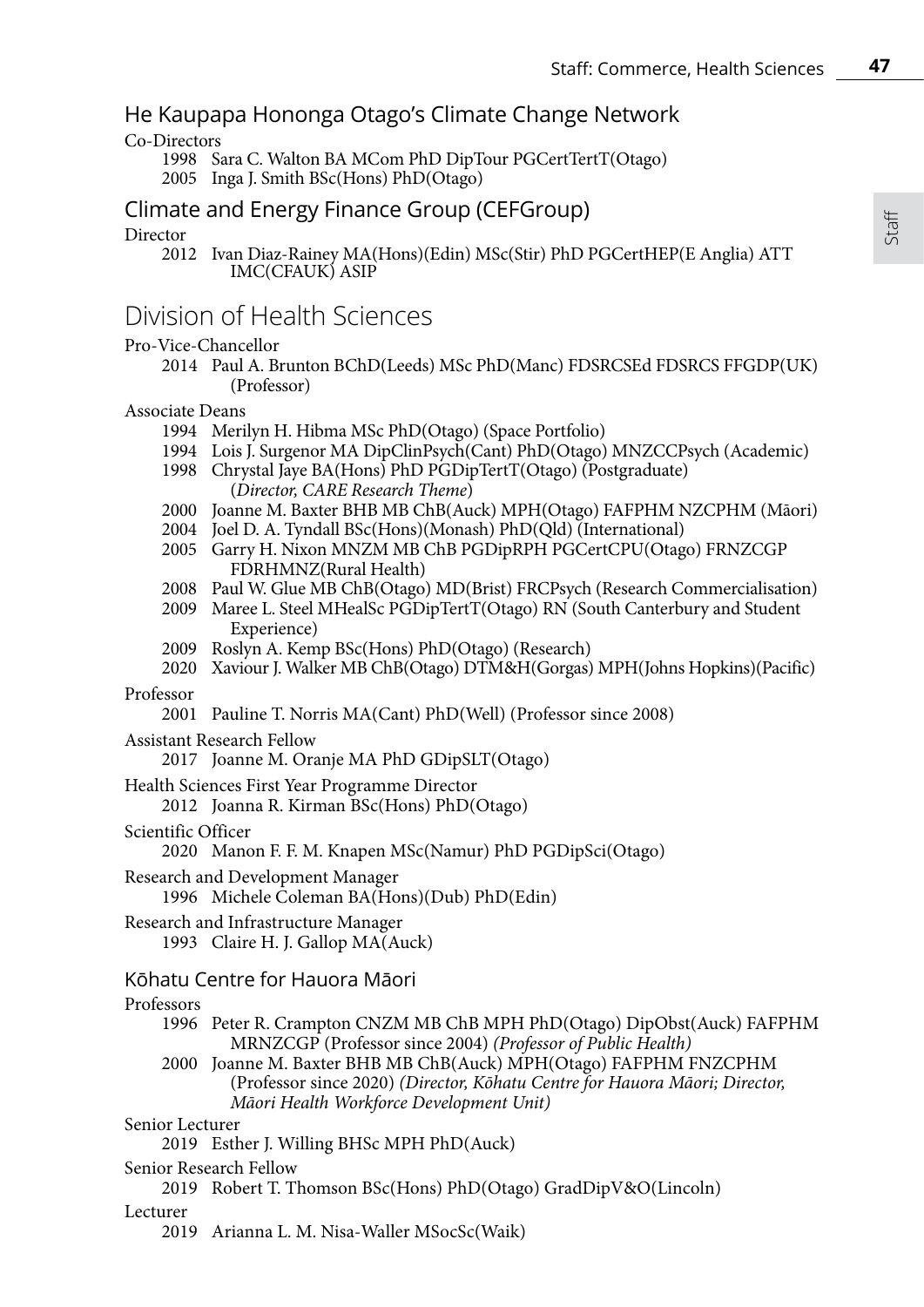| Assistant Research Fellow |  |
|---------------------------|--|
|                           |  |

2019 Zaine Akuhata-Huntington BHealSc(Otago)

Professional Practice Fellow

2019 Jarden Kuramaiki Lacey BDS(Otago)

## Va'a o Tautai

Professors

- 1999 Faumuina Faafetai Sopoaga MB ChB MPH(Otago) FAFPHM FRNZCGP (*Head, Va'a o Tautai; Director, Pacific Islands Research & Student Support Unit*) (Professor since 2021)
- 2001 Pauline T. Norris MA(Cant) PhD(Well) (Professor since 2008)

#### Associate Professor

1999 Rosalina Richards MSc PhD PGDipSci(Otago) (*Director, Centre for Pacific Health*) Senior Research Fellows

- 1988 Shyamala Nada-Raja MSc PhD PGDipSci(Otago)
- 2012 Jesse J. Kokaua PhD(Otago)

#### Research Fellows

- 2016 Kimberly C. Cousins BA MPH PhD(Otago)
- 2017 Mary (Molly) C. George MA PhD DipGrad(Otago)
- 2018 Malama L. Tafuna'i MB ChB MMedSc(Otago) PGDipObstMedGyn(Auck) FRNZCGP
- 2020 Letava Tafuna'i MB BS(Fiji Sch Med) DCH(Syd)

#### Assistant Research Fellow

2018 Tracie J. Leckie BSc(Hons)(Otago)

#### Professional Practice Fellows

- 2016 Talai S. Mapusua BA MIndS(Otago)
- 2019 Michael J. S. Lameta BDes(Communication)(Otago Poly)

#### Manager

2002 Frances Cockerell BAppMgt(Otago Poly)

#### Biostatistics Centre

- Professor and Director
	- 2017 Robin M. Turner BSc(Hons) PhD(Cant) MBiostat(Syd) (Professor since 2022)

Research Associate Professor

2010 Claire M. Cameron MSc PhD DipGrad(Otago)

#### Senior Research Fellows

- 2004 Andrew R. Gray BA BCom(Hons)(Otago)
- 2006 Ariyapala Samaranayaka BSc(S Lanka) MPhil(Bergen) PhD(Otago)
- 2014 Ella E. Iosua BA PhD PGDipApStat PGCertPH(Otago)

## School of Biomedical Sciences

#### Dean

2008 Neil J. Gemmell BSc(Hons)(Well) PhD(La Trobe) FLS FRSNZ

#### Deputy Dean

2001 Catherine L. Day BSc(Hons) PhD(Massey) FRSNZ (Professor since 2012)

#### Associate Deans

- 2001 Ivan A. Sammut BSc(Hons) PhD(Sund) (Medical Education)
- 2006 Stephanie J. Woodley BPhty MSc PhD(Otago) (Academic)
- 2018 Miguel E. Quiñones-Mateu BSc(Universidad Central de Venezuela) PhD(Universidad Autonoma de Madrid) (*Webster Family Professor of Viral Pathogenesis*) (Research)

#### Rautaki Hononga/Kaitakawaenga

2021 Peter A. Williamson BA DPH(Otago)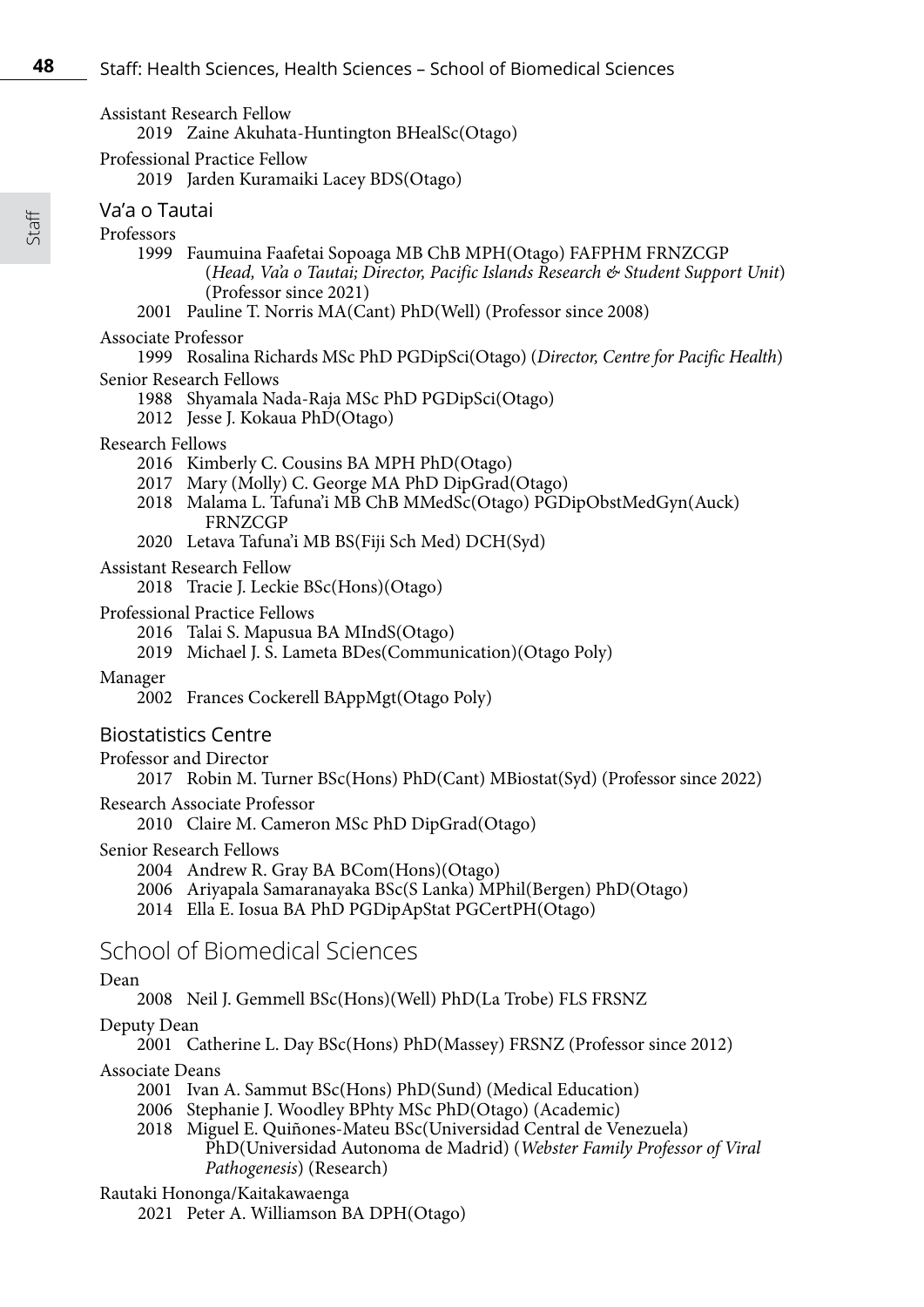### Biomedical Sciences Programme

#### Director

2000 Elizabeth C. Ledgerwood BSc(Hons) PhD(Otago)

Deputy Director

2008 Gregory I. Giles BSc(Hons)(Durh) PhD(S'ton)

Genetics Programme

#### Director

2005 Megan J. Wilson BSc(Hons) PhD(Otago)

Deputy Director

2009 Tina C. Summerfield BSc(Hons) (E Anglia) PhD(Otago)

Senior Teaching Fellow

2005 Gillian M. MacKay BSc(Hons) PhD(Edin)

Teaching Fellow

2018 Tyler McInnes BSc(Hons) PhD(Otago)

Head Technician

1991 Elaine Emmerson NZCS

#### Neuroscience Programme

#### Director

2005 Beulah Leitch BSc(Hons)(Belf) MSc PhD(Wales)

Deputy Director

2010 Karl J. Iremonger BPhEd BSc (Otago) MSc PhD(Calg)

### Department of Anatomy

#### Professor and Head of Department

- 2002 Christine L. Jasoni BS(Calif) PhD(Washington) CRSNZ (Professor since 2020)
- Professors
	- 1987 Dorothy E. Oorschot BSc(Hons)(W Aust) PhD(Otago) (Professor since 2021)
	- 1994 Ping Liu BMD(Anhui) PhD(Otago) (Professor since 2021)
	- 1995 David R. Grattan BSc(Hons) PhD(Well) (Professor since 2009)
	- 1997 S. N. George P. J. Dias BDS(S Lanka) MS(Dental Surgery)(Colombo) PhD(Otago) Specialist in Dental Surgery (PGIM, Colombo) (Professor since 2018)
	- 1997 John N. J. Reynolds MB ChB PhD(Otago) (Professor since 2017)
	- 1999 Hallie R. Buckley BA(Auck) PhD PGDipSci(Otago) (Professor since 2017)
	- 2000 Helen D. Nicholson BSc(Hons) MB ChB MD(Brist)
	- 2002 Gregory M. Anderson BAgrSc(Hons) PhD(Lincoln) FLS FRSNZ (Professor since 2018)
	- 2006 Siân E. Halcrow BA(Hons) PhD(Otago) (Professor since 2022)
	- 2008 Neil J. Gemmell BSc(Hons)(Well) PhD(La Trobe) *(AgResearch Professor of Reproduction and Genomics; Sesquicentennial Distinguished Chair*)
	- 2009 Elizabeth A. Matisoo-Smith BA(Berkeley) PhD(Auck) FRSNZ

Emeritus Professor

1983 D. Gareth Jones CNZM BSc(Hons) MB BS(Lond) DSc(W Aust) MD(Otago) CBiol FSB FAS (Emeritus Professor since 2013)

#### Associate Professors

- 1992 Joanna M. Williams MSc PhD(Otago)
- 1994 Ming Zhang MMed(Anhui) PhD(Otago)
- 1998 Stephen J. Bunn BSc(Hons)(Sur) PhD(Lond)
- 2005 Beulah Leitch BSc(Hons)(Belf) MSc PhD(Wales)
- 2005 Megan J. Wilson BSc(Hons) PhD(Otago)
- 2006 Stephanie J. Woodley BPhty MSc PhD(Otago)
- 2007 Louise C. Parr-Brownlie BPhEd MSc PhD(Otago)
- 2015 Yusuf O. Çakmak MD(Uludağ) PhD(Marmara)
- 2015 Michael Knapp Diplom(Saarland) PhD(Massey)
- 2015 Timothy A. Hore BSc(Hons)(Otago) PhD(ANU)
- 2017 Jane E. Girling BSc(Hons) PhD(Otago)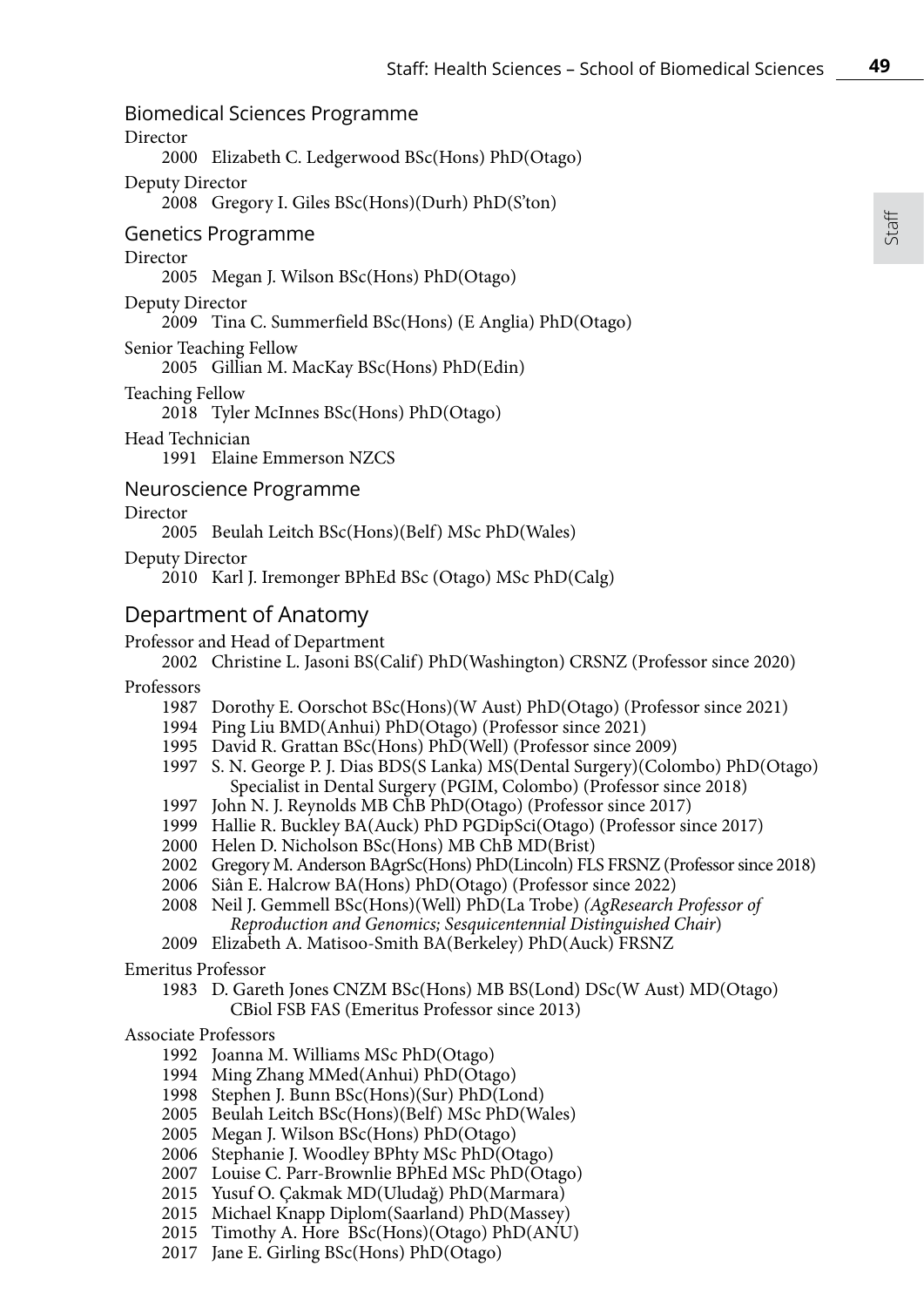| Research Associate Professor |  |
|------------------------------|--|
|------------------------------|--|

- 1998 Jo-Ann L. Stanton BSc(Hons)(ANU) PhD(W Aust)
- Senior Lecturers
	- 2010 Andrew N. Clarkson BSc PhD PGDipSci(Otago)
	- 2011 Michael W. Pankhurst BSc(Hons) PhD(Tas)
	- 2017 Laura F. Gumy MSc(Salamanca) PhD(Camb)
	- 2018 Michael Garratt BSc(Hons)(Wales) PhD(Liv)
	- 2018 Johann G. Zwirner MD Dr med(Leipzig)

## Senior Research Fellow

2009 Sharon R. Ladyman BSc(Hons) PhD(Otago)

## Lecturers

- 2014 Natasha A. M. Flack BSc(Hons) PhD(Otago)
- 2014 Charlotte L. King BSc(Hons)(Otago) PhD(Durh)
- 2018 Erik Wibowo BMedSc(Hons)(Syd) PhD(Dal)
- 2021 Robert G. K. Munn MSc PhD(Otago)

## Research Fellows

- 2006 Christopher B. Rawle BSc(Hons) PhD(Otago)
- 2012 Mohammed Z. Rizwan BSc PhD PGDipSci(Otago)
- 2014 Catherine J. Collins BSc(Hons) PhD(Otago)
- 2015 Hollian R. Phillipps BA MSc PhD(Otago)
- 2017 Alana M. Alexander BSc(Hons)(Auck) PhD(Oregon State)
- 2017 Anna L. Gosling BBiomedSc BA(Hons) MSc PhD(Otago)
- 2017 Kristina O. Smiley BS(Hons)(Wayne State) PhD(Cornell)
- 2017 Edwina J. Dowle BSc(Hons) PhD(Massey)
- 2019 Siew Hoong Yip BBiomedSc(Hons) PhD(Otago)

## Professional Practice Fellows

- 1999 Latika P. Samalia DSM(Fiji) PGDipSci(Otago)
- 2009 Amrit P. Kaur MB ChB(Panjab) DipO&G(Calicut) PGDipSci(Otago) MRCOG
- 2014 Ashraf Amer MB BCh MS(Cairo) FRCS(Glas)
- 2020 Leema J. P. Prasath BPT(TN Med)
- 2020 Sandeepani K. Subasinghe MD(NNSMA) MSc PhD(Otago)

## Teaching Fellows

- 2008 Rachel J. Lissaman BSc PGDipSci PGCertTertT(Otago)
- 2011 Rebecca J. Bird MSc(Keele) PhD(Glas) MHEd PGDipHighE(Otago)
- 2019 Timothy P. McLennan BSc(Hons)(Otago)
- Honorary Associate Professor
	- 1992 Nancy G. Tayles BA(Auck) PhD PGDipArts(Otago)
- Scientific Officers
	- 1994 Diane Guévremont BSc(McG)
	- 1994 D. Ross Marshall-Seeley MSc(Otago)
	- 2010 Yu Jing MB BS(Wuhan) PhD DipGrad(Otago)
	- 2017 Hugh Cross BA MS(Colorado) PhD(Columbia)
	- 2018 Donna M. Bond BSc(Hons)(Otago) PhD(ANU)

## Technical Manager

- 2005 Carol A. Dunstone MSc(Otago)
- Health and Safety Officer
	- 1986 D. Mark Gould BSc(Otago)

## Department of Biochemistry

Professor and Head of Department

1996 Sally P. A. McCormick BAgrSc(Hons) PhD(Lincoln) (Professor since 2016)

## Professors

- 1987 Iain L. Lamont BSc(Hons)(Edin) DPhil(Oxf) (Professor since 2010)
- 1994 Julian J. Eaton-Rye BSc(Hons)(Manc) PhD(Ill) (Professor since 2013)
- 1998 Richard C. Macknight BSc(Hons) PhD(Otago) (Professor since 2020)

Staff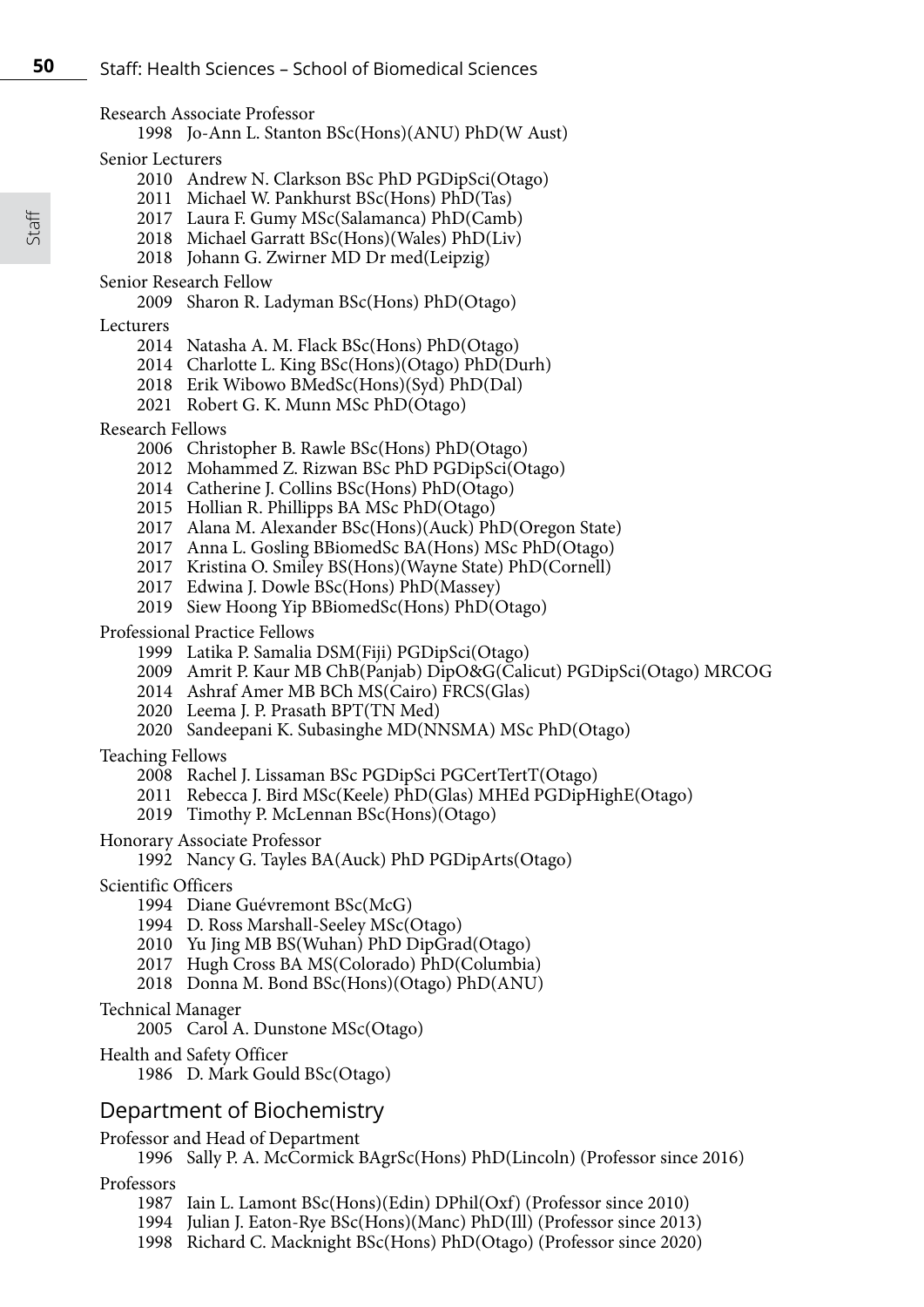- Tony R. Merriman BSc(Hons) PhD(Otago) FRSNZ (Professor since 2016)
- Catherine L. Day BSc(Hons) PhD(Massey) FRSNZ (Professor since 2012)
- Peter K. Dearden BSc(Hons)(Well) PhD(Lond) (Professor since 2016)
- Kurt L. Krause MA PhD(Harv) MD(Baylor)
- Michael A. Black BSc(Hons)(Cant) PhD(Purdue) (Professor since 2022)
- Parry J. Guilford MSc(Otago) PhD(Camb) FRSNZ (Professor since 2013)

#### Associate Professors

- Alan Carne BSc(Hons) PhD(Massey)
- Craig J. Marshall BSc(Hons) PhD(Otago)
- Christopher M. Brown MSc PhD(Otago)
- Sigurd M. Wilbanks AB(Harv) PhD(Berkeley)
- Elizabeth C. Ledgerwood BSc(Hons) PhD(Otago)
- Stephanie M. Hughes BSc(Hons) PhD(Well)
- Anita K. Dunbier BSc(Hons) PhD(Otago)
- Peter D. Mace BSc(Hons) PhD(Otago)
- Paul P. Gardner BSc(Hons) PhD(Massey)
- Senior Lecturers
	- Lynette R. Brownfield BSc(Hons) PhD(Melb)
	- Louise L. Bicknell BSc(Hons) PhD(Otago)
	- Sarah Diermeier Diplom Biochemie Dr rer nat(Regensburg)

#### Senior Research Fellows

- Torsten Kleffmann Diplom Biologe Dr rer nat(Bochum)
- Adam J. Middleton BSc(Hons) PhD(Qu)
- Wenhua Wei MSc(Huazhong Agric) PhD GradDipApplComp(Lincoln)

Lecturer

- Nathan J. Kenny BSc(Hons)(Otago) PhD(Oxf)
- Research Fellows
	- 2009 Tanis D. Godwin MSc(Glas)
	- Augustine Chen BSc(Hons) PhD(Otago)
	- 2012 Robert C. Day BSc(Hons)(Nott Trent) MPhil (Bath) PhD(Otago)
	- 2012 Lucia Schweitzer MSc Dr rer nat(Vienna)
	- 2016 Tanya J. Major BSc(Hons) PhD(Otago)
	- 2017 Soledad Perez-Santángelo PhD(Universidad de Buenos Aires)

Professional Practice Fellows

- Annika A.M. Bokor BSc(Hons) PhD(Otago)
- Sharleen M. Rae-Whitcombe BA MSc(Otago) DipTchg(DCE)
- Nicole J. Power BSc(Hons) PhD(Otago)
- Benjamin A. Peters BSc(Hons) PhD(Otago)
- Honorary Associate Professor
	- 1989 Michael Legge PhD(Essex) MIBiol FIBMS FNZIMLS FFSc(RCPA)
- Scientific Officers
	- Bronwyn H. Carlisle BSc(Hons) DipGrad(Otago)
	- Donghui Zou BM(Norman Bethune University of Medical Science) PhD(Jilin)
	- Ngonidzashe Faya MSc(Rhodes) PhD(Massey)
	- Miriam L. Sharpe BSc(Hons) PhD(Otago)
- Building and Electronics Maintenance Manager
	- Peter A. Small NZCE
- Compliance Manager
	- Jackie A. Daniels NZCS
- Manager Undergraduate Laboratories
	- Nurit Reichman BA(Hebrew)

Staff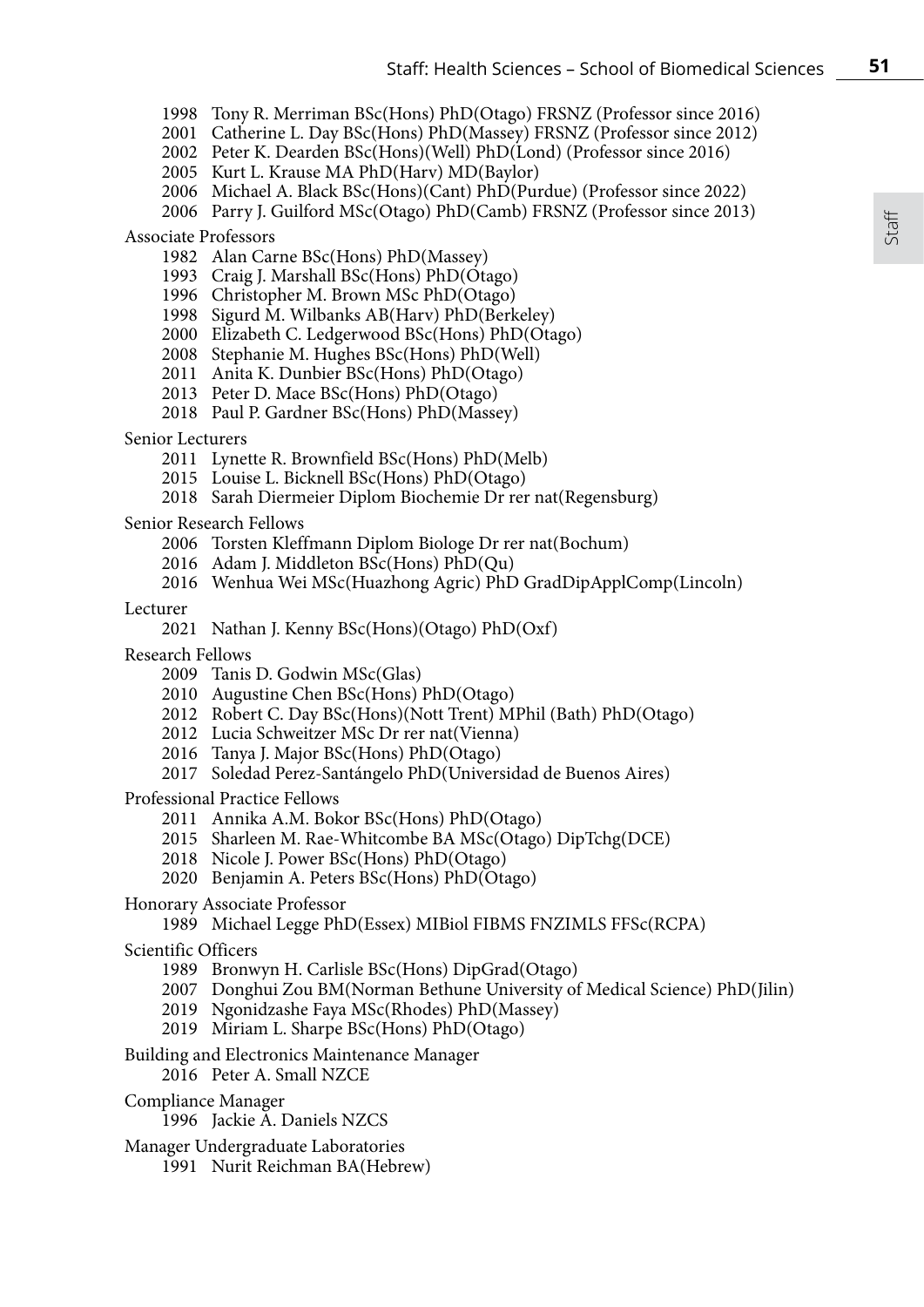## Department of Microbiology and Immunology

Professor and Head of Department

 Gregory M. Cook MSc PhD(Waik) FRSNZ (Professor since 2009) *(Sesquicentennial Distinguished Chair)*

#### Professors

- Clive W. Ronson BSc(Massey) PhD(Warw) FRSNZ (Professor since 2003) (*Professor of Genetics*)
- Vernon K. Ward BSc(Hons) PhD(Otago) (Professor since 2011)
- Alexander D. McLellan MSc(Cant) PhD(Otago) (Professor since 2020)
- Peter C. Fineran BSc(Hons) PhD(Camb) (Professor since 2019)
- Roslyn A. Kemp BSc(Hons) PhD(Otago) (Professor since 2021)
- Bruce M. Russell BSc(Hons)(James Cook) PhD(Qld) (Professor since 2021)
- Miguel E. Quiñones-Mateu BSc(Universidad Central de Venezuela) PhD(Universidad Autonoma de Madrid) *(Webster Family Professor of Viral Pathogenesis)*

#### Associate Professors

- Keith P. Ireton BSc PhD(MIT)
- Matloob Husain MSc PhD(Panjab)
- Joanna R. Kirman BSc(Hons) PhD(Otago)
- Sergio E. Morales BSc PhD(Vermont)
- Mihnea Bostina MSc PhD(Max Planck Institute)
- James E. Ussher MB ChB(Otago) PhD(Auck) FRCPA

Senior Lecturers

- Xochitl C. Morgan BS(Bowling Green State) PhD(Texas)
- Daniel Pletzer BSc(University of Applied Sciences Upper Austria) MSc PhD(Jacobs University Bremen)
- Jemma L. Geoghegan BSc(Hons)(Strath) PhD(Otago)
- Senior Research Fellows
	- Jaydee D. Cabral BS MA(William & Mary) PhD(Old Dominion)
	- Simon A. Jackson BSc(Hons) PhD(Otago)
	- Scott A. Ferguson BSc(Hons) PhD(Otago)
	- Rossarin Suwanarusk BSc PhD(Mahidol)
	- Mathew McNeil BSc(Hons) PhD(Otago)

#### Research Fellows

- Htin L. Aung BSc(Hons) PhD(Otago)
- Rachel L. Darnell BSc(Hons) PhD(Otago)
- Laura N. Burga MSc(Ovidius) PhD(Philipps)
- Robert D. Fagerlund MSc PhD(Otago)
- 2015 Sarah C. Saunderson BBiomedSc(Hons) PhD(Otago)

#### Assistant Research Fellow

- Chen-Yi (James) Cheung MSc PGDipSci(Otago)
- Senior Teaching Fellow

#### Judith M. Bateup BSc(Hons) PhD(Otago)

- Professional Practice Fellow
	- Warren T. McBurney MSc PhD(Otago)
- Teaching Fellows
	- Megan K. Hall BSc(Hons)(Lincoln)
	- Jennifer R. Robson BSc(Hons)(Cant) PhD(Otago)
- Scientific Officers
	- Vivienne L. Young MSc PGCertTE(Otago)
	- Blair Lawley BSc(Hons) PhD(Melb)

### Head Technician

2021 Holly Heiniger BSc(Hons) PhD(Qld)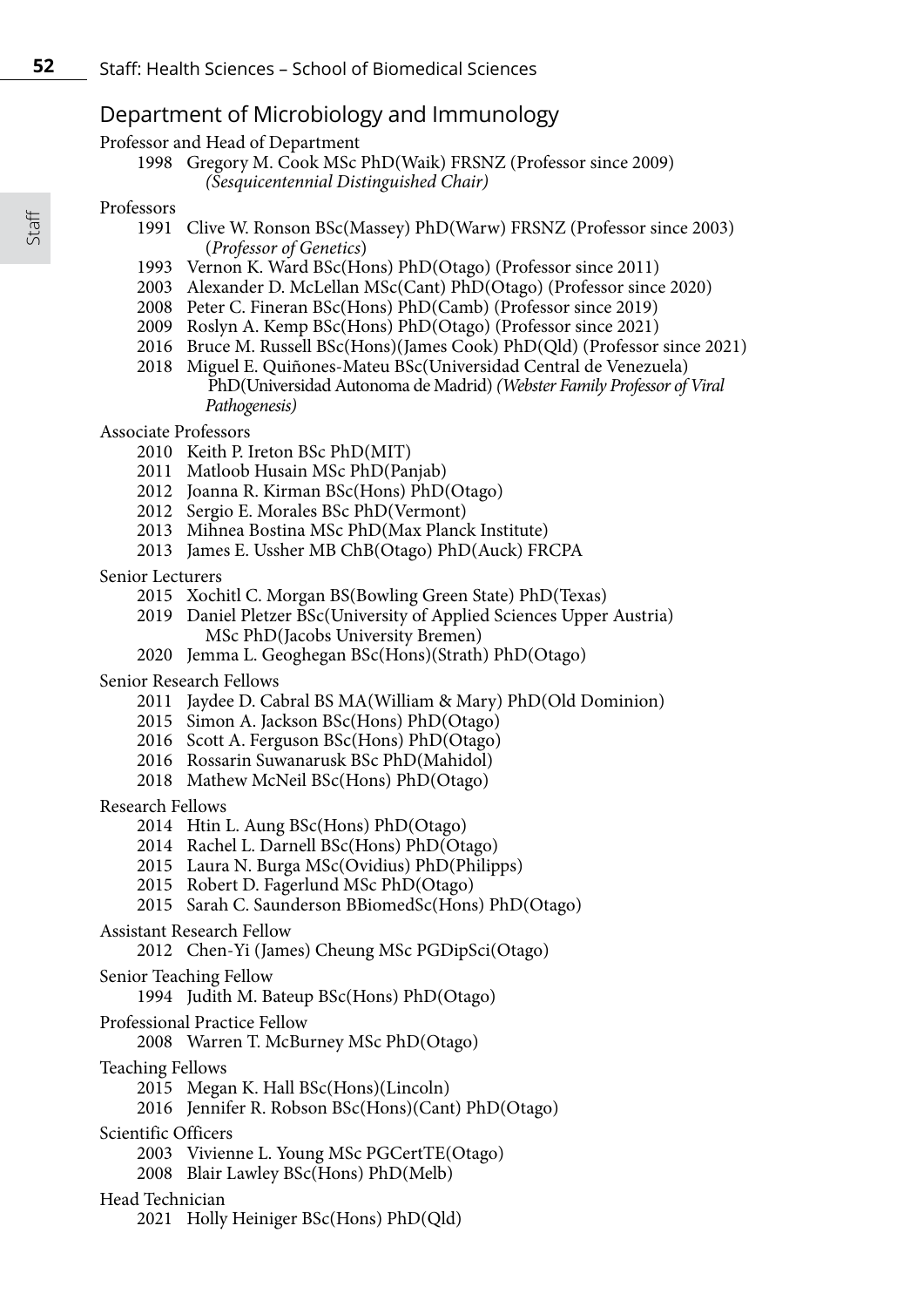Technical Manager 2001 Allan M. L. Clark Compliance Manager 1994 Megan J. Coleman MSc(Otago) Department of Pharmacology and Toxicology Professor and Head of Department 2018 Michelle Glass BSc PhD(Auck) Professors 1987 Paul F. Smith BA(Hons) PhD(Syd) MApplStat GradDipApplStat(Massey) DSc(Otago) (Professor since 1999) 1997 Rhonda J. Rosengren BS PhD(Texas A & M) (Professor since 2015) 2020 Deborah L. Hay BSc(Hons)(Sheff) PhD(Imp Lond) Associate Professors 2001 John C. Ashton BSc(Hons)(Well) PhD(Massey) 2001 Ivan A. Sammut BSc(Hons) PhD(Sund) 2003 Lyn M. Wise BSc(Hons) PhD(Otago) Research Associate Professor 1998 Yiwen Zheng BSc(Shanghai) MSc(Anhui) PhD(Otago) Senior Lecturers 2008 Gregory I. Giles BSc(Hons)(Durh) PhD(S'ton) 2011 Sarah K. Baird BA BSc(Hons) PhD(Cant) Senior Research Fellow 2007 Joanne C. Harrison BSc(Hons) PhD(York) Assistant Research Fellows 2010 Mhairi Nimick BSc(Hons)(G Caledonian) 2019 Shuli Chen PhD(Nan Tech) 2019 Renelyn S. Parra MSc(Otago) 2019 Gabriel T. A. Rawcliffe BSc(Massey) BSc(Hons)(Otago) 2020 Abigail R. Bland BSc PhD PGDipSci(Otago) Teaching Fellows 2015 Morgayn I. Read MSc PhD(Otago) 2020 Jonathon Falconer PhD (Utah) Honorary Associate Professor 2019 Douglas S. Kerr BSCE(Carolina) PhD(Wake Forest) Technical Manager 2018 Rachael A. Collett BSc BHlthSc(Hons)(Adel) Compliance Manager 2014 Katherine A. Young MSc(Otago) Teaching Laboratory Manager 2015 Benjamin A. Reshey BS(George Fox) Department of Physiology Professor and Head of Department 2001 Fiona J. McDonald BSc(Hons)(Otago) DPhil(Oxf) (Professor since 2020)

Professors

- 1989 Brian I. Hyland BMedSc MB ChB PhD(Otago) (Professor since 2012)
- 2002 Rebecca E. Campbell BS(Cal Poly U SLO) PhD(Oregon HSU) (Professor since 2022)
- 2005 Colin H. Brown BSc(Hons) PhD(Glas) (Professor since 2016)
- 2007 Ruth M. Empson MA(Oxf) PhD DIC(Lond) (Professor since 2018)
- 2014 Alison K. Heather BSc(Hons) PhD(Syd)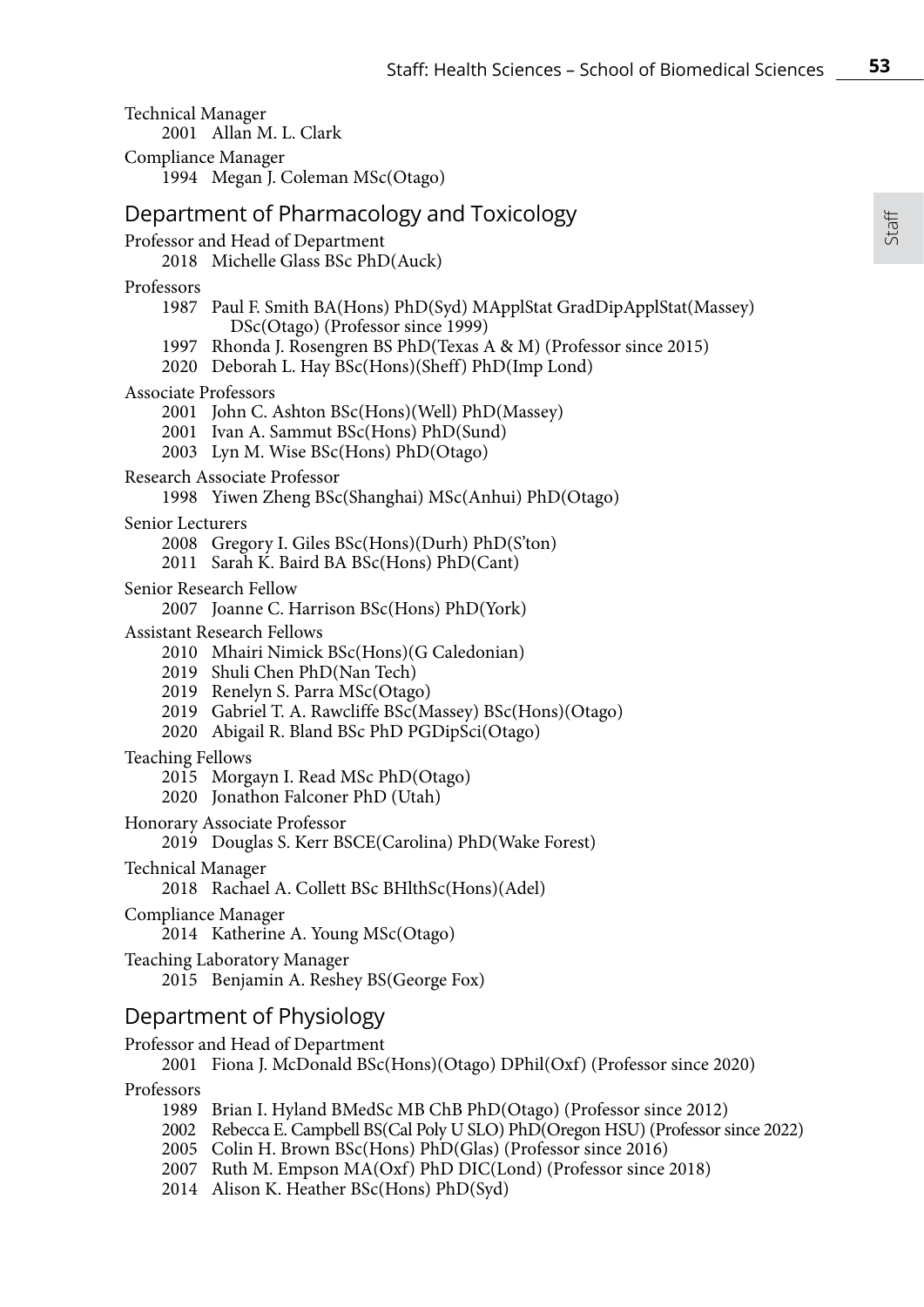#### Associate Professors

- 1990 Philip W. Sheard BSc PGDipSci(Otago) PhD(W Aust)
- 1994 Kirk L. Hamilton MS(Texas) PhD(Utah State)
- 2006 Daryl O. Schwenke BSc(Hons)(Well) MSc PhD(Otago)
- 2010 Peter P. Jones BSc(Hons) PhD(Leeds)
- 2010 Regis R. Lamberts MSc(Wageningen) PhD(VU Amsterdam)
- 2012 Rajesh G. Katare MD(Mys) PhD(Kochi Med Sch)
- 2013 Jeffrey R. Erickson BS PhD(Florida State)
- 2014 Alexander Tups Diplom Biologe Dr rer nat(Marburg)

# Senior Lecturers

- 2010 Andrew Bahn Diplom Biologe(Braunschweig) Dr rer nat(Mainz) Habil(Göttingen)
- 2010 Karl J. Iremonger BPhEd BSc (Otago) MSc PhD(Calg)
- 2013 Martin Fronius Diplom Biologe Dr rer nat(Giessen)
- 2019 Rosemary S. Brown BSc(Hons) PhD(Otago)

# Lecturers

- 2003 Philip M. Heyward BSc(Well) PhD (Monash)
- 2020 Tanya R. Cully BSc(Hons)(Griff) PhD(Qld)
- 2020 Michelle L. Munro MSc PhD(Auck)

# Research Fellows

- 2009 Jenny Clarkson MPhEd PhD(Otago)
- 2015 Emmet M. Power MSc(Cork) PhD(Otago)
- 2016 Joon S. Kim BSc PhD PGDipSci(Otago)
- 2021 Rachael A. Augustine MSc PhD PGDipSci(Otago)
- 2021 Kelly A. Glendining MSc PhD PGDipSci(Otago)

# Assistant Research Fellows

- 2005 Justine A. Fuller BSc PGDipSci(Otago) DipTchg(DCE)
- 2009 Melanie H. Prescott BSc DipGrad(Otago) NatCertVetNurs
- 2012 Ingrid C. Fomison-Nurse BSc(Hons)(Otago)
- 2013 Rachel S. Wallace BSc(N Carolina Wilmington) MS(Florida State)
- 2013 Tanya T.-Y. Cheung MSc PGDipSci(Otago)
- 2020 Kyoko Potapov BS(Nagoya)

# Professional Practice Fellows

- 1997 Matthew W. Bevin BSc(Waik) MB ChB(Otago) PGDipAgSc(Lincoln)
- 2009 Philip A. Kelly MSc(Otago) NDAEdT(Otago Poly) RCpN
- 2011 Michael W. Gill BSc(Hons) PhD(Otago)
- Teaching Fellows
	- 2008 Susan George MB BS(M'lore)
	- 2011 Toni A. Alsop MSc PhD PGCertHighE(Otago)
	- 2014 Abigail J. Walker BSc(Well) MSc(Otago)
	- 2018 Elizabeth M. Erickson MSc(Otago)
	- 2018 Kristina M. Mungure BBiomedSc(Hons)(Otago)
	- 2018 Jennifer N. Schack MSc(Calgary)
	- 2020 Samuel P. O'Hara BSc(Hons)(Otago)
	- 2021 Lakeishia M. Judd MB ChB DipGrad(Otago)

# Honorary Professor

# 2020 Allan E. Herbison BMedSc MB ChB(Otago) PhD(Camb) FRSNZ

- Technical Manager
	- 1982 Susan Y. Deans NZCS
- Compliance Officer
	- 2007 Rachael E. Holloway MSc PGCertHealSc(Otago)
- Centre for Neuroendocrinology Co-ordinator
	- 2018 Klaus M. Herde Diplom Biologe(Kaiserslautern) PhD(Otago)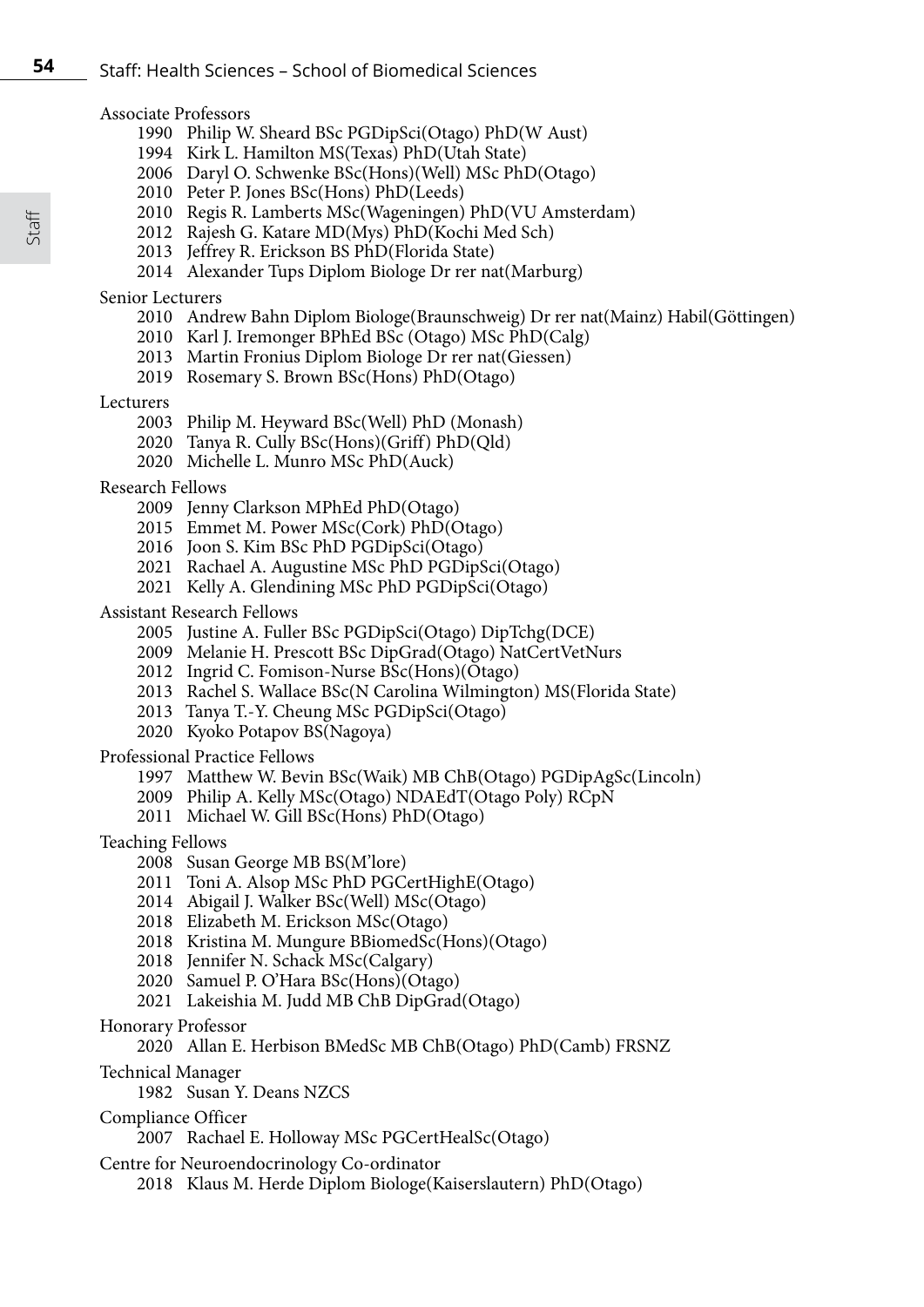# Faculty of Dentistry

| r acarty or Dernaury                                                                                                                                                                                                                                     |  |  |
|----------------------------------------------------------------------------------------------------------------------------------------------------------------------------------------------------------------------------------------------------------|--|--|
| Professor and Dean<br>2020 Michael V. Morgan BDS(Otago) MDSc PhD(Melb) FRACS FICD GAICD                                                                                                                                                                  |  |  |
| (until July 2022)<br>2019 Paul R. Cooper BSc(Hons)(Leeds) PhD PGCILTHE (Birm) (from July 2022)                                                                                                                                                           |  |  |
| Deputy Dean<br>1987 Richard D. Cannon BA PhD(Camb) (Research)                                                                                                                                                                                            |  |  |
| Associate Deans                                                                                                                                                                                                                                          |  |  |
| 1993 Warwick J. Duncan ED MDS PhD(Otago) FRACDS FICD MRSNZ (Research)<br>2003 Lara T. Friedlander MDS PhD(Otago) FRACDS (Undergraduate)<br>2006 Darryl C. Tong ED BDS MB ChB PhD PGDipSEM(Otago) MSD(Washington)<br>FFDRCSI FDSRCS FACOMS FACS (Pacific) |  |  |
| 2009 Andrew A. Tawse-Smith DDS(Colombian Sch of Dent) PhD(Otago)<br>CertPeriodontology(Göteborg) (International)                                                                                                                                         |  |  |
| 2010 Sunyoung Ma BDS DClinDent PhD (Otago) (Postgraduate Studies)<br>2015 Samuel D. Carrington BOH DPH(Otago) (Māori)                                                                                                                                    |  |  |
| Director of Clinical Education<br>1995 Karl M. Lyons MDS PhD(Otago) CertMaxillofacialPros(UCLA)<br>FRACDS(Clinical)                                                                                                                                      |  |  |
| Clinical Director (Dunedin)<br>2010 Donald R. Schwass BSc(Waik) BDS DClinDent(Otago)                                                                                                                                                                     |  |  |
| Clinical Director (Auckland) and Senior Lecturer<br>2020 David M. Roessler BDS(Syd) MDSc FRACDS FADI FPFA FICD MRACDS(Pros)                                                                                                                              |  |  |
| <b>Student Affairs Officer</b>                                                                                                                                                                                                                           |  |  |
| 2009 Andrew A. Tawse-Smith DDS(Colombian Sch of Dent) PhD(Otago)<br>CertPeriodontology(Göteborg)                                                                                                                                                         |  |  |
| Technical Services Manager<br>1996 Stephen A. Swindells BAppMgt(Otago Poly) PGDipCDTech(Otago)                                                                                                                                                           |  |  |
| Primary Care Lead Clinician (Dunedin)<br>2017 Philippa R. MacDonald BDS(Otago)                                                                                                                                                                           |  |  |
| Central Sterile Supply Department Manager<br>2018 Kelly L. Swale                                                                                                                                                                                         |  |  |
| Compliance Manager<br>2000 Jenine E. Upritchard MSc(Cant)                                                                                                                                                                                                |  |  |
| Research Laboratory Technical Manager<br>2001 Clare E. Fitzpatrick MSc(Dub)                                                                                                                                                                              |  |  |
| Finance Manager<br>2021 Anita F. Sykes BCom(Otago) CA                                                                                                                                                                                                    |  |  |
| Services Manager, Clinical<br>2014 Donald J. Brewer BInfoTech (Otago Poly)                                                                                                                                                                               |  |  |
| Department of Oral Diagnostic and Surgical Sciences                                                                                                                                                                                                      |  |  |
| Professor and Head of Department                                                                                                                                                                                                                         |  |  |
| Darryl C. Tong ED BDS MB ChB PhD PGDipSEM(Otago) MSD(Washington)<br>2006<br>FFDRCSI FDSRCS FACOMS FACS (Professor since 2016)                                                                                                                            |  |  |
| Professor<br>1998 Alison M. Rich BDS(Otago) MDSc PhD(Melb) FRACDS FFOP(RCPA) FRCPath<br>(Professor since 2013)                                                                                                                                           |  |  |
| <b>Associate Professors</b>                                                                                                                                                                                                                              |  |  |
| 1993 Rohana K. De Silva BDS(S Lanka) FDSRCPSGlas FFDRCSI FDSRCS<br>2008 Harsha L. De Silva BDS(S Lanka) MS(Colombo) DClinDent(Otago) FDSRCS<br><b>FFDRCS</b>                                                                                             |  |  |
| 2015 Haizal Mohd Hussaini BDS MDentSc(Leeds) PhD(Otago) FDSRCSEd                                                                                                                                                                                         |  |  |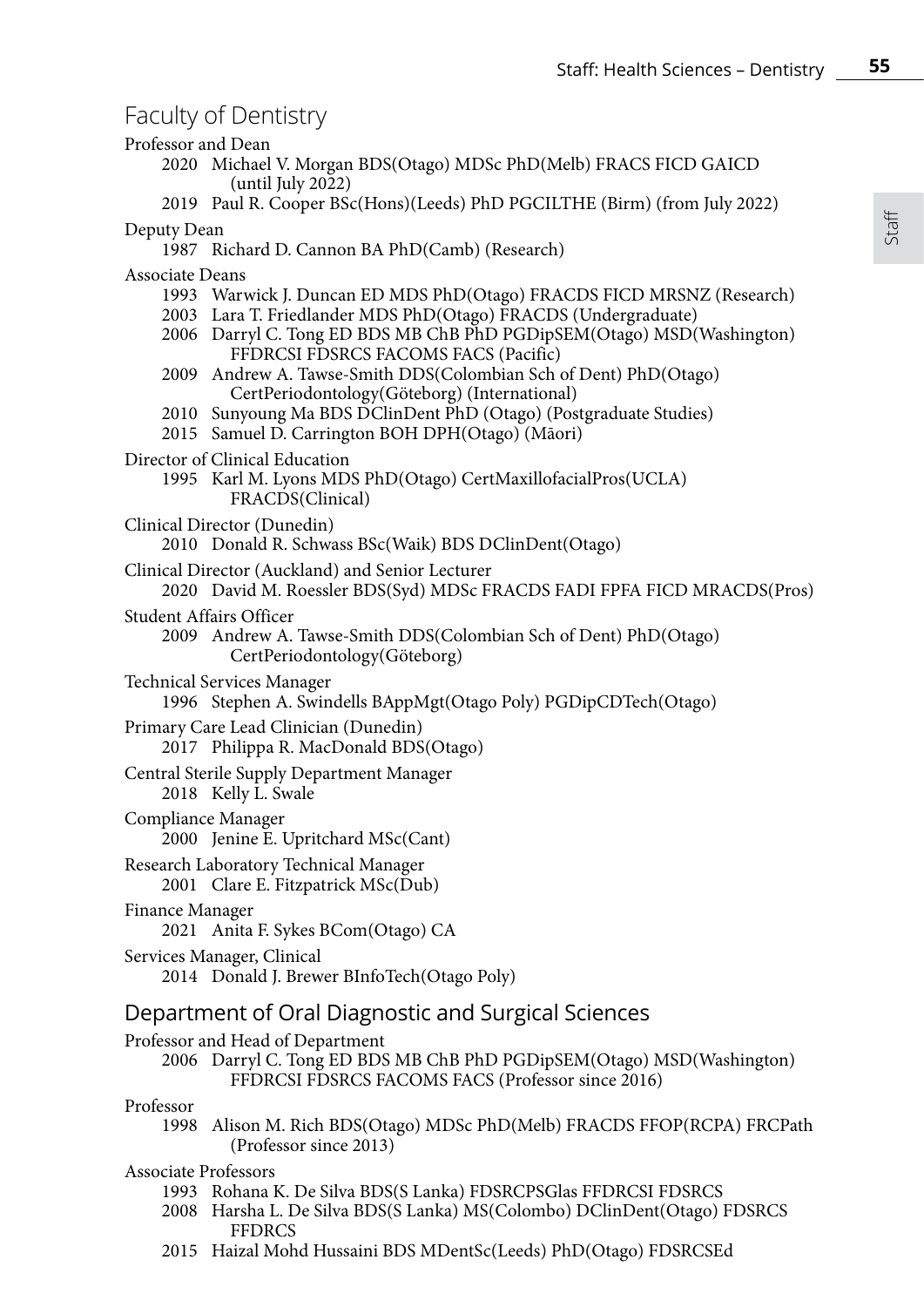- Research Associate Professor
	- Dawn E. Coates BSc PhD(Otago)
- Senior Lecturers
	- Benedict L. Seo BDS DClinDent PhD(Otago) FICD
	- G. (Simon) Guan BDS MB ChB DClinDent(Otago)
- Senior Research Fellow
	- Trudy J. Milne PhD(Qld UT) NZCS
- Professional Practice Fellows
	- Mitten C. B. McLean BDS(Otago)
	- Malcolm E. R. Dacker BDS DipDentTher(Otago)
	- Ajith D. Polonowita BDS(Otago) MDSc(Melb)
	- Nurulhuda M. Thiyahuddin BDS(Malaya) DClinDent(Otago)
	- David G. Coburn BDS(Otago) DPDS(Brist) DGDP(UK)
	- Lynda N. Wixon BDS DipGrad(Otago)
	- 2017 Philippa R. MacDonald BDS(Otago)
	- Christian Blaschke Staatsexamen Dr med dent(Giessen) MSc(Frankfurt)
- Charge Medical Radiation Technologist
	- Diane J. Campbell BCom MHealSc(Otago) DSR(D) DSR(T)
- Charge Nurse Manager

Desiree M. Jones

Charge Medical Laboratory Scientist

Lynda S. Horne BSc(Otago) MNZMLS

# Department of Oral Rehabilitation

- Associate Professor and Head of Department
	- Peter R. Cathro MDS PGCertTertT(Otago)
- Professors
	- Karl M. Lyons MDS PhD(Otago) CertMaxillofacialPros(UCLA) FRACDS (Professor since 2013)
	- J. Neil Waddell MDipTech(Dent Tech)(TN) PhD PGDipCDTech(Otago) HDE(UN) (Professor since 2020)

# Associate Professors

- Lara T. Friedlander MDS PhD(Otago) FRACDS
- Vincent Bennani DDS(Reims) Docteur de l'Université de Nice Sophia Antipolis CertAdvPros(Tufts) CertAdvImpl(Bordeaux)
- Sunyoung Ma BDS DClinDent(Otago)
- M. Azam Ali MSc(Jahang) PhD(Sci U Malaysia)
- May Lei Mei MDS(Nanjing) PhD(HK)

# Senior Lecturers

- John M. Aarts BEd(WelTec) BHealSc DipDentTech DipTertTchg(CIT) MHealSc PGDipCDTech(Otago)
- Ludwig Jansen van Vuuren BTechDent NatDipDentTech(Technicon Pretoria) MTechDent(Tshwane UT)
- Suzanne McE. Hanlin MDS PGDipHealInf(Otago) FRACDS
- Wendy-Ann Jansen van Vuuren BTechDent NatDipDentTech(Technicon Pretoria)
- Kai Chun Li BDentTech(Hons) PhD(Otago)
- Jung Eun (Joanne) Choi BDentTech(Hons) PhD(Otago)

```
Finn G. Gilroy BDS DClinDent(Otago) MRACDS FRACDS(GDP)
```
- Professional Practice Fellows
	- B. Paul Pearce PGDipCDTech PGDipTertT(Otago) CertAT
	- Catharina H. J. Hauman BChD MMedSci(Pret) MDS(Otago)
	- F. Perry Adank BDS PGDipClinDent(Otago)
	- Rex J. Moore BDS PGDipClinDent(Otago)
	- Megan E. Webb BSc BDS(Otago)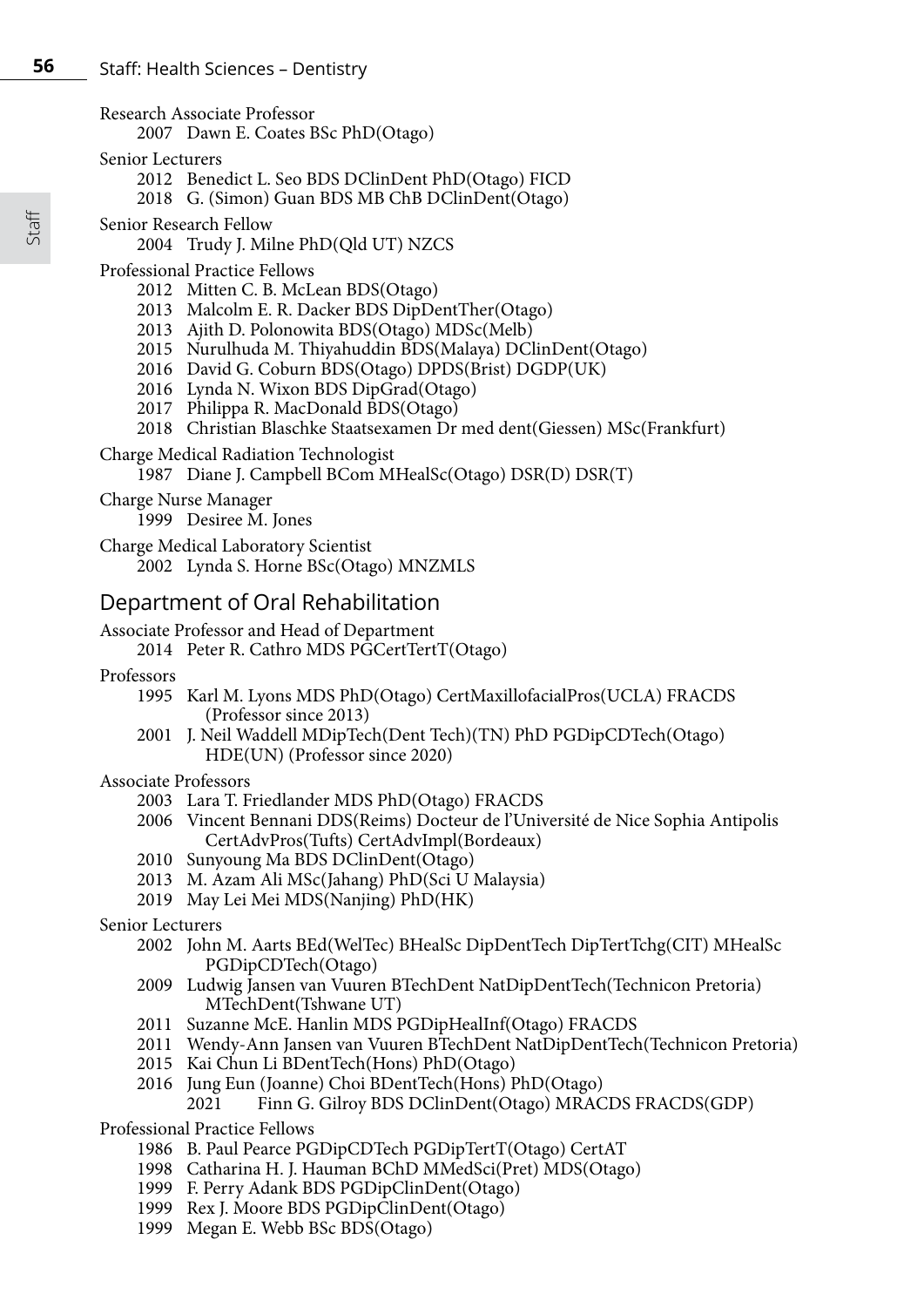- 2005 Davina S. Wong BDS(Otago)
- 2007 Arthur J. Heenan BDS(Otago)
- 2007 Saleema (Angela) M. Reeves BDS(Otago)
- 2008 Gary A. Marks BSc BDS(Otago)
- 2008 Craig J. Waterhouse BSc BDS PGDipClinDent(Otago)
- 2012 Michael G. Bradshaw DDM(Sask)
- 2012 Lisa Hanson BDS(Otago)
- 2014 Kathryn J. Newsham-West BDS DClinDent(Otago)
- 2014 Bin (Vicky) Wei BDS(Otago)
- 2018 Sunethra C. Tennekoon BDS(Otago)
- 2019 Laura R. Atkinson BDS(Otago)
- 2019 Sunil Bangah BDS(Malaya)
- 2019 Perry B. D. Noyce BDS(Otago)
- 2019 Kenneth W. Orchiston BDS(Otago)
- 2019 Patricia L. Tudin BDS(Malaya)
- Honorary Professor
	- 1987 Nicholas P. Chandler BDS PhD(Lond) MSc(Manc) LDSRCS FDSRCPSGlas F DSRCSEd FFDRCSI MRACDS

# Department of Oral Sciences

Associate Professor and Head of Department

1997 Geoffrey R. Tompkins BSc PhD PGDipSci(Otago)

Professors

- 1987 Richard D. Cannon BA PhD(Camb) (Professor since 2007)
- 1993 Warwick J. Duncan ED MDS PhD(Otago) FRACDS FICD MRSNZ (Professor since 2015)
- 1996 W. Murray Thomson BSc BDS MComDent(Otago) MA(Leeds) PhD(Adel) (Professor since 2006)
- 2003 Jonathan M. Broadbent BDS PhD PGDipComDent(Otago) (Professor since 2022)
- 2009 Mauro Farella DDS(Naples) Dottore di Ricerca(Reggio Calabria) SpecOrthodontics(Naples) SpecMedStat(Milan)
- 2019 Paul R. Cooper BSc(Hons)(Leeds) PhD PGCILTHE (Birm)

#### Associate Professors

- 1991 Brian C. Monk BSc(Hons)(Well) PhD(Monash)
- 1996 Alison M. Meldrum MDS(Otago)
- 2000 Nicholas C. K. Heng BSc(Hons) PhD(Otago)
- 2009 Andrew A. Tawse-Smith DDS(Colombian Sch of Dent) PhD(Otago) CertPeriodontology(Göteborg)
- 2012 Li (Peter) Mei BDS MDS DDS(Sichuan) PhD(Groningen)
- 2018 Manikandan Ekambaram BDS(Dr MGR) MDS PhD(HK) FDSRCSEd MPaedDent(RSCEd) MRACDS

Senior Lecturers

- 2001 Susan M. Moffat BA PhD DPH(Otago) CertDentTherp(Wgtn)
- 2010 Dorothy H. Boyd BDS(Edin) MDS(Otago) FDSRCS
- 2014 Lee A. Adam BEd PhD PGDipArts(Otago) DipTchg
- 2014 Joseph S. Antoun BDS DClinDent(Otago)
- 2017 Carolina Loch Santos Da Silva BSc(FU Santa Catarina) MSc(FU Paraná) PhD(Otago)
- 2018 Fiona A. Firth BDS DClinDent(Otago) FRACDS MOrth RCSEd MRACDS(Orth)
- 2020 Omar Alkaradsheh BDS(Jordan) DChDent(Dub)
- 2020 Getulio Nogueira DDS(Universidade Federal da Bahia) MTS(Ott) PhD(Universidade Estadual de Campinas)

Lecturers

- 2009 Deanna M. Beckett MPH DPH(Otago) DipDentTher(Wgtn)
- 2015 Samuel D. Carrington BOH DPH(Otago)
- 2015 Hanna Olson Tandhygienistexaman(Gothenburg) MHSc(Kristianstad)
- 2017 Jithendra T. B. Ratnayake BE(Hons)(Sheff) PhD(Otago)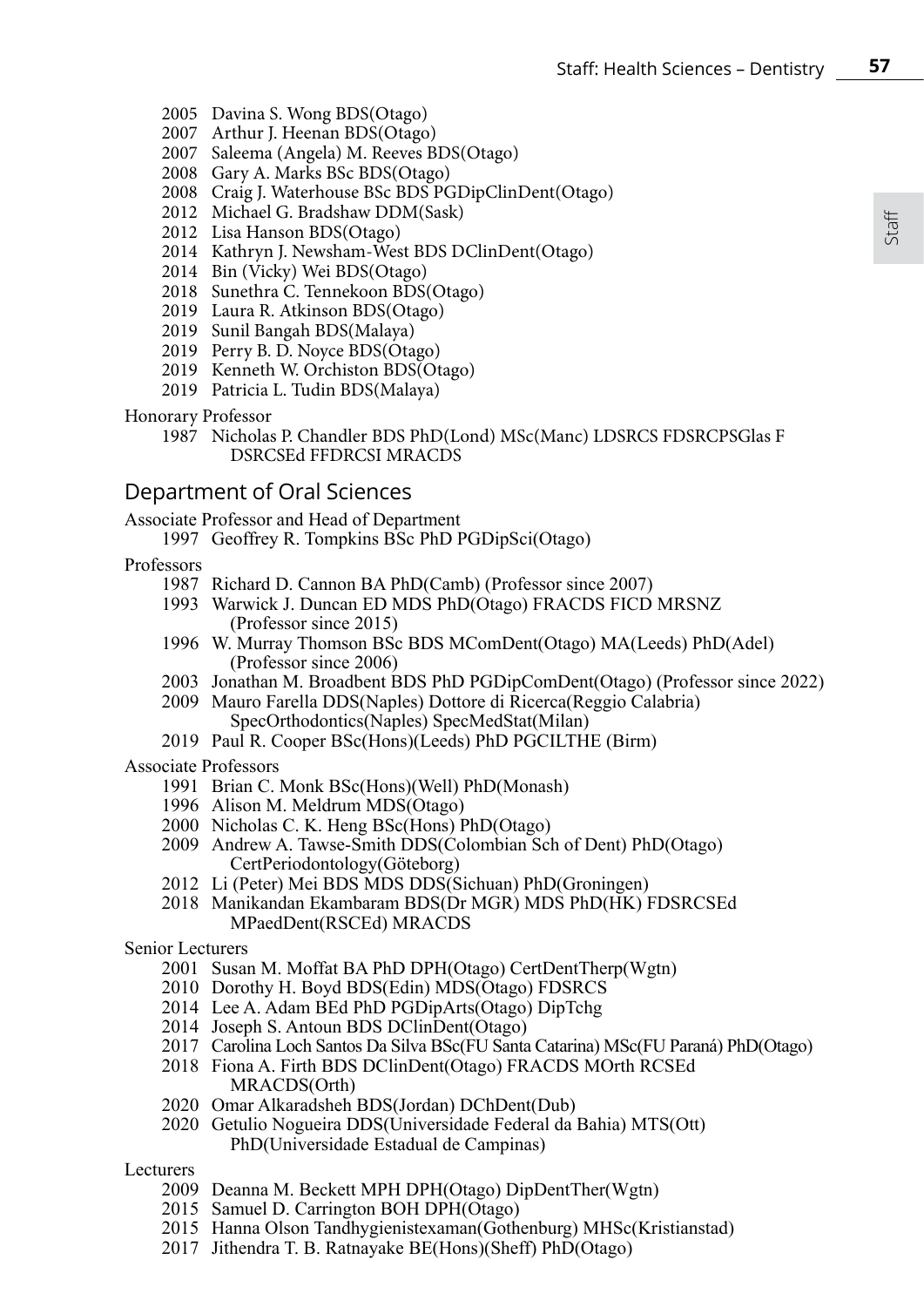Senior Research Fellows

- 2006 Mikhail V. Keniya Specialist(Hons) Kandidat Nauk(Rostov State)
- 2014 Erwin Lamping DiplIng Dr rer nat(TU Graz)

Professional Practice Fellows

- 1986 Winifred J. Harding MDS(Otago)
- 1989 Christopher J. Robertson MDS DDSc(Otago)
- 1998 C. Jane Millichamp MA PhD(Cant)
- 2008 Joanna M. Macbeth DipDentHyg(Otago)
- 2009 Kirsty M. Barltrop DipDentHyg(Otago)
- 2009 Florence O. Bennani DDS(Reims) CESOrthodontics(Nice)
- 2009 Ying-Chih (Ebony) Hsu BHealSc PGCertTertT(Otago)
- 2009 Priyangika P. Konthasingha BDS(Peradeniya) MSc MD(Colombo)
- 2011 Wanitta C. S. Praks BHealSc(Otago)
- 2013 Joanna C. Lowe BDS(Otago)
- 2013 Nicola J. M. Marasigan CertDentTher(Wgtn)
- 2014 Ellie T. Knight BDS DClinDent PGDipClinDent(Otago)
- 2019 Keri A. Carruthers CertDentTher(Well) MOH(Otago)
- 2019 Sheetal Devi BSc PGDipPH(Auck UT)
- 2020 Yunsun Choi BOH(Otago)
- 2021 Kavita Budhia BOH(Otago)
- 2021 Melissa R. Grant BOH(Otago)
- Oral Health Therapist/Dental Hygienist
	- 2002 Esther J. Devaney DipDentHyg(Otago)
- Honorary Professors
	- 1988 Bernadette K. Drummond BDS(Otago) MS(Roch) PhD(Leeds) FRACDS FDSRCSEd
	- 2012 Patrick R. Schmidlin Dr med dent(Zürich)
- Honorary Associate Professors
	- 2002 Jonathan W. Leichter BA(Connecticut) DMD(Tufts) CertPeriodontology(Harv) 2008 Lyndie A. Foster Page BSc BDS MComDent PhD PGDipClinDent(Otago)

# Sir John Walsh Research Institute

#### Director

- 1993 Warwick J. Duncan ED MDS PhD(Otago) FRACDS FICD MRSNZ (Professor since 2015)
- Research Associate Professor
	- 2007 Dawn E. Coates BSc PhD(Otago)
- Senior Research Fellows
	- 2004 Trudy J. Milne PhD(Qld UT) NZCS
	- 2014 Erwin Lamping DiplIng Dr rer nat(TU Graz)

#### Lecturer

2016 Angela Clark BSc(Hons)(C Lancs) MSc(Brad) PhD(Otago)

#### Honorary Professors

- 1988 Bernadette K. Drummond BDS(Otago) MS(Roch) PhD(Leeds) FRACDS FDSRCSEd
- 2012 Patrick R. Schmidlin Dr med dent(Zürich)
- 2016 Maggie-Lee Huckabee BA(East Texas State) MA(Texas) PhD(Memphis)

### Honorary Associate Professors

- 2008 Lyndie A. Foster Page BSc BDS MComDent PhD PGDipClinDent(Otago)
- 2019 Momen A. Atieh BDS(Jordan) MSc(Manc) PhD DClinDent(Otago)

#### Honorary Fellows

- 1996 Kyoko Niimi DVM(Nihon Vet) PhD(Otago)
- 2009 Masakazu Niimi DDS PhD(Kyushu)

#### Research Manager

2012 James M. Smith BSc(Hons)(NSW) PhD(Qld)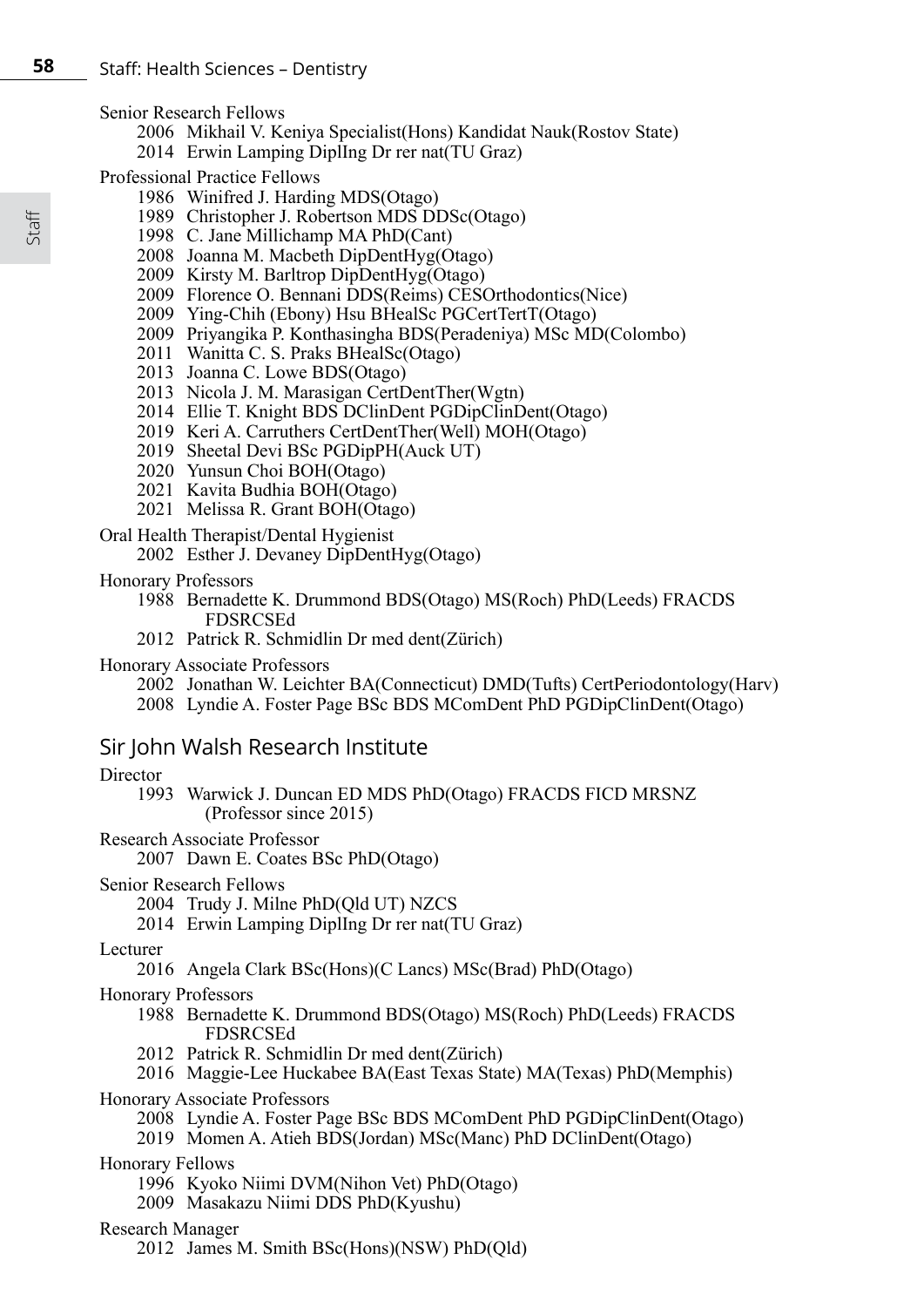| Otago Medical School                                                                                    |                                                                                                                                                                                                                      |
|---------------------------------------------------------------------------------------------------------|----------------------------------------------------------------------------------------------------------------------------------------------------------------------------------------------------------------------|
| Professor and Dean of Otago Medical School<br><b>FRANZCR FACNM</b>                                      | 2020 Rathan Subramaniam MB BS(Melb) MClinEd(NSW) MPH(Harvard) PhD(Auck)                                                                                                                                              |
| Professor and Deputy Dean of Otago Medical School                                                       | 1995 Lynley C. Anderson MHealSc PhD(Otago) DipPhty MNZSP (Professor since 2022)                                                                                                                                      |
| Associate Dean and Director (Early Learning in Medicine)<br>2002 Tony Zaharic MSc(Otago)                |                                                                                                                                                                                                                      |
| Associate Deans (Student Affairs)                                                                       | 2004 Thelma (Tess) G. Patterson BA PhD PGDipArts PGDipClPs(Otago)<br>2021 Rachel C. Mansfield BSc MB ChB PGCert PGDip(Otago) RNZCGP FRNZGP<br>2021 Althea Gamble Blakey MHealSc PhD PGDipTertT(Otago) CertCouns ALCM |
| Associate Dean (Medical Admissions)                                                                     | 2016 Katherine H. Hall BSc(Med) MB BS(Syd) PhD(Otago) FRNZCGP                                                                                                                                                        |
| Director, Education Development and Staff Support Unit                                                  | 2003 Joy R. Rudland BSc(Hons)(Liv) MPhil(QM Edin) DipMedEd DipAdEd(Dund)                                                                                                                                             |
| MB ChB Assessment Convenor                                                                              | 2004 Michael J. Tweed MB ChB(Leeds) MMedSci(Nott) FRCP FRACP                                                                                                                                                         |
| Clinical Skills Convenor (Early Learning in Medicine)<br>MRNZCGP                                        | 2009 Miriam R. Barnett MB ChB DCH(Otago) DipObst(Auck) DGM(RCP)                                                                                                                                                      |
| Integrated Cases Convenor (Early Learning in Medicine)<br>2005 Linda S. M. Gulliver BSc PhD(Otago) RGON |                                                                                                                                                                                                                      |
|                                                                                                         |                                                                                                                                                                                                                      |

- Education Adviser (Early Learning in Medicine) 2018 Jonathan E. Cornwall BSc(Auck) MSc PhD PGDipMPhty PGCertTertT(Otago) DipPhty(Auck UT)
- Senior Lecturer, E-Learning 2009 Philip Blyth MB ChB PhD(Auck)

# University of Otago, Christchurch

Dean and Head of Campus 2001 Suzanne G. Pitama MA(Auck) PhD(Otago) PGDipEdPsych(Massey) (Professor since 2020)

### Deputy Dean

Appointment pending

#### Associate Deans

- 1980 P. Donald Wilson MD(Glas) FRCSEd FRCOG FRANZCOG CU (Professor since 1995 and Emeritus Professor since 2012) (Nelson)
- 1998 Lutz E. L. Beckert Staatsexamen MD(Hamburg) FRACP MRCP FCCP (Professor since 2015) (Medical Education)
- 1998 Margaret J. Currie MSc(Cant) PhD(Auck) (Postgraduate Studies)
- 1998 Tearikivao Maoate ONZM MB ChB(Otago) FRACS (Pacific)
- 2004 Lisa K. Stamp MB ChB(Otago) PhD(Adel) FRACP (Professor since 2012) (Research)
- 2006 Tania M. Huria BA(Cant) BNS(Chch Poly IT) MPH PhD(Otago) RCpN (Student Affairs)

Research and Development Manager

2013 Rebecca Coombes BSc(Cant) MVS(Massey)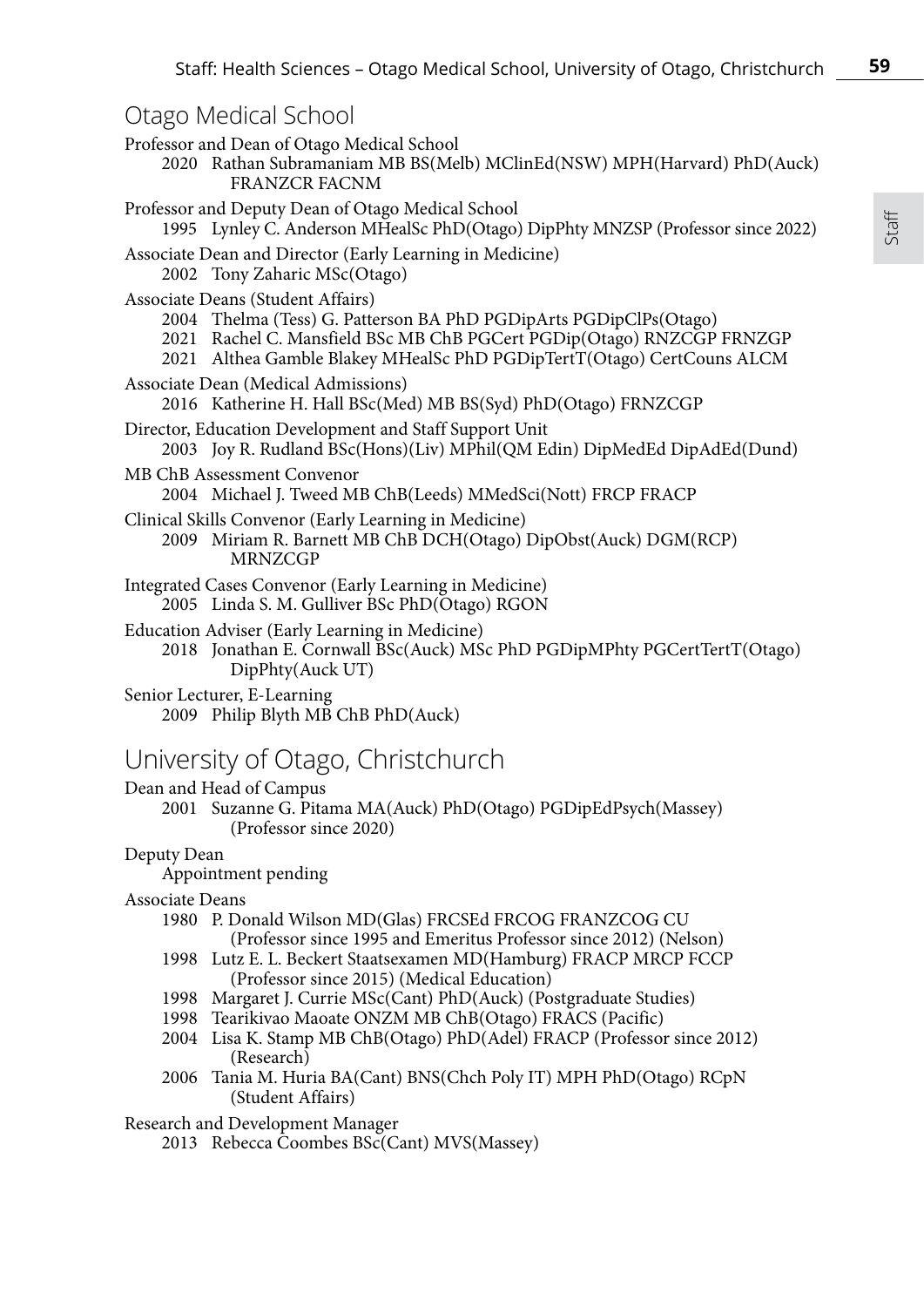# Biostatistics and Computational Biology Unit

Research Associate Professor and Director

2008 John F. Pearson MSc PhD(Auck)

#### Professor

- 1994 Christopher M. A. Frampton BSc(Hons) PhD(Cant) (Professor since 2015)
- Senior Research Fellow
	- 2012 Jonathan A. Williman BSc(Hons) PhD(Otago) MBiostats(Monash)

# Māori Indigenous Health Institute

# Associate Professor and Director

2008 Cameron J. Lacey MB ChB(Otago) FRANZCP

#### Professor

2001 Suzanne G. Pitama MA(Auck) PhD(Otago) PGDipEdPsych(Massey) (Professor since 2020)

#### Senior Lecturers

- 2006 Tania M. Huria BA(Cant) BNS(Chch Poly IT) MPH PhD(Otago) RCpN
- 2016 Maira J. Patu MB ChB CertHS(Auck) FRACGP

#### Research Fellows

- 2009 Tracy N. Haitana BSc MA DipClinPsych(Cant)
- 2017 Jennifer A. Manuel BN(Chch Poly IT) MHealSc PhD PGDipHealSc(Otago)

#### Assistant Research Fellow

2018 Mau Te Rangimarie A. Clark BA(Cant) PGDipHealSc(Otago)

#### Clinical Senior Lecturers

- 2013 Nathaniel J. Anglem MB ChB(Otago) FACSP
- 2013 Courtney R. Thomas MB ChB(Otago)
- 2015 Amanda C. Gimblet MB ChB(Otago)
- 2016 Angela C. Beard BSc(Cant) MB ChB(Otago) PGDipObstMedGyn(Auck) FRANZCOG

### Clinical Lecturers

- 2006 Wendy M. Dallas-Katoa BA BHS(Te Wänanga o Raukawa) CertClinTchg(ChchCE)
- 2015 Kasey R. Tawhara MB ChB(Otago)
- 2019 Kennedy D. K. Sarich MB ChB PGCertHighE(Otago) Te Pōkairua Reo(Rumaki) (Te Wānanga o Aotearoa)

### Teaching Fellow

2018 Amber Philpott BAppMgt(Otago Poly)

#### Kaitohutohu Māori

2018 Rangihau Te Moana DipTchg(Chch CE) PGDipEd(Cant)

# Education Unit

Professor and Head of Medical Education Unit

1998 Lutz E. L. Beckert Staatsexamen MD(Hamburg) FRACP MRCP FCCP (Professor since 2015)

#### Senior Lecturer and Director, Simulation Centre

- 2009 Nicola A. Newman MB ChB DipPaed(Auck) MPH(Otago)
	- DipCompNurs(Chch Poly IT)

#### Education Advisor

2003 Anthony N. Ali BSc MEd DipMRT(Tor)

#### Senior Lecturer

2019 Susan J. Pereira BSc(W Aust) BM BS(Flin) FANZCA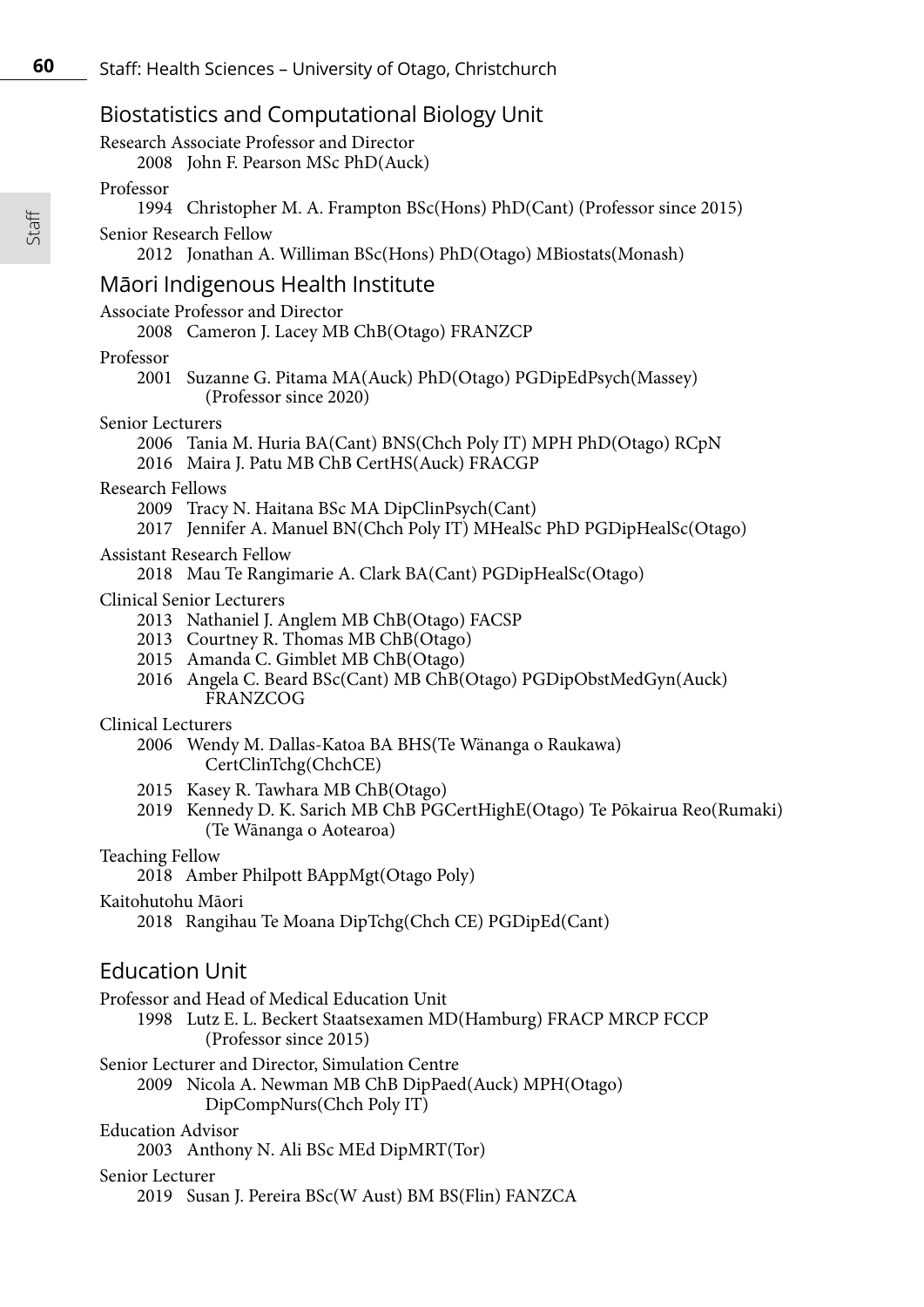#### Lecturer

John C. C. Dean BA(Open) PGCertNurs(Chch Poly IT) RN

Clinical Senior Lecturers

- Lyn Pugh MB ChB(Aberd) FACEM
- Brandon Burke MB BS(ANU) BPhty(Qld) FICM
- 2019 Vanessa R. Stedman MB BS(Imp Lond) FRNZCGP

# Department of Anaesthesia

Clinical Senior Lecturer and Head of Department

- Sharon Y. King MB ChB(Otago) FANZCA
- Emeritus Professor
	- Edward A. Shipton MB ChB(Cape Town) MMed DMed(OFS) GradDipMed(Syd) DA FFA FANZCA FRCA FFPMANZCA (Emeritus Professor since 2021)
- Clinical Professor
	- Geoffrey M. Shaw MB ChB(Otago) FANZCA FCICM (Clinical Professor since 2015)
- Clinical Associate Professors
	- R. Ross Kennedy MB ChB PhD(Otago) FANZCA
	- Wayne W. Morriss MB ChB DipObst(Otago) FANZCA

#### Clinical Senior Lecturers

- Seton Henderson MB ChB(Otago) FRACP FCICM
- Susan R. Nicoll MB ChB DipObst(Otago) FANZCA
- Desmond N. O'Regan MB ChB(Cape Town) FRCA FFARCS(I) FFA(SA)
- David H. Wium MB ChB(Stell) DipObst(Auck) FFA(SA)
- Christopher G. Harrison MB ChB(Cape Town) FFARACS FANZCA
- Janet A. Macpherson MB ChB(Witw) FFA(SA)
- Andrew T. Marshall MB ChB(Auck) FANZCA
- Piet S. Nel MB ChB(Stell) FANZCA
- Richard D. Seigne MB BS(Lond) FRCA
- Andrew Sharples MB ChB(Lond) FRCA
- Nigel R. Skjellerup MB ChB(Otago) FANZCA
- Duncan Williams MB ChB(Sheff) FANZCA
- Ian Williams MB ChB(Brist) FANZCA
- Christopher J. Pottinger MB ChB(Otago) FFARACS FANZCA
- Morag M. Alridge MB ChB(Edin) FANZCA
- Stephen M. Berrill MB ChB(Otago) FANZCA
- Christian N. H. Brett BMedSc MB ChB(Otago) FANZCA
- Bryce J. Curran MB ChB(Auck) FANZCA
- Trudy J. G. Ballantine BSc MB ChB(Edin) FRCA FANZCA
- Ronald J. Pereira BHB MB ChB(Auck) DCH(Otago) FANZCA
- Neil A. Wylie MB ChB(Dund) FANZCA
- Nicholas M. Abbott BHB MB ChB(Auck) FANZCA
- Mullion Atkins MB ChB(Edin) FANZCA
- Jeremy M. Hickling MB ChB(Otago) FANZCA
- Louise M. Hitchings MB ChB(Otago) FRACP FCICM
- David J. W. Knight MB ChB(Leeds) DICM FRCA FCICM MRCP
- Ashley C. Padayachee MB ChB(Witw) FANZCA
- Benjamin F. H. van der Griend BMedSc MB BS(Qld) FANZCA
- Timothy M. Chapman MB ChB(Otago) FANZCA
- Jonathan P. Jarratt MB BS(Lond) FANZCA
- Andrew G. McWilliam MB ChB(Aberd) FRCA
- June M. Telfer BSc(Hons) MB ChB(Edin) FRCA FANZCA
- Paul N. Currant MB ChB(Glas) FRCA
- Tasmin M. Dovell BMedSci BM BS(Nott) FRCA FANZCA
- James Dalby-Ball BMedSci(Hons) MB ChB(Sheff) FANZCA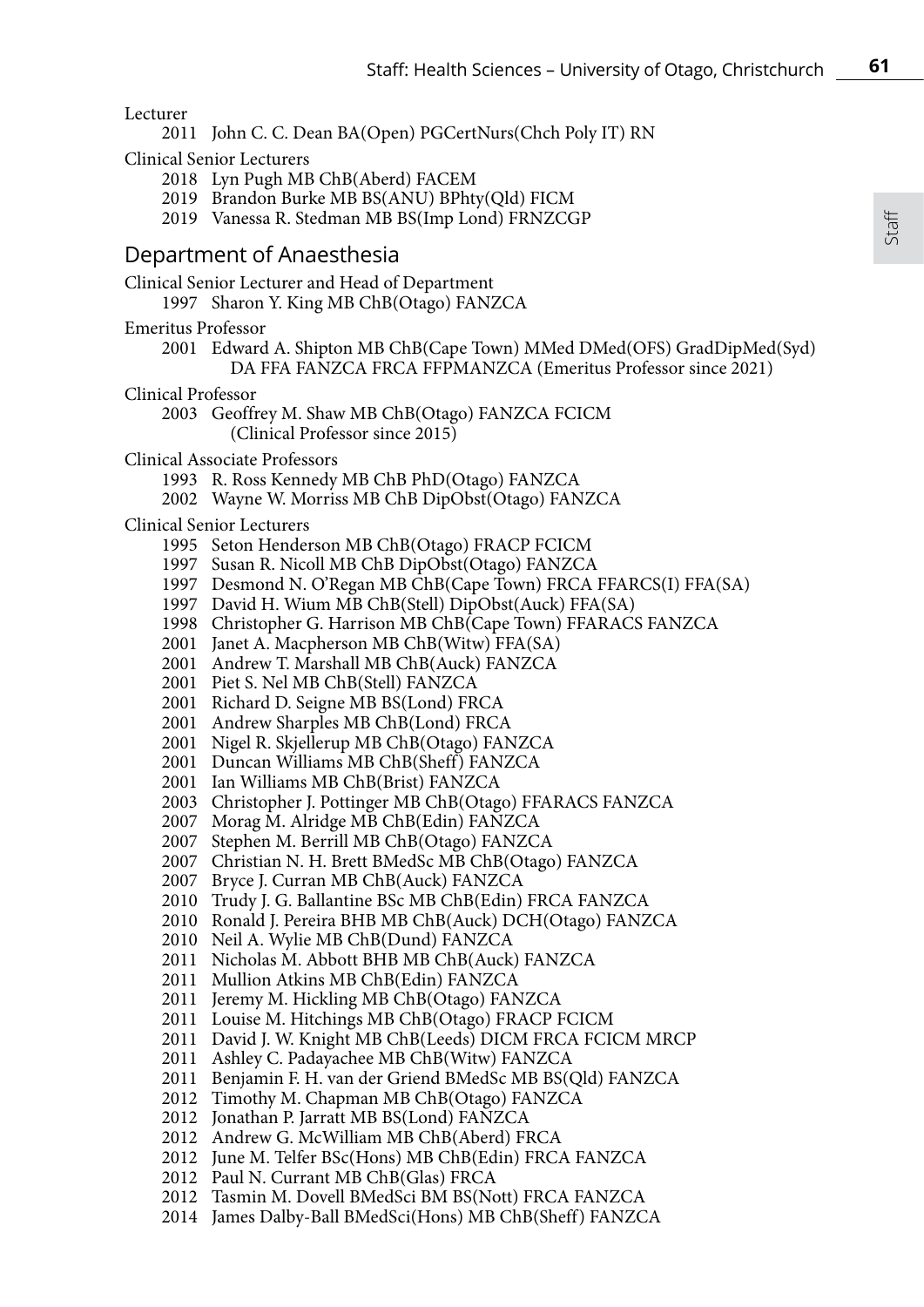- 2014 Rachelle J. Williamson MB ChB BSc(Hons)(Otago) FANZCA
- 2015 Frances Cammack MB ChB(Auck) FANZCA
- 2015 Daniel R. Mattingley MB ChB(Otago) FANZCA
- 2015 Robin D. Young BSc MB ChB(Otago) FANZCA
- 2016 Richard P. Collins MB ChB PGDipOMG(Otago) FANZCA
- 2017 Catherine J. Ben MB BS(Lond) FRCA
- 2017 Alexander F. Browne MB ChB(Auck) FCICM FACEM
- 2017 Tarragon MacL. Chisholm MB ChB (Otago) FANZCA
- 2017 Alexis Ghisel BSc MB BS (London) FANZCA
- 2017 Samuel M. Grummitt MB ChB BMSc(Hons) (Dund) FANZCA
- 2017 Philippa M. Jerram BMedSc(Hons) MB ChB(Otago) FANZCA
- 2017 Patrick J. McKendry MB ChB BSc(MedSci)(Hons)(Glas) FCARCSI MRCA
- 2017 Alastair J. Mark MB ChB MSc PGDipSci (Otago) FANZCA
- 2017 Dick M. Ongley BSc MB ChB(Otago) PGCertCU(Melb) FANZCA FRACP
- 2017 Jordan G. Wood MB ChB PGDipSportMed(Otago) FANZCA FFPMANZCA
- 2018 Brandon J. M. Burke MB BS(ANU) BPhty(Hons)(Qld) FCICM
- 2018 Jay L. T. Ritzema-Carter BM(S'ton) PhD(Otago) FRACP FCICM MRCP
- 2019 Matthew D. J. Chacko MB ChB(Otago) FANZCA
- 2019 Owen Davies MB BS(Newcastle UK) FANZCA
- 2019 Roana Donohue MB ChB(Otago) FANZCA
- 2019 Philip Garbutt MB ChB(Liv) FANZCA
- 2019 Veronica C. Gin MB ChB(Otago) PGDipPH(Auck) FANZCA
- 2019 Susan J. Pereira BSc(W Aust) BM BS(Flin) FANZCA
- 2019 Emily C. Rowbotham MB BS (Newcastle UK) FANZCA
- 2020 Ruth Brown MB ChB BMedSci(Birm)
- 2020 Ross D. Scott-Weekly MB ChB(Otago)
- 2020 Kelly M. Tarrant BBiomedSc MB ChB(Otago)
- 2020 Irene M. Whyte MB ChB(Otago) GradCertClinEpi(Syd) FANZCA
- 2021 Rosalind D. Crombie MB ChB PGDipOMG PGDipSEM(Otago) FACEM FCICM
- 2021 Agnieszka Lettink Lekarz(Warsaw) FANZCA
- 2021 Christopher G. Munns MB ChB(Otago) FANZCA
- 2021 Elizabeth Page BM BS(Nott) FANZCA
- 2021 Julia M. Singhal StateExamMed(Hannover) FANZCA
- 2021 Greg A. van der Hulst BSurv MB ChB MAvMed PGCertCPU PGDipAeroRT(Otago) FRNZCGP FDRHMNZ

# Department of General Practice

#### Senior Lecturer and Head of Department

2007 Ben Hudson MB BS(Newcastle UK) FRNZCGP MRCGP

# Professors

- 1986 Leslie J. Toop MB ChB MD(Brist) MRCGP FRNZCGP (Professor since 1997)
- 1997 Derelie A. Mangin MB ChB DPH(Otago) FRNZCGP (Professor since 2016)

# Senior Lecturer

1999 Ruth L. Savage MB BS MSc(Newcastle UK)

# Clinical Senior Lecturers

- 1988 Andrew D. Fairgray MB ChB(Otago) FRNZCGP
- 1988 Timothy Hitchings MB ChB DipObst PGDipRehab(Otago) FRNZCGP
- 1998 Robert R. van Rij MB ChB DipObst(Otago)
- 1999 Martyn D. O. Fisher BSc(Cant) MB ChB DipObst(Otago) FRNZCGP
- 2000 Lynda M. Gray MB ChB DipObst DCH(Otago) PGDipComEmMed(Auck) FRNZCGP
- 2000 William D. Olds MB ChB DipObst DCH(Otago) FRNZCGP
- 2000 Rex M. Yule BSc(Cant) MB ChB DipObst(Otago) FRNZCGP
- 2001 Graeme P. Bennetts MB ChB DipObst(Otago) FRNZCGP
- 2001 Penelope A. Day MB ChB DCH(Otago) DipObst DipSportMed(Auck) FRNZCGP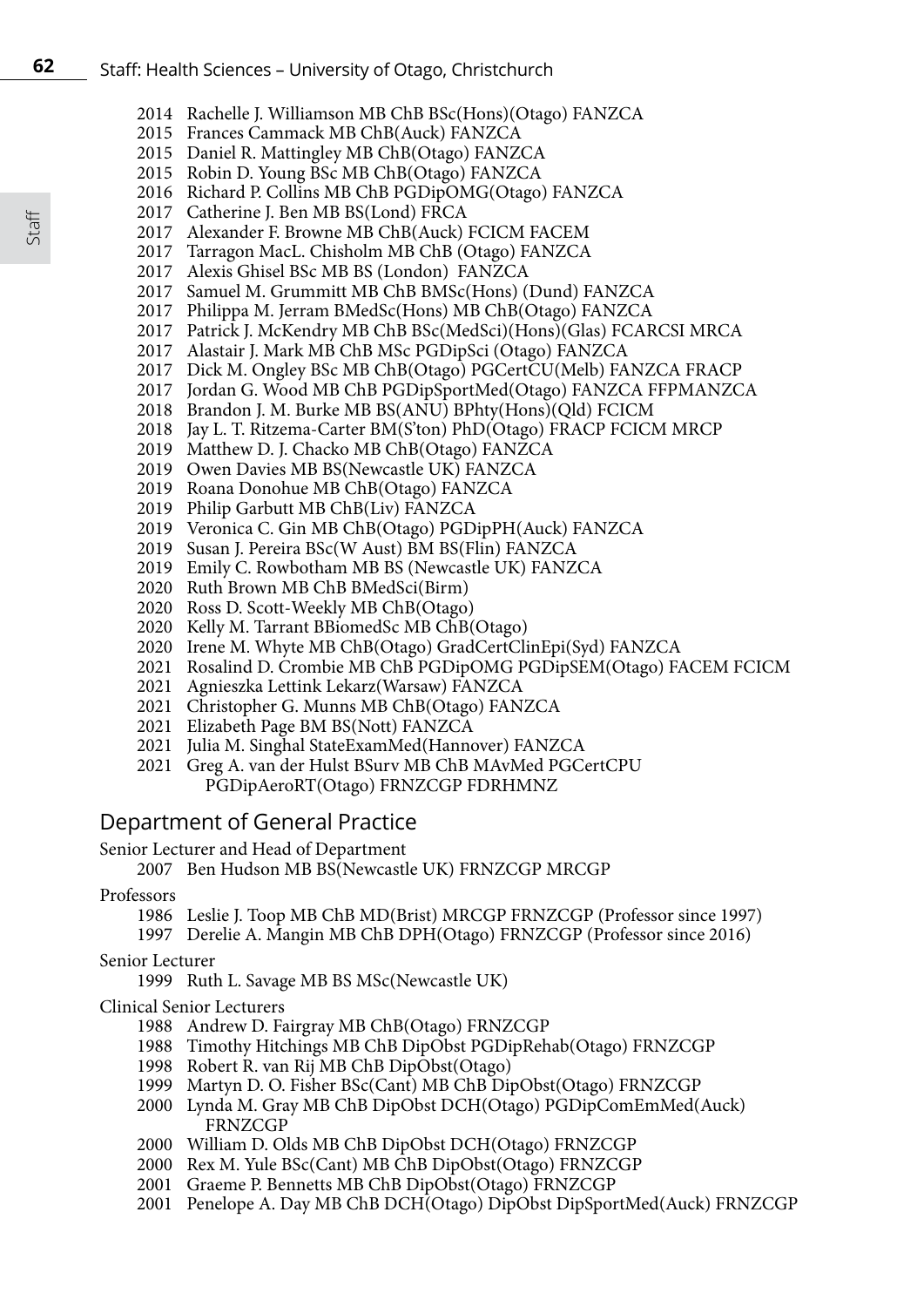- Christopher J. P. Leathart MB ChB(Liv) DRCOG
- Philippa M. MacKay MB ChB DipObst(Otago) FRNZCGP
- Dean L. Mannis MB ChB DipObst(Otago) FRNZCGP
- Martin A. Wilson MB ChB DipObst(Otago) FRNZCGP
- Anna T. Dyzel MB ChB(Cape Town) FRNZCGP
- Kerry J. Mannis MB ChB(Otago) FRNZCGP
- Vicki A. Martin MB ChB(Otago) FRNZCGP
- Gerard C. Fairhall MB ChB DipObst(Otago) FRNZCGP
- Christopher D. Hill MB ChB(Otago) FRNZCGP
- B. Susan Marsh MB ChB(Cape Town) DipPaed(Auck) PGDipSportMed(Otago) FRNZCGP
- Elizabeth A. Middleton MB ChB DipObst(Otago) FRNZCGP
- Martin R. Seers MB ChB DipObst(Otago) FRNZCGP
- Marie A. Burke MB ChB(Leic) MRCGP FRNZCGP
- Arthur G. F. Collins BEd(Hons)(Wales) MB ChB(Dund) DipObst(Auck)
- Leigh A. Hooper MB ChB(Otago) DipObst(Auck) FRNZCGP
- Kathryn B. Hunt MB ChB DipObst(Otago) FRNZCGP
- John E. Peebles MB ChB DCH DipObst(Otago) FRNZCGP
- Stephen C. Walsh MB ChB(Otago) DipObst(Auck) FRNZCGP
- Alison F. Begg MB ChB DipObst(Otago) FRNZCGP
- Neil J. Beumelburg MB ChB(Otago) FRNZCGP
- Jane E. Heatherington BM BS(Nott) DRCOG MRCGP
- Elizabeth F. Mangan MB ChB DCH(Liv) MRCGP
- Stephen D. Brown MB ChB PGCertCAvMed(Otago) DipObst(Auck) FRNZCGP
- Geraldine F. B. Trevella MB BS(Lond) DCH PGCertTravMed(Otago) FRNZCGP
- Timothy L. Phillips MB ChB PGDipGP(Otago) FRNZCGP
- Neil J. Whittaker MB BS(Lond) PGDipGP(Otago) DCH(RCPCH) DRCOG FRNZCGP MRCGP

Senior Teaching Fellow

Lynette M. Murdoch MB ChB(Otago) FRACP FRNZCGP

Professional Practice Fellow

2009 Kim K. Pasley MB ChB(Otago) FRNZCGP

Research Fellow

2021 Ibrahim S. S. Al-Busaidi MB ChB BMedSc(Hons)(Otago) MRNZCGP

# Department of Medicine

#### Professor and Head of Department

Richard B. Gearry MB ChB PhD(Otago) FRACP (Professor since 2015)

# Professors

- Bridget A. Robinson ONZM BMedSc MB ChB MD(Otago) FRACP (Professor since 2010) (*Mackenzie Professor of Cancer Medicine*)
- A. Victoria Cameron ONZM BSc(Hons) PhD(Otago) (Professor since 2012)
- Christopher J. Charles MSc(Cant) PhD(Otago) (Professor since 2013)
- A. Mark Richards MB ChB MD PhD DSc(Otago) FRACP FRSNZ (Professor since 1996) (*National Heart Foundation Professor of Cardiovascular Studies*)
- Timothy J. Anderson BSc MB ChB(Otago) FRACP (Professor since 2004) (*Van Der Veer Professor in Parkinson's Diseases*)
- Christopher M. A. Frampton BSc(Hons) PhD(Cant) (Professor since 2015)
- Timothy J. Wilkinson MB ChB MD PhD(Otago) MClinEd(NSW) FANZAHPE FRACP FRCP FAMEE (Professor since 2007)
- Lutz E. L. Beckert Staatsexamen MD(Hamburg) FRACP MRCP FCCP (Professor since 2015)
- Christopher J. Pemberton MSc(Cant) PhD(Otago) (*Sir Charles Hercus Research Fellow*) (Professor since 2021)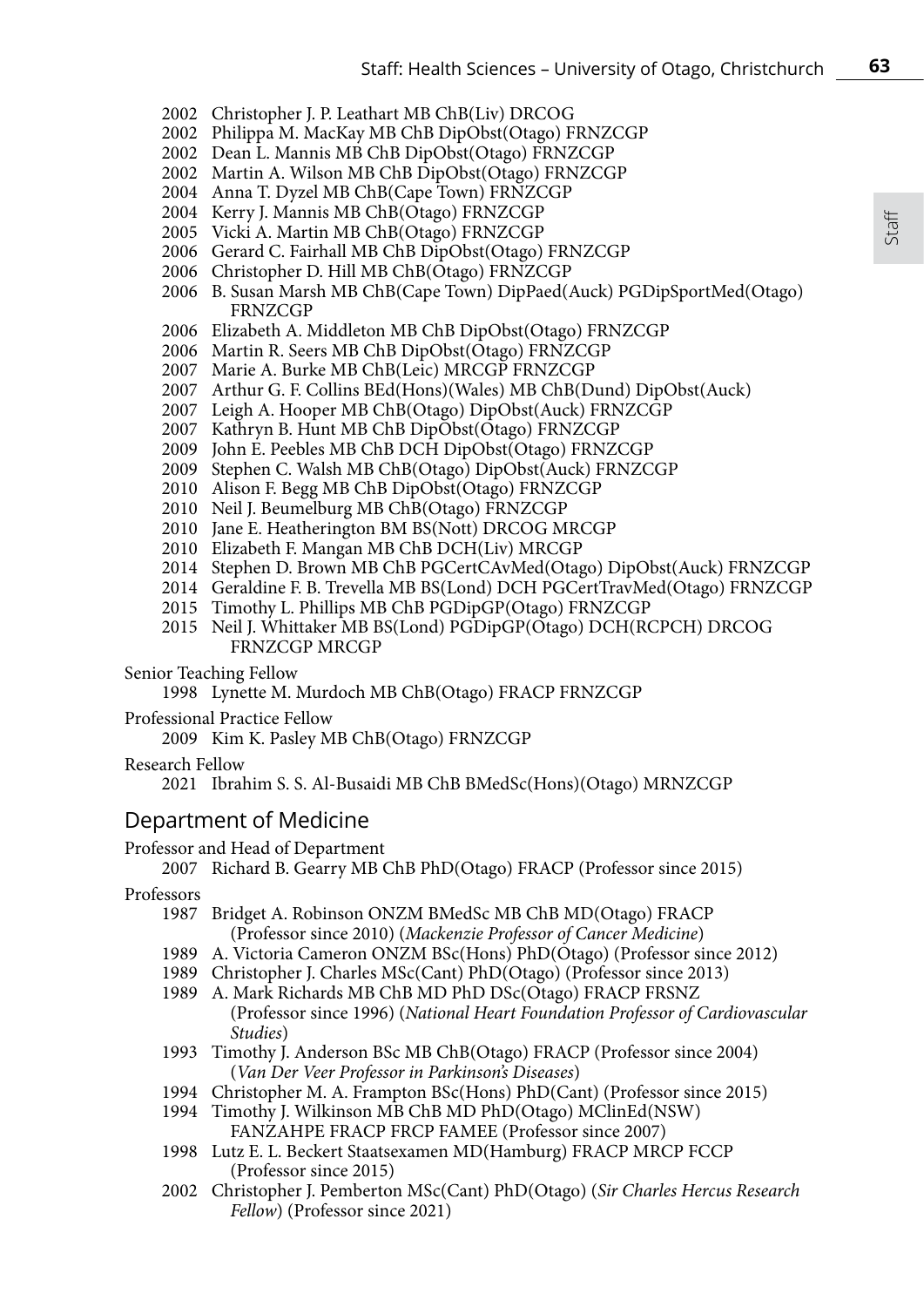- 2003 Richard W. Troughton MB ChB(Auck) PhD(Otago) FRACP (Professor since 2014)
- 2007 John W. Pickering BA(Hons)(Glouc) BSc(Hons) PhD(Cant) (Professor since 2020)
- 2004 Lisa K. Stamp MB ChB(Otago) PhD(Adel) FRACP (Professor since 2012)
- 2011 Suetonia C. Palmer MB ChB PhD(Otago) FRACP (Professor since 2018)

#### Emeritus Professor

1973 Eric A. Espiner MB ChB(NZ) MD(Otago) FRACP FRSNZ (Professor since 1978 and Emeritus Professor since 2001)

#### Associate Professors

- 1995 John M. Elliott BMedSc MB ChB(Otago) PhD(Flin) FRACP
- 2001 Penelope J. Hunt MB ChB MD(Otago) FRACP
- 2012 Matthew P. Doogue BSc MB ChB(Otago) DipPaed(Auck) FRACP
- 2013 Hamish A. Jamieson MB ChB(Otago) PhD(Syd)
- 2014 Tracy R. Melzer BA(Montana) BSc(Hons)(Cant) PhD(Otago)
- Research Associate Professors
	- 1988 Miriam Rademaker BSc(Cant) PhD(Otago)
	- 2000 Mei Zhang MB(He Pei) MMed(Beijing) PhD(Otago)
- Senior Lecturers
	- 2016 K. L. (Paul) Chin MB ChB PhD(Otago) FRACP
	- 2018 Michael J. Maze MB ChB PhD DCH(Otago) DTM&H(Lond) FRACP
	- 2018 Philip D. Adamson BHB MB ChB(Auck) PhD(Edin) FRACP

#### Senior Research Fellows

- 1996 Michael R. MacAskill BSc BA(Hons)(Cant) PhD(Otago)
- 2000 Lynley K. Lewis BSc(Cant) MApplSc(Lincoln) PhD(Otago)
- 2001 Toni L. Pitcher BSc(Hons) PhD(Otago)
- 2002 Timothy C. R. Prickett MSc(Cant) PhD(Otago)
- 2011 Anna P. Pilbrow BSc(Hons) PhD(Otago)
- 2012 Prasad S. Nishtala PhD(Syd) AACPA
- 2014 Amanda L. Landers MB ChB(Otago) FRACP

#### Research Fellows

- 2010 Nicola J. Scott (BSc(Hons) PhD(Otago)
- 2013 Andree G. Pearson MSc(Cant) PhD(Auck)
- 2016 Allamanda F. Faatoese BSc PhD(Otago)
- 2017 Ulrich Bergler MSc GradDipSc(Cant) Dipl-Ing(FH) (Munich Uni Applied Science)
- 2018 Mustafa Almuqbel MSc(Qld) PhD(Otago)
- 2018 Janice S. C. Chew-Harris BMLSc PhD PGDipMLSc(Otago)
- 2018 Kyla Horne BSc BA(Hons) PhD(Cant)
- 2019 Catherine L. Wall MSc PhD PGDipDiet(Otago) NZRD
- 2020 Sarah E. Perry BSLT(Hons) MSc PhD(Cant) CCC-SLP
- 2021 Karaitiana Taiuru MMIL(Cant) GDID(Chch Poly IT)

#### Assistant Research Fellows

- 2010 Leslie M. Livingston BA(Rowan)
- 2015 Niamh C. Fanning BA(Dub) PhD(Edin)
- 2020 Rebecca Abey-Nesbit BA(Hons) MSc(Cant) PhD(Otago)
- 2020 Rachael J. Bensley BSc MDiet(Otago) NZRD
- Clinical Professors
	- 1986 Russell S. Scott BMedSc MB ChB(Otago) PhD(Monash) FRACP (Clinical Professor since 2001)
	- 1997 Murray L. Barclay MB ChB MD(Otago) FRACP (Clinical Professor since 2010)
	- 1999 David L. Jardine BSc MB ChB(Otago) DCH(Lond) FRACP (Clinical Professor since 2021)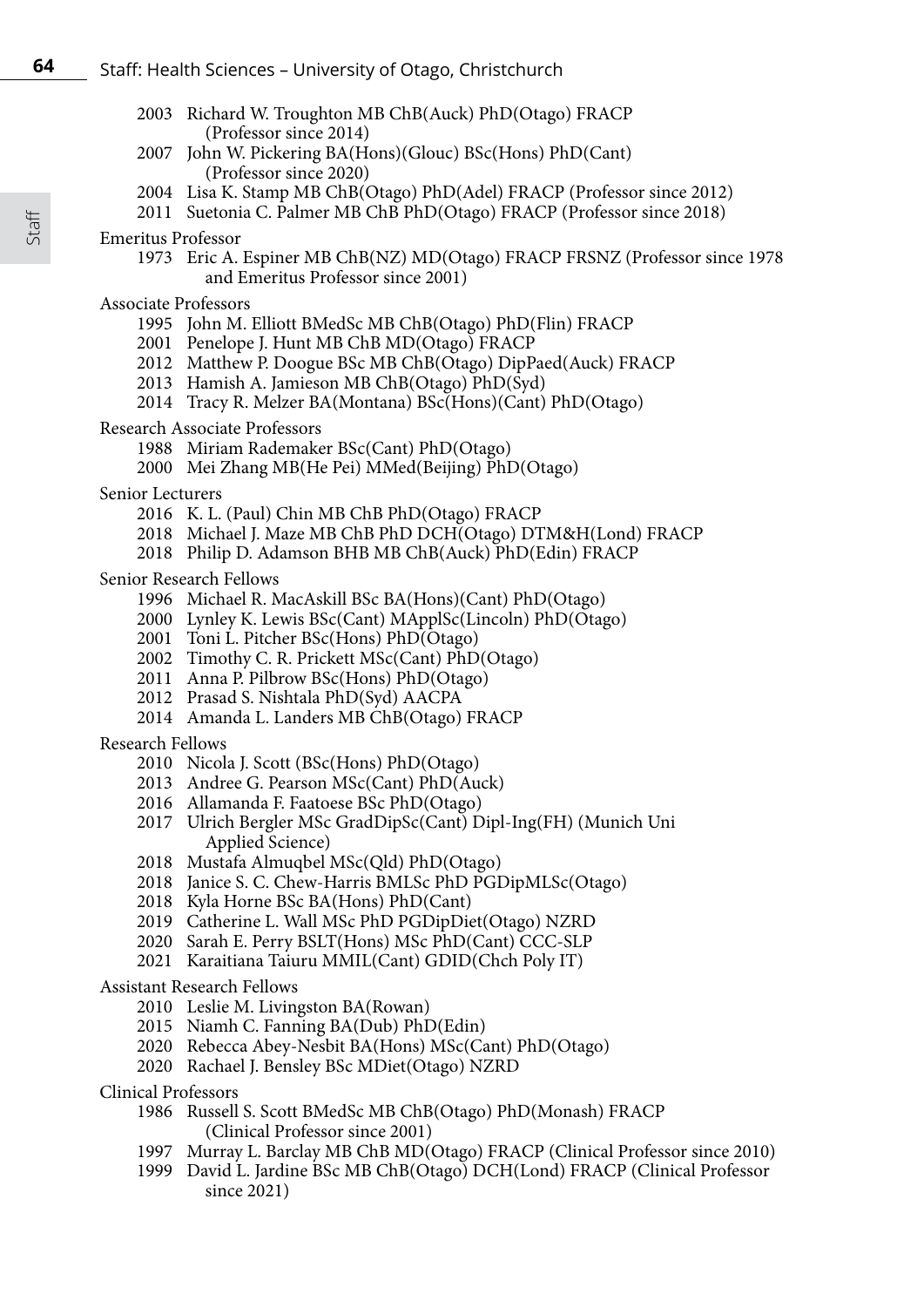Clinical Associate Professors

- Helen Lunt MB ChB(Brist) DM(S'ton) FRACP
- Catherine A. M. Stedman MB ChB(Otago) PhD(Syd) FRACP

Clinical Senior Lecturers

- Julie E. Kidd MB ChB(Otago) FRACP
- Ian G. Crozier MB ChB MD(Otago) FRACP
- Nigel L. Gilchrist MB ChB(Otago) FRACP
- Christopher J. Drennan BSc MB ChB(Auck) FRACP
- John L. O'Donnell MB ChB(Otago) DipObst(Auck) FRACP FRCPA
- John R. Elliot MB ChB(Otago) FRACP
- H. Carl Hanger MB ChB(Otago) FRACP
- G. Mark Jeffery MB ChB(Otago) DM(S'ton) FRACP
- David Smyth MB BS(Lond) MRCP
- Michael J. Burt BMedSc MB ChB(Otago) PhD(Qld) FRACP
- Peter T. Chapman BSc MB ChB MD PGDipMSM(Otago) FRACP
- David R. Cole MB ChB MD(Sheff) MRCP
- Alan D. Pithie BMSc MB ChB MD(Dund) DTM&H(Lond) FRCPGlas MRCP
- John H. Thwaites MB ChB(Otago) FRACP
- Paul G. Bridgman MB ChB(Otago) FRACP
- John N. Fink MB ChB(Otago) FRACP
- David O. McGregor MB ChB DipObst(Otago) FRACP
- Katherine E. Grundy MB ChB(Birm) FRACP
- Steven G. Soule MB ChB(Cape Town) DCH(SA) FCP(SA)
- Steven L. Ding BSc MB ChB(Otago) FRACP
- Valerie J. Fletcher MB ChB(S'ton) FRACP
- Dougal R. McClean MB ChB MD(Otago) FRACP
- Deborah F. Mason BSc(W Ont) MB ChB(Otago) DipPhty FRACP
- Anne F. Roche MB ChB(Otago) FRACP
- Andrew I. Sidwell MB ChB(Otago) FRACP
- David D. Gibbs MB ChB(Otago) PhD(Lond) FRACP
- Michael C. Hlavac MB ChB(Otago) FRACP
- Melissa L. James BSc MB BS(NSW) FRANZCR
- Greg A. Frazer MB ChB(Otago) FRACP
- Michelle M. Vaughan MB ChB(Auck) FRACP
- Michael J. Epton BMedSc(Hons) BM BS(Nott) PhD(W Aust) FRACP MRCP
- Bronwen J. Rhodes MB ChB(Otago) FRACP
- Nicholas B. Cross MB ChB(Otago) MM(Clin Epi) PhD(Syd) FRACP
- Richard J. Everts MB ChB(Auck) FRACP DipABMM
- John H. Irvine BDS BMedSc MB ChB PhD(Otago) FRACP MRCPEd
- Mark R. Birch MB BS(NSW) MPH&TM(James Cook) FRACP
- Jennifer M. A. Butler MB ChB (Otago) FRACP
- Teresa A. Chalmers-Watson BMedSci BM BS (Nott) MD(Lond) MRCP
- Nicholas D. M. Finnis BHB MB ChB (Auck) FRACS
- Katherine R. Gardner MB ChB(Otago) FRACP
- Dean L. Harris MB ChB (Otago) FRACP
- Leighanne Hughes MB ChB(Hons)(Leeds) MRCP FRACP
- Bruce B. King MB ChB(Auck) PGDipBusAdmin(Massey) FRACP
- Sarah C. L. Metcalf MB ChB(Otago) DTM&H(Liv) FRACP
- Anthony J. Spencer MB BS(Lond) FRACP MRCP
- R. Matthew Strother BA MD(Indiana)
- Darryl L. Fry MB ChB(Otago) FRACP
- Pamela A. Hale MB ChB(Otago) FRACP
- Christina Y. L. McLachlan MB ChB(Otago) FRACP
- Rachel L. Wiseman MB ChB(Cardiff) FRACP
- James D. Falvey MB ChB(Edin) PhD(Otago) FRACP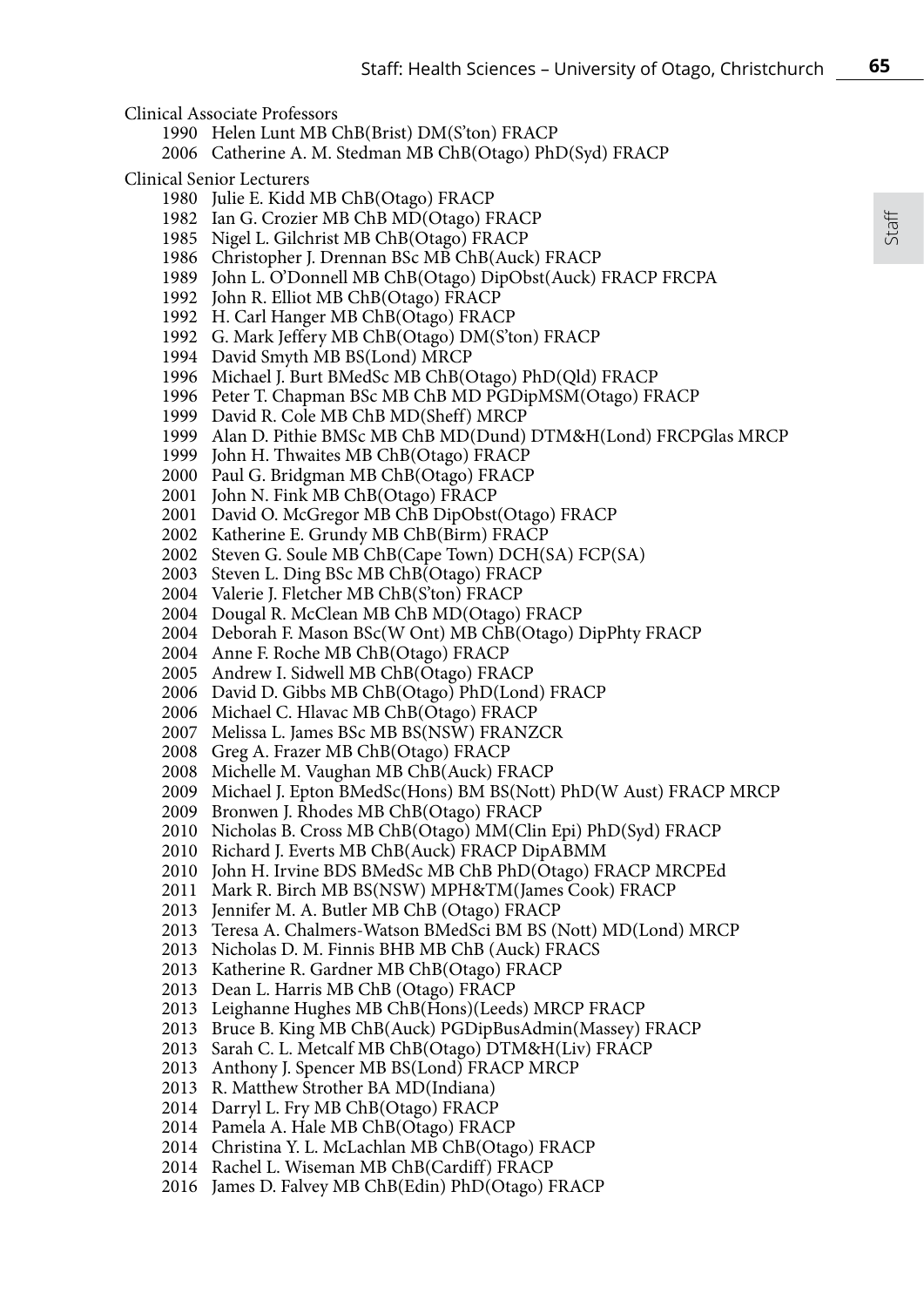- Michaela A. Glanville BSc MB BS(Lond) FRACP
- 2016 Gary J. M. Lim MB ChB(Otago) FRACP
- Adrienne L. Edwards MB BCh(Cardiff) MMedSc(Otago) MRCP FRACP
- J. H. (Jeffrey) Ngu MB ChB PhD(Otago) FRACP
- Stephen G. Withington MB ChB DPH(Otago) MTh(Laidlaw) FRACP FDRHMNZ
- Teurai Chikura MB ChB(Z'bwe) FRACP
- Campbell J. Le Heron MB ChB(Otago) DPhil(Oxf) FRACP
- Emma L. Losco MB ChB(Otago) FRACP
- Angela Moran MB ChB(Otago) FRACP
- Emma J. Trowbridge MB ChB(Auck)

# Clinical Lecturers

- 2008 Tracey L. Borrie BPharm PGDipClinPharm(Otago) NZRegPharm MPS
- 2010 Elle D. Coberger BPharm(Otago) NZRegPharm PSNZ
- 2013 Marie-Claire Morahan BPharm PGCertPharm(Otago) NZRegPharm PSNZ
- 2016 Sharon J. Gardiner BPharm(Hons) MClinPharm PhD(Otago) NZRegPharm PSNZ
- 2018 Olivia R. Clendon BPharm(Syd) PGDipClinPharm(Otago) NZRegPharm MPS

# Honorary Professors

- Richard D. Jones ME(Cant) PhD(Otago) FACPSEM FIPENZ SMIEEE FAIMBE FInstP
- Zoltan H. Endre MB BS BSc(Med) PhD(Syd) FRACP
- John C. Dalrymple-Alford BSc(Hons) PhD(Swansea)
- Wassilios G. Meissner MD(Humboldt) PhD(Bordeaux)

# Honorary Fellow

Jinny Willis BSc(Massey) PhD(Lincoln)

# Department of Obstetrics and Gynaecology

# Senior Lecturer and Head of Department

Joanna E. Gullam MB ChB(Leic) MD(Warw) DFFP FRANZCOG MRCOG

# Associate Professor

Peter H. Sykes MB ChB(Brist) DipObst(Otago) FRANZCOG DGO

# Senior Research Fellow

Kanueng (Kenny) Chitcholtan BSc(N Territory) PhD PGDipSc(Cant)

# Research Fellow

2013 Carrie R. H. Innes MSc PhD(Otago)

# Clinical Professor

# Phillipa M. Kyle MB ChB MD(Auck) MRCOG MRANZCOG FRANZCOG

# Clinical Senior Lecturers

Rosemary A. Reid MB BS(Lond) MRCOG FRANZCOG

- Sharron E. Bolitho MB ChB DipObst DipPaed(Auck) FRANZCOG
- Ruth C. E. Hughes BSc(Cardiff) MB BCh(Wales) FRACP
- John A. Short MB BS(Newcastle UK) FRANZCOG MRCOG
- Bryony J. Simcock BSc MB BS(Lond) MRCOG FRANZCOG CGO
- T. Geeta Singh MB BS(Osm) DipObst(Auck) FRANZCOG
- Suganthi Chandru MB BS MD(DrMGR) FRANZCOG MRCOG
- Jane N. Fielder MB ChB(Otago) FRANZCOG
- Sherif T. S. Tawfeek MB BCh(Ain Shams) MSc FRANZCOG
- Emma R. Jackson MB ChB(Manc) FRANZCOG
- Flora H. Gastrell MB ChB(Otago) FRANZCOG
- Kevin W. Hill MB ChB(Otago) FRANZCOG MRCOG
- David R. Leadbetter MB ChB(Otago) FRANZCOG
- Kim M. McFadden MB ChB(Otago) FRANZCOG
- 2014 Jerome A. Mayers BSc(Hons) MB BS(WI) MRCOG
- Olivia C. Smart MB BS(Lond) FRANZCOG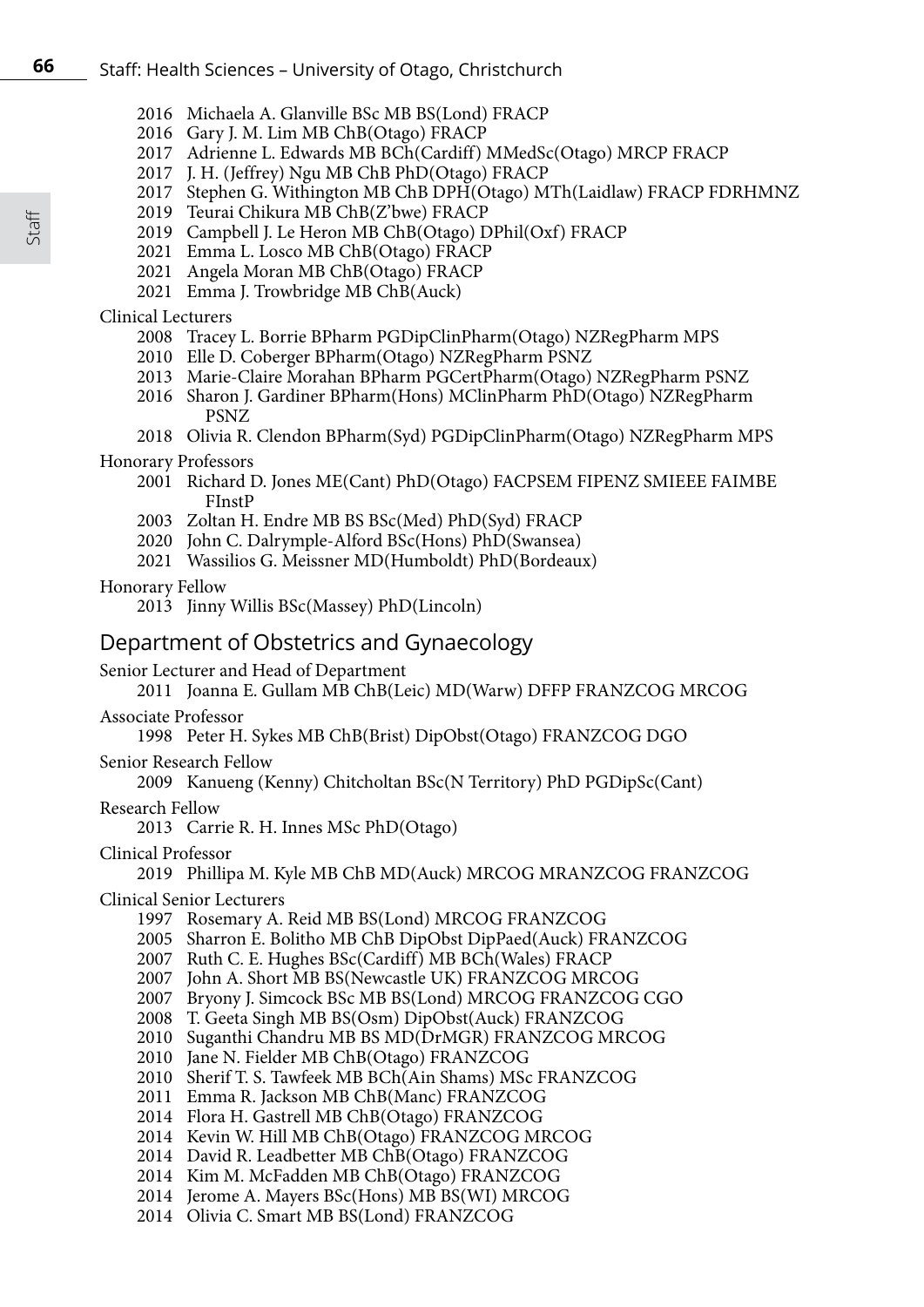2015 Karyn M. Johnson MB ChB DipPaed(Auck) DipSRH(NZSRHECT)

- 2015 Shelly M. Mather MB BS(Newcastle UK) MRCOG
- 2018 Suzanne F. Esson MB ChB(Otago) FRANZCOG
- 2019 Fiona L. Bach MB ChB(Leeds) MRCOG
- 2020 Fergus B. K. Adams BM BS(Nott) FRANZCOG
- 2020 Georgina Hawkins MB ChB(Otago) FRANZCOG
- 2020 Karen A. Joseph BM(S'ton) DipSRH FRANZCOG FFPMANZCA
- 2020 Gregory T. M. Phillipson MB ChB(Otago) FRANZCOG
- 2021 Johanna C. G. Coolen Artsexamen(Maastricht)
- 2021 Adelle R. Hanna MB ChB PGDipOMG(Otago) FRANZCOG
- 2021 Susannah M. Mourton MB ChB(Otago) AmBdCertObst&Gynaec
- 2021 Lisa H. Rofe BMLSc MB ChB PGDipOMG(Otago) FRANZCOG

#### Clinical Lecturer

2018 Coleen F. Caldwell MB ChB(Dund)

Professional Practice Fellow

2021 Kate M. R. Hulme RN RM

Gynaecology Research Nurse

2018 Rebecca J. Bell DipN

#### Research Midwife

2011 Dianne E. Leishman RCompN RM

# Department of Orthopaedic Surgery and Musculoskeletal Medicine

#### Professor and Head of Department

1987 Gary J. Hooper MB ChB MD(Otago) FRACS (Professor since 2013)

### Professor

2005 Timothy B. F. Woodfield BE(Hons)(Cant) MASc(Tor) PhD(Twente) (Professor since 2020)

#### Research Associate Professors

- 2013 Khoon S. Lim ME PhD(NSW)
- 2014 Deborah L. Snell MSc(Cant) PhD(Otago)

#### Senior Lecturer

2002 Bronwyn F. Lennox-Thompson MSc PhD(Cant) DipOccTh(CIT)

### Senior Research Fellow

2015 Jennifer A. Dunn MPhil(Massey) PhD(Otago)

#### Research Fellows

- 2016 Joanne L. Nunnerley BSc(Hons)(Keele) MHealSc PhD(Otago)
- 2017 Xiaolin Cui BE(Dalian) ME PhD(Adel)
- 2017 Gabriella C. J. Lindberg MSc(Chalmers) PhD(Otago)

#### Assistant Research Fellow

2021 Sally Rogan DipPT PGDipMDT PGDipRehab(Otago)

#### Clinical Senior Lecturers

- 1990 Ian D. Penny MB ChB(Otago) FRACS
- 1991 Peter J. Burn MB ChB(Otago) FRACS
- 1994 John S. McKie BHB MB ChB(Auck) FRACS
- 1996 James M. Borowczyk BSc MB ChB(Edin) MPainMed(Newcastle NSW) PGDipMSM(Otago) MRCP FAFMM
- 1997 Geoffrey A. Harding OAM MB BS(Qld) PGDipMSM(Otago) FAFMM
- 1997 Rhett B. Mason MB ChB(Otago) FRACS
- 1998 Khalid D. Mohammed MB ChB(Otago) FRACS
- 2000 John MacVicar MB ChB(Glas) MPainMed(Newcastle NSW) DipObst PGDipMSM(Otago) FAFMM
- 2001 James W. Taylor MB ChB(Otago) FRACS
- 2001 Andrew B. Vincent MB ChB(Otago) FRACS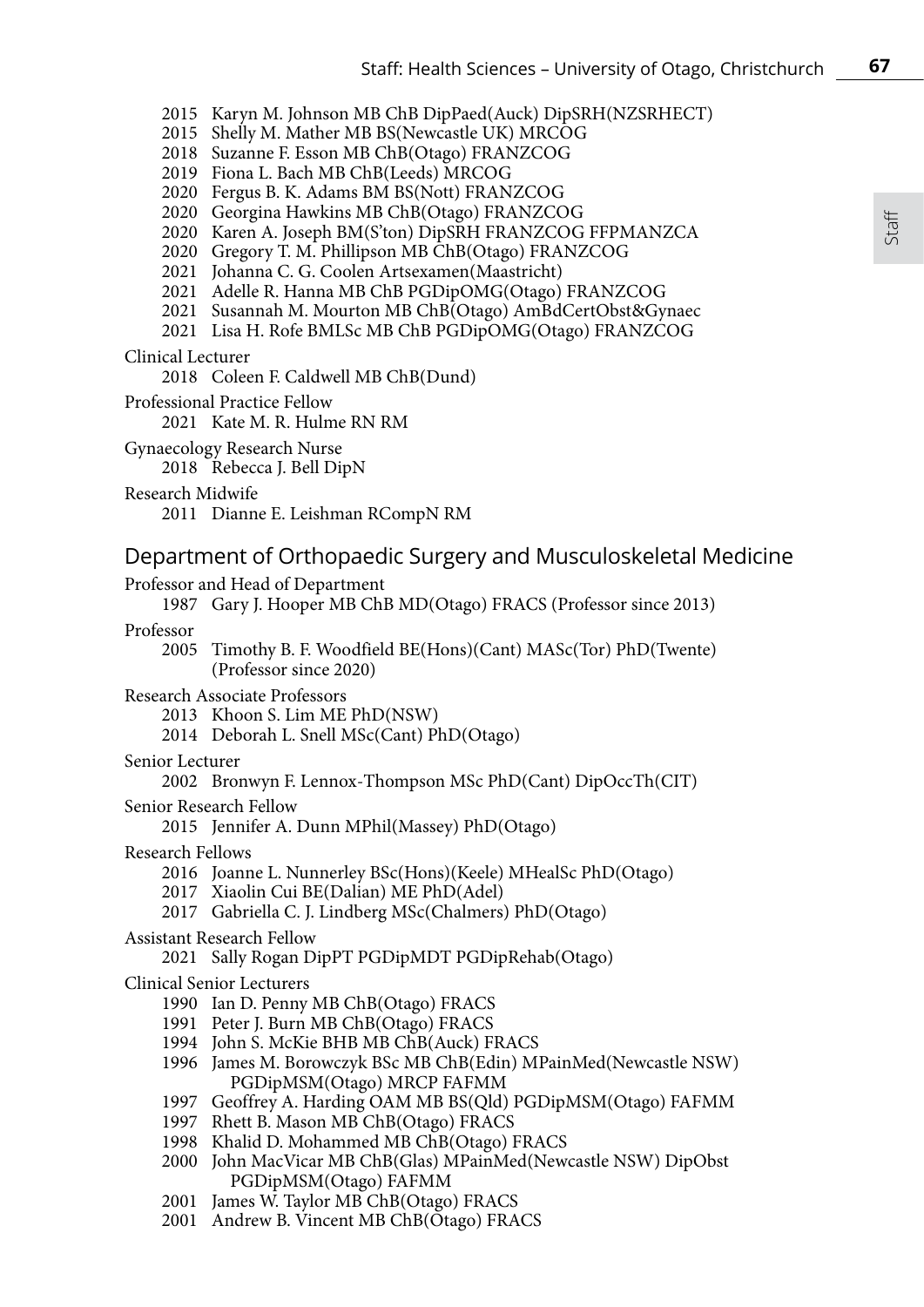- 2004 Gordon P. Beadel MB ChB(Otago) FRACS
- 2004 Grahame S. Inglis BSc(Hons)(Lincoln) MB ChB(Otago) FRCSEd FRACS
- 2007 Alistair R. Maxwell MB ChB(Otago) FRACS
- 2007 Stephen C. Parkinson MB ChB(Otago) FRACS
- 2008 Jeremy C. Evison MB ChB(Otago) FRACS
- 2008 Lucy-May Holtzhausen MB ChB(Witw) BSc(Med)(Hons)(Cape Town) MPainMed(Newcastle NSW) PGDipMSM(Otago) FAFMM
- 2008 Peter J. McKenzie BSc MB ChB DipObst PGDipMSM(Otago) FRNZCGP FAFMM
- 2008 Alexander A. Malone BSc(Hons) MB BS(Lond) FRCS
- 2009 Marina D. Sew Hoy MB ChB(Otago) FRACP
- 2011 Rowan Schouten MB ChB(Otago) FRACS
- 2011 Thomas R. Sharpe MB ChB(Glas) FRACS
- 2013 Allen N. Cockfield MB ChB(Otago) FRACS
- 2013 Kristian G. B. Dalzell MB ChB(Otago) FRACS
- 2013 Joshua T. Kempthorne MB ChB(Otago) FRACS
- 2014 P. Jonathan Sharr MB ChB(Otago) FRACS
- 2015 Balraj Singhal MB ChB(India) FRCS
- 2016 Iain J. A. Bell MB ChB MHealSc PGDipMSM(Otago) DipSportMed(Auck) DRANZCOG FRNZCGP FAFMM
- 2016 Nicholas J. Lash MB ChB(Otago) FRACS
- 2017 Jennifer A. Keightley MB ChB DipObst(Auck) PGDipMSM(Otago) FRNZCGP FAFMM
- 2018 A. Gordon Burgess MB ChB(Dund) FRACS MRCS
- 2018 David C. Kieser MB ChB PhD PGDipSurgAnat(Otago) FRACS
- 2019 Ramez J. F. Ailabouni MB ChB(Otago) PGCertClinEd(Auck) FRACS
- 2019 Richard F. W. Lloyd BSc(Hons) MB BS(Lond) FRCS(Tr&Orth)
- 2019 John N. Robinson MB ChB(Pret) PGDipMSM(Otago) MPM(Newcastle, NSW) CAMM
- 2019 Stuart D. Thomson MB ChB(Otago) FRNZCGP CAMM
- 2020 Tom E. W. Inglis MB ChB(Otago) FRACS
- 2020 Paul M. Phillips MB ChB(Otago) FRACS
- 2020 Andrew J. Powell MB ChB(Edin)
- 2020 Nikki M. Hooper MB ChB(Auck) FRACS
- 2021 Tim C. Chuang MB ChB(Auck) FRACS
- 2021 Lizi K. Edmonds MB ChB PGDipHealSc(Otago) DipVCD FANZCA
- 2021 Heath W. R. Lash MB ChB(Otago) FRACS
- 2021 Zoe L. Quinn MB BS(Lond) PGDipMSM(Otago) MRCS FRNZCGP FAFMM
- 2021 Bradley W. Stone MB ChB(Otago) FRACS

# Clinical Lecturers

- 2019 Louise M. Sheppard MHealSc PGCertHealSc PGCertPhty(Otago)
- 2021 Mark G. Overton MPhty PGDipPhty NZRP

#### Honorary Professor

2019 C. Wayne McIlwraith BVSc DSc(Massey) MS PhD(Purdue) FRCVS

# Department of Paediatrics

Associate Professor and Head of Department

2010 Tony M. Walls MB ChB DCH PGDipTertT(Otago) MD(Lond) FRACP

# Professor

2009 Andrew S. Day MB ChB MD DCH(Otago) FRACP (Professor since 2012) (*Cure Kids Professor of Paediatric Research*)

# Emeritus Professor

1982 Brian A. Darlow MB BChir MA MD(Camb) FRCP FRACP FRCPCH (Professor 1982–2016, Emeritus Professor since 2016)

# Associate Professor

1992 Philip K. Pattemore BHB MB ChB MD(Auck) FRACP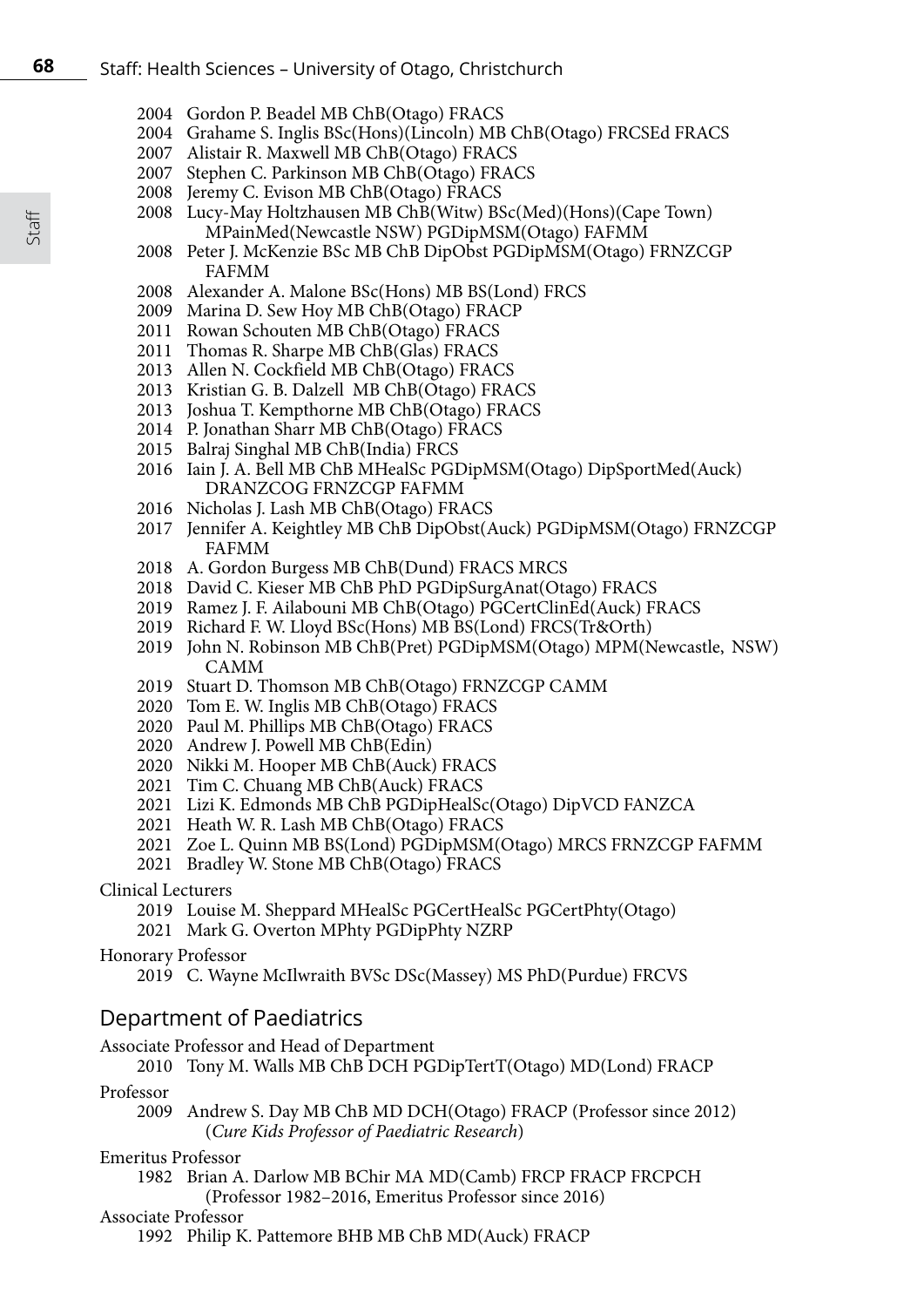Senior Lecturers Martin I. de Bock MB ChB PhD(Auck) FRACP Sarah L. Harris MB ChB(Auck) DCH(Otago) FRACP Senior Research Fellow Natalie G. Martin BHB MB ChB DipPaed(Auck) DPhil(Oxf) FRACP Lecturer 2016 Kerry Y. Orlowski MB ChB (Edin) MRCPCH Research Fellow 2019 Renee A. Meier BSc MDiet PhD(Otago) MDairyScTech(Massey) Clinical Professor Spencer W. Beasley ONZM MB ChB(Otago) MS(Melb) FRACS Clinical Associate Professor Nicola C. Austin MB ChB DCH(Otago) DM(S'ton) FRACP Clinical Senior Lecturers Paul Shillito MA MB BChir(Camb) MRCP Tearikivao Maoate ONZM MB ChB(Otago) FRACS 2001 Alison J. Daniell MB ChB(Otago) FRACP Fiona M. McGill MB ChB(Glas) FRACP Peter J. McIlroy MB ChB(Otago) DipObst(Auck) FRACP Susan N. Bagshaw MB BS(Lond) FACSHP MRCS LRCP Catherine E. Swan MB ChB DCH(Otago) FRACP Cameron G. Dickson MB ChB DCH(Otago) FRACP Clare M. Doocey MB ChB DCH(Otago) FRACP Karen E. MacKenzie MB ChB(Auck) PhD(Adel) FRACP James E. Hector-Taylor MB ChB DipPaed(Auck) FRACP 2007 Adrienne M. Lynn MB ChB DCH(Otago) FRACP Amanda J. Lyver MB ChB(Otago) FRACP Rachel H. Clarke MB ChB DCH(Otago) FRACP Bronwyn E. Dixon MB ChB DCH(Otago) FRACP Janet S. Geddes MB ChB(Otago) FRACP Margaret G. Meeks MB ChB(Birm) MD(Lond) PGDip(Sur) FRCP Janine M. Thomson BHB MB ChB(Auck) FRACP 2010 John M. Garrett MB ChB(Otago) FRACP Wendy A. Hunter MB ChB(Otago) FRACP 2010 Jody A. Porter MB ChB MMedSc DCH(Otago) FRACP Garth R. Smith MB ChB(Otago) FRACP Janet H. Ferguson MB ChB(Otago) FRACP Michael G. Goodwin MB ChB(Otago) FRACP Sona Lazorikova MUDr(Charles) David W. Bond MB ChB(Brist) FRCPCH MRCP Siobhan F. Cross MB ChB(Auck) FRACP FRCPA MRCPCH Helke Florkowski Staatsexamen(Kiel) FRACP Kathryn Gibson MB BCh (Wales) FRACP MRCP Thomas Townend MB ChB DCH(Otago) FRACP Alex L. Binfield MB ChB(Sheff) FRACP MRCPCH Tristan C. J. Pettit MB ChB(Auck) FRACP Wendy E. Miller MB ChB(Otago) FRACP 2016 Andrew D. Dodgshun MB ChB DCH(Otago) FRACP Stephen W. Harris MB ChB(Otago) DCH(Syd) FRANZCP FRACP Victoria L. Scott MB ChB(Leeds) FRCS Jonathan M. Wells MB ChB BMedSc MSc(Edin) FRCS (Paediatric Surgery) Awras Majeed MB ChB DCH(Otago) FRACP Benjamin D. Pearson MB ChB(Dund) DCH(Leeds) MRCPCH Rachel P. Stapleton MB ChB BAO(NUI) FRACP Hemal Kodikara MB ChB(Auck) FRACS (Paediatric Surgery)

Staff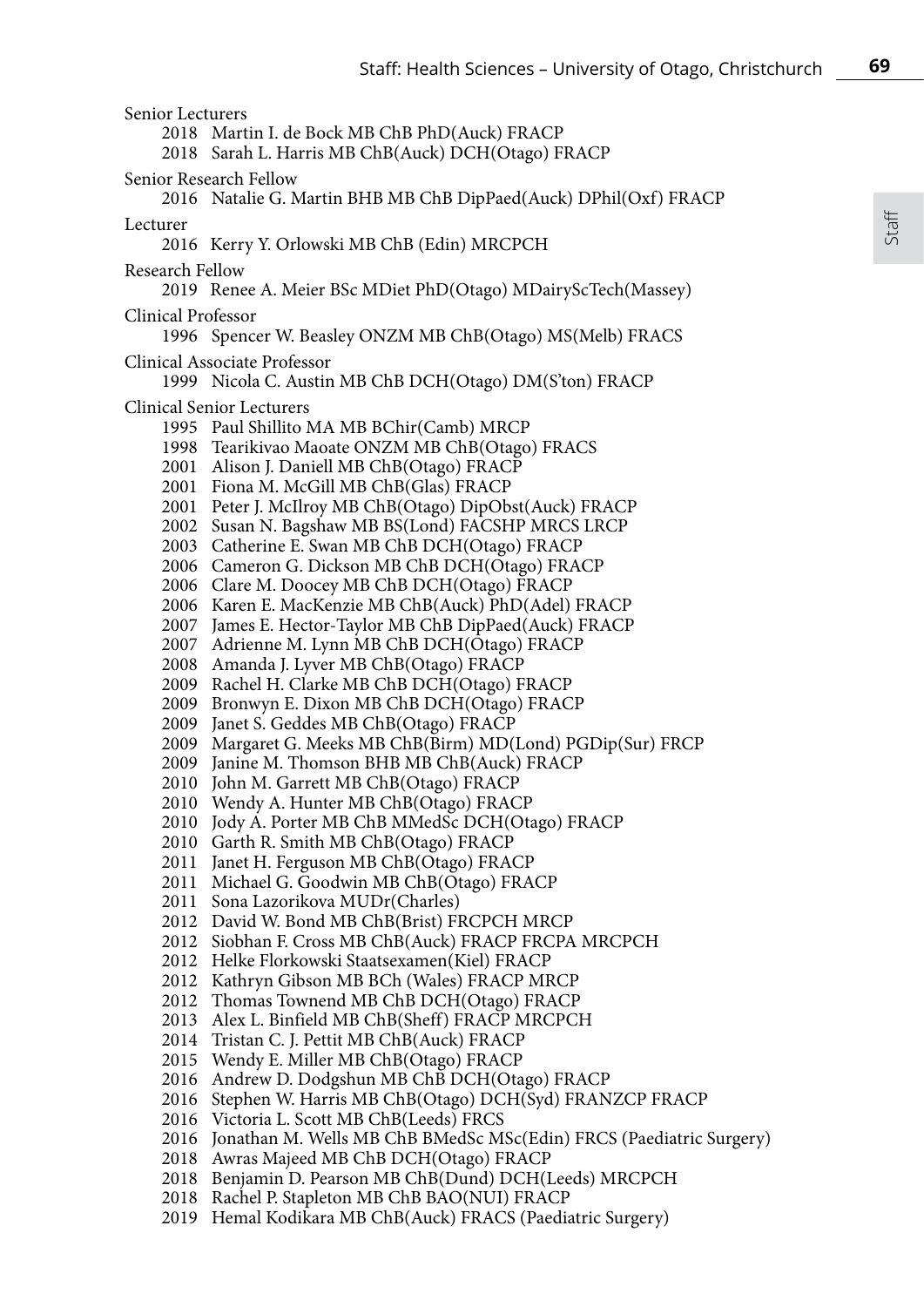# Department of Pathology and Biomedical Science

Professor and Head of Department

```
1986 Martin A. Kennedy BSc(Hons)(Cant) PhD(Auck) (Professor since 2010)
```
### Professors

- Margreet C. M. Vissers BSc(Hons)(Cant) MSc PhD(Otago) (Professor since 2013)
- Christine C. Winterbourn CNZM MSc(Auck) PhD(Massey) FRSNZ (Professor since 1997)
- Anthony J. Kettle BSc(Hons) PhD(Otago) MSc(SFU) FRSNZ (Professor since 2009)
- Stephen T. Chambers CNZM MB ChB MD(Otago) MSc(Lond) FRACP (Professor since 2003)
- Mark B. Hampton MSc(Cant) PhD(Otago) (Professor since 2014)
- David R. Murdoch MB ChB MD(Otago) MSc(Lond) DTM&H(Liv) FRACP FRCPA FFSc(RCPA) (Professor since 2002)
- Madhav Bhatia MSc PhD(All India IMS)

#### Research Associate Professors

- Margaret J. Currie MSc(Cant) PhD(Auck)
- Gabriele U. Dachs BSc PhD(Cape Town)
- John F. Pearson MSc PhD(Auck)
- Anitra C. Carr BSc(Hons)(Cant) PhD(Otago)
- Logan C. Walker MSc(Cant) PhD(Otago)

#### Senior Lecturers

- Andrew P. Miller MB ChB DipObst(Otago) FRCPA
- Sean A. MacPherson BSc(Hons) MB ChB(Glas) PGCertTLHP(Brist) FRCPath MRCPGlas
- Senior Research Fellows
	- Louisa V. Ashby BSc(Hons)(Cant) PhD(Lond)
	- Amy J. Scott-Thomas BSc(Hons)(Otago) PhD(Lincoln)
	- Nina Dickerhof Diplom(Darmstadt) PhD(Otago)

#### Research Fellows

- Alexander V. Peskin DrSc PhD(Moscow)
- Stephanie M. Bozonet BSc(Hons) PhD(Newcastle UK)
- Paul E. Pace BSc(Hons)(Greenwich) PhD(Open)
- 2011 Juliet M. Pullar BSc(Hons)(Cant) PhD DPH(Otago)
- Elisabeth Phillips BSc(Sheff) PhD(Birm)
- Simran D. S. Maggo MSc PhD(Otago)
- Pippa Scott BVSc(Qld) MSc(LSHTM) PhD(Bern)
- Vanessa L. Lau BSc(Hons)(Lincoln) PhD(Otago)
- Martina E. Pauman-Page DiplIng(BOKU, Vienna) Dr rer nat (Vienna)
- 2018 Nicholas J. Magon BSc(Hons)(Cant) PhD(Otago)
- Christoph Goebl MSc PhD(Graz)
- Michaela Pettie BSc(Hons) PhD(Well)

#### Assistant Research Fellows

- Emma S. Spencer BBiomedSc(Hons) PhD(Otago)
- Bridey Watson BBiomedSc(Well)
- 2021 Masuma Zawari BBiomedSc(Hons) PhD(Otago)
- Clinical Associate Professors
	- Christopher M. Florkowski MB BS MA MD(Lond) MRCP FRACP FRCPA FFSc(RCPA)
	- Lance C. Jennings QSO MSc PhD(Otago) FRCPath FFSc(RCPA)
	- Anja M. Werno MD(Saarland) PhD(Otago) FRCPA
	- Christine T. Hemmings BHB MB ChB(Auck) FRCPA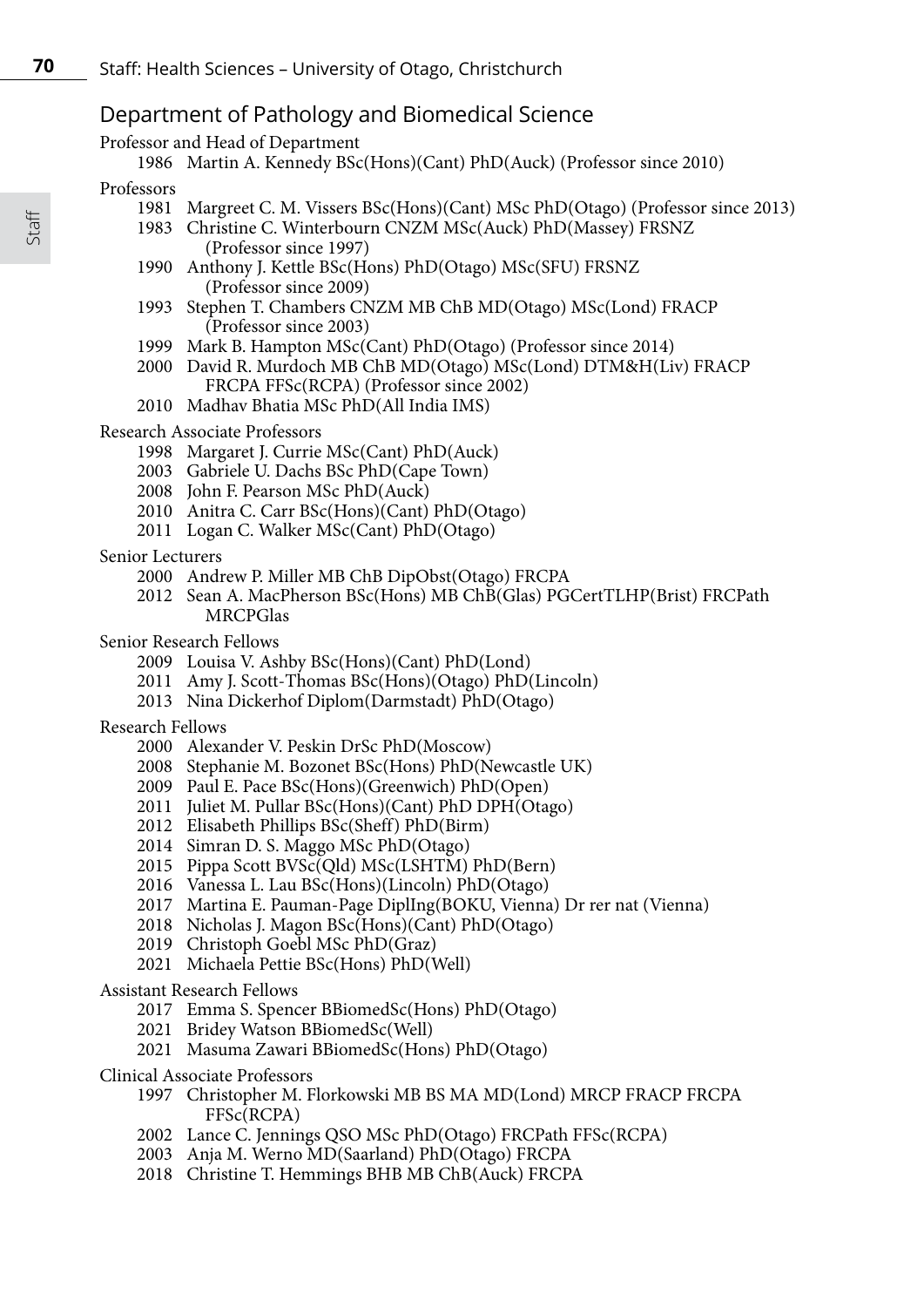Clinical Senior Lecturers

- Jacqueline Gardner MD(Sask) FRCPA
- John L. O'Donnell MB ChB(Otago) DipObst(Auck) FRACP FRCPA
- Martin R. Whitehead MB ChB(Otago) FRCPA
- Rosemary B. Ikram MB BS(Lond) MRCS LRCP FRCPA
- Peter S. Ganly BM BCh(Oxf) MA PhD(Camb) MRCP MRCPath FRCPEd FRCPath FRCPA
- Alan D. Pithie BMSc MB ChB MD(Dund) DTM&H(Lond) FRCPGlas MRCP
- Gavin C. Harris BM BS BMSc(Nott) MRCPath
- Alastair B. Murray MB ChB(Otago) FRCPA
- Krishna G. Badami MB BS MD(Poona) MRCPath
- Sarah C. L. Metcalf MB ChB(Otago) DTM&H(Liv) FRACP
- Andrew C. Butler MB ChB(Edin) MRCP MRCPath
- Justine E. C. Gearry MB ChB(Otago) FRCPA
- Rachael A. Van Der Griend MB ChB(Otago) FRCPA
- Mark R. Birch MB BS(NSW) MPH&TMv (James Cook) FRACP
- Mark L. Dagger MB ChB(Otago) FRCPA
- Matthew H. Drake MB ChB(Auck) FRCPA
- Emma-Jane McDonald MB ChB(Sheff) FRCPath MRCP
- Heather L. Smith MB ChB(Edin) FRCPA
- Hannah G. Thorne MB BChir(Camb) FRCPA
- Simon C. Dalton MB ChB(Otago) DTM&H(Lond) FRACP FAWM
- Richard I. King MB BS(Lond) MSc(Auck) FRCPA MRCGP MAACB
- 2017 Joshua T. Freeman MB ChB(Otago) FRCPA
- Wendy L. McBurnie MB ChB BMSc(Hons)(Dund)
- Blake Hsu MB ChB(Otago) PhD(Syd) FRACP FRCPA
- Michael J. Maze MB ChB PhD DCH(Otago) DTM&H(Lond) FRACP
- Heather Isenman MB BS BSc(Lond) DTMH(Liv) FRACP
- 2020 Cheng Yee Chan MB ChB MMedSc(Otago) FRCPA
- James Yew MB ChB(Otago) DTM&H(Mahidol) FRACP
- Nicholas M. Douglas BMedSc(Hons) MB ChB(Otago) MSc DPhil(Oxf) FRACP
- Amy Holmes MB BS(ANU)

#### Honorary Professors

- Nigel P. French BVSc PhD(Brist) MSc(Lond) DLSHTM FRSNZ MRCVS
- 2020 Patrick F. Sullivan MD(Calif) FRANZCP

#### Honorary Fellows

- 1996 Peter A. Elder BSc(Hons) PhD(Otago)
- 1996 John G. Lewis MSc(Cant) PhD(Otago)
- 1997 Judith L. McKenzie MSc(Oxf) PhD(Otago)
- 2007 Barry D. Hock BSc(Hons) PhD(Otago)

# Scientific Officer

Helen R. Morrin BSc(Cant)

# Department of Population Health

### Professor and Head of Department

 Gillian M. Abel MPH PhD(Otago) DipTech(Cape Technicon) (Professor since 2020)

#### Associate Professors

- Philip N. Hider MB ChB MPH(Otago) MMedSci(Newcastle NSW) GradCertQIHC FNZCPHM FAFPHM
- Lee E. Thompson MA PhD(Cant)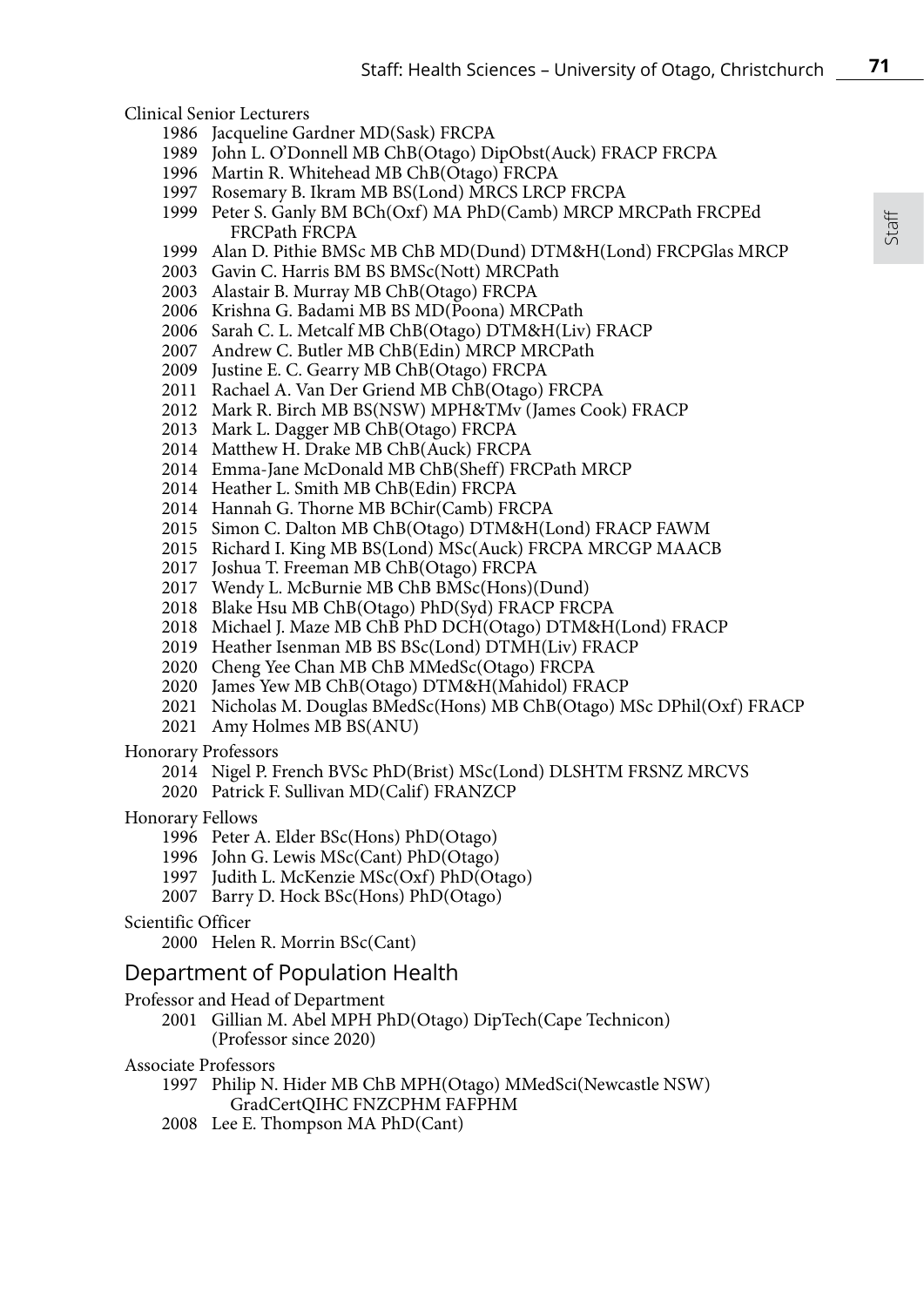#### Senior Lecturers

- Cheryl R. Brunton MB ChB DipComH(Otago) FAFPHM
- Rebecca McLean MA PhD PGDipArts(Otago)
- Christina W. McKerchar BCApSc MSc(Otago)
- Angela Curl BA(Hons)(Durh) PhD(Aberd) PGCertTertTchg(Cant) FHEA FRGS

#### Lecturer

Rose Crossin BSc(Massey) BSc(Hons)(Qld) PhD(Melb)

# Research Fellow

Jonathan A. Williman BSc(Hons) PhD(Otago) MBiostats(Monash)

# Clinical Senior Lecturers

- Daniel J. Williams BA MB ChB MPH DipObst(Otago) FAFPHM
- Anna L. Stevenson BHB MB ChB(Auck) MPH DCH PGCertMSM(Otago) DipEpid(Lond) FAFPHM FNZCPHM
- Ramon L. Pink MB ChB(Auck) MPH(Otago) FAFPHM FNZCPHM
- Annabel J. Begg BMedSc MB ChB MPH(Otago) FAFPHM FNZCPHM
- Lucy J. H. D'Aeth BA(Hons)(Warw) MA PhD (Birm)
- Matthew C. Reid BMedSc MB ChB MPH DCH(Otago) FNZCPHM

# Department of Psychological Medicine

Professor and Head of Department

 Richard J. Porter MA(Camb) MB BS MD(Newcastle UK) DipObst(Otago) MRCPsych (Professor since 2009)

#### Professors

- J. Douglas Sellman MB ChB PhD(Otago) FAChAM FRANZCP (Professor since 2006)
- Roger T. Mulder MB ChB PhD(Otago) FRANZCP (Professor since 2004)
- Christopher M. A. Frampton BSc(Hons) PhD(Cant) (Professor since 2015)
- Lois J. Surgenor MA DipClinPsych(Cant) PhD(Otago) MNZCCPsych (Professor since 2019)
- Marie T. Crowe BA(Cant) MNurs(Deakin) PhD(Griff) RN (Professor since 2012)
- Joseph M. Boden BA(Boston) MA PhD(Case Western Reserve) (Professor since 2020)

#### Associate Professors

- Jennifer Jordan MA DipClinPsych(Cant) PhD(Otago) MNZCCP
- Simon J. Adamson MSc DipClinPsych(Cant) PhD(Otago)
- Caroline J. Bell BM BCh(Oxf) MD(Brist) MRCPsych
- Cameron J. Lacey MB ChB(Otago) FRANZCP
- James A. Foulds MB ChB PhD(Otago) FRANZCP

#### Senior Lecturers

- William G. A. Watkins MB ChB(Otago) DChildPsych(Tor) MRCPsych MRCPCan MRCP FRANZCP
- T. David Carlyle PhD PGDipHealSc(Otago) RN
- Ben Beaglehole MB ChB(Otago) FRANZCP
- Katherine H. F. Eggleston MB ChB(Otago) FRANZCP
- Senior Research Fellows
	- Maree L. Inder BHSc MHealSc PhD DipSocWk(Otago)
	- Katherine M. Douglas BSc(Hons) PhD(Otago) PGDipClinPsyc(Cant) MNZCCP
	- Geraldine F. H. McLeod BSc PhD(Otago) MSc(Cant)
- Research Fellows
	- Janet K. S. Spittlehouse BSc(Hons)(Liv J Moores) PhD(Otago)
	- Ruqayya Sulaiman-Hill BA(Hons) PhD PGDipIntHlth(Cant) MNZIMCS
- Clinical Associate Professor
	- Philip M. J. Brinded MB BS(Lond) FRANZCP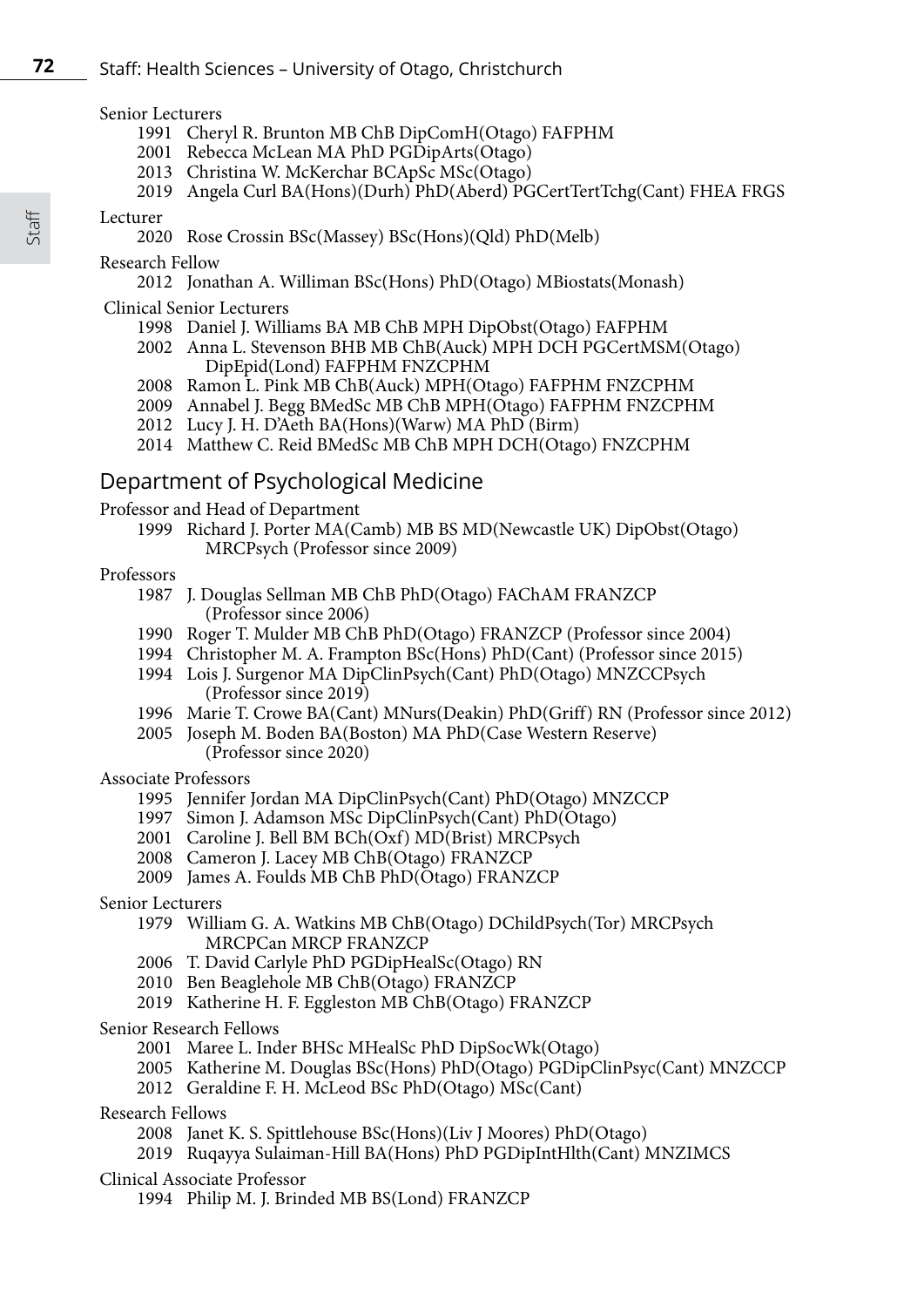Clinical Senior Lecturers

- Geoffrey M. Robinson MB ChB(Otago) FRACP FAChAM
- Alastair D. Macleod MB ChB(Otago) FRANZCP FAChPM(RACP)
- Brian Craig MB ChB(St And) DCH(Glas) MRCPsych FRANZCP
- Deborah Wilson MB ChB(Otago) FRANZCP
- Christopher C. Collins MB ChB(Otago) FRANZCP
- Peter R. Miller MB ChB(Otago) FRANZCP
- Brian J. Deavoll MB ChB(Otago) FRANZCP
- Elizabeth A. Millow MB ChB(Otago) FRANZCP
- Dougal J. Steel MB ChB(Otago) FRANZCP
- David S. Stephenson MB ChB(Sheff) MRCPsych
- Mathew Eggleston MB ChB(Otago) FRANZCP
- Susan K. Nightingale MB ChB(Otago) FRANZCP
- Frances E. Carter MA DipClinPsych(Cant) PhD(Otago) MNZCCP
- Alfred Dell'Ario MD(Georgia)
- Alan R. Faulkner MB ChB(Otago) FRANZCP
- Virginia V. W. McIntosh BA(Hons) PhD(Otago) DipClinPsych(Cant)
- Anne C. Young MB ChB(Otago) FRANZCP
- Fraser C. Todd MB ChB PhD(Otago) FAChAM FRANZCP
- Andrew Collie MB ChB(Pret) FCPsych(SA)
- Gideon Dubow MB ChB(Cape Town) FCPsych(SA)
- Kenneth Fox MB ChB(Otago) FRANZCP
- James Lehman MD(Baylor) AmBdCertPsych
- Suzanne E. Luty BM BS(Nott) PhD(Otago) FPCert DRCOG FRANZCP
- Elizabeth M. MacDonald MB ChB(Glas) GradDipIMH(NSW Inst Psych) MRCPsych
- Valerie C. Black MB ChB(Otago) FRANZCP
- Jeffrey G. Kirwan MB ChB(Otago) CertPOA FRANZCP
- Sigurd A. Schmidt MB ChB(Stell) FCPsych(SA)
- Charles G. Whan MB ChB BAO(Belf) FRANZP
- Dominic Lim MB BS MMed(Psych)(Sing) FAChAM
- Simone L. McLeavey MB ChB(Otago) FRANZCP
- Stephanie Moor MB ChB(Auck) MRCPsych
- Alma M. Rae BSc MB ChB(Auck) FRANZCP
- Peri Renison MB ChB MMed(Psych)(OFS)
- Daniel M. Svoboda MB ChB(Otago) ATCAP(RANZCP) FRANZCP
- Matthew J. Croucher BSc(Cant) MB ChB(Auck) FRANZCP
- Helen C. Colhoun BSc(Hons) PhD PGDipClPs(Otago)
- Ceri L. Evans MB ChB(Otago) PhD(Lond) MRCPsych
- Jill C. Buchan MB ChB(Otago) ATCAP(RANZCP) FRANZCP
- Harith S. Swadi MB ChB(Baghdad) MPhil(Lond) MRCPsych
- C. Alistair S. Dunn MB ChB(Auck) PGDipHealSc(Otago) FRNZCGP FAChAM
- Colin M. Peebles BMedSc MB ChB(Otago) FRACP FAChAM
- Carmen R. Lowe MB ChB(Otago) ATADDP(RANZCP) FRANZCP
- Leon N. Nixon BSc(Hons) PhD PGDipHealSc(Otago)
- Robin E. Dossman MD(Texas) AmBdCertCh&AdPsych
- Caleb E. McCullough BA(Cant) MB ChB(Otago) FRANZCP
- M. Heather McPherson MB ChB(Otago) FRANZCP
- Richard Tranter MB ChB(Manc) FRCPsych
- Daniel J. Allan MB ChB(Otago) FRANZCP

Clinical Lecturers

- Ronald L. Chambers MA DipClinPsych(Cant) MNZCCP
- Claire E. Aitken MHealSc DipGrad(Otago)
- Claire V. Gilbert MHealSc(Otago)
- Jan E. Spence MHealSc(Otago)
- Lynere D. Wilson MHealSc PhD(Otago) RN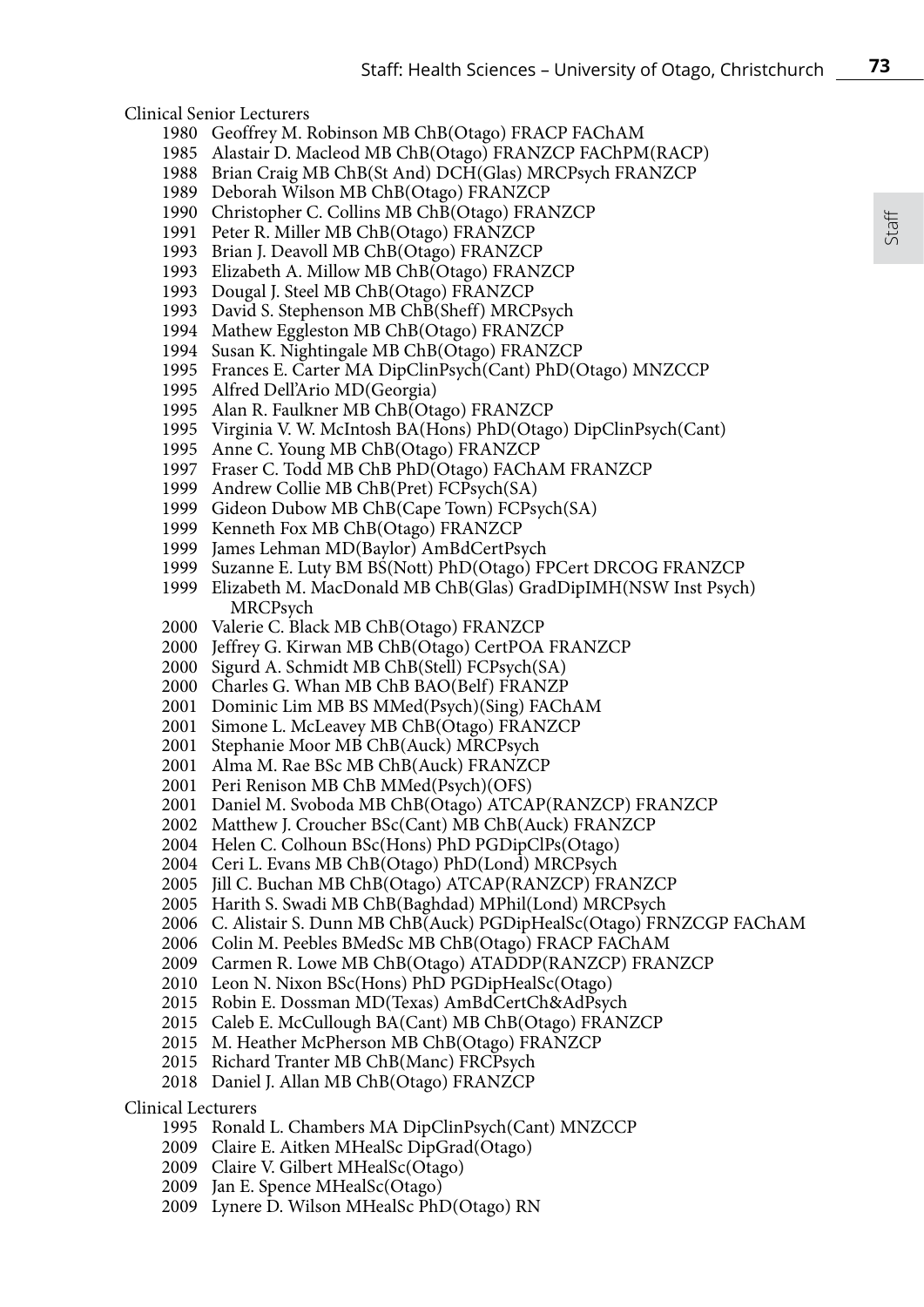- Martin F. Burke BSpC(Unitec) PGDipPE DPH(Otago)
- Ruth E. Cochrane CertAdvClinSup(Whitereia) RCN
- Lynette J. Elliot DipGPsych(GINZ) RN
- Tania M. Freeman PGDipHealSc(Otago) RN
- Gail M. Houston MHealSc(Otago) RN
- Craig McI. Jamieson PGCertHealSc(Otago) RN
- 2017 Helen O'Connor BSc(UCD) PGDipHealSc(Otago) RMHN
- Selina W. Elkington PGDipHealSc(Otago)
- Moira E. Gilmour RN
- Simon E. Rouch MHealSc(Otago)

Senior Clinical Research Nurse

Bridget Kimber RN

Honorary Professor

# Radiology

- Professor and Head of Section
	- Anthony P. H. Butler MB ChB(Otago) PhD GradDipSc(Cant) FRANZCR (Professor since 2017)

Senior Lecturers

- Michael A. Hurrell MB ChB(Auck) FRANZCR
- Alexandra McHaffie BA(Well) MB ChB(Auck) FRANZCR

Clinical Senior Lecturers

- Hugh R. S. Roberts MB BS(Lond) MRCP FRCR
- Andrew D. P. Laing MB ChB(Otago) FRANZCR
- Mark H. Coates MB ChB(Otago) FRANZCR
- Sharyn L. S. MacDonald MB ChB(Otago) FRANZCR
- Anthony D. Goh MB ChB(Otago) FRANZCR
- Wayne J. Bailey MB ChB(Otago) FRANZCR
- Ross J. Keenan MB ChB(Otago) FRANZCR
- Joanna L. Fenwick MB ChB(Otago) FRANZCR
- Nicholas M. R. Griffin MB ChB(Otago) FRANZCR
- William F. Avery DO(W Virginia) CertDiagRad(AOBR)
- Rachel Belsham MB ChB(Auck) FRANZCR
- Alana J. Heath MB ChB(Otago) FRANZCR
- Martin Krauss Staatsexamen(Erlangen) SpecRad(Bavaria)
- Kimberley J. Thomson MB ChB(Otago) FRANZCR
- Wayne G. Collecutt BHSc(Auck IT) MB ChB(Auck) FRANZCR
- Philippa J. Depree MB ChB (Otago) FRANZCR
- Damon P. W. Lane BSc (Auck) MB ChB (Otago) FRANZCR
- 2014 Susan I. O'Malley MB ChB(Otago) FRACP FRCP
- 2015 Joel W. Dunn MB BS(Lond) FRCR
- 2015 Jude M. Gregan BSc(Cant) MB ChB(Otago) FRANZCR
- William B. Howard MB BS(Lond) FRCR
- Anthony T. H. Lim MB ChB(Otago) FRANZCR
- Frith H. Coolbear MB ChB(Otago) FRANZCR
- Frances E. Colgan MB BS(Newcastle UK) PGCertMedEd(Dund) FRCR EBIR
- Andrew C. McLaughlin MB ChB(Otago) FRANZCR
- 2018 Eliot J. Bishop MB ChB(Otago) FRANZCR
- 2018 Justin M. Hegarty MB BS(QId) FRANZCR
- 2018 Thomas Moritz Dr med univ(Vienna) ÖÄK
- 2019 Jonathan S. Crighton BM BS(Nott) FRCR
- 2020 Andrew M. Gilkison BE(Cant) MBChB(Otago) FRANZCR
- 2020 Ariel F. Hsu BSc(Johns Hopkins) MD(Harvard) ABR
- 2020 Gary Lee BSc MB BS(NSW) BDent(Hons) MS(Syd) FRANZCR

<sup>2020</sup> Cynthia M. Bulik BA(Notre Dame) MA PhD(Berkeley)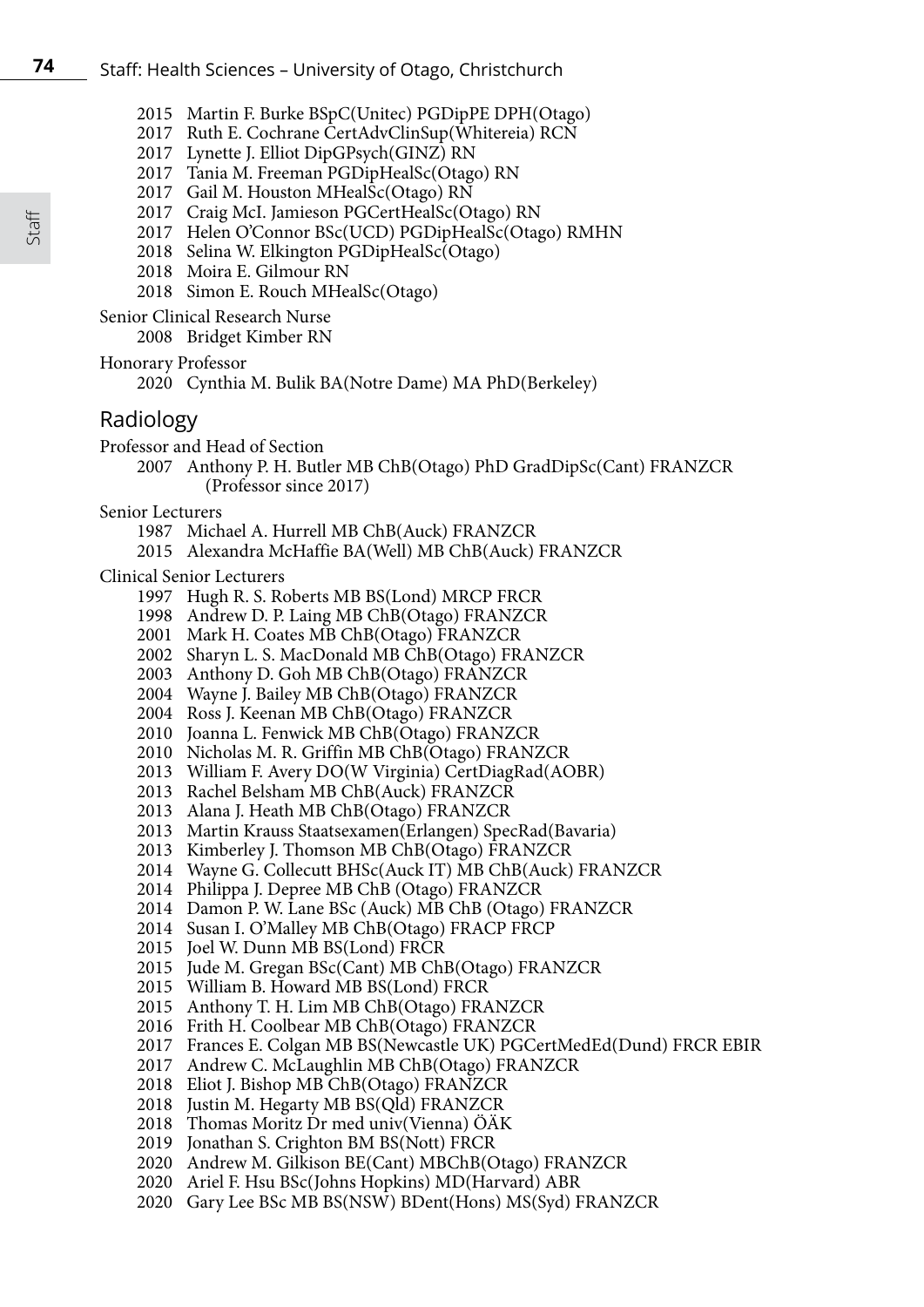- 2020 Hyukjoon (Howard) Lee MD(Soonchunhyang) MPH(Berkeley) PhD(Seoul National)
- 2020 Verity H. Wood MB ChB PGCertTravMed(Otago) FRANZCR
- Honorary Professors
	- 2002 Timothy M. Buckenham MB ChB(Otago) FRACR FRCR
	- 2016 David N. Palmer BSc(Cant) MSc(Tor) PhD(Massey)
	- 2017 Phillip H. Butler BSc(Hons) PhD(Cant) FNZIP
- Honorary Associate Professor
	- 2014 Steven P. Gieseg BSc(Hons) PhD(Otago)
- Research Facilitator and Project Manager
	- 2011 Peter J. Hilton BSc(Hons)(Cant) DipSoft(Eng)(Computer Power)

# Department of Surgery

- Professor and Head of Department
	- 2008 Timothy W. Eglinton MB ChB MMedSc(Otago) FRACS FACS FCSSANZ (Professor since 2022)

#### Professors

- 1994 Michael W. Ardagh ONZM MB ChB PhD DCH(Otago) FACEM (Professor since 2001) (*Canterbury District Health Board Professor of Emergency Medicine*)
- 1996 Francis A. Frizelle MB ChB MMedSc(Otago) FACS FRACS FNZMA FASCRS FRCSI (Professor since 2000)
- 1997 Justin A. Roake MB ChB(Otago) DPhil(Oxf) FRCS FRACS (Vascular, Endovascular, and Transplant Surgery)

### Research Associate Professor

2000 Jacqueline I. Keenan MApplSc(Lincoln) PhD(Otago)

- Senior Lecturers
	- 2007 Jeremy W. Simcock MB ChB(Otago) MD MSurgEd(Melb) FRACS (Plastic Surgery)
	- 2011 Christopher J. Wakeman BSc MB ChB MMedSc(Otago) MSc(Queen Mary University London) FACS FRACS FCSSANZ FASCRS
	- 2016 Laura R. M. Joyce MB ChB(Otago) BMedSc(Hons)(Otago) FACEM (Emergency Medicine)
	- 2018 Tamara Glyn MB ChB(Auck) FRACS (General Surgery)

### Senior Research Fellow

- 2015 Rachel V. Purcell BSc(Hons)(Cork) MSc(Cork Institute of Tech) PhD(Otago)
- Clinical Professors
	- 1973 Edwin P. Arnold MB ChB(NZ) PhD(Lond) FRCS FRACS
	- 1996 Spencer W. Beasley ONZM MB ChB(Otago) MS(Melb) FRACS (Paediatric Surgery and General Surgery)
- Clinical Associate Professors
	- 1996 Mark J. Elder CStJ MB ChB MD(Otago) FRACS FRANZCO (Ophthalmology) 1998 Philip A. Bird MB ChB(Otago) FRACS (Otorhinolaryngology)

#### Clinical Senior Lecturers

- 1986 Robert S. Allison MB ChB(Otago) DCH(Eng) FRACS (Otorhinolaryngology)
- 1987 Leslie Snape MB ChB BDS(Brist) FRCSEd FRCS FRACDS FFDRCSI
- 1990 Sally J. Langley MB ChB(Otago) FRACS (Plastic Surgery)
- 1992 Grant N. Coulter MB ChB(Otago) FRACS (General Surgery)
- 1993 Philippa Mercer MB ChB(Otago) FRACS (General Surgery)
- 1993 D. Scott Stevenson MB ChB(Otago) FRACS (Otorhinolaryngology)
- 1996 Gregory M. Robertson MB ChB(Otago) FRACS (General Surgery)
- 1997 Peter J. Davidson MB ChB(Otago) FRACS (Urology)
- 1997 Stephen D. Mark MB ChB(Otago) FRACS (Urology)
- 1997 Malcolm R. Ward MB ChB(Otago) FRCSGlas FRACS (General Surgery)
- 1998 Tearikivao Maoate ONZM MB ChB(Otago) FRACS (Paediatric Surgery and General Surgery)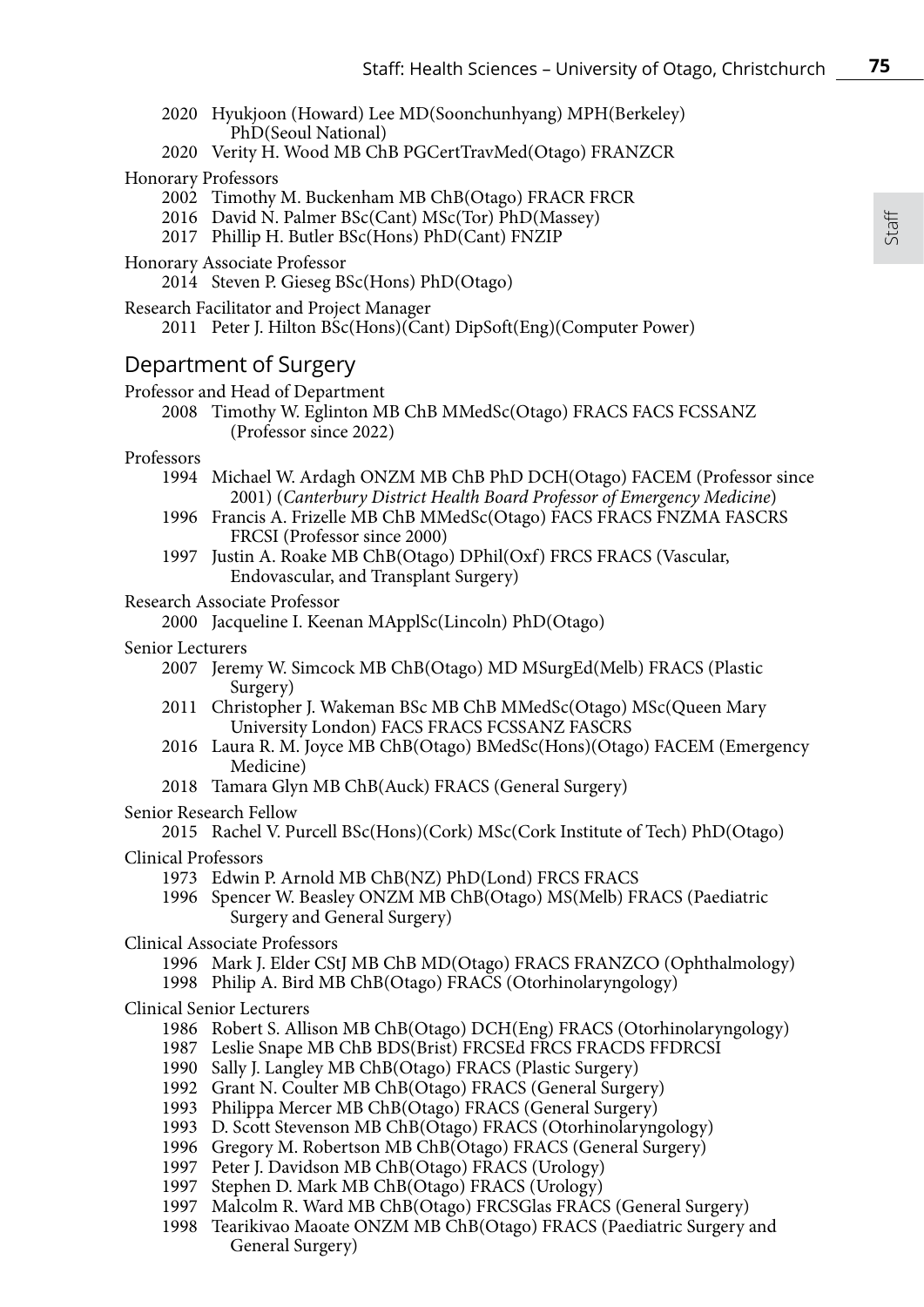#### Staff: Health Sciences – University of Otago, Christchurch

- Nicholas D. M. Finnis BHB MB ChB(Auck) FRACS (Neurosurgery)
- 1999 Suzanne A. Jackson MB ChB(Otago) FRACS FRCS (Neurosurgery)
- Howard W. Klein MD(Louisville) AmBdCertSurg AmBdCertPlasSurg FRACS FRCSCan FACS (Plastic Surgery)
- G. Paul Gee BHB MB ChB DipObst(Auck) GCertClinTox(Newcastle NSW) (Emergency Medicine)
- Frank G. Kueppers Dr med(Kiel) (Urology)
- David G. Richards MStJ BHB MB ChB DipPaed(Auck) FACEM (Emergency Medicine)
- Harsh P. Singh MS(Meerut) FRCSI FRACS (Cardiothoracic Surgery)
- Jan E. Bone BSc MB ChB DCH(Otago) PGDipObstMedGyn(Auck) DRLSS FACEM (Emergency Medicine)
- Ronald Boet MB ChB(Stell) FCS(SA) FCS(HK) FHKAM FRACS (Neurosurgery)
- Martin P. Than Nyunt MB BS(Lond) FRCSEd FFEAEM FACEM (Emergency Medicine)
- Birgit Dijkstra MB ChB(Otago) FRACS (General Surgery)
- Claire P. Dillon MB ChB PGCertCPU(Otago) FACEM (Emergency Medicine)
- Sharon F. English MB ChB(Auck) FRACS (Urology)
- Robin A. Ojala MB ChB(Otago) FACEM (Emergency Medicine)
- Scott J. Pearson MB ChB(Otago) FACEM (Emergency Medicine)
- Ross H. Roberts MB ChB(Cape Town) FRACS (General Surgery)
- Jane T. MacDonald MB ChB(Otago) FRACS (Urology)
- Barnaby J. Nye MB ChB(Auck) FRACS (Plastic Surgery)
- Stuart Barrington-Onslow MB BS(Lond) FACEM (Emergency Medicine)
- John N. R. Frye BHB MB ChB(Auck) FRACS FCSSANZ (General Surgery)
- Allan T. Keast BSc MB ChB(Otago) FRACS (Otorhinolaryngology)
- Ajith D. Polonowita BDS(Otago) MDSc(Melb) MRACDS (Oral Medicine)
- J. H. (Jason) Erasmus MB ChB MChD(Stell) FCMFOSSA (Oral and Maxillofacial Surgery)
- A. Dominic Fleischer MB ChB(Otago) FACEM (Emergency Medicine)
- 2008 Rosalynd S. B. Pochin MB BS BSc(Hons)(Lond) FRACS (General Surgery, Nelson Hospital)
- Sarah J. Carr MB ChB(Otago) FACEM (Emergency Medicine)
- Richard S. Flint BHB MB ChB PhD(Auck) FRACS (General Surgery)
- 2009 Graham D. McCrystal MB ChB(Auck) FRACS (Cardiothoracic Surgery)
- Josephine Y. Todd MB BS(Delhi) FRCSEd (General Surgery)
- Mark G. Gilbert MB ChB(Otago) FACEM (Emergency Medicine)
- Steven J. Kelly MB ChB(Otago) FRACS (General Surgery)
- Melanie A. Souter MB ChB(Auck) FRACS (Otorhinolaryngology)
- Terrence A. Creagh MB ChB(Otago) FRACS (Plastic Surgery)
- Adib M. A. Khanafer MB BS(Kerala) FRCS FRCSEd (Vascular, Endovascular, and Transplant Surgery)
- Peter E. Laws MB ChB(Sheff) FRCSI FRCS (Vascular, Endovascular, and Transplant Surgery)
- 2011 Adrian H. Secker MB ChB(Otago) FRACS (General Surgery, Nelson Hospital)
- Jane L. Strang MB ChB(Otago) FRACS (General Surgery, Nelson Hospital)
- Richard F. Tapper MD CM(McG) FRACS (General Surgery)
- Kevin C. Bax MB ChB(Cape Town) FRACS (Urology)
- Timothy Beresford MB BS(Lond) FRCS (Vascular, Endovascular, and Transplant Surgery)
- Nicholas C. Buchan MB ChB (Otago) FRACS (Urology)
- H. Claire Taylor MB ChB(Otago) FACEM (Emergency Medicine)
- 2014 Angela Butler MB ChB(Otago) DCH(Eng) FRACS (Otorhinolaryngology)
- 2014 Dylan W. James MB BCh(Wales) FRACS (Plastic Surgery)
- 2014 Patrick J. Meffan MB ChB(Otago) FRACS (Urology, Nelson Hospital)
- D. Mark Reeves MB ChB(Brist) DTMH(Liv) (Emergency Medicine, Nelson Hospital)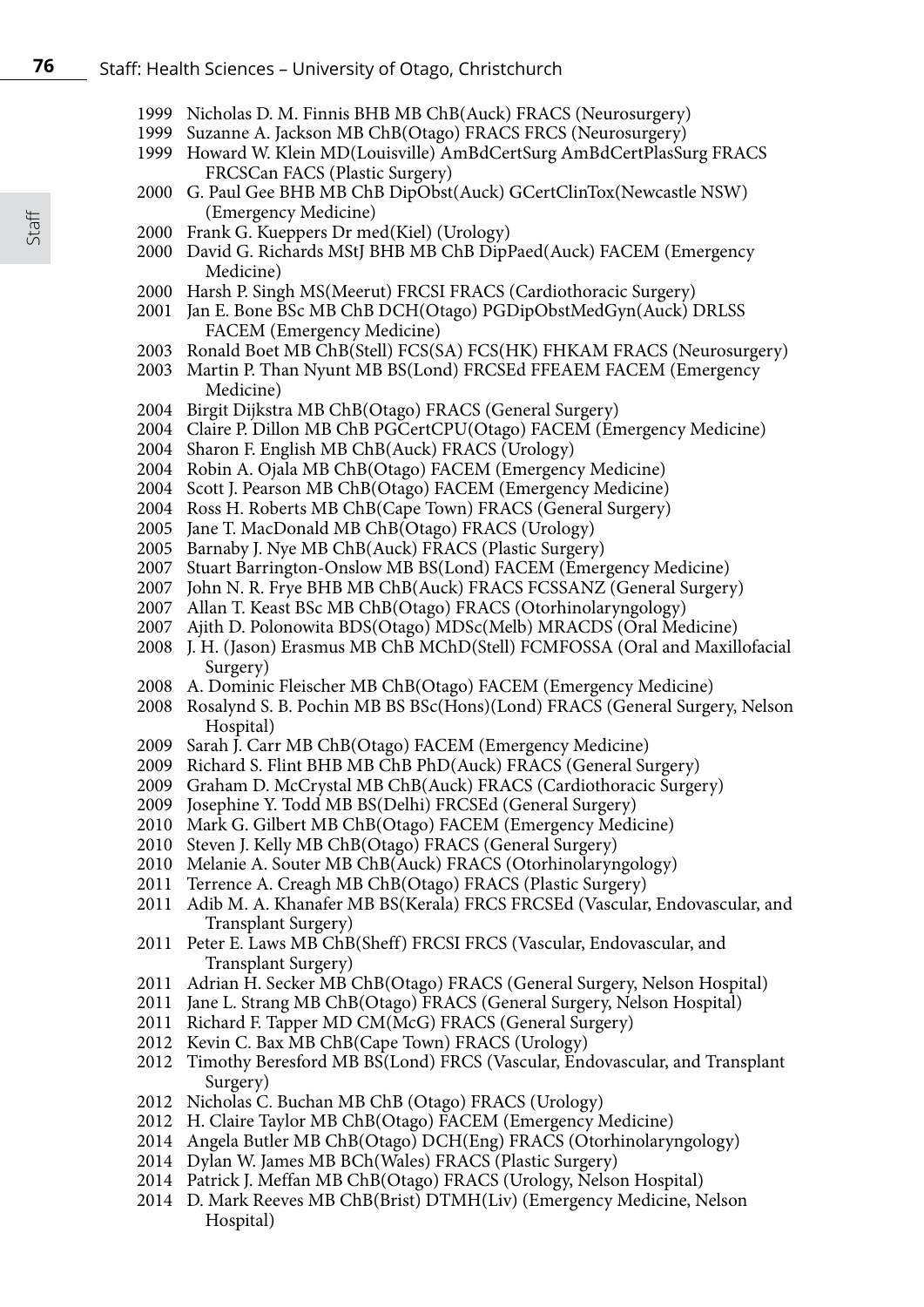- 2014 Susan J. Seifried BSc(Otago) BHB MB ChB (Auck) FRACS (General Surgery, Nelson Hospital)
- Evan McK. Cameron MB ChB(Aberd) FACEM (Emergency Medicine)
- 2015 Eduardo N. A. F. Da Silva MB ChB MChD(Stell) FCMFOSSA (Oral and Maxillofacial Surgery)
- Tom Jerram MB ChB(Otago) FACEM (Emergency Medicine, Nelson Hospital)
- Claudio de Tommasi Laurea in Medicina e Chirugia(Bari) (Neurosurgery)
- 2015 Christopher M. Gray MB ChB BSc(Hons)(Otago) FRACS (General Surgery, Timaru Hospital)
- 2015 Graeme J. Roadley MB ChB(Otago) FRACS (General Surgery, Timaru Hospital)
- 2015 Rene P. van den Bosch MD(Erasmus) FRCS FRACS (General Surgery, Timaru Hospital)
- 2015 Kirk Williams MB BCh BAO(NUI) FRACS (Plastic Surgery)
- Gary J. Cooper MB ChB(Cape Town) FCS(SA) FRACS (General Surgery, Timaru Hospital)
- Samuel R. Greig MB ChB(Otago) FRACS (Otorhinolaryngology)
- Todd A. Hore BSc(Auck) MB ChB(Otago) FRACS (General Surgery)
- Simon M. John BHB MB ChB(Auck) FRACS (Neurosurgery)
- Christopher G.-T. Lim BDS(Syd) MB BS(Monash) FRACDS (Oral and Maxillofacial Surgery)
- Giovanni S. Losco MB ChB(Otago) FRACS (Urology)
- Lyn Pugh MB ChB(Aberd) FACEM (Emergency Medicine)
- M. Carmen Ruiz MB ChB(Glas) (Vascular Surgery, Nelson Hospital)
- Victoria L. Scott MB ChB(Leeds) FRCS (Paediatric Surgery)
- Prashant V. Sharma BMedSc MB BS(Hons)(Tas) FRACS (General Surgery)
- Jonathan M. Wells MB ChB BMedSc MSc(Edin) FRCS (Paediatric Surgery)
- Sarah C. Abbott MB ChB(Otago) FRACS (General Surgery)
- Antony E. Bedggood MB ChB(Otago) FRANZCO (Ophthalmology)
- Rebecca A. Field MB ChB(Otago) FRACS (Otorhinolaryngology)
- Sampsa P. S. Kiuru MD(Rochester) FACEM FDRHMNZ
- Matthew F. Leeman MB ChB(Hons)(Aberd) MSc(Imp) FRCS (General Surgery)
- John A. Rawstron MB ChB(Otago) MPH(James Cook) GDipRefractSurg(Syd) FRANZCO (Ophthalmology)
- Logan D. Robinson MB ChB PGDipOphthBS(Otago) FRANZCO Ophthalmology)
- Rebecca R. Stack MB ChB MMedSc(Otago) FRANZCO (Ophthalmology)
- Robert G. Weatherhead MB ChB(Otago) FRCS FRACS FRANZCO (Ophthalmology)
- Olivia M. Apperley BDS DClinDent(Otago) (Oral Health)
- Justine Bradley MB ChB(Otago) FRACS (Otorhinolaryngology)
- Alexander F. Browne MB ChB(Auck) FCICM FACEM (Emergency Medicine, Nelson Hospital)
- Juliet P. Gray BDS(Otago) MDS(Lond) FDSRCSEd (Oral Health)
- Marc L. Gutenstein BM BCh(Oxf) MA(Cant) PGCertCPU(Otago) FACEM FDRHMNZ
- Suzanne J. Hamilton MB ChB(Sheff) PGDip(Cardiff) FACEM (Emergency Medicine)
- Rachelle L. Love MB ChB(Auck) FRACS (Otorhinolaryngology)
- Roxanna A. Sadri MD (S Calif) DipAdvDHM AmBdCertEmergMed FACEM (Emergency Medicine)
- Magdalena M. Sakowska BSc MB ChB(Otago) BSc(Hons)(ANU) FRACS (General Surgery, Timaru Hospital)
- Alison Scott MB ChB(Otago) FRACS (Paediatric Surgery)
- Lester M. Settle BDS(Otago) (Oral Health)
- Hayley M. Waller MB ChB PGDipSurgAnat(Otago) FRACS (General Surgery)
- James M. D. Weaver MB ChB (Leic) FACEM (Emergency Medicine)
- 2019 Andrew J. Davidson MB ChB(Otago) FRACS (Plastic Surgery)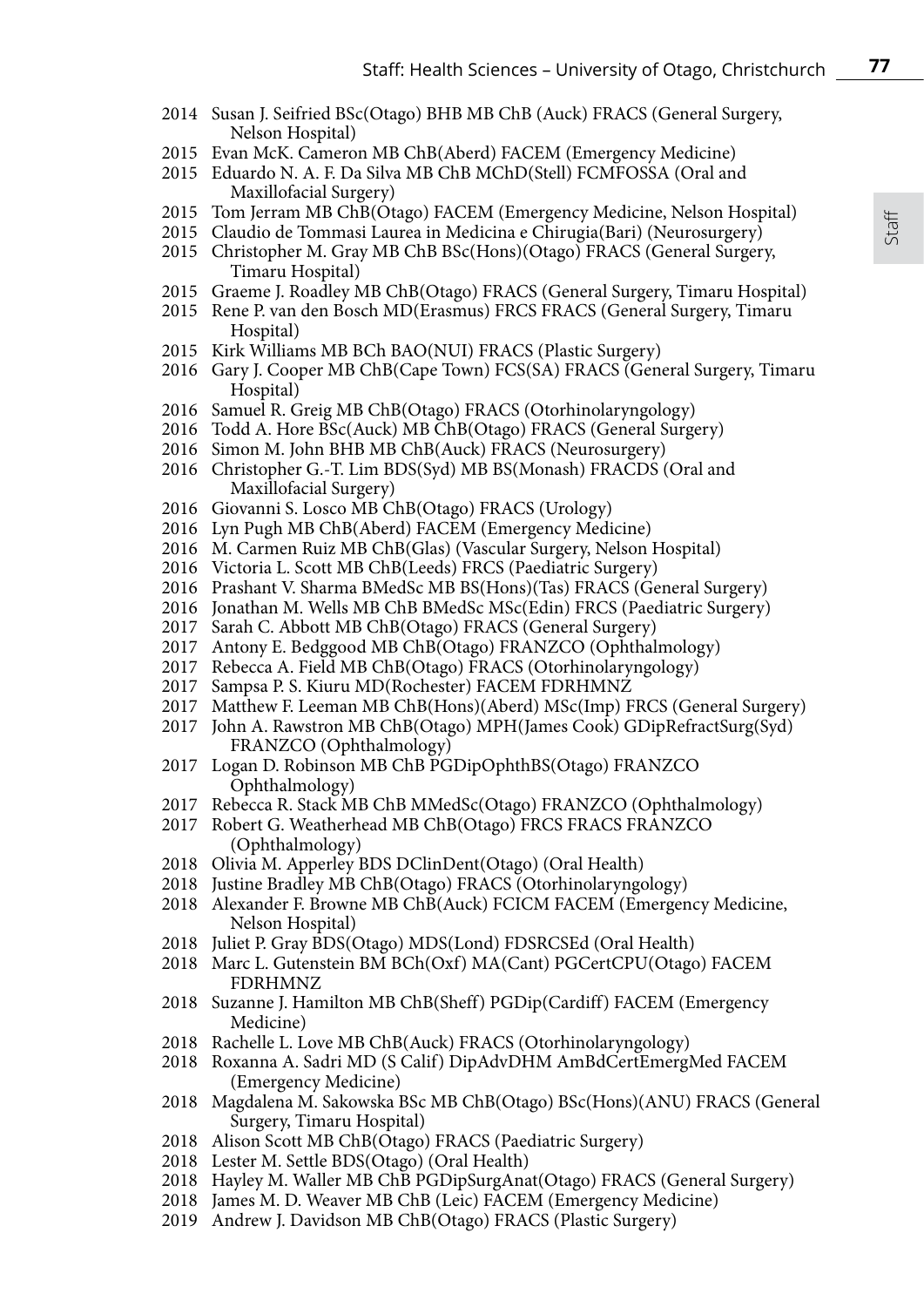- 2019 Hemal Kodikara MB ChB(Otago) FRACS (Paediatric Surgery)
- 2019 Jacques Loubser MB ChB(Stell) FACEM (Emergency Medicine)
- 2019 Louise E. Rouse MB ChB(Auck) FRACS (Urology)
- 2019 Derek Sherwood MB ChB(Otago) FRCS FRANZCO (Ophthalmology, Nelson Hospital)
- 2019 Mark Stewart MB ChB(Otago) FRACS (General Surgery, Nelson Hospital)
- 2020 Priscilla J. W. Beaven MB ChB(Otago) FRACS (Cardiothoracic Surgery)
- 2020 Michael J. Bergin MB ChB MMedSc(Otago) PhD(Auck) FRACS (Otorhinolaryngology)
- 2020 Rachel Care BMedSci BM BS(Hons)(Nott) MClinEd(Hons)(Auck) FRACS (Otorhinolaryngology)
- 2020 Peter S. G. Coghlan BDS MBChB(Otago) FRACDS (Oral and Maxillofacial Surgery)
- 2020 Sarah Gardiner BPhty MB BS(Adel) FRACS (Plastic Surgery)
- 2020 Q. Trevor Kuang MB ChB(Otago) FACEM (Emergency Medicine, Paediatric Emergency Medicine)
- 2020 Gemma Hitchcox BM(S'ton) FACEM (Emergency Medicine)
- 2020 James D. McKay MB ChB(Otago) FCICM FRACS (General Surgery)
- 2020 Genevieve F. Oliver MB ChB(Auck) MOphth(Otago) FRANZCO (Ophthalmology)
- 2020 Ryan P. Radecki MD(Ohio State) MS(UT-Houston) DipPrevMedClinInfo AmBdCertEmergMed FACEEP (Emergency Medicine)
- 2020 Rukshan Ravindra Ranjan MB ChB(Auck) FRACS (General Surgery)
- 2020 Michelle H. Snape BHB MB ChB(Auck) GradCertClinEd(Bond) FACEM (Emergency Medicine)
- 2020 Leanne Toney MB BCh(Belf) MRCPCH(UK) FACEM (Emergency Medicine)
- 2021 Rahul Dwivedi BSc(Hons) MB ChB(Manc) FRCOphth (Ophthalmology)
- 2021 Yawane Jansz MB BS(Colombo) FACEM (Emergency Medicine, Timaru Hospital)
- 2021 Oliver Lyons MB BS PhD(Lond) FRCS (Vascular, Endovascular and Transplant Surgery)
- 2021 Liam Moore BDS MB BS(Syd) FRACDS (Oral and Maxillofacial Surgery)
- 2021 Lara Vogel MD(Stanford) MBA(Oxf) (Emergency Medicine)
- 2021 Blair S. York MB ChB(Otago) FRACS (Plastic Surgery)

# Centre for Postgraduate Nursing Studies

# Professor and Director

2014 Philippa C. J. Seaton MA(Massey) PhD(Griff) RN (Professor since 2022)

# Professor

1996 Marie T. Crowe BA(Cant) MNurs(Deakin) PhD(Griff) RN (Professor since 2012)

Research Associate Professor

2013 Brigit F. Mirfin-Veitch BA(Hons)(Cant) PhD(Otago)

# Senior Lecturers

- 2003 Beverley A. Burrell BA PhD(Otago) MA(Massey) DipTTchg RN
- 2011 Virginia R. Maskill BN CertAdultTeach(Nelson Poly) MHealSc PhD(Otago) RN
- 2011 Henrietta T. Trip BN(Massey) MHealSc PhD(Otago) RN
- 2012 Jennifer A. Conder BA MHealSc PhD PGCertTertT(Otago) RN
- 2012 Deborah A. Gillon BA(Cant) MHealSc(Otago) RN NP
- 2012 Virginia L. Jones PhD PGDipHealSc(Otago) RN
- 2013 Shirley K. A. Harris BN(Chch Poly IT) MHealSc(Otago) RN NP
- 2016 Christine P. Moir MA PhD(Otago) GradCertTertT(Otago Poly) RN
- 2017 Raewyn P. Lesa MN GradCertTertT(Otago Poly) PhD(Otago) RN
- 2018 Christine E. Hendry BA(Cant) MPH(Otago) DMid(Technol Syd) RM RN
- 2020 David J. Healee BA(Cant) MA(Vic) DHSc(Auck UT) RN
- 2021 Kelly W. Tikao DipNursing(Wgtn Poly IT) BA(Auck) MSciComm(Otago) PhD(Cant) RN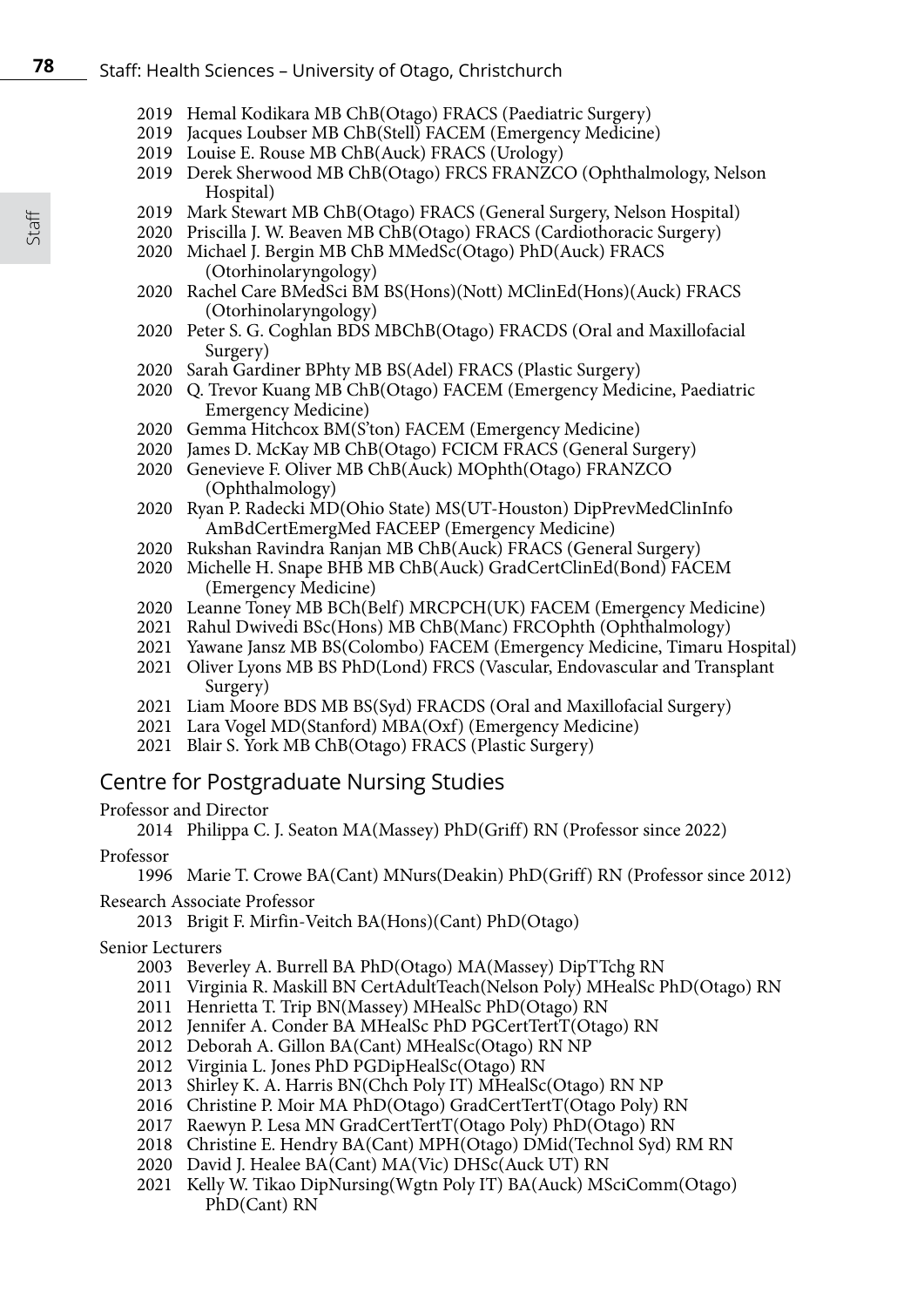#### **Lecturers**

- 2009 Lynere D. Wilson MHealSc PhD(Otago) RN
- 2010 Patrice C. Rosengrave BSc PhD(Otago) DipNursSci(Chch Poly) RN
- 2015 Catherine A. McCall MHealSc(Otago) RN
- 2021 Joanne C. Borren BA(Cant) BN(Chch Poly IT) MHealScProfPr(Cant) RN
- 2021 Amanda A. M. Wilkinson MHealSc PhD(Otago) DipN(Chch Poly IT) RN

Clinical Senior Lecturers

- 2019 Anna M. Higgins MN(OtagoPoly) RN NP
- 2019 Patricia L. Holbrook PGDipProfNursPrac(Chch Poly IT) MN(Otago Poly) RN NP

Professional Practice Fellows

- 2011 Kathryn Patrick MHealSc(Otago) DipN(Lond) RN
- 2011 Gillian A. Currie BN(Chch Poly IT) MHealSc(Otago) RN NP
- 2013 Derek J. Auchinvole MHealSc(Otago) DipN RN
- 2014 Wendy E. Berg BA(Hons)(Liv) MHealSc(Otago) RGN RN
- 2017 Lorraine H. Ritchie BA(Vic) MHealSc PhD(Otago) RN
- 2017 Leona K. Robertson MHealSc(Otago) RN
- 2018 Morag E. Lawson BSc(Aberd) MNurs(Auck) PGDipHealSc(Otago) DipHigherEd(AdultNursing)(Napier) RN NP
- 2019 Christopher W. Doudney MSc(Otago) PhD(Lond)

Honorary Professor

2015 Lisa C. Whitehead BSc(Hons(Lond) MA PhD(Liv) RN

# Dunedin School of Medicine

#### Dean and Head of Campus

2020 Rathan Subramaniam MB BS(Melb) MClinEd(NSW) MPH(Harvard) PhD(Auck) FRANZCR FACNM

Associate Deans

- 1999 Rosalina Richards MSc PhD PGDipSci (Pacific)
- 2000 Joanne M. Baxter BHB MB ChB(Auck) MPH(Otago) FAFPHM FNZCPHM (Mäori)
- 2008 Kristin M. Kenrick BMedSc MB ChB DipObst(Otago) FRNZCGP (Medical Education)
- 2008 Konrad K. Richter Staatsexamen(Halle-Wittenberg) MD PhD(Jena) (Southland)
- 2014 Aniruddha Chatterjee BSc(Osm) MSc(Vellore IT) PhD(Otago) (Research)

Honorary Associate Professor

2020 James J. Reid MB ChB DipObst(Otago) FRNZCGP

Health Economist

2014 Trudy A. Sullivan BCom(Hons) PhD(Otago) (Joint with Preventive and Social Medicine)

# Education Unit

# Director

2008 Kristin M. Kenrick BMedSc MB ChB DipObst(Otago) FRNZCGP

- Convenor, Professional Development
	- 2009 Nigel J. Thompson BA(Oxf) MB BS(Lond) DipObst(Auck) PGDipGP(Otago) **FRNZCGP**
- Senior Lecturer in e-Learning
	- 2012 Stephen J. Gallagher BA PhD PGDipArts(Otago)
- Professional Practice Fellow
	- 1998 C. Jane Millichamp MA PhD(Cant)
- Medical Education Advisor
	- 2016 Megan G. Anakin BSc(McG) BFA(Nova Scotia Art & Des) BEd(Dal) MEd(S Fraser) PhD(Otago)

Staff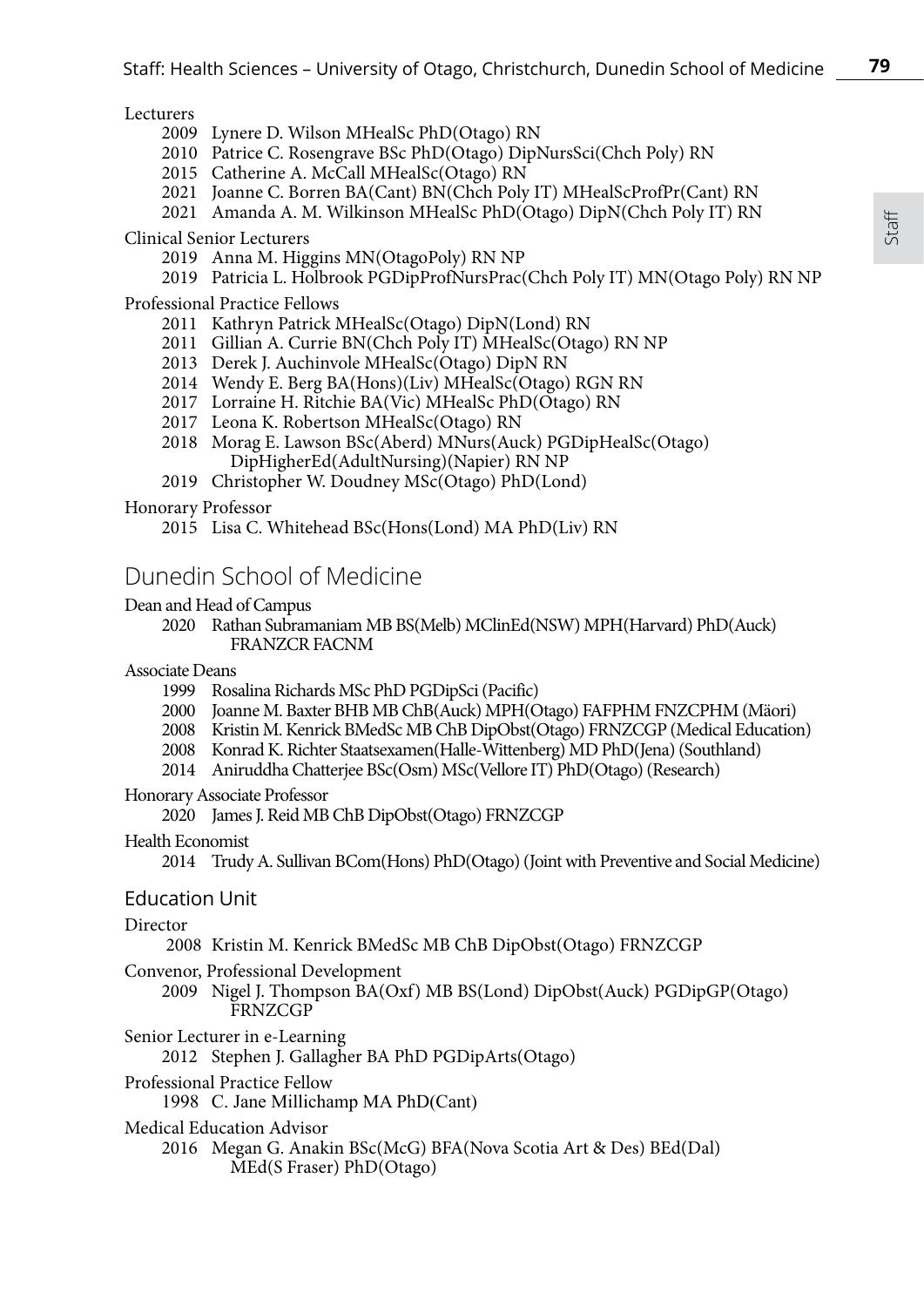### Bioethics Centre

Professor and Head of Department

1995 Lynley C. Anderson MHealSc PhD(Otago) DipPhty MNZSP (Professor since 2022)

### Professors

- 1999 Jing-Bao Nie MMed(Hunan) MA(Qu) PhD(Texas) (Professor since 2017)
- 2013 John R. McMillan BA(Hons) PhD(Otago)

### Associate Professor

1999 Neil J. Pickering BA(Gen Hons)(Exe) MPhil(CNAA) MA PhD(Wales)

#### Senior Lecturers

- 2009 Simon T. Walker MA PhD PGDipArts(Otago)
- 2012 Michael R. King BApplSc PhD(Massey) PGDipArts(Otago)
- 2016 Janine P. Winters BA(Oberlin) MD(Ohio) AmBdCertFamMed AmBdCertPalMed

#### Lecturers

- 2018 Elizabeth M. Fenton MPH PhD(Virginia)
- 2018 Taryn R. Knox LLB MA MBHL(Otago)
- 2020 Tania P. Moerenhout MD MPhil(Vrije Univ Brussel) PhD(Ghent)
- 2021 Josephine M. Johnston BA LLB(Hons) MBHL(Otago)

# Department of General Practice and Rural Health

Professor and Head of Department

2014 Timothy N. Stokes MB ChB(Edin) MA(Oxf) MPhil(Camb) MPH(Nott) PhD(Leic) FRCP FRCGP FRNZCGP (*Elaine Gurr Professor of General Practice*)

#### Associate Professors

- 1996 Hamish J. Wilson MB ChB MGP(Otago) DipObst(Auck) FRNZCGP
- 1998 Chrystal Jaye BA(Hons) PhD PGDipTertT(Otago)
- 2005 Garry H. Nixon MNZM MB ChB PGDipRPHP PGCertCPU(Otago) FRNZCGP FDRHMNZ
- Senior Lecturers
	- 1998 Martyn I. Williamson MB BS(Newcastle UK) DRCOG FRNZCGP MRCGP
	- 2006 James M. Ross BA BSc(Auck) MB ChB PGDipHealSc PGCertMSM(Otago) **FRNZCGP**
	- 2008 Katharina C. Blattner MB ChB(Auck) MHealSc PGDipMSM PGDipRPHP(Otago) FRNZCGP FDRHMNZ
	- 2008 Kristin M. Kenrick BMedSc MB ChB DipObst(Otago) FRNZCGP
	- 2016 Katherine H. Hall BSc(Med) MB BS(Syd) BA PhD(Otago) FRNZCGP
	- 2020 Janine R. Lander MB ChB MSc(Auck) PGDipRPHP(Otago FDRHMNZ
	- 2020 Sharon Leitch MB ChB DCH PGDipGP(Otago) FRNZCGP

#### Senior Research Fellows

- 2012 Fiona B. Doolan-Noble MPHC PhD(Otago) PGDipPH(Auck) RGN
- 2016 Lauralie Richard BSc PhD(Montr) RN

# Research Fellow

2019 Gagan Gurung MPH(Tribhuvan) MA(Gandhi Nat. Open) PhD(Otago)

# Clinical Senior Lecturers

- 2004 Matthew S. Born MB BS(Lond) FDRHMNZ
- 2008 Catherine M. Burton MB ChB(Witw) FRNZCGP
- 2009 Helen A. Davies MB ChB(Otago) DipObst(Auck) FRNZCGP
- 2009 Anna J. D. Holmes MB ChB(Edin) PhD(Otago)FRNZCGP
- 2009 Susan M. Macaulay MB ChB(Auck) FRNZCGP
- 2009 J. Heidi Mayer MB BSc PhD(Nott) DFFP FRNZCGP
- 2010 Susie A. V. Lawless MB ChB DipObst(Auck) FRNZCGP
- 2010 Andrew C. F. Wilson MB BS DCH(Lond) DRCOG FRNZCGP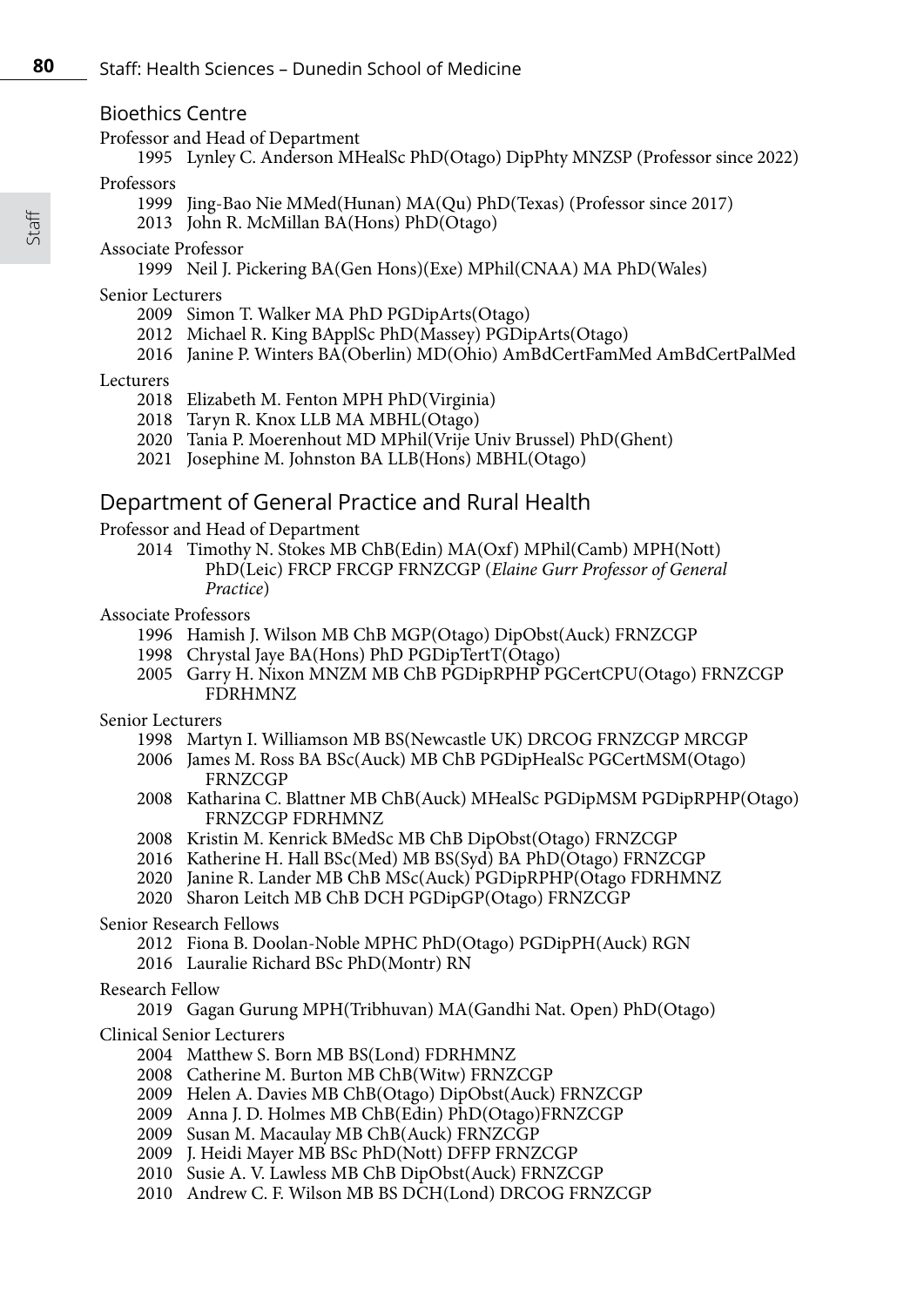Professional Practice Fellows

- 1999 Branko Sijnja MB ChB DipObst PGDipRPHP PGDipGP(Otago) FRNZCGP FNZMA (Rural Immersion Programme)
- 2004 Greville W. Wood MB ChB(Cape Town) DipPEC(SA) DCH(SA) DOH(Stell) FRNZCGP MFGPSA
- 2007 John R. Hillock MB ChB(Liv) (Assistant Director Assessment, Rural Immersion Programme)
- 2008 David Boothman-Burrell MB BS(Lond) FRACGP FRNZCGP (Regional Co-ordinator, Rural Immersion Programme)
- 2009 D. Sean Hanna MB ChB PGDipClinEd(Auck) PGDipGP(Otago) FRNZCGP (Assistant Director, Faculty Development, Wellington-based Rural Immersion Programme)
- 2009 David W. Heard MB ChB(Auck) FRACP (Regional Co-ordinator, Rural Immersion Programme)
- 2009 Kirsty A. Murrell-McMillan MNZM BN PGCertProfNPrac(Otago Poly) MN(Syd) DipCN(Sthld Poly) RPN(SA) RN (*Invercargill*)
- 2011 Emma J. Boddington BM(S'ton) FRNZCGP
- 2011 A. Struan Clark MB ChB(Aberd) DipObst(Auck) PGDipGP(Otago) FRNZCGP FDRHMNZ MRCGP
- 2011 Peter A. Radue MB BCh(Witw) FRNZCGP
- 2012 Andrew J. Doherty MB ChB(Dund) MRCPGlas MRCGP (*Invercargill*)
- 2013 Jeremy R. Leftley MB BS(Lond) PGCertCPU(Otago) (Regional Co-ordinator, Rural Immersion Programme)
- Honorary Fellow
	- 2016 J. Campbell Murdoch MB ChB MD(Glas) PhD(Dund) FRCGP FRNZCGP FRACGP FACRRM
- Rural and Provincial Hospital Practice
- Associate Professor
	- 2005 Garry H. Nixon MNZM MB ChB PGDipRPHP PGCertCPU(Otago) FRNZCGP FDRHMNZ (Programme Co-ordinator)
- Senior Lecturers
	- 2008 Katharina C. Blattner MB ChB(Auck) MHealSc PGDipMSM PGDipRPHP(Otago) FRNZCGP FDRHMNZ
	- 2018 Rory M. Miller MB ChB DCH PGDipSEM PGDipRPNP PGCertCPU(Otago) **FRNZCGP**

Lecturers

- 2008 Wendy L. Finnie RDMS ASCT NZCS (Registered Medical Sonographer)
- 2020 Jo McCann BHSc PGDipUS(Unitec) DMU NDMDI (Registered Medical Sonographer)

# Department of Medicine

Professor and Head of Department

1995 Rachael W. Taylor BSc(Hons) PhD(Otago) (Professor since 2017)

#### Professors

- 1988 Terence C. A. Doyle MB ChB MA(Otago) BA MLitt PhD(NE) MD DDR(Melb) DipObst(Auck) DHMSA FRACR (Radiology)
- 1988 Jim Mann CNZM MB ChB PhD(Cape Town) MA DM(Oxf) HonPhD(N-W S Af) FFPHM FRACP FRSNZ (Joint with Human Nutrition)
- 1988 Gerard T. Wilkins MB ChB(Otago) FRACP (Professor since 2022)
- 1989 Robert J. Walker MB ChB MD(Otago) FRACP (Professor since 2002)
- 2004 Simon M. Stebbings MB BS(Lond) MMedSc(Otago) MRCP (Professor since 2022)
- 2005 Michael P. G. Schultz Dr med(Erlangen-Nuremberg) Habil(Regensburg)
- 2008 Debra L. Waters BS(N Dakota State) PhD(New Mexico) (Professor since 2020) (Co-Director, Ageing Well National Science Challenge)
- 2018 Gillian A. Whalley BAppSc(Auck UT) MHSc PhD(Auck) DMU(ASUM)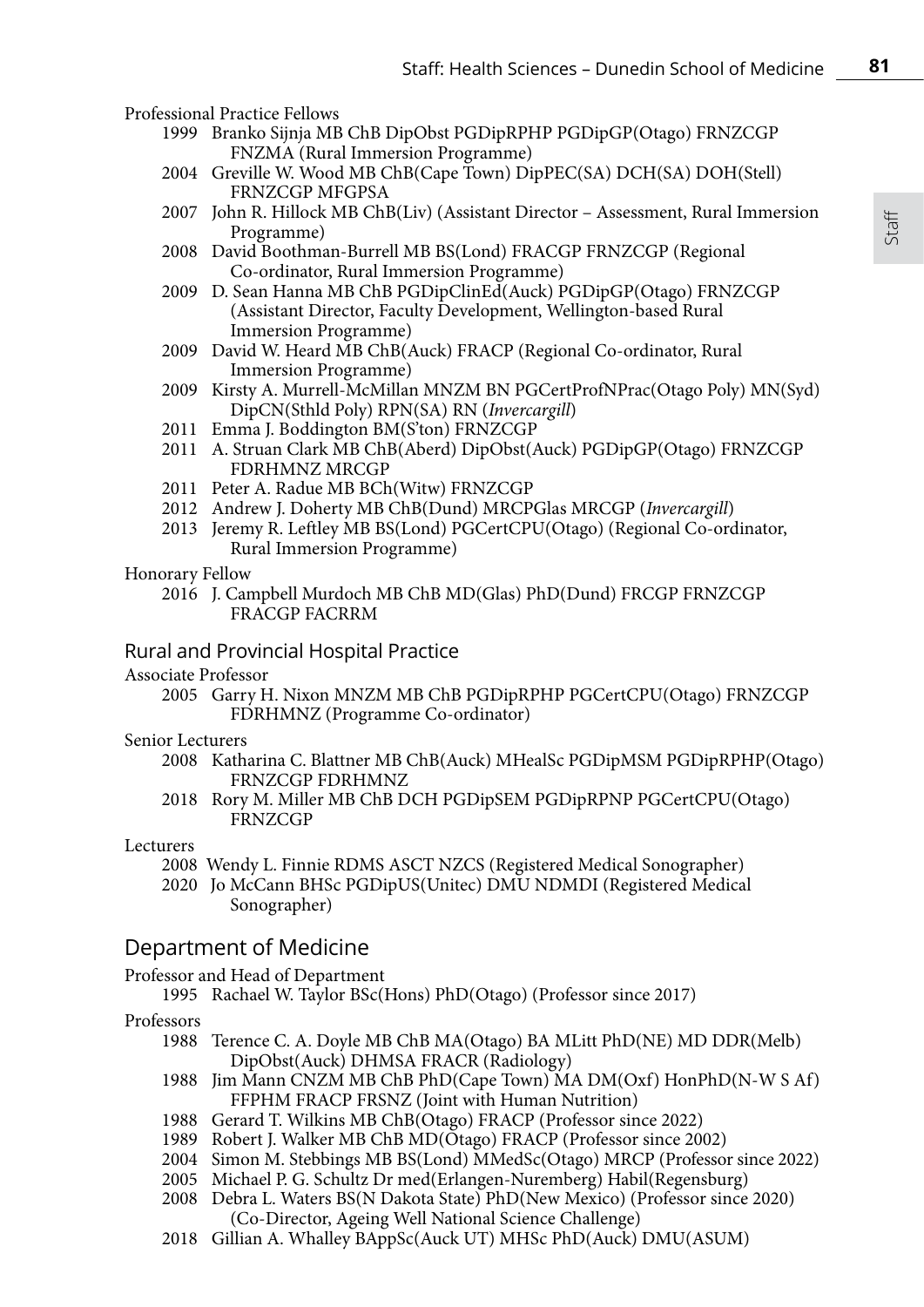Emeritus Professors

- Gilbert O. Barbezat (MD(Capetown) FCP(SA) FRACP FRSNZ (Professor since 1983, Emeritus Professor since 2003)
- John Highton MB ChB MD(Otago) FRACP (Professor since 2006, Emeritus Professor since 2015)

#### Research Associate Professors

- Kirsten J. Coppell MB ChB MPH DipObst(Otago) FAFPHM
- J. Christopher Baldi MSc(Ithaca) PhD(Ohio State) FACSM

#### Senior Lecturers

- Benedict D. J. Brockway MB BS BSc(Hons)(Lond) MRCP
- Christopher G. C. A. Jackson MB ChB(Otago) FRACP
- Hamish R. Osborne MB ChB(Otago) FACSP
- Nicholas J. Cutfield MB ChB(Otago) FRACP
- Jack F. Dummer MB ChB(Sheff) PhD(Otago) MRCP
- Sharon T. Pattison BMedSc MB ChB(Otago) PhD(Melb) FRACP
- Steven K. Johnson BS(Baylor) MD(Texas) AmBdCertIntMed
- Sierra C. Beck BA(Berkeley) MD(UC Davis) AmBdCertEmergMed
- Sean Coffey BA MSc(Dub) MB BS(Lond) PhD(Otago) FRACP
- Sarah M. Buchanan MB ChB PGCertTravMed(Otago) FRACP
- Xaviour J. Walker MB ChB(Otago) DTM&H(Gorgas) MPH(Johns Hopkins)

#### Senior Research Fellows

- Paul A. Hessian BSc(Hons) PhD(Otago)
- Kimberley A. Meredith-Jones BSc(Vic BC) PhD(Otago)
- Luke C. Wilson BSc PhD PGDipSci(Otago)

#### Lecturer

- Clinical Professors
	- Patrick J. Manning BHB MB ChB MMedSc(Auck) FRACP (Clinical Professor since 2018)
	- Michael J. A. Williams MB ChB MD(Otago) FRACP (Clinical Professor since 2014)

#### Clinical Senior Lecturers

- Wendy J. Busby MB ChB(Otago) FRACP
- Brendon G. Rae MB ChB(Otago) FRACP FAChPM
- John A. Chambers MB ChB(Glas) FRCSEd FACEM
- Colin S. Wong MB ChB(Otago) MD(Nott) FRACP
- Marie McLaughlin MB ChB(Glas) MRCP FRACP
- C. John H. North MB ChB(Auck) DRACR FRACR
- Bruce S. Lambie MB ChB DipObst(Otago) FACEM
- R. Alan Wright MB ChB MD(Otago) FRACP
- Blair R. McLaren MB ChB(Otago) FRACP
- Clive P. Dreyer MB ChB(Manc) MSc(Bath) DA(RCS) MRCP FRCSEd FFAEM
- Joanne L. Mitchell MB ChB(Otago) FRACP
- Shelley E. Collings MB ChB(Otago) FRACP
- Belinda K. W. Green MB ChB(Edin) MMed(Cape Town) MRCP FCP(SA)
- E. Jill Rubython MB BCh(Wales) BSc(Hons)(Aberd) MSc(Sur) MRCP FFAEM
- Benjamin K. J. Wilson MB ChB BSc(Hons)(Otago) FRANZCR
- John B. W. Schollum MB ChB(Otago) FRACP
- Michael J. Furlong MD(Hahnemann)
- Lyndell E. Kelly MB BS(Qld) FRACR FACD FRACP
- 2006 Anouska M. Moynagh MB BCh BAO(Belf) FRACP
- Gabriel Buong Hung Lau MB ChB(Otago) FRANZCR
- Grant R. Meikle MB ChB(Otago) FRANZCR
- Elizabeth Mornin MD(Washington)

Elisabeth E. Heath MN(Otago Poly) RCN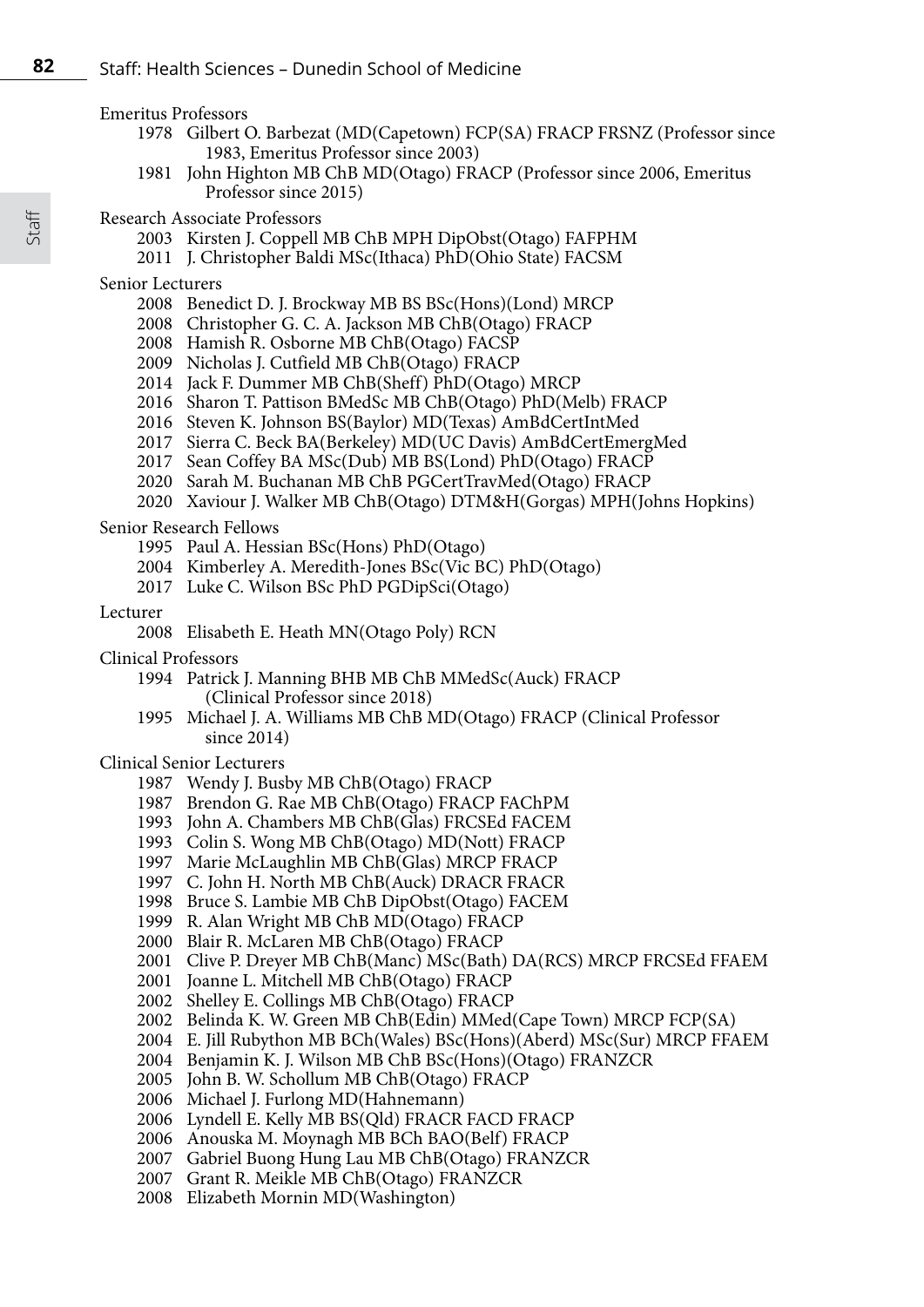2008 Annette Neylon MB BS(Newcastle UK) MRCPath

- 2009 Matthew J. Hills MB ChB(Otago) FRACP
- 2009 John P. Mottershead BA BM BCh(Oxf) FRCP FRACP
- 2010 Dion R. Astwood BSc(Hons)(Waik) MB ChB(Otago) FRACP
- 2010 Louise C. Bremer MB ChB BSc(Hons)(Otago) FRACP
- 2013 Prosenjit Ghosh BSc MB BS(Lond) MRCP FRACP
- 2013 Tracey L. Putt MB ChB MMedSc(Otago) FRACP DipPhty
- 2014 John J. Edmond BSc MB ChB MD PGDipMedEd(Brist) FRCPEd MRCP
- 2014 Krys A. Milburn MB ChB(Otago) FRACP FCSANZ
- 2017 Animesh Chatterjee BMedSc(Hons) MB ChB(Otago) FRACP
- 2017 Brent A. Hyslop MB ChB MBHL(Otago) DipPallMed FRACP
- 2019 Yuki Aoyagi MD(Gunma) MPH(Dartmouth) MA(New York) FRACP
- 2019 James A. Pemberton MB BS(Newcastle UK) MD FRACP FASE
- 2020 N. Amir Sandiford MB BS(WI) MSc(Wales) FFSEM FRCS

### Teaching Fellow

1996 Anne R. Ryalls BSc(Otago)

### Adjunct Professor

2008 Michael E. J. Lean MA MB BChir MD(Camb) FRCP

# Honorary Professor

2020 Fiona M. McQueen MB ChB(Otago) MD(Auck) FRACP

# Honorary Associate Professor

2008 John P. Leader BA(Camb) PhD(Brist)

### Honorary Research Associate Professor

# Ophthalmology

### Senior Lecturers

- 2014 Kelechi C. Ogbuehi BSc(Hons)(Benin) PhD(Cardiff)
- 2020 Francesc March de Ribot MD PhD MS MMed(Barcelona) FEBO FICO FICS DISSO MRCS MBA

# Clinical Senior Lecturers

- 2012 Logan V. Mitchell MB ChB)(Otago) PGDipOphthBS(Dist) FRANZCO
- 2013 J. Harry Bradshaw MB ChB(Otago) FRANZCO

# Department of Pathology

# Professor and Head of Department

1998 Alison M. Rich BDS(Otago) MDSc PhD(Melb) FRACDS FFOP(RCPA) FRCPath

#### Professors

- 1989 Michael R. Eccles BSc(Hons)(Massey) PhD(Otago) (Professor since 2005) (*New Zealand Institute for Cancer Research Trust Professor of Cancer Pathology*)
- 1994 Merilyn H. Hibma MSc PhD(Otago) (Professor since 2021)
- 1995 Antony W. Braithwaite MSc(Auck) PhD(ANU) FRSNZ
- 1996 Ian M. Morison BMedSc MB ChB PhD(Otago) FRCPA (Professor since 2008)
- 2007 Julia A. Horsfield BSc(Hons) PhD(Otago) DipAppSci(Well) (Professor since 2020)

# Associate Professors

- 1971 Peter L. Schwartz MNZM BS(Wisconsin) MD(Washington Univ in St Louis) FAIC
- 2007 Heather J. Brooks BSc(Hons) PhD(Lond) (Director, Medical Laboratory Science Programme)

#### Research Associate Professor

2014 Aniruddha Chatterjee BSc(Osm) MSc(Vellore IT) PhD(Otago)

### Senior Lecturers

- 1981 James M. Faed BMedSc MB ChB(Otago) FRCPA
- 1995 David M. Markie BMedSc MB ChB PhD(Otago)

<sup>2019</sup> M. Claire Robertson BSc(Hons) BCom PhD(Otago)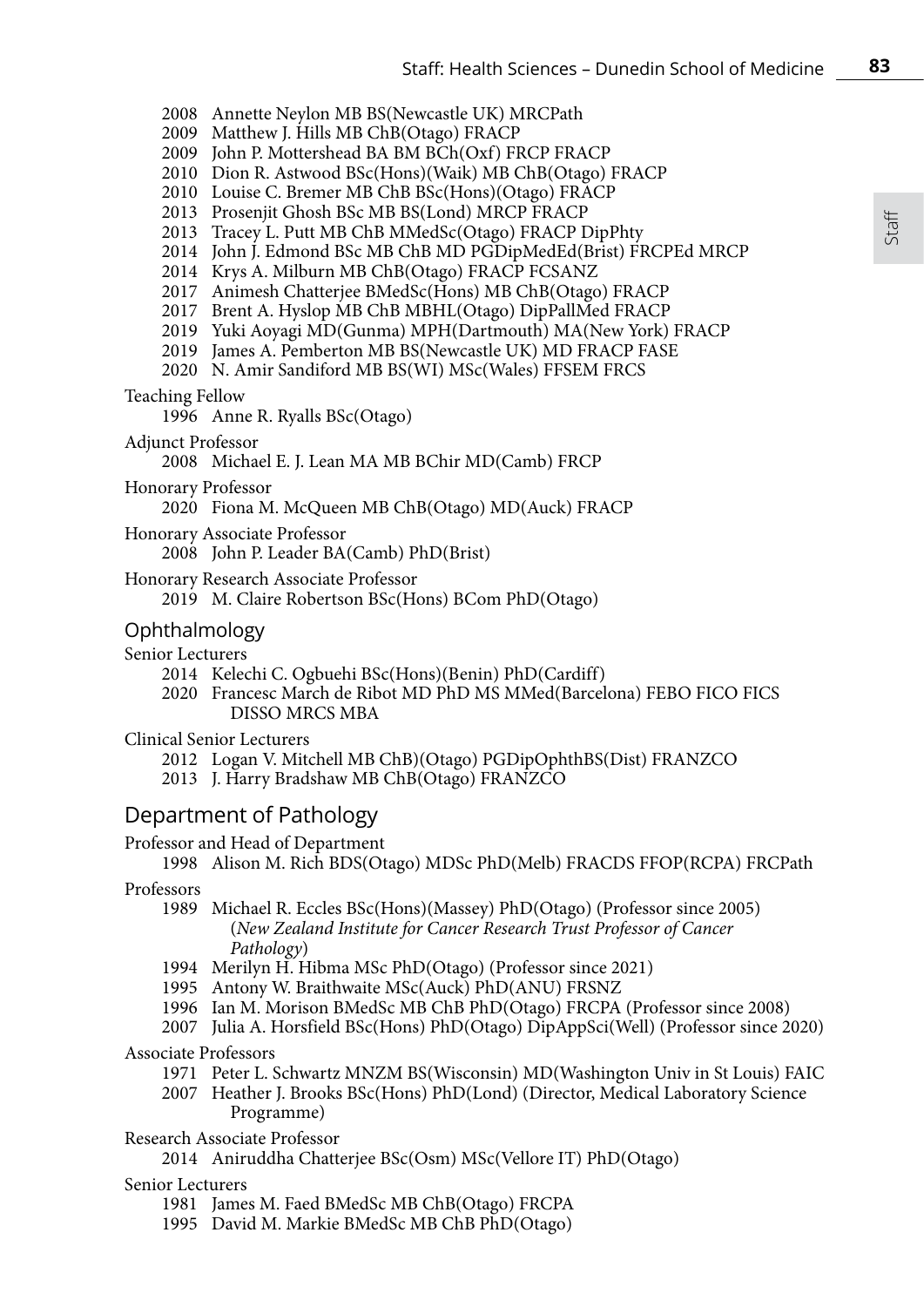- Tania L. Slatter MSc PhD(Otago)
- Noelyn A. Hung BSc MB ChB(Otago) FRCPA
- Adele G. Woolley BPhEd BSc PhD PGDipSci(Otago)
- Erin C. Macaulay BS(Denver) PhD(Otago)
- Heather E. Cunliffe BSc(Hons)(Well) PhD(Otago)
- Glen Reid MSc(Cant) PhD(Göttingen)

#### Senior Research Fellows

- Robert J. Weeks BSc(Hons)(Liv J Moores)
- Nicholas I. Fleming BSc(Hons)(Otago) PhD(Melb)
- Euan J. Rodger MSc PhD(Otago)
- Sunali Y. Mehta BE(Mumbai) MSc PhD PGDipSci(Auck) GradDipSc(Massey)
- Gregory Giminez BTS(Cannes) ESIL Biotech(Aix-Marseilles II)

#### Lecturers

- Karen L. Reader MSc(Well) PhD(Otago)
- Catherine L. Ronayne BMLSc DipGrad(Otago)

#### Research Fellows

- Jacqueline L. Ludgate BSc(Hons)(Otago)
- Cherie-Ann K. Stayner BSc(Hons)(Massey) PhD(Otago)
- Cushla McKinney BSc(Hons) MBHL PhD(Otago)
- Anna K. Wiles BSc(Cant) PhD PGDipMLSc(Otago) DipMedLabTech(NZ Med Lab Tech Bd)
- Jisha Antony BSc(Hons) PhD(Auck)
- Silke Neumann Staatsexamen(Frankfurt) PhD(Otago)
- Marina G. Kazantseva BSc(Hons) PhD(Otago)
- Magdalena Ratajska MSc PhD(Gdansk)

#### Assistant Research Fellows

- Samuel R. A. Hawarden
- Allison M. Shirley BS(Colorado) MSc(E Anglia)
- Suzan N. M. Almomani MSc(Jordan University of Science and Technology)

#### Professional Practice Fellows

- Paul A. Spek BMLSc(Otago
- Braeden C. Donaldson BMLSc PhD(Otago)
- Nada I. Guirguis MB BCh MSc PhD(Cairo)

#### Scientific Officer

- Peter A. Stockwell BSc(Hons) PhD(Otago)
- Research Laboratory Manager
	- Katherine A. Young MSc(Otago)

# Department of Preventive and Social Medicine

#### Professor and Head of Department

Robert J. Hancox BSc MB ChB(Birm) MD(Otago) MRCP FRACP (Professor since 2017)

- Professors<br>2000 Michael V. Tatley BBusSci(Hons) MB ChB(Cape Town) FFCM(SA) FAFPHM  $FNZCPHM$  (Professor since 2022) *(Director, New Zealand Pharmacovigilance Centre)* 
	- Sarah L. Derrett BA MPH PhD(Otago) DipCpN(Otago Poly) (Professor since 2018) (*Director, Injury Prevention Research Unit*)
	- Patricia C. Priest MB ChB(Otago) MPH(Auck) DPhil(Oxf) FNZCPHM (Professor since 2021)
	- Philip C. Hill BHB MB ChB MPH MD(Auck) FRACP FAFPHM FNZCPHM (*McAuley Professor of International Health*)
	- John A. Crump MB ChB MD(Otago) DTM&H(Lond) FRCP FRACP FRCPA (*Co-Director, Otago Global Health Institute*)
	- Suzanne M. Crengle MB ChB MPH PhD(Auck) FRNZCGP FNZCPHM (Professor since 2021)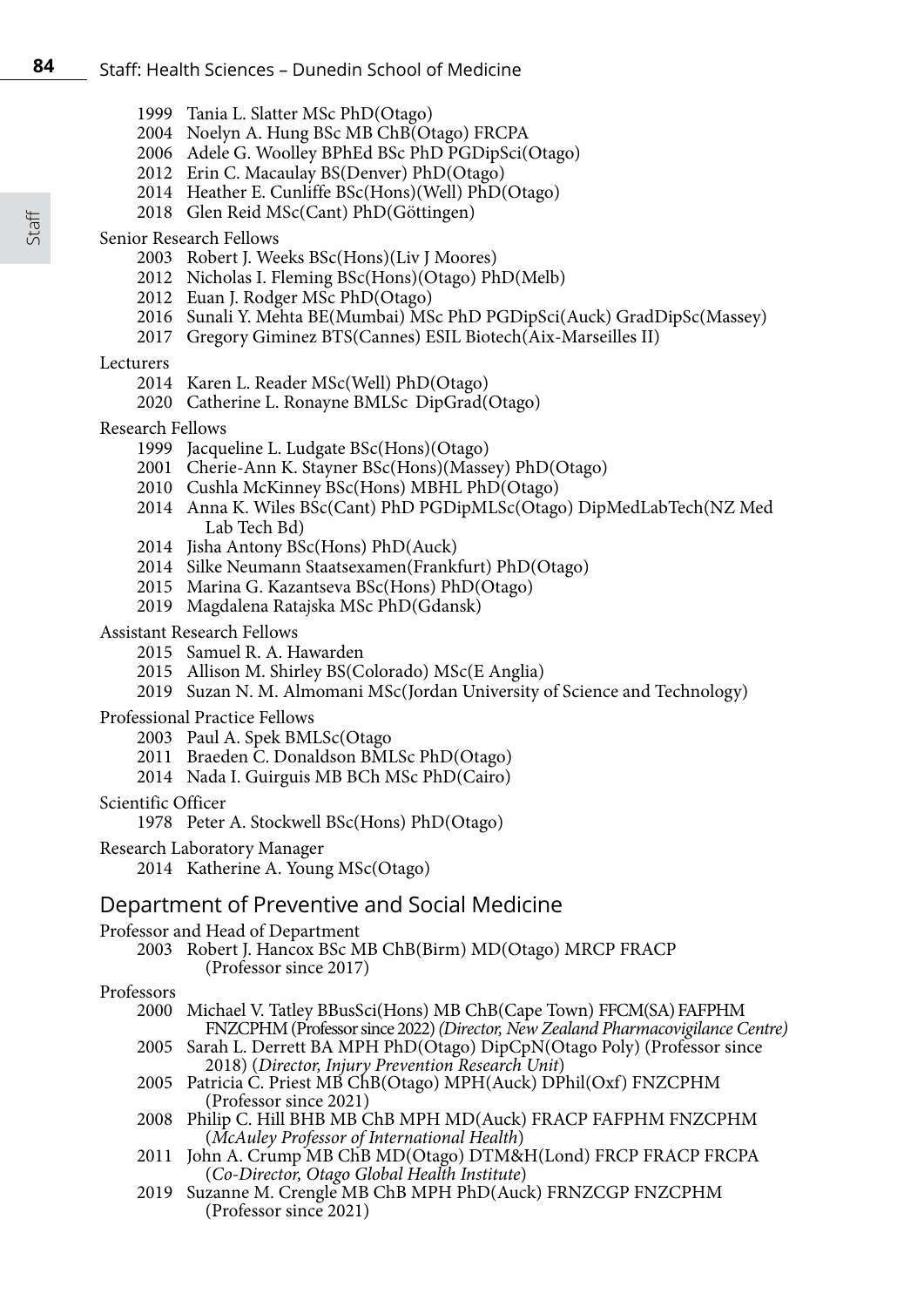Associate Professors

- John D. Dockerty MB ChB PhD DipComH(Otago) FNZCPHM FAFPHM
- Lianne R. Parkin MB ChB PhD DipObst DPH(Otago) FNZCPHM
- Emma H. Wyeth BSc(Hons) PhD(Otago) (*Director, Ngāi Tahu Māori Health Research Unit*)
- Richard M. M. Egan BA(Hons) PhD DPH(Otago) MPhil(Massey)DipTchg(Wgtn) (*Director, Social and Behavioural Research Unit*)
- Rachael M. McLean BA MB ChB MPH PhD(Otago) FNZCPHM
- Alexandra Macmillan BHB MB ChB MPH PhD(Auck) FNZCPHM
- Trudy A. Sullivan BCom(Hons) PhD(Otago) (Joint with Office of the Dean, Dunedin School of Medicine)

Research Associate Professors

- Brian Cox BSc(Hons) MB ChB PhD DipComH(Otago) FAFPHM (*Director, Hugh Adam Cancer Epidemiology Unit*)
- Gabrielle S. Davie BSc(Hons)(Otago) MBios(Melb)
- Senior Lecturers
	- Judith L. Sligo MA PhD PGDipArts(Otago) DipTchg
	- Simon C. Horsburgh MA(Cant) PhD(Otago)
	- Rebecca L. McLean MA PhD PGDipArts(Otago)
	- Josie Athens BSc(Hons)(La Salle de México) PhD(Nacional Autónoma de México)
	- Jiaxu (Jimmy) Zeng BSc(Hons) PhD(Otago)
	- Helen J. Harcombe BPhty MPH PhD(Otago)
	- Kate C. Morgaine BA(Cant) MPH PhD(Otago) DipTchg(Sec)(Chch CE)

Senior Research Fellows

- Bronwen M. McNoe BHSc MPH(Otago)
- Mary Jane Sneyd BSc MB ChB PhD(Otago) (*Deputy Director, Hugh Adam Cancer Epidemiology Unit*)
- Rebbecca C. Lilley BSc(Hons)(Lincoln) MPH PhD(Otago)
- Susan M. McAllister MPH PhD(Otago)
- Louise M. Marsh BCM(Lincoln) MPH PhD(Otago)
- Lecturers
	- Robin Quigg BP&RMgt MApplSc(Lincoln) PhD(Otago)
	- Adam Fusheini BA(Hons)(Ghana) MSocSc(Aalberg) MPhil(Bergen) PhD(Ulster)
	- Sarah M. Donald BSc(Qu) MB ChB MSc MPH(Otago) FNZCPHM
	- Erin C. Penno BMLSc DPH PhD(Otago)
- Research Fellows
	- David J. Barson BA PGDipArts DipGrad(Otago)
	- Brandon D. O. A. de Graaf BSc(Otago)

Professional Practice Fellows

- Michael H. Anderson BSc MB ChB DipObst PGDipAvMed DIH(Otago) FRNZCGP FFOM(RCPI)
- Janine E. Tansley BA DPH DipGrad(Otago)
- Teaching Fellows
	- Carly A. Collins BSc MPH PGCertHighE(Otago)
	- Jessica A. Meiklejohn BSc MPH PGCertHighE(Otago)
	- Kimberley C. Cousins BA MPH PhD(Otago)
- Honorary Research Associate Professors
	- 1977 Sheila M. Williams BSc(Hull) DSc PGDipSci(Otago)
	- 1988 Anthony I. Reeder BA(Hons) PhD(Otago)
	- 1990 Nigel P. Dickson MB BS DipEpid(Lond) MD(Otago) MRCP FRACP FNZCPHM
	- 2004 P. Colin Cryer BSc(Hons) PhD(Wales) CStat HonMFPHM
	- 2019 Margot W. Parkes MB ChB(Otago) MSc(Vrije Univ Brussel) PhD(Otago)

Honorary Fellow

Ian R. Hall ONZM BSc(Hons) PhD(Otago)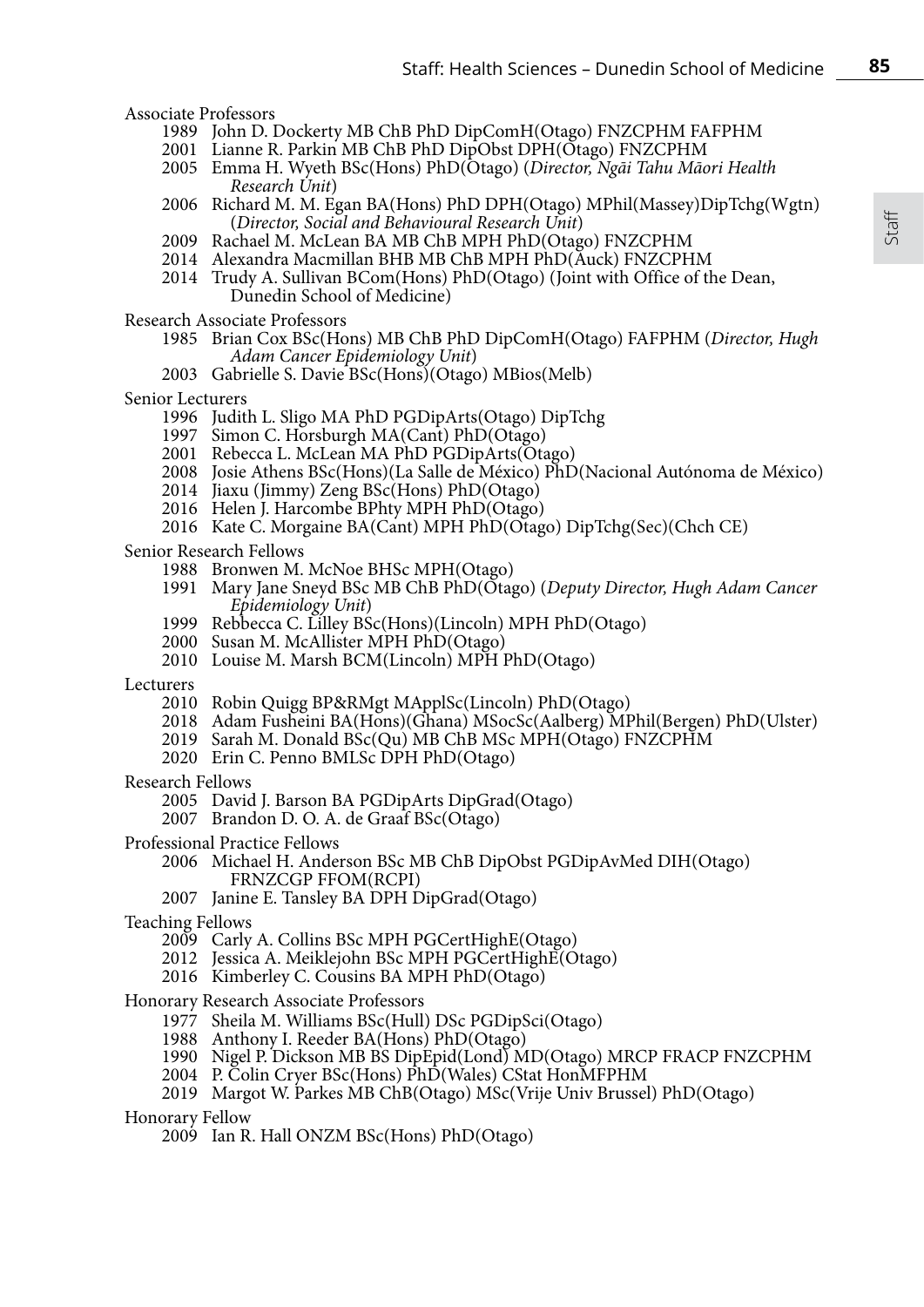# Department of Psychological Medicine

Senior Lecturer and Head of Department

2004 Thelma (Tess) G. Patterson BA PhD PGDipArts PGDipClPs(Otago)

### Professors

- 1999 Kate M. Scott MA(Applied) DipClinPsych(Well) PhD(Camb) MNZCCPsych (Professor since 2015)
- 2008 Paul W. Glue MB ChB(Otago) MD(Brist) FRCPsych (*Hazel Buckland Professor*)
- 2017 Yoram Barak MHA(Ben-Gurion) MD(Tel Aviv) FRANZCP

# Senior Lecturers

- 2006 Christopher K. Gale BHB MB ChB MPH(Auck) FRANZCP
- 2011 Charlene M. Rapsey BA BSc(Hons) PhD PGDipClPs(Otago)
- 2019 Charlotte Mentzel MD(Utrecht) PhD(Maastricht)
- 2020 Jacobus C. Du Plooy BMil(Stell) BSocSci(Hons)(Pret) MSc(Sefako Makgatho) MBA PhD(N-W S Af)

# Lecturer

2021 Anita A. Azeem BA(Forman Christian College) MS(Beaconhouse) PhD(Otago)

# Professional Practice Fellows

- 2019 Aimee C. Richardson BSc(Hons)(Cant) MSc PGDipCIPs(Otago)
- 2021 Che-Wei (Jerry) Hsu BSc(Cant) MScEng(National Chung Hsing University) MSc(National Taiwan University) PhD PGDipCIPS(Otago)

# Assistant Research Fellow

2011 Linda D. Hobbs MSc PGDipSci(Otago)

# Clinical Senior Lecturers

- 1994 Christopher D. B. Wisely MB ChB(Otago) MRCPsych
- 2011 Evan G. Mason MB ChB(Otago) FRANZCP
- 2011 Andrew G. Tucker MB ChB(Otago) FRANZCP
- 2014 Kimball Chen MD(Loma Linda) AmBdCertPsych

# Teaching Fellow

1996 Anita J. Admiraal BA MHealSc(Otago) RCpN

# Honorary Associate Professor

2019 Maria Kleinstäuber Diplom Psychologe Dr phil PP(Mainz) Habil(Marburg)

# Department of Surgical Sciences

Associate Professor and Head of Department

1999 Mark W. Thompson-Fawcett MB ChB MD(Auck) FRACS

# Anaesthesia and Intensive Care

Clinical Senior Lecturer and Head of Section

1992 Geoffrey E. Laney MB ChB DipObst(Otago) PGCertClinUS(Melb) FANZCA FFARACS

# Clinical Senior Lecturers

1982 David Jones BSc MB ChB(Auck) FANZCA FFPMANZCA

- 1994 Duncan W. Watts MB ChB(Otago) FANZCA
- 2002 Lisa J. Horrell MB ChB(Otago) PGCertClinUS(Melb) FANZCA
- 2005 Ursula Reymann MD(Hamburg) FRCA
- 2008 Hansjoerg A. Waibel Staatsexamen(Heidelberg)
- 2012 Andrew W. Smith BSc MB ChB(Otago) FANZCA
- 2012 Edwin P. H. van Broekhoven Artsexamen(Nijmegen) DTM&H(Amsterdam) FRCA
- 2015 A. Craig Carr MB ChB(Dund) MSc(Glas) MBA(Oxf) DA(RCA) DICM(FICM) FFICM
- 2015 Claire J. Ireland MB ChB(Birm) FANZCA
- 2019 Robyn F. Chirnside MB ChB(Otago) FANZCA
- 2019 Michael F. Hamilton MB ChB(Otago) FANZCA

# Orthopaedic Surgery

Professor and Head of Section

2001 David P. Gwynne Jones MA(Camb) BM BCh(Oxf) FRCS FRACS (Professor since 2021)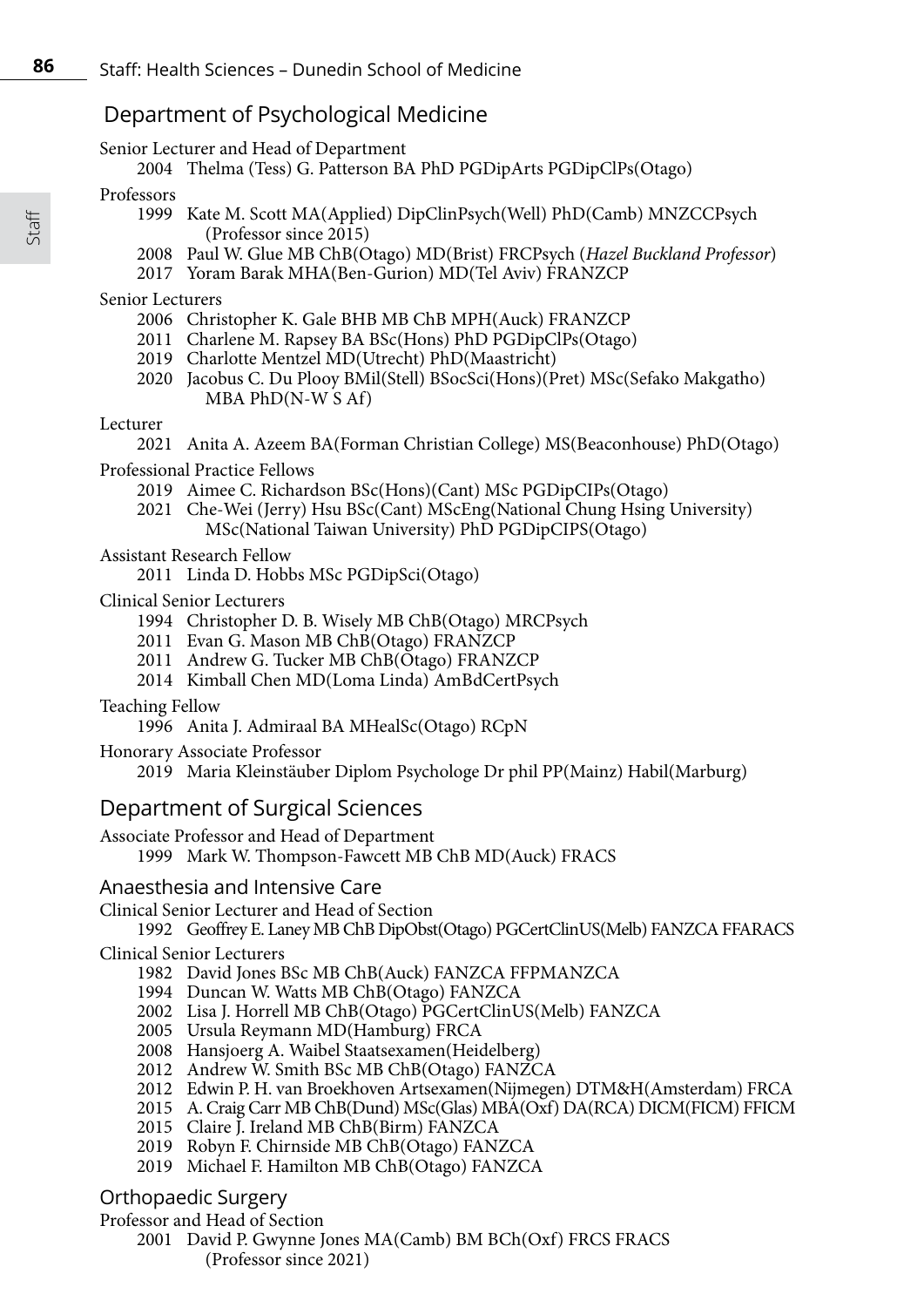Professor

- 2006 J. Haxby Abbott MScPT(St Augustine) PhD DipGrad(Otago) DPT(MGH) DipPhty FNZCP (Professor since 2018)
- Emeritus Professor
	- 1988 Jean-Claude Theis ONZM MD(Nancy) MChOrth(Liv) FRCSEd FRACS (Professor since 2012 and Emeritus Professor since 2020)

#### Clinical Senior Lecturers

- 1990 Bruce F. Hodgson MB ChB(Auck) FRACS
- 1993 John D. Dunbar BAgrSc(Cant) MB ChB(Otago) FRACS
- 1997 Michael J. Chin MB ChB(Otago) FRACS
- 2001 Simon F. McMahon MB ChB(Otago) FRACS
- 2007 Christopher L. Birks MB ChB(Otago) FRACS
- 2009 Alan Carstens MB ChB(Auck) FRACS
- 2012 N. Gary McCoubrey MB ChB(Dund) FRACS MRCSEd
- 2017 Wesley Bevan MBChB(Auck) FRACS
- 2019 John A. Scanelli MD(Virginia) AmBdCertOrthSurg

### Surgery

*General Surgery*

Professor

1999 Gregory T. Jones BSc PhD(Otago) (Professor since 2018)

Associate Professor

1999 Mark W. Thompson-Fawcett MB ChB MD(Auck) FRACS

Senior Lecturers

- 2009 Kate N. Thomas BSc(Cape Town) PhD PGDipSportMed(Otago) DMU(Vascular)(ASUM)
- 2011 Jolanta Krysa MB BS(Lond) MSc(Kent) FRCS
- 2014 John C. Woodfield MB ChB PhD(Otago) FRACS
- 2019 James Haddow MB ChB(Glas) BSc MB BS(Imp Lond) MDRes(QM Lond) FRCS
- 2020 Deborah Wright BMedSc(Hons) MB ChB(Birm) PhD(Auck) FRAC

Lecturer

1993 Brigid G. Hill BSc(Hons)(E Lond) MHealSc(Otago) DMU(Vascular)(ASUM)

Clinical Reader

1979 Stephen G. K. Packer BMedSc MB ChB(Otago) FRACS

Clinical Associate Professor

2008 Konrad K. Richter Staatsexamen(Halle-Wittenberg) MD PhD(Jena)

Clinical Senior Lecturers

- 1987 Murray V. Pfeifer MB ChB(Otago) FRACS
- 1996 Thomas B. Elliott BSc MB ChB(Otago) FRACS
- 1998 Michael G. Landmann MD(Heidelberg) PGDipHealInf(Otago) FRACS
- 1999 Graeme J. S. Millar BSc(Hons) MB ChB(Glas) FRACS
- 2007 Patrick W. L. Lyall MB ChB(Otago) MMedSc(NUI)
- 2010 William M. McMillan BSc(Hons) MB ChB(Otago) FRACS
- 2010 Julian M. Speight BSc(Hons) MB BS(Lond) FRCSEd FRACS
- 2011 Paul B. Samson MB ChB BSc(Hons)(Otago) FRACS
- 2013 Rebecca S. Ayers MB ChB(Otago) PGDipHandSurg(Manc) FRACS
- 2014 Jonathan C. Potter MB ChB(Otago) FRACS
- 2019 Sarah Lesche Staatsexamen(Magdeburg) ChM(Edin) FEBVS

Professional Practice Fellows

- 1993 Michael H. Hunter MB ChB(Otago) FRACS
- 2007 Andrew M. Audeau MB ChB(Otago) FRACS
- Honorary Professor
	- 2010 John L. McCall MB ChB MD(Otago) FRACS (*McKenzie Professor of Clinical Science*)
- Honorary Research Associate Professor
	- 2015 Sven Vanneste MSc(Ghent) PhD(Antwerp)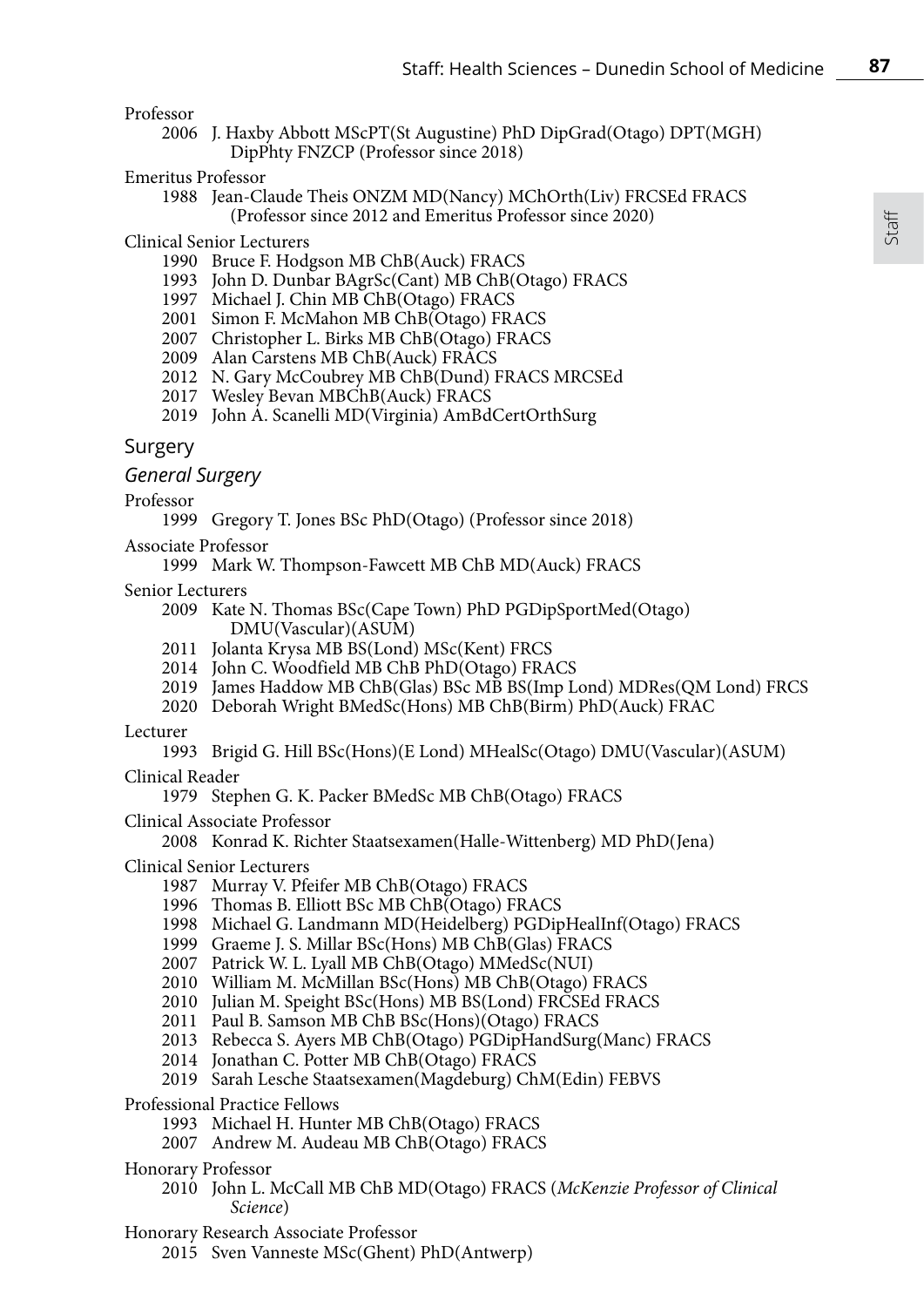# *Cardiothoracic Surgery*

Clinical Senior Lecturers

- 1986 Richard W. Bunton MB ChB(Otago) FRCSEd FRACS
- 2016 Philip J. Davis MB ChB(Otago) FRACS

# *Neurosurgery*

Professor and Head of Section 2013 Dirk De Ridder MD(Ghent) PhD(Antwerp)

Research Associate Professor

2018 Jaroslaw K. Maciaczyk MD(Bydgoszczy) Dr med Privatdozent(Freiburg)

Clinical Senior Lecturer 2012 Ahmad Taha MD(Damascus) FRCS

# *Otolaryngology and Head and Neck Surgery*

Associate Professor

1998 Patrick J. D. Dawes MB BS(Lond) FRCSEd FRCS

# Clinical Senior Lecturers

- 2003 Dean R. Ruske MB ChB(Otago) FRACS
- 2006 Jamie C. Ryan MB ChB(Otago) FRACS
- 2009 Matthew R. Leaper MB ChB(Otago) FRACS

# *Urology*

### Associate Professor

2019 Amir Zarrabi MB ChB(Pret) PhD(Stell) FC Urol SA

# Clinical Senior Lecturers

- 1993 Kampta P. Samalia DMS(Fiji) FRACS
- 2014 Alastair J. Hepburn MB ChB(Otago) FRACS
- 2015 Serge Luke MD(Novosibirsk) Dr med(Heidelberg) FRACS

# Department of Women's and Children's Health

Associate Professor and Head of Department

2012 Michael L. Stitely MD(Pittsburgh) AmBdCertO&G FACOG FRANZCOG

# Obstetrics and Gynaecology

# Emeritus Professor

1983 Wayne R. Gillett MB ChB MD(Otago) FRCOG FRANZCOG CREI FFPMANZCA (Professor since 2012 and Emeritus Professor since 2018)

# Associate Professor

2012 Michael L. Stitely MD(Pittsburgh) AmBdCertO&G FACOG FRANZCOG

# Senior Lecturers

- 2009 G. Helen Paterson BM(S'ton) MMedSc(Otago) DTM&H(Lond) DFFP FRANZCOG (Head of Section)
- 2010 Emma R. Macfarlane BSc PGDipHealSc(Otago) BN(Otago Poly) RN
- 2013 Pauline G. Dawson BMid DipArts(Massey) PGCertMid(Well)
- 2019 Catherine J. Coffey BA(Camb) MB BS(Lond) DPhil(Oxf) CertClinEd(Newcastle UK) MRCOG
- 2020 Robert Crumb MD(Chicago) MPH(Lond) FACOG

# Clinical Senior Lecturers

- 2002 Celia J. Devenish MB BS(Newcastle UK) FRANZCOG FRCOG
- 2008 Simone M.E.P. Petrich MD(Heidelberg)
- 2009 Janet P. Downs MB ChB(Sheff) MA(Oxf) DCH(Otago) DRCOG FRNZCGP
- 2012 James C. Faherty MD(Wisconsin) FACOG (Gilmour Trust Senior Lecturer)
- 2016 Byron A. Brown BS(Winthrop) MD(S Carolina) AmBdCertO&G FRANZCOG
- 2018 Kathryn van Harselaar MB ChB(Otago) FRANZCOG
- 2019 Lena Clinckett MB BS(Qld) FRANZCOG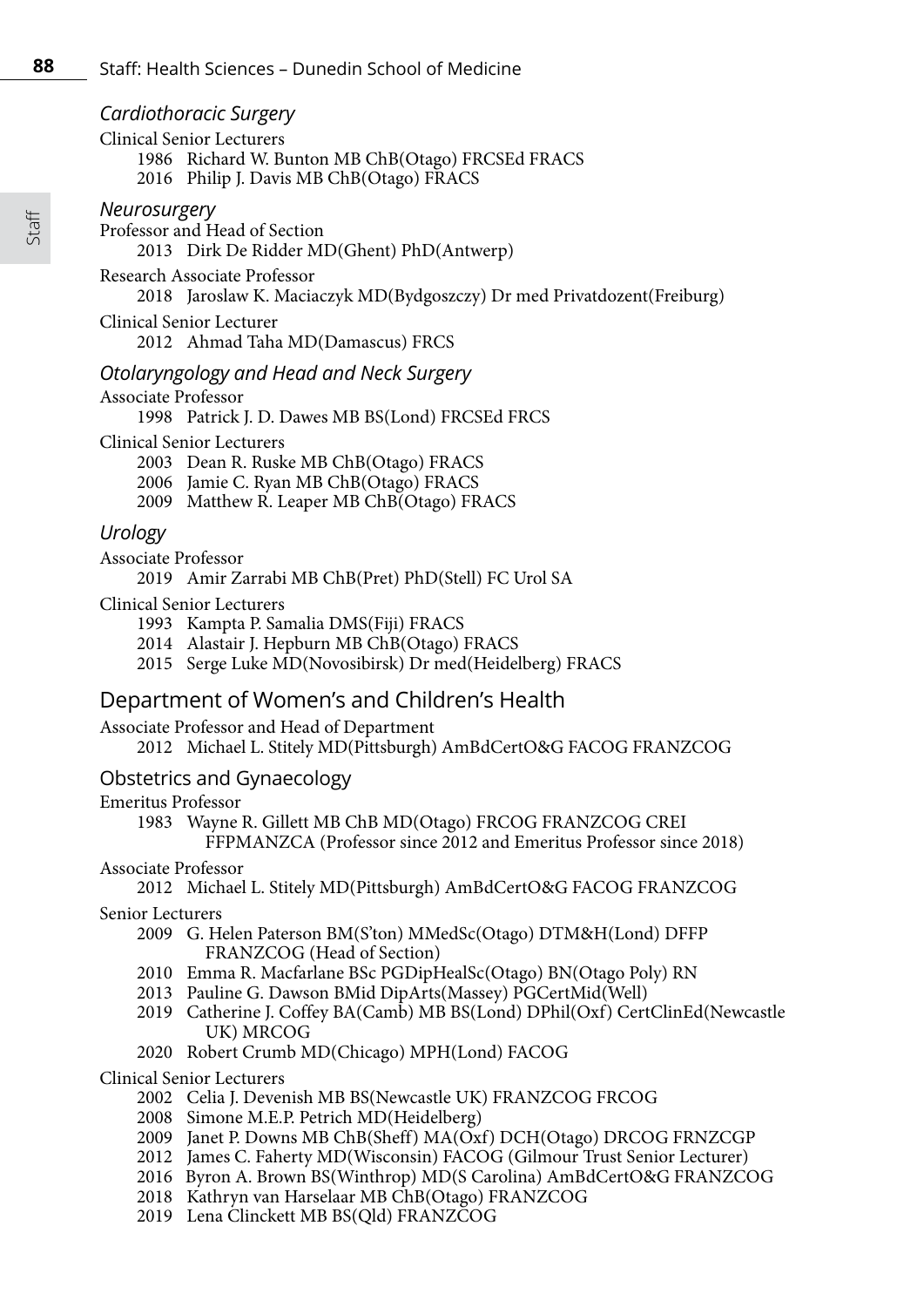### Clinical Lecturers

- 2000 Lynley K. Pascoe DipNursing RGON RM (Midwifery)
- 2016 Leehe Vardi MB ChB PGDipOMG(Otago)

#### Professional Practice Fellows

- 1999 Sally McNeill RGON RM
- 2008 Susan E. Walthert MB ChB(Otago) FRNZCGP
- 2020 Trudy Galer BN(Otago Poly) PGDipHealSc(Otago) RN

### Paediatrics and Child Health

Associate Professor and Head of Section

#### 2009 Benjamin J. Wheeler MB ChB DCH(Otago) FRACP

#### Professors

- 1984 Barry J. Taylor MB ChB(Otago) FRACP (Professor since 1999)
- 1990 Barbara C. Galland BSc(Hons) PhD(Otago) (Professor since 2021)
- 2002 Stephen P. Robertson BMedSc MB ChB(Otago) DPhil(Oxf) FRACP FRSNZ (*Cure Kids Professor of Child Health Research*)
- 2018 Peter McIntyre MB BS(Qld) PhD(Syd) FRACP FAFP

#### Senior Lecturers

- 2014 Mavis J. Duncanson MB ChB MPH PhD(Otago) GCUT(Notre Dame Aust)
- 2020 Gloria J. Dainty BS MB ChB DCH(Otago)
- 2020 Jason Wister MD(Loma Linda) FAAP

### Research Fellows

- 2003 Zandra A. Jenkins BSc(Hons) PhD(Otago)
- 2009 Judith F. Adams BA BSc(Hons) MB ChB(Otago)
- 2019 Glenda L. M. Oben BSc MHealSc PGDipHealSc(Otago)

#### Assistant Research Fellow

2017 Georgina S. Richardson BA(Massey) GDipBHL MPCS(Otago)

#### Clinical Reader

1992 Paul A. Tomlinson BSc(Cant) BHB MB ChB MD(Auck) MRCP FRACP FRCPCH (*Gilmour Trust Senior Lecturer*)

### Clinical Senior Lecturers

- 1993 Ian K. Shaw MB ChB(Otago) FRACP
- 2004 Susan M. Craw MB ChB DDR(Otago) FRANZCR
- 2012 Liza K. Edmonds BSc(Cant) MB ChB DipObst DCH(Otago) MMed(Syd) FRACP
- 2013 Paul E. Trani BS MD(Virginia Commonwealth) AmBdCertPed

#### Professional Practice Fellow

```
2021 Emma C. Collins BEd PGCertHighE(Otago) MN(Massey) RN
```
#### Adjunct Professor

2008 Robert J. McK. Gardner MB ChB(Otago) MSc(Edin) FRACP

### Mortality Review Data Group

#### Research Analyst

2007 Joseph Y. Hii BSc(Cant) PGDipApStat(Otago)

#### Systems Analysts/Developers

- 2009 Kataryzyna E. Szymanska BSc(Hons)(Ott)
- 2015 Julian A. Davison BSc(Cant)

**89**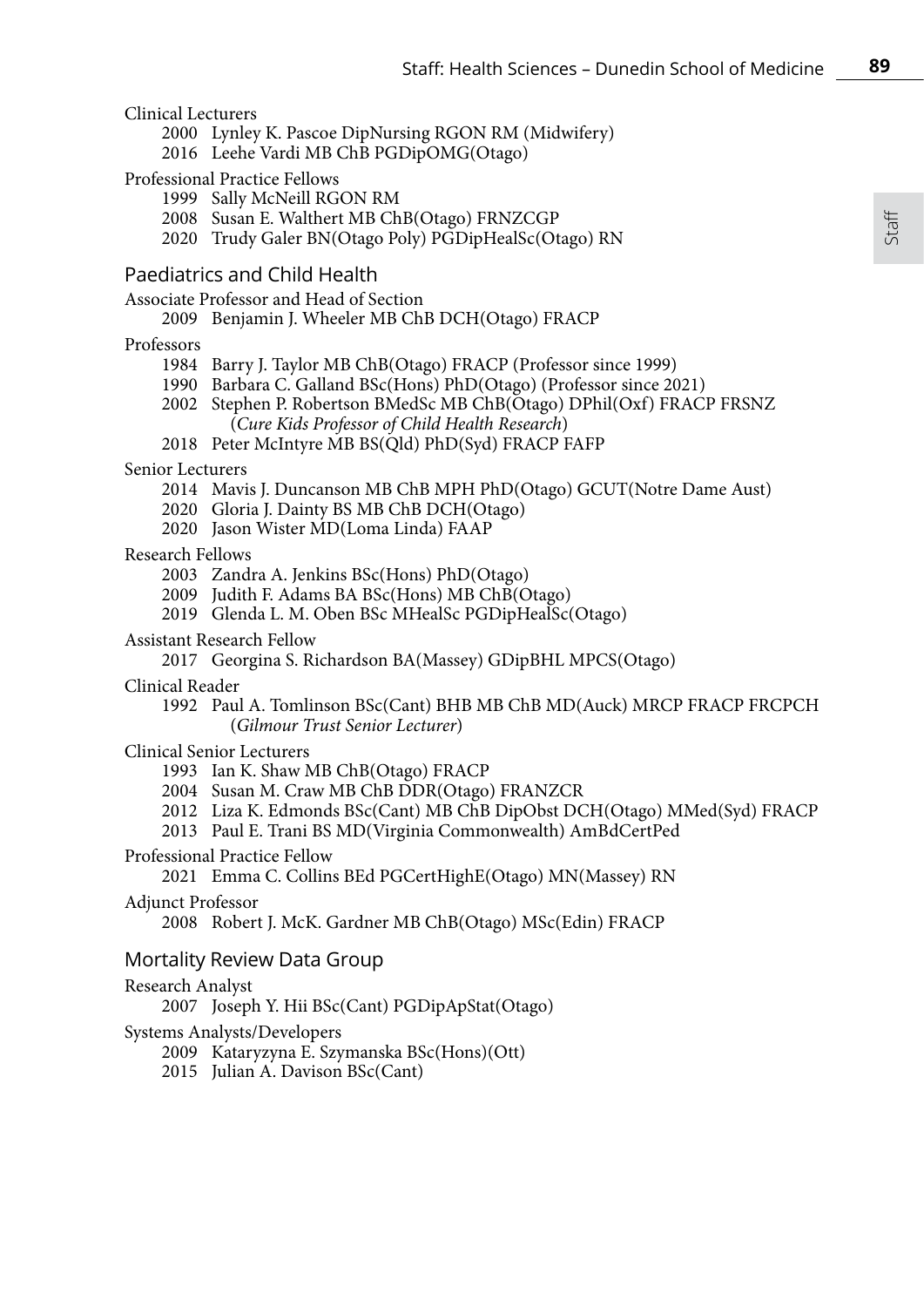# University of Otago, Wellington

Dean and Head of Campus

2003 William M. M. Levack BPhty MHealSc PhD PGDipRehab(Otago) NZRP (Professor since 2020)

### Deputy Dean

1995 Dawn E. Elder MB ChB PhD DCH(Otago) FRACP (Professor since 2013)

# Associate Deans

- 1990 Bridget H. Robson BA(Well) DPH(Otago) (Mäori)
- 1999 Mark A. Huthwaite MB ChB(Stell) FCPsych(SA) (Undergraduate Studies)
- 2009 Rebecca Grainger BMedSc MB ChB PhD(Otago) FRACP FAIDH FAHSI (Professor since 2022) (Medical Education)
- 2016 Ross C. Freebairn BHB MB ChB DipObst(Auck) FANZCA FRCPEd FCICM (Undergraduate Studies, Hawke's Bay)
- 2017 Nathalie K. S. de Vries Artsexamen PhD(Groningen) FRACP (Undergraduate Studies, Palmerston North)
- 2017 Dianne Sika-Paotonu CQS BSc MBmedSc PhD PGDipHELT PGCertEdPD(Well) DPH(Otago) CertAT(Auck IT) (Pacific)

### Student Counsellor

2013 Denise M. Steers MA(Applied)(Well)

# Education Unit

#### Associate Dean

2009 Rebecca Grainger BMedSc MB ChB PhD(Otago) FRACP FAIDH FAHSI (Professor since 2022)

### Clinical Skills Director

2018 Sarah C. Rennie BMSc(Hons) MB ChB(Dund) PhD(Otago) MRCSEd FRCSEd FRACS

### Education Adviser

2013 Tehmina B. Gladman BA(Texas) MSc(Brist) PhD(Mississippi)

e-Learning Facilitator

2021 Chen Wang BIS MSE(Beijing) MA(Auck)

Clinical Education Adviser

2015 Emma J. Merry MB BS(Lond) PGCertClinEd(Auck) FCICM FAChPM

Student Learning Adviser (HEDC)

2019 M. Ruth Toumu'a MA PhD DipTESOL(Well)

# Department of Medicine

Professor and Head of Department

2009 Annemarei Ranta BBiol BPhil(St Mary's Coll Med) MD(Penn State) PhD(Otago) PGCertSc(Massey) FRACP FAHA FWSO (Professor since 2021)

# Professors

1984 Julian Crane MB BS(Lond) FRACP FRCP (Professor since 2002)

- 1997 Alister M. Neill BSc MB ChB MD(Otago) DipAnaesthesia(UK) FRACP (Professor since 2019)
- 1997 Mark Weatherall MB ChB(Otago) BA MApplStat(Massey) FRACP (Professor since 2011)
- 2001 Jeremy D. Krebs MB ChB MD(Otago) FRACP (Professor since 2019)
- 2004 E. Jean C. Hay-Smith MSc(E Lond) PhD(Otago) DipPhys(Auck IT) MPNZ (Professor since 2020)
- 2009 Rebecca Grainger BMedSc MB ChB PhD(Otago) FRACP FAIDH FAHSI (Professor since 2022)

### Associate Professors

- 1997 Angela J. Campbell BSc PhD(Otago)
- 1998 Andrew A. Harrison MB ChB(Otago) PhD(Lond) FRACP
- 1998 William J. Taylor MB ChB(Auck) PhD PGDipMSM(Otago) FRACP FAFRM(RACP)
- 2010 Fiona P. Graham BOccTher(Otago Poly) PhD(Qld) NZROT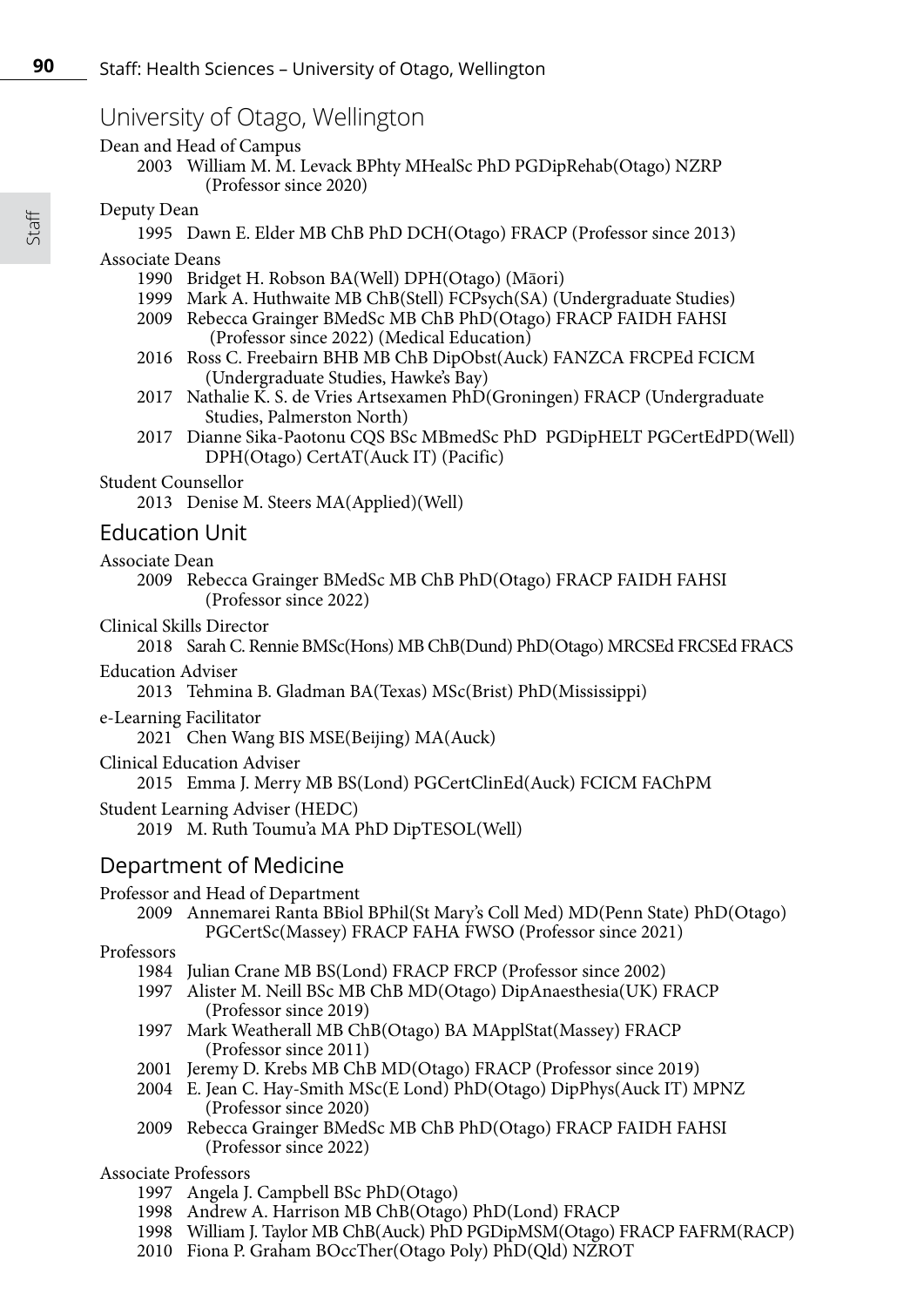Research Associate Professor

2002 Tristram R. Ingham MB ChB(Otago)

Senior Lecturers

- 1996 Robin F. Griffiths MB ChB(Brist) MPP(Well) DAvMed(RCP) DIH(Lond) FFOEM FFOM(RCPI) FAFOEM FAFPHM FACOEM FACAsM
- 2004 Michael J. Tweed MB ChB(Leeds) MMedSci(Nott) FRCP FRACP
- 2006 Elliot M. Bell BCA MA PGDipClinPsych(Well) PhD(Otago)FNZCCP
- 2010 Stephen J. Inns MB ChB(Otago) MD(Lond) FRACP
- 2010 Julia A. Myers MHealSc PGDipRehab(Otago) DipPhty(Auck IT)
- 2015 Rosemary M. Hall MB ChB(Otago) PhD(Open) FRACP
- 2016 Peter L. M. Fortes BN(Massey) MHealSc(Otago) DipNursing(Auck UT)

#### Senior Research Fellows

- 2003 Bernadette D. Jones DPH(Otago) RGON
- 2009 Caroline L. Shorter MSc(Well) PhD(Otago)

### Lecturer

- 2006 Rachelle A. Martin MHealSc PhD PGDipRehab(Otago)
- Research Fellows
	- 2004 Phillipa K. Barnes BA(Well) DPH(Otago)
	- 2008 Christine A. Barthow MA(Applied)(Well) RN
	- 2016 Patricia L. Whitfield MB ChB(Auck)

#### Assistant Research Fellows

- 2008 Janice M. Kang BSc(Hons)(Well)
- 2010 Sinead M. Donnelly MB BCh BAO HDipIPsythS(NUI) FRCPI FAChPM
- 2010 Claire Honeywill MSc(Brist) PhD(St And)
- 2015 Darren A. Hooks MB ChB PhD(Auck) GDipCEP(CEPIA) FRACP

### Clinical Senior Lecturers

- 1993 David A. Hamilton MB ChB(Edin) MRCP FRCR FRCPEd FAChPM
- 1995 Raymond M. Bruce MB ChB(Otago) FRACP
- 1995 Mark B. Simmonds MB ChB(Otago) FRACP
- 1996 Grant B. Pidgeon MB ChB MD DipObst(Otago) FRACP
- 1997 John W. Wyeth MB ChB MD(Otago) FRACP FRCP
- 1999 Phillip P. Matsis MB ChB(Auck) FRACP FCSANZ
- 2000 S. Andrew Aitken MB ChB(Otago) FRACP FCSANZ
- 2001 Carol A. Johnson MB ChB(Cape Town) FFRadT(SA) FRANZCR)
- 2002 Jonathan L. Adler MB BS(Lond) FRACP FAChPM MRCP
- 2003 Philip J. Matheson MB ChB(Otago) FRACP
- 2004 Scott A. Harding MB ChB(Otago) FRACP
- 2006 David I. Robiony-Rogers MBA(Sheff Hallum) DPH(Otago)
- 2006 Nicola A. Smith BHB MB ChB(Auck) FRACP
- 2006 Matthew R. Webber MB ChB(Otago) FRACP
- 2007 Murray J. Leikis BHB MB ChB(Auck) FRACP
- 2007 Anne E. O'Donnell BSc(Well) MB ChB(Otago) FRACP
- 2008 Elaine W. Barrington-Ward MB BS(Lond) MRCP
- 2008 James M. Evans MB ChB(Otago) FRANZCR
- 2008 Kyle G. Perrin MB ChB(Otago) PhD(Cant) FRACP
- 2008 Cindy R. Towns BS(Idaho State) MB ChB PhD(Otago) FRACP
- 2008 Stefan A. Sasse Dr med(Bonn) FRACP FCSANZ
- 2009 Christina R. Cameron MB ChB MClinPharm(Otago) DipPharm(CIT) FRACP
- 2009 Timothy M. Gilmore MD(Washington) PE(Chemical Engineering)
- 2009 Ilamaram Kumarasamy MB ChB(Otago) FRACP
- 2010 Catherine Barrow MB ChB(Otago) FRACP
- 2010 Evan Jolliffe MB ChB(Otago) FRACP
- 2010 Thomas C. Mules MB ChB(Otago)
- 2010 Anna M. Nicholson MB ChB(Otago) FRANZCR
- 2010 Jennifer M. Taylor MB ChB(Auck) FRACP
- 2010 David G. Tripp MB ChB(Otago) FRACP FCICM

**91**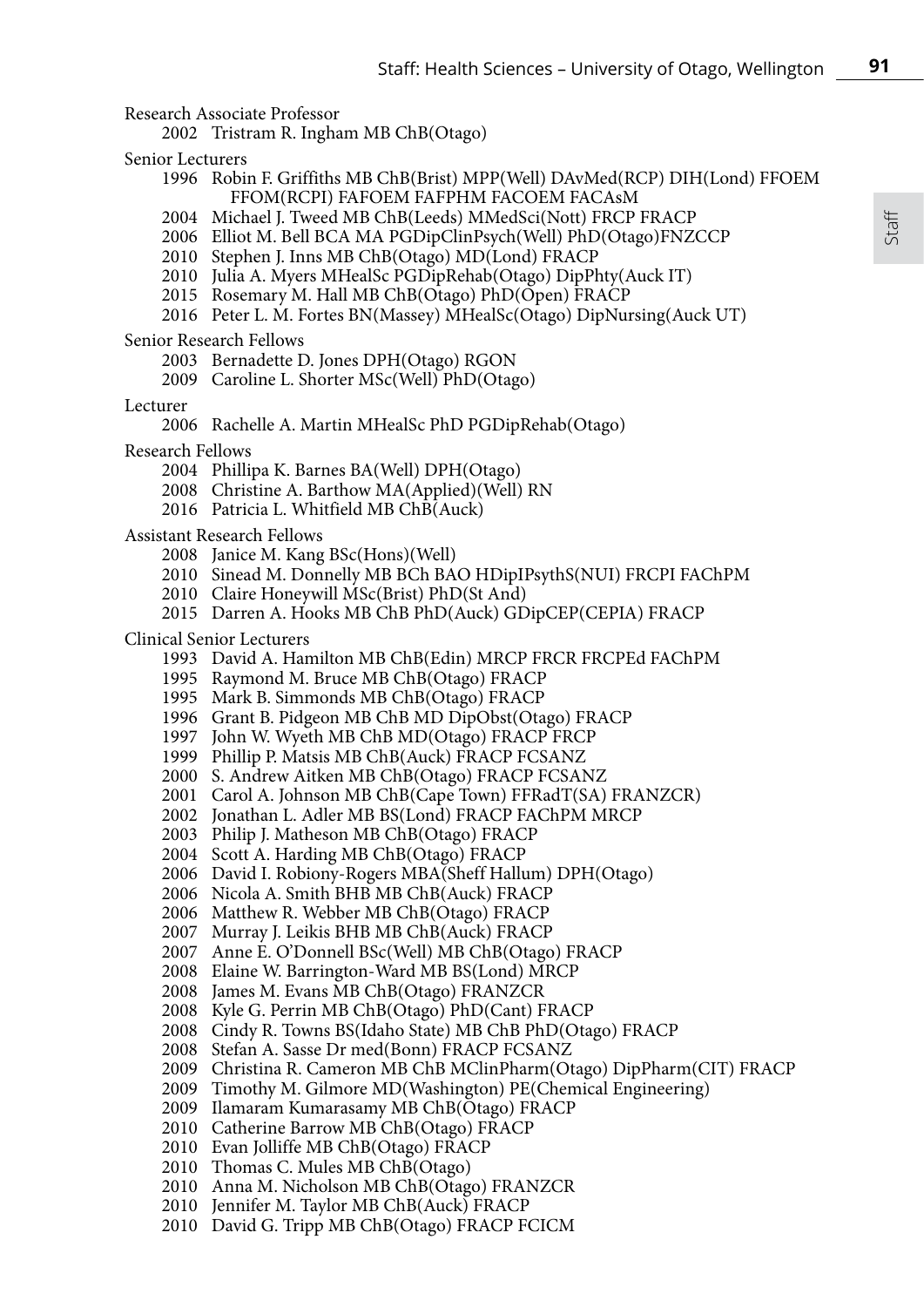- 2011 Russell W. Anscombe BSc(Well) MB ChB(Otago) FRACP FCSANZ
- 2011 Russell H. Clarke MHSc(Otago)
- 2011 Jonathan W. Graham MB ChB(Otago) FRACP
- 2011 Nicholas P. S. Humphries MB ChB(Otago) DipObst DipPaed(Auck) FRANZCR
- 2011 Brendan J. Ng MB ChB(Otago) FRACP
- 2011 Thomas D. Thomson MB ChB(Otago) DipObst(Auck) MRCGP FRACP
- 2012 Paul J. Healy MB ChB(Otago) DipObst(Auck) FRACP
- 2012 Brendan Luey MB ChB(Otago) PhD(Newcastle UK) FRACP
- 2012 David O. Okonji MB BCh(Wales) FRACP
- 2012 Ian Rosemergy BHB MB ChB(Auck) FRACP
- 2012 Dodda Siddappa Satish Hulikunte MB BS(Rajiv Gandhi University of Health Sciences) FRACP
- 2013 Leila Arnold MB ChB(Cape Town) FRACP
- 2013 Dorothy Dinesh MB ChB(Auck) CertTransfMed(RCPEd) FRACP
- 2013 Nichola Naidoo MB ChB(Natal) FRANZCR
- 2014 David A. J. Bourke BHB MB ChB(Auck) FRACP
- 2014 Keith Dyson BSc MB ChB(Edin) FRACP MRCP
- 2014 Marianne Falconer MB BCh(Dubl) MRCP FRACP
- 2014 Marie E. K. Liang Lung Chong MB BS(Newcastle UK) MRCP CCST FRACP
- 2015 Chris M. Andersen MD(Columbia) AmBdCertIntMed FRACP
- 2015 Richard W. Carroll MB ChB(Manc) FRACP
- 2015 Caroline L. Chembo BSc MB ChB(Zambia) FRACP
- 2015 Sarah L. Fairley MB BCh BAO PhD(Belf) MRCP
- 2015 Matthew J. Kelly MB ChB(Otago) MRes DTM&H(Liv) FRACP
- 2016 Brian T. Corley BMedSc MB ChB BAO(NUI) PhD(Otago)
- 2016 Veronica B. Crawford MB ChB(Otago) FRACP
- 2016 James E. Fingleton BM(S'ton) MRCP CCT FRACP
- 2016 Ronald A. Linton MB BCh BAO(Belf) MRCP CCT FRACP
- 2016 Timothy J. E. Matthews MB ChB(Cape Town) FCP FRACP
- 2016 Susan V. Plunkett MB ChB(Otago) FRACP
- 2017 George B. Bax MB ChB(Edin) BSc MRCP FRACP
- 2017 Carolyn J. Clark MB ChB(Auck) FRACP
- 2017 Luatupu Ioane-Cleverley MB BS(PNG) MPH(Otago) FRACP
- 2017 Anil M. Ranchord MB ChB(Otago) FRACP
- 2018 Brendon M. Ah Chan MB ChB(Otago) FRACP
- 2018 Rowena I. Howard MB ChB(Otago) FRACP
- 2018 Douglas T. M. Iupati MB ChB(Auck) FRANZCR
- 2018 Emma K. McMenamin MB ChB(Aberd) PGDip(Brist) FRACP
- 2018 Khadiga E. A. Mohammed MB BS(Gezira) MMed(Cape Town) FCRadOnc
- 2018 Maas C. Mollenhauer Staatsexamen SpecNeurology(Frankfurt)
- 2019 Anupkumar George MB BS(Kottayam) FRACP FRCPA
- 2019 Stephen Hogg MB BS(Qld) FRACP
- 2019 Eric W. K. Ji MB ChB(Auck) FRANZCR
- 2019 Maartje G. S. Lyons MB ChB(Otago) FRNZCGP
- 2019 Manjula Ricciardi Laurea(Insubria) SpecGeriatricMed(Pavia) FRACP
- 2019 Thomas J. Thompson MB ChB(Otago) FRACP
- 2020 John C. Chalkely MB BS(Lond) FAFOEM(RACP)
- 2020 Shahistha Naidoo MB ChB(KwaZulu-Natal) MMed(WSU) FcRadOnc
- 2020 Karen E. Nightingale MB BCh BAO DipLSHTM(Belf) MPH(Lond) PGDip(Manc) MFOM FAFOEM
- 2021 Victoria P. McGarrigle MB BCh BAO(Belf)
- 2021 Martin N. M. Punter MB ChB(Manc) PhD(Lond) FRCP FRACP
- 2021 Gareth J. Richards BSc MBChB(Otago) GCCT(Melb) ACCAM(Monash)

### Adjunct Professor

2008 C. Richard W. Beasley MB ChB DSc(Otago) DM(S'ton) FRACP FAAAAI FRCP HonFFOM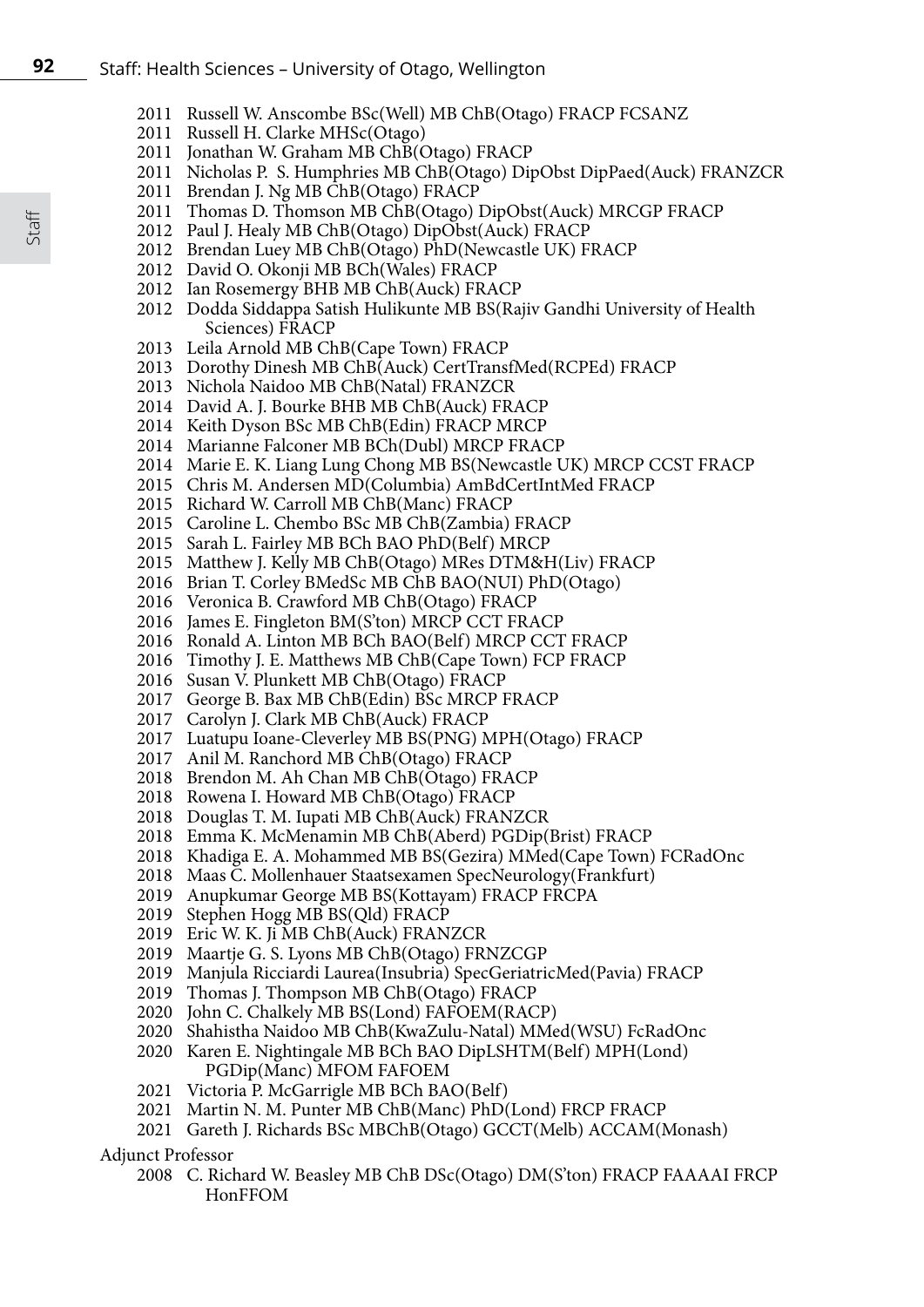Professional Practice Fellow

2008 Swee Kin Loke MSEd(Capella) GradDipTchg(Nan Tech) PhD(Otago)

- Honorary Professors
	- 2003 Sarah G. Dean MB BS(Hons)(Syd)
	- 2019 Michael Haney MD(Michigan) PhD(Umea)

### Honorary Research Associate Professor

1983 Robert W. L. Siebers PGCertPH(Otago) FNZIMLS FNZIC CBiol FSB

# Department of Obstetrics, Gynaecology and Women's Health

Senior Lecturer and Head of Department

2003 Sara K. Filoche BSc(Hons)(Abery) MSc PhD(Exe)

Professor

1996 John D. Hutton MB ChB(Otago) PhD(Lond) FRCOG FRANZCOG

### Emeritus Professor

- 1987 Kevin C. Pringle ONZM MB ChB(Otago) FRACS (Professor since 2000, Emeritus Professor since 2015)
- Senior Lecturers
	- 2002 Fali K. Langdana MB BS(Nagpur) FRANZCOG MRCOG MRCPI
	- 2003 Andrew S. Murray MB ChB(Otago) PhD PGDipObstMedGyn(Auck) FRANZCOG
	- 2008 Judy F. Ormandy MB ChB(Otago) MClinEd(Auck) DipObs(Otago) FRANZCOG
	- 2009 Peter R. Abels MB ChB(Stell) FCOG(SA)
	- 2018 Simon J. McDowell MB ChB(Otago) FRANZCOG
	- 2018 Leigh Searle MB ChB PGDipOMG(Otago) MRepMed(NSW) FRANZCOG CREI
	- 2020 Rebecca E. S. Crabbe MB ChB PGDipOMG(Otago) FRANZCOG
	- 2021 Sarah Te Whaiti MB ChB PGDipOMG(Otago)

### Assistant Lecturers

- 2002 Debbie B. Bean RN RM
- 2012 Annette Hobbs-Tuitea RN RM
- 2018 Janet Campbell BA(Well)
- 2018 Nergis V. Narayan MSW(Tata Inst Soc Scis)
- 2018 Ngarangi V. Pritchard RM RCN

Clinical Senior Lecturers

- 1986 John D. Tait MB BS(Monash) MRCOG FRANZCOG
- 2000 S. Andrew Aitken MB ChB(Otago) FRACP FCSANZ
- 2001 Michel R. Sangalli MD(Geneva) FRANZCOG DDU(ASUM) CMFM
- 2002 Howard M. Clentworth MB ChB(Otago) MRCOG FRANZCOG
- 2010 Maha M. Jaber MB ChB(Baghdad) PGDipObstMedGyn(Auck) FRANZCOG
- 2010 Jeremy B. A. Meates MB ChB(Otago) BHB DipObst(Auck) FRANZCOG MRCOG
- 2012 Nicholas D. Bedford MB ChB Dip Obst(Otago) FRANZCOG
- 2015 Sarah L. Fairley MB BCh BAO PhD (Belf) MRCP
- 2015 Kirsten Gaerty MB ChB PGDipOMG(Otago) DDU(ASUM) FRANZCOG
- 2015 Jennifer M. Hayward BMSci BM BS(Nott) FRANZCOG FRACP FAChSH
- 2016 Anju Basu MB BS(B'lore) FRANZCOG
- 2016 Philip A. Suisted BPRMgt(Lincoln) MB ChB PGDipOMG(Otago) FRANZC
- 2017 Elizabeth R. Childs BSc(Auck) BHSc(Physio)(Auck UT)
- PGDipManPhty(NZMPA) PGCertPhysio(PlvFlrRehab)(Melb) 2018 Emma L. Felix BSc(Hons)(Brad) PGDipEd(Massey) FHGSA
- 2018 Karen T. Leemen BA MB BS(Syd) FRANZCOG
- 2018 Kate Strachan MB ChB(Otago) FRCPA
- 2019 Sandadura A. De Silva MB BS(Colombo) MRCOG CCT(UK)
- 2019 Olufela Ifaturoti MB BS(Ib) MRCOG CCT(UK) FRANZCOG
- 2019 Patrick J. Keating MB BS(Lond) MRCOG CCST(UK)
- 2020 Catherine J. Stephenson MB ChB(Edin) DCH(Otago) DipObst(Otago) **FRNZCGP**
- 2020 Robert G. Veale MNZM

**93**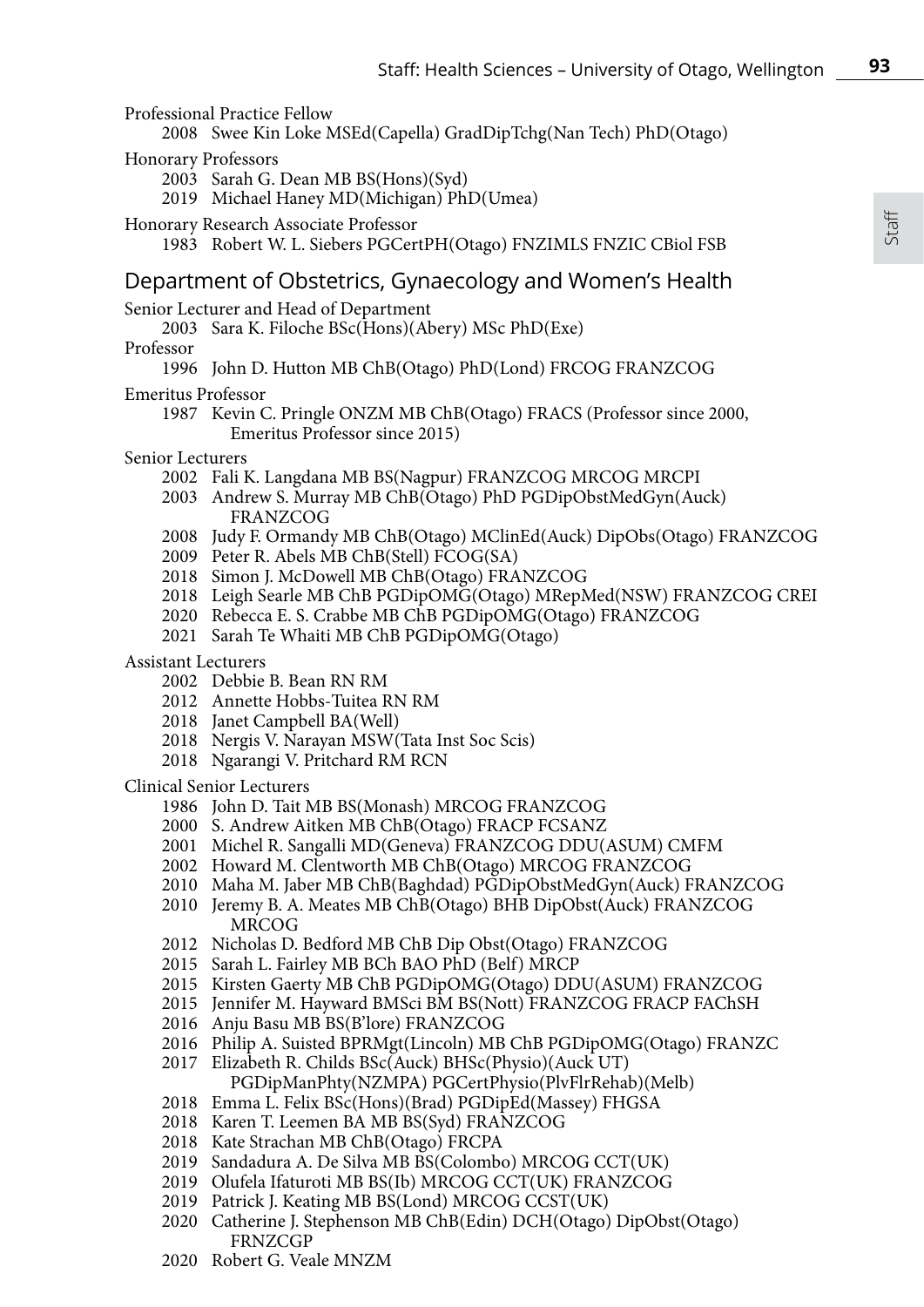### Clinical Lecturers

- 1998 Arlene A. Smyth MB ChB DipObst(Auck)
- 2018 Karen M. Lash BMid(Massey)
- 2020 Riki B. Anderson MB ChB DipObst(Otago)
- 2020 Emily Kitson RN
- 2020 Kerry List BM(Waik IT) RM
- 2020 Daisy S. Wildash BSc MB ChB PGDipOMG(Otago) FRANZCOG

### Research Fellows

- 2019 Claire Henry BSc(Hons) PhD (NSW)
- 2019 Parimala Kanagasabai MPT(Manipal) PhD(Otago)

### Honorary Professor

2018 Alec J. Ekeroma MBBS(PNG) MBA(Keele) PhD DipObs(Auck) MRCOG FRANZCOG

# Department of Paediatrics and Child Health

Professor and Head of Department

1995 Dawn E. Elder MB ChB PhD DCH(Otago) FRACP (Professor since 2013)

### Professors

- 1999 Lynette G. Sadleir MB ChB MD(Otago) DipPaed(Auck) FRACP (Professor since 2019)
- 2001 Esko J. Wiltshire MB ChB MD DipObst(Otago) DipPaed(Auck) FRACP (Professor since 2020)

### Associate Professor

2012 Mary J. Berry BSc MB BS(Lond) PhD(Auck) FRACP MRCPCH

### Senior Lecturer

1980 Thorsten V. Stanley MB ChB(Edin) DCH(Glas) DObstRCOG FRCP

### Senior Research Fellow

2016 Clint L. Gray BSc(Hons)(Sund) PhD(Nott)

### Research Fellow

### 2018 Rebecca M. Dyson BBiomedSc(Hons) PhD(Newcastle NSW

### Clinical Senior Lecturers

- 1998 Brendon D. Bowkett MB ChB(Otago) FRACS
- 1998 Philip Leadbitter MB ChB DipObst DCH(Otago) FRACP
- 2000 S. Andrew Aitken MB ChB(Otago) FRACP FCSANZ
- 2001 Andrew G. Marshall BMedSc MB ChB(Otago) FRACP
- 2002 Kate M. Hall MB ChB(Otago) FRACP
- 2006 Beth E. C. Cizadlo MD(Nebraska) AmBdCertPsych AmBdCertCh&AdPsych
- 2006 Kai D.-C. Steinmann MD(Freiburg) FRACP
- 2007 Nigel J. Willis MB ChB(Otago) FRACS
- 2008 Katherine R. Neas MB ChB DCH(Otago) FRACP
- 2009 Helen E. Miller MB ChB DCH(Otago) MM(Syd) FRACP
- 2010 Karla M. D. N. Fernandes MB BCh(Witw) FCPaed(SA)
- 2011 Erin K. Mahoney BDS(Otago) MDSc PhD(Syd) FRACS
- 2013 Priscilla Campbell-Stokes MB ChB MMedSc(Otago) DipPaed(Auck) FRACP
- 2013 Nigel T. Orr BHB MB ChB(Auck) DCH(Otago) FRACP
- 2013 Timothy J. Savage MB BCh BAO(NUI) PhD(Auck) LRCP MRCPI
- 2014 Sarah A. Mills MB ChB(Otago) FRACP
- 2014 Gianluca Valsenti MB ChB(Otago) FRANZCR MRCPCH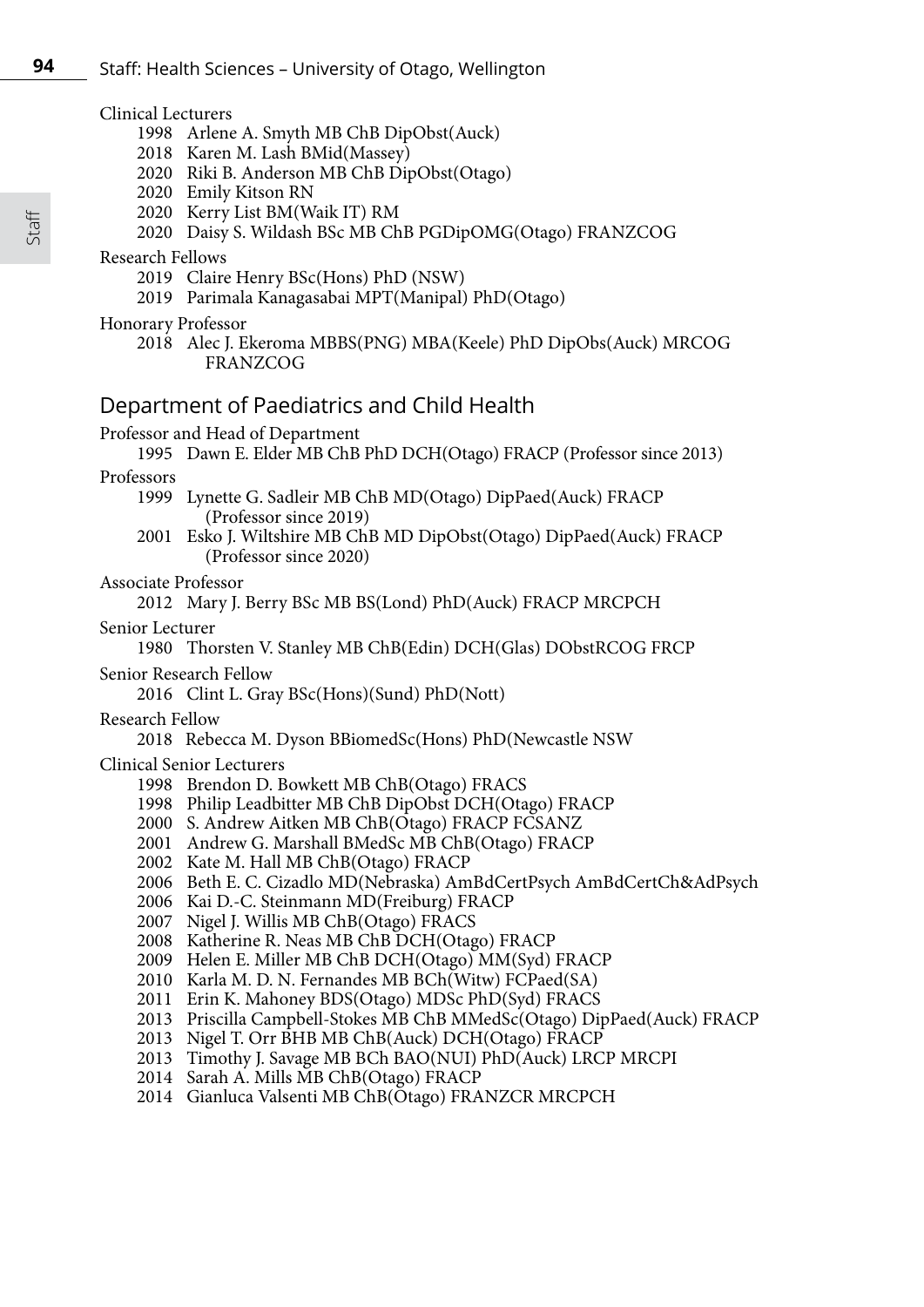- 2014 Graham A. Wilson MB ChB MSc(Otago) FRANZCO
- 2015 Willie F. Kamphambe MB BS(Tas) FRACP
- 2016 Erik W. Andersen MB ChB DCH(Otago) FRACP
- 2017 Nicola A. Jordan MB ChB DCH(Otago) PGDipBusAdmin(Massey) PGDipPH(Auck) FRACP
- 2017 David M. B. Montgomery MB ChB(Cape Town) FRACP
- 2018 Varsha Gandhi MB BS(Lond) FRACP
- 2019 Angelica Allermo-Fletcher MB BS(ANU) FRACP
- 2019 Rosalind D. Wood MB ChB(Auck) DCH(Otago) FRACP
- 2020 Hazel C. Dobinson MB BS(Qld) DCH MPH FRACGP FRACRRM FRACP

#### Professional Practice Fellow

2014 Anganette B.-M. Hall MB ChB(Otago) FRACP

#### Honorary Professor

2007 Mark D. Stringer BSc(Hons) MB BS MS(Lond) FRCP FRCS FRCS(Paed) FRCSEd

## Department of Pathology and Molecular Medicine

### Associate Professor and Head of Department

1996 Diane N. Kenwright BHB MB ChB(Auck) FRCPA FNZSP

#### Professor

2009 Rebecca Grainger BMedSc MB ChB PhD(Otago) FRACP FAIDH FAHSI (Professor since 2022)

### Emeritus Professor

1980 Brett Delahunt ONZM KStJ GCLJ Officer of the Order Arts and Sciences(Cambodia) BSc(Hons)(Well) BMedSc MB ChB MD(Otago) FRSNZ FRCPA FFSc(RCPA) FRCPath FNZSP AFNZIM HonFNZIMLS (Professor since 1996 and Emeritus Professor since 2018)

#### Senior Lecturers

- 2017 Dianne Sika-Paotonu BSc MBiomedSc PhD PGDipHELT PGCertEdPD(Well) DPH(Otago) CertAT(Auck IT)
- 2017 Michelle C. Thunders BSc(Hons) PhD(Lond) PGCertHE(Westminster) FHEA
- 2021 Aaron J. Stevens BSc PGDipSci(Cant) PhD(Otago)

### Professional Practice Fellows

- 2003 Peter B. Bethwaite MB ChB PhD DCH(Otago) FRCPA
- 2018 Reza Farhour MD(Shahid Beheshti)
- 2018 Claire E.V. French BSc MB ChB(Otago) PhD(Auck)

### Laboratory Scientists

- 2019 Yee Syuen Low BBiomedSc PhD(Well)
- 2019 Fenella J. Rich BSc(Hons) DPH(Otago)

### Department of Primary Health Care and General Practice

Associate Professor and Head of Department

1995 Lynn C. McBain BSc MD(Dal) DipObst PGDipGP(Otago) LMCC FRNZCGP

# Professor

# 1997 Anthony C. Dowell MB ChB(Leeds) DTM&H(Lond) FRCGP FRNZCGP

### Associate Professors

- 1995 Benjamin V. Gray MB ChB MBHL(Otago) FRNZCGP
- 2000 Eileen McKinlay MA(App)(Well) RN
- 2003 Maria H. Stubbe MA PhD(Well) DipTESL DipTchg
- 2010 Angela J. Ballantyne BSc(Well) PhD(Monash)
- 2016 Benjamin J. Darlow BPhty PhD(Otago) MSportsPhysio(Curtin)

**95**

Staff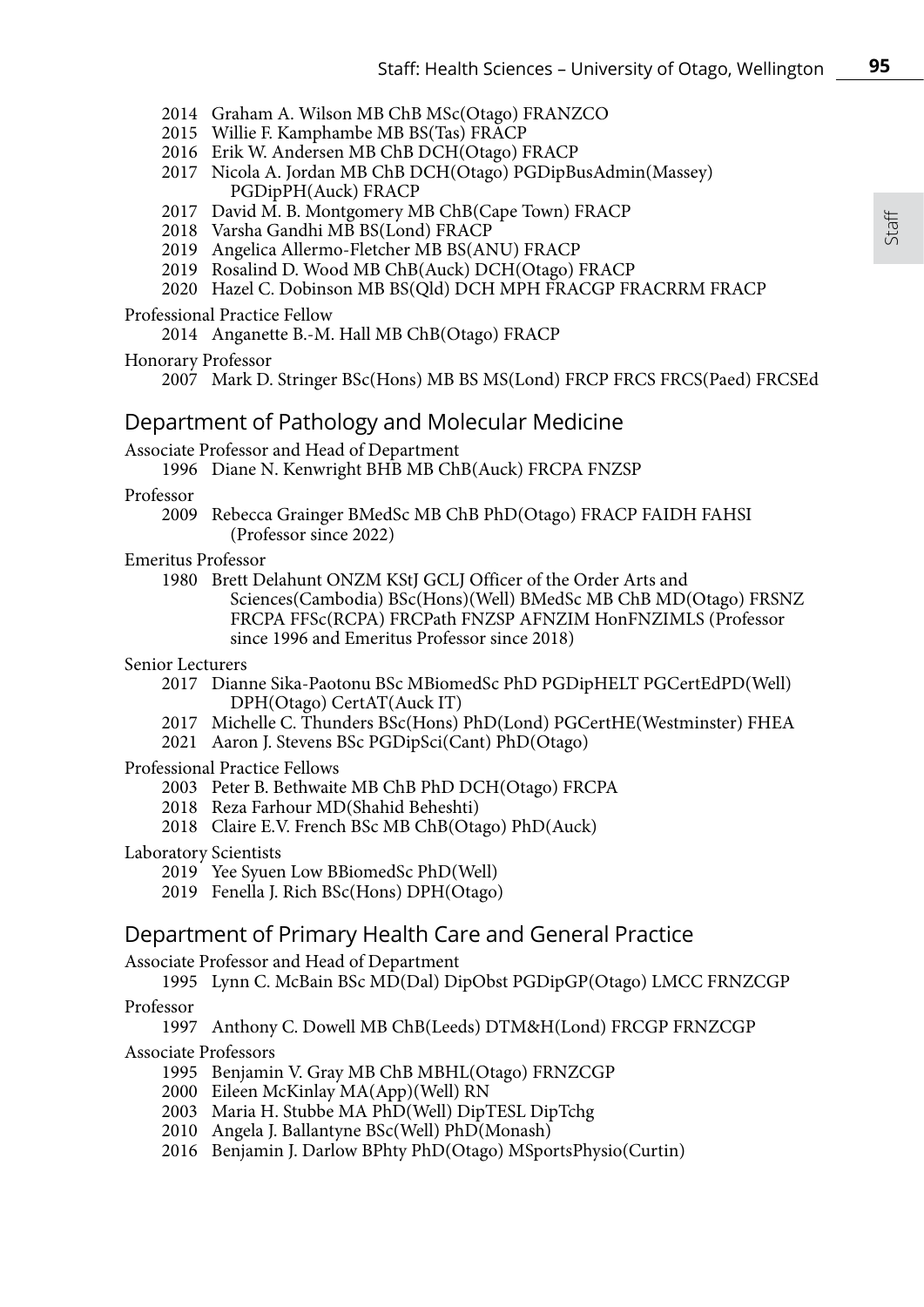#### Senior Lecturers

- 2000 Jennifer T. Visser BSc(Well) MB ChB MTravMed PGCertGP(Otago) FRNZCGP
- 2008 Lesley A. Gray MPH(Glas) MSc(S Bank) FFPHM
- 2009 Caroline J. Morris BPharm(Hons)(Bath) MSc PhD(Manc) MRPharmS MPS(NZ) RegPharmNZ
- 2016 Jonathan D. Kennedy BSc(Cant) MB ChB DipObst DCH DPH(Otago)
- 2016 Samantha A. Murton MB ChB PGDipGP(Otago) FRNZCGP FAcadMEd
- 2020 Rona M. Carroll MB ChB(Manc) PGCertHealSc(Otago) FRNZCGP
- 2021 Susan R. S. Bibby BMedSc MB ChB(Otago) DPhil(Oxf)

Senior Research Fellows

- 2000 Sally B. Rose BA(Hons)(Otago) PhD(Well)
- 2004 Susan M. Garrett BHealSc(Auck UT) MPH(Otago)
- 2010 Joanne M. Hilder BA DipTESL(Well) MA(UCLA)

### Research Fellows

- 2008 Rachel M. Tester BSc GDipSc(Well)
- 2009 Sonya J. Morgan BSc(Hons)(Well) MHealSc(Otago)
- 2017 Melanie J. Brown MHealSc PGDipRehab(Otago)

### Professional Practice Fellows

- 2010 Pauline J. Horrill MB ChB(Otago) DipObst(Auck) PGDipID(Lond) FRNZCGP
- 2010 Serena V. Moran BNC(Massey) MNurs(Well)
- 2014 Shaun J. Counsell MB ChB PGDipTravMed(Otago) FRNZCGP FRNZCUC
- 2017 Amanda J. Garnett BScEd(Hons)(Exe)
- 2018 Claire Wong MSc(Sheff Hallam) PGDipTravMed(UCL) PGCertLTHE(Liv) CHT(ISTM) FFTMRCPSGlas RN

# Department of Psychological Medicine

Associate Professor and Head of Department

2011 Susanna Every-Palmer MB ChB PGCertHSc(Auck) MSc(Oxf) PhD(Otago) FRANZCP

# Associate Professors

- 1999 Mark A. Huthwaite MB ChB(Stell) FCPsych(SA)
- 2011 P. A. Giles Newton-Howes BA BSc(Well) MB ChB PhD(Otago) PGDipCBT(Lond) FRANZCP MRCPsych
- 2012 Sarah E. Gordon BSc LLB MBHL PhD(Otago)

### Senior Lecturers

- 2001 Fiona M. Mathieson MA(Applied)(Well) PhD(Otago) DipTchg FNZCCPsych
- 2006 Elliot M. Bell BCA MA PGDipClinPsych(Well) PhD(Otago) FNZCCP
- 2014 Francis B. Goodstadt BA(Hons)(Oxf) MB BS(Lond) ATCAP(RANZCP) FRANZCP
- 2020 Emily B. Cooney BA(Hons) PhD PGDipClPs(Otago)
- 2020 Paul M. Skirrow BSc(Hons) MPhil(Liv) DClinPsy(Lanc) PgDip(Glas) MNZCCP

### Professional Practice Fellow

2012 Julie A. Burgess-Manning BA(Hons) PGDipPsychPrac(Massey) MSc(Lond) PGCertHealth(Well)

## Senior Research Fellows

- 2013 Gabrielle L. S. Jenkin BA(Cant) MPH PhD(Otago)
- 2017 Sarah K. McKenzie BSc(Hons)(Glas) MPH PhD(Otago)
- 2019 Matthew L. Jenkins BSc(Birm) MSc(Staffs) PhD) Otago)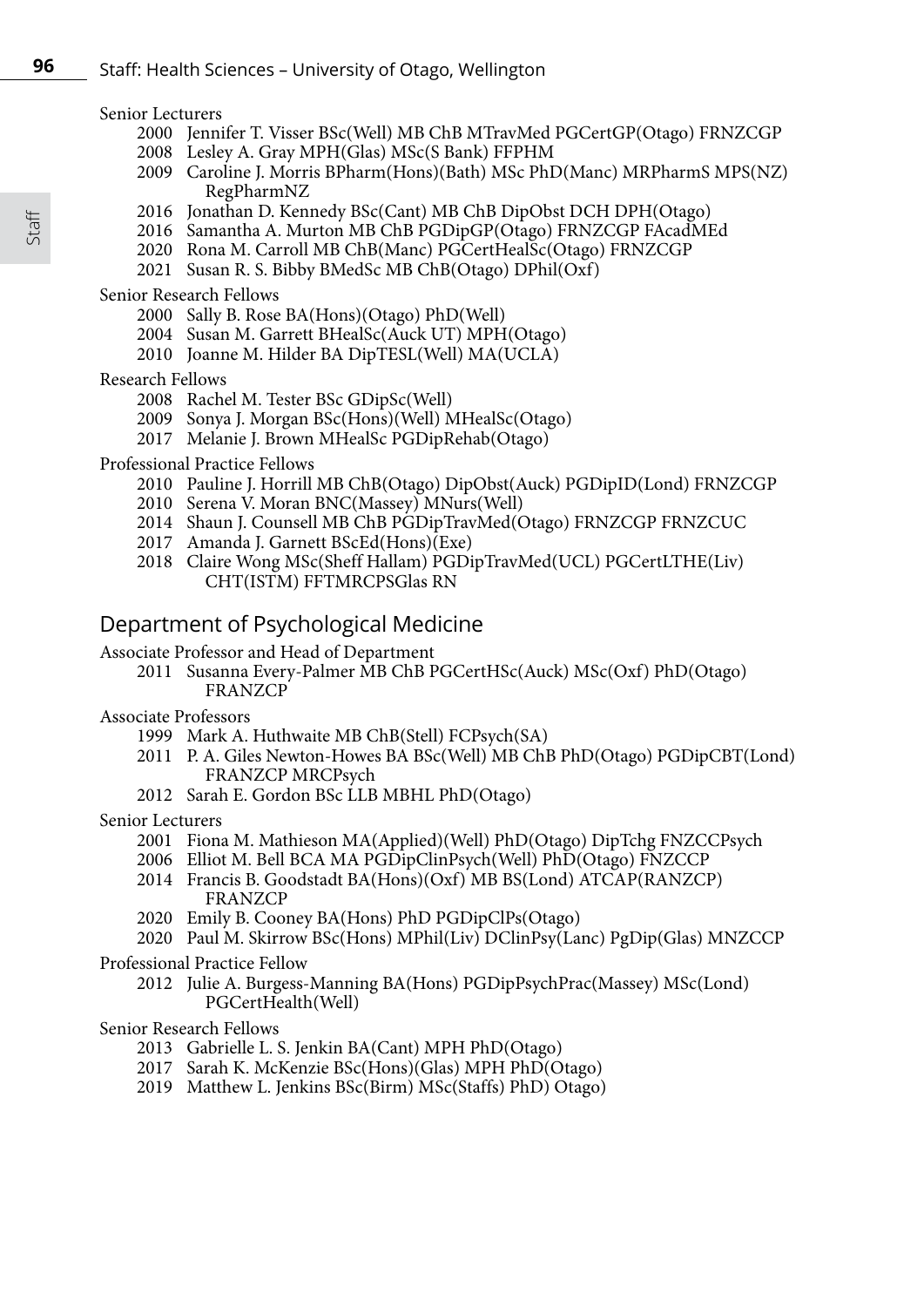Research Fellows

- 2008 Rachel M. Tester BSc GDipSc(Well)
- 2019 Shaystah Dean MSc PhD(Otago) PGDipClinPsych(Cant)

Clinical Senior Lecturers

- 1990 Laurence S. Thomson MB ChB(Otago) FRANZCP
- 2002 Paul A. French MB ChB(Otago) FRANZCP
- 2007 Allister J. C. Bush MB ChB DipObst(Otago) DipPaed(Auck) DipChAdMHlth(Melb) FRANZCP
- 2008 Adam J. H. Sims BSc MB ChB MMedSc(Otago) ATCLP(RANZCP) FRANZCP
- 2009 Charul B. Barapatre MB BS MD(Bombay) MRCPsych
- 2009 Samuel V. McBride MB ChB(Otago) ATADDP(RANZCP) FRANZCP
- 2009 Jonathan C. McKinnon MB ChB(Otago) FRANZCP
- 2009 Nancy K. Yerly MD(Kentucky)
- 2010 Gregory M. Spencer MB ChB(Otago) FRANZCP
- 2011 Vishwa R. Kairvar MB BS MS(Delhi)
- 2011 Alain Marcuse Staatsexamen(Munich)
- 2011 B. P. Gregory Young MB ChB(Cape Town) FRANZCP
- 2013 Schalk (Scott) W. du Toit MB ChB(Stell) PGCertMedEd(Dund) MRCPsych
- 2013 Alastair F. Willis MB ChB(Dund) FRANZCP MRCPsych
- 2014 David A. Chinn MB ChB(Liv) ATCAP(RANZCP) FRANZCP
- 2014 Andrew C. Horrigan BA(Case Western Reserve) MD(Toledo) AmBdCertPsych
- 2015 Mary P. Davison MB ChB(Otago) MBioethics(Monash) FRANZCP
- 2015 B. Sally Rimkeit BA(Pomona College) MB ChB(Otago) MA(Chicago) ATPOA(RANZCP) FRANZCP
- 2019 Susannah J. Bates MB ChB(Otago) FRANZCP
- 2019 Enys Delmage MB ChB(Liv) FRANZCP
- 2019 Marian P. Droba MD(Ohio State)
- 2019 Samuele Manfrinati MB ChB(Turin)
- 2018 Lorraine C. Davison BSc MB BS(Lond) FRANZCP
- 2020 Gargi Bandyopadhyay MB BS(Calc) MRCPsych(Lond) MScCBT
- 2020 Owen Egan MD(Charles) MRCPsych
- 2020 Michael Doran MB ChB(Otago) FRANZCP
- 2021 Brandon P. Corbett DO(Pikeville) AmBdCertPsych
- 2021 Seth R. Knight MD(Alabama) AmBdCertPsych

Clinical Lecturers

- 2019 Ann F. Connell MSc PGDipClPs(Otago)
- 2019 Sabine Egger MSocSc PGDipPsyc(Clin)(Waik)
- 2019 Oliver R. Hansby MB ChB BMedSc(Hons)(Otago) GC-FBS(Swinburne UT) FRANZCP
- 2019 Johan W. Laven MSc PGDipClinPsych(Auck)
- 2019 Pauline O'Flaherty BSc(Hons)(Warw) MSc PGDipClinPsych(Auck)
- 2020 Clare M. Couch PGDipPsych(Massey)
- 2020 Gerard Montgomery BA(Hons)(Otago) MA PGDipClinPsych(Massey)
- 2020 Lauren F. O'Brien MSc PGDipClPs(Otago)
- 2020 Catherine J. Scheele BA MSc PGDipClinPsyc(Well)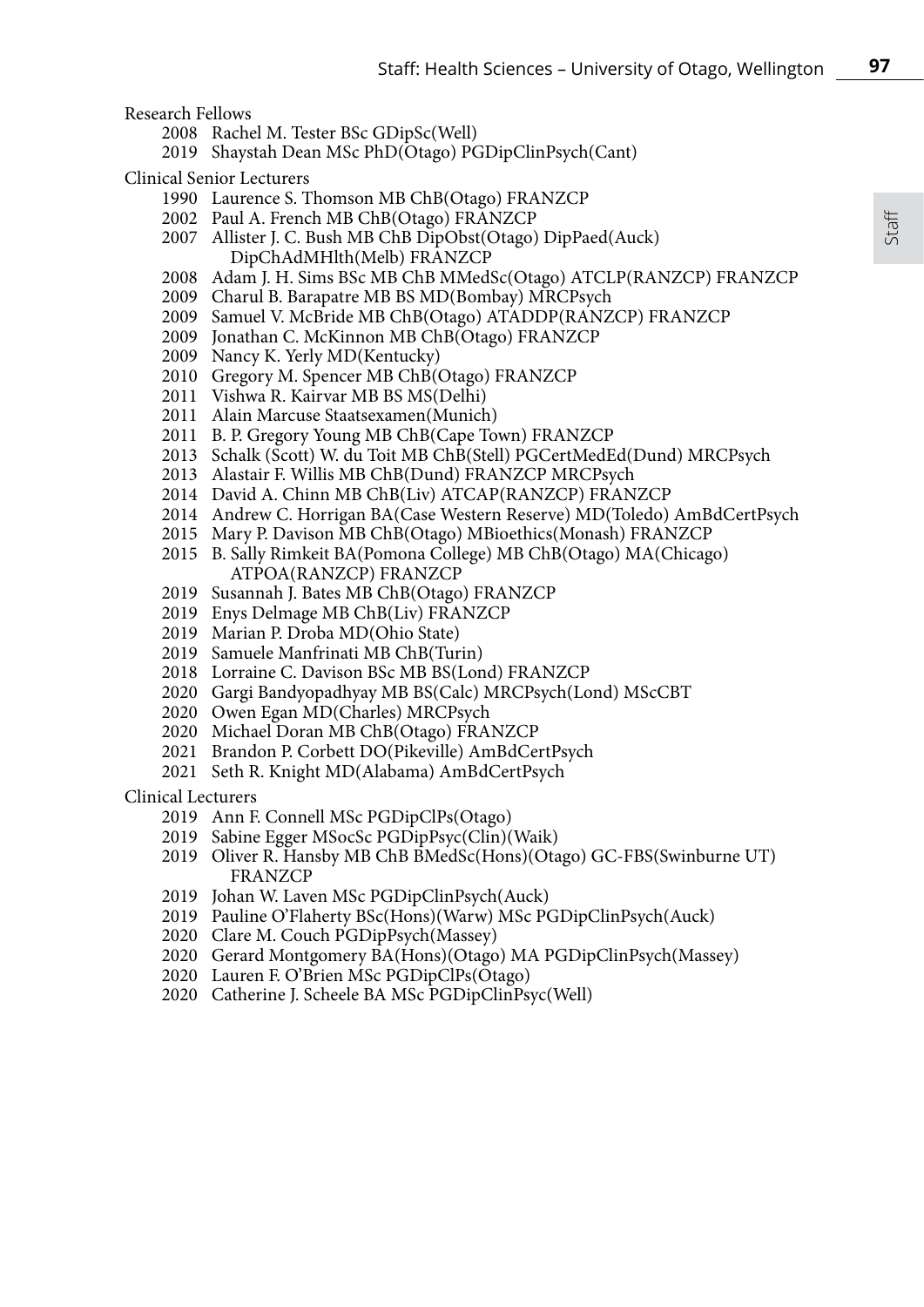# Department of Public Health

Professor and Head of Department

 Louise N. Signal BA(Massey) MSocSc(Waik) PhD(Tor) (Professor since 2018) (Director, Health Promotion and Policy Research Unit)

### Professors

- Philippa L. Howden-Chapman QSO BA(Well) MA PhD DipClinPsych(Auck) DipTchg FRSNZ (Professor since 2006) *(Sesquicentennial Distinguished Chair)*
- Simon E. P. Hales BA MB BChir(Camb) MPH PhD(Otago) (Professor since 2021)
- Michael G. Baker MB ChB DPH(Otago) DipObst(Auck) FAFPHM FRACMA (Professor since 2013)
- Nicholas A. Wilson MB ChB(Auck) MPH DIH(Otago) FAFPHM (Professor since 2016)
- P. Richard Edwards BA MB BChir(Camb) MPH(Leeds) MRCP MFPHM (Professor since 2009)
- Michael Keall BA(Hons)(Well) PhD(Melb) (Professor since 2022)
- Janet A. Hoek MA PhD DipBusAdmin(Massey) (also in Marketing)

### Associate Professor

Caroline V. Shaw MB ChB MPH PhD DPH(Otago) FNZCPHM

### Research Associate Professors

- Bridget H. Robson BA(Well) DPH(Otago)(Director, Te Rōpū Rangahau a Eru Pōmare/Eru Pōmare Māori Health Research Centre)
- George W. Thomson BA(Auck) MPP(Well) PhD(Otago)
- Ricci B. Harris MB ChB MPH(Otago) FAFPHM
- Nevil F. Pierse MSc(Cork) PhD(Otago)

### Senior Lecturers

- Louise M. Delany BA(Hons) LLM(Well)
- Keri R. Lawson-Te Aho MSc(Waik) PhD(Well)
- Hera Cook BA(Hons)(Lond) PhD(Sus)
- William W. Leung MSc(Glas) MSc(Strath) MSc(York)
- Amanda J. D'Souza MB ChB MPH DCH(Otago) FNZCPHM

### Senior Research Fellows

- Donna M. Cormack MA PhD(Waik)
- Virginia C. Signal BN(UCOL) MPH PhD(Otago) RCompN
- Julie S. Bennett BSc(Massey) MPH PhD(Otago)
- Deborah H. M. Peterson BA MA(Applied) PhD(Well)
- Ruth Cunningham BA MB ChB MPH PhD(Otago)
- Melissa A. McLeod MB ChB MPH(Otago) FNZCPHM
- Moira B. Smith BDS PhD PGDipSci DPH(Otago)
- 2011 Jason K. Gurney  $BSc(Hons) PhD(Auck)$
- T. H. Nhung Nghiem MEcon(Foreign Trade, Hanoi) PhD(Massey)
- Frederieke S. Petrovic-van der Deen MSc(Wageningen) PhD(Otago)
- Andrew M. Waa BSocSc(Waik) MPH(Otago)
- Lucy F. Telfar Barnard MA(Auck) PhD(Otago) DELEBás
- 2014 Judith M. Ball BA(Cant) MA(W Syd) PhD DPH(Otago)
- 2014 Elinor S. Chisholm BA(Hons)(Well) MPhil(Camb) PhD(Otago)
- Cristina L. Cleghorn MSc(Otago) PhD(Leeds)
- 2014 Kimberley C. O'Sullivan MPH PhD(Otago)
- Sheree J. Gibb MSc(Cant) PhD(Otago)
- Amanda J. Kvalsvig MB ChB(Cape Town) MSc(Lond) PhD(Otago) MRCPCH
- 2017 Anja Mizdrak BA DPhil(Oxf)

### Lecturers

- Johanna R. P. Reidy LLB MA PGDipArts(Well) PhD PGCertPH(Otago)
- Jeannine L. Stairmand MPH(Otago) RCompN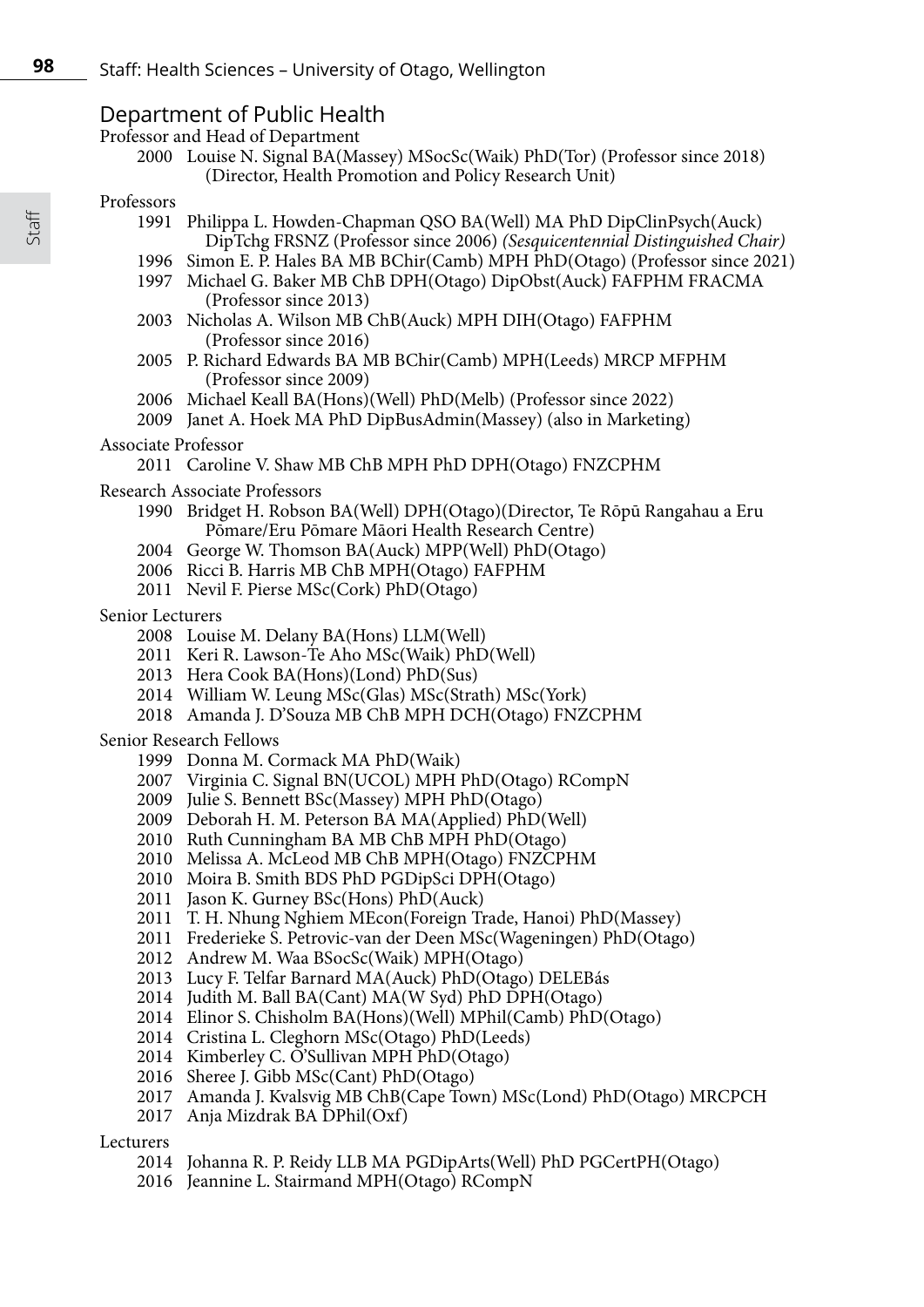## Research Fellows

- 2001 Helen E. Viggers BE(Hons)(Cant) DPH(Otago) GradDipApplStat(Massey)
- 2013 Sarah P. Bierre BA(Hons)(Well) PhD(Otago)
- 2014 Anna M. Davies MSc DPH(Otago)
- 2014 Jenny Ombler MA(Well)
- 2017 Ryan J. Gage BSc MPH(Otago)
- 2018 Neilenuo Nelly Rentta MB BS(Delhi) DPH(Otago) DNB(General Surgery)(India)
- 2018 Kendra Telfer BSocSc(Hons)(Waik)
- 2021 Crystal V. Olin BEnvd(Colorado) MArch(Notre Dame) PhD(Otago)

### Assistant Research Fellows

- 2016 Elizabeth Grant BA MPH(Otago) DipPhty
- 2017 Oliver Robertson MA(Well)

### Professional Practice Fellows

- 2019 Rhiannon M. Jones MDiet(Otago)
- 2021 Madeline Gee MB ChB(Auck) FRNZCGP
- 2021 Ronald Ngata BSocSc(Waik) PhD(Massey)

#### Honorary Professors

- 1998 Antony A. Blakely MB ChB MPH PhD(Otago) FAFPHM
- 2004 Diana Sarfati MB ChB MPH PhD(Otago) FAFPHM

#### Honorary Fellows

- 2020 Paul M. Blaschke BSc(Hons)(Auck) PhD(Well)
- 2020 Brain H. Easton BSc(Hons) DSc(Cant) BA(Well) FRSS MRSNZ
- 2020 Jonathan B. Koea MHB(Hons) MB ChB MD(Auck) FRACS FACS

# Senior Analyst and Team Leader

2000 P. June Atkinson

#### Research Manager

2011 Jasmine Xu

# Department of Radiation Therapy

Associate Professor and Head of Department

2000 Peter D. Larsen BSc(Hons)(Well) PhD(Otago)

### Associate Professor

2001 Patricia M. Herst MSc(Nijmegen) MPhil(Waik) PhD(Otago)

#### Senior Lecturers

- 2001 Gay M. Dungey BSc(Anglia P U) MEd(Well) DipThRad
- 2003 Billie A. Mudie BHSc(CIT)
- 2008 J. Paul Kane BSc(Hons)(Ulster) MHealSc PGDipTertT(Otago) DipJEB(Lond)

#### Lecturers

- 2013 Alannah J. Flockton BHealSc BRT(Hons)(Otago)
- 2014 Aidan G. Leong MHealSc(Otago)
- 2017 Kate J. M. Chadwick BHealSc(Otago)

### Clinical Senior Lecturers

- 2006 Iain G. Ward MB ChB(Otago) FRACP FRANZCR
- 2013 Nichola Naidoo MB ChB(Natal) FRANZCR
- 2018 Douglas T. M. Iupati MB ChB(Auck) FRANZCR

**99**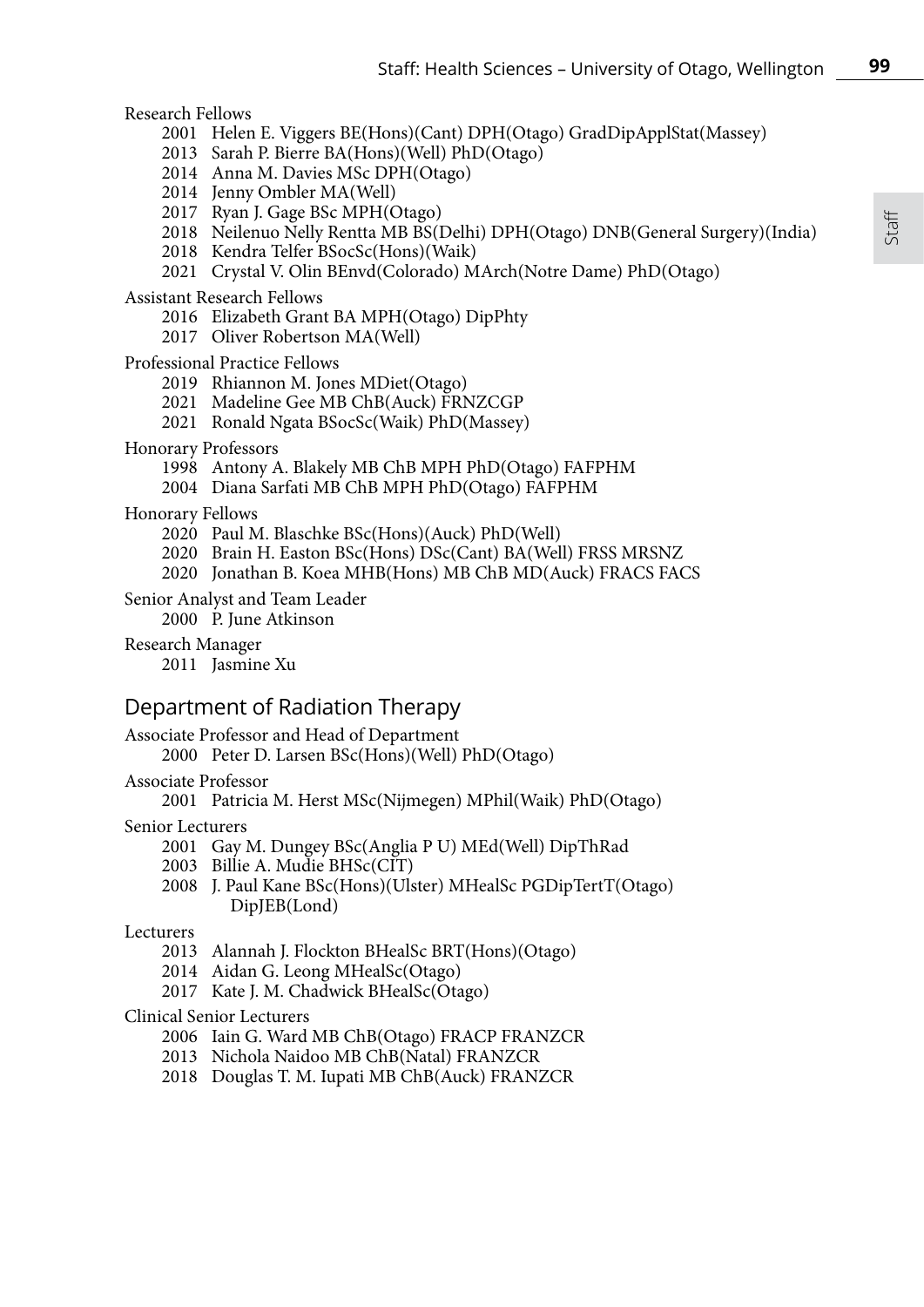### Clinical Tutors

- 2011 Amy K. Koskela BHSc(CIT) NDMRT
- 2011 Nadia G. Smith BHSc(CIT) NDMRT
- 2013 Melissa E. Higson BHSc PGCertHighE(Otago)
- 2018 Timothy S. J. Kerrisk BRT PGDipHealSc(Otago)
- 2018 Robert G. Lane BHealSc(Otago)
- 2021 Kelsey J. Lane BRT(Otago)
- 2021 Rhonda J. Kearney BHSc(CIT) DipThRad
- 2021 Janeane M. Summerfield BHSc(CIT) PGCCT(Chch Poly IT) NDMRT

### Professional Practice Fellows

- 2010 Melissa S. Pitchford BHSc(CIT) NDMRT
- 2012 Nanette C. Schleich Dipl-Ing(FH)(Ravensburg-Weingarten) Diplom Dr rer nat(Freiberg) PGDipSc PGCertAntaStud(Cant) MACPSEM

# Department of Surgery and Anaesthesia

Associate Professor and Head of Department

2000 Peter D. Larsen BSc(Hons)(Well) PhD(Otago)

Professor

1986 John N. Nacey MB ChB MD(Otago) MBA(H-W) FRACS

Associate Professor

2007 Y.-C. (Shieak) Tzeng MB ChB PhD(Otago)

Senior Lecturer

2017 Kirsty M. Danielson BBmedSc(Hons) PhD(Well)

Lecturers

- 2019 Ana S. Holley MmedSc PhD(Well)
- 2021 Emma J. O'Loughlin BSc(Hons)(Dub)
- Clinical Senior Lecturers
	- 2009 Dean P. Walsh MB ChB (Otago) FRCA
	- 2011 Jake N. Pearson MB ChB(Otago) FACSP
	- 2012 Scott F. Boyes MB ChB(Otago) FACEM
	- 2012 Daniel R. Watson MB ChB(Otago) FACEM
	- 2013 Alan D. Barton MB ChB(Otago) FACEM
	- 2014 Jayanathan Amaranathan MB ChB (Auck) DPH PGCertAeroRT(Otago) FACEM
	- 2016 Jesse Gale MB ChB(Otago) FRANZCO
	- 2017 Bradley F. Peckler MD(St Georges) FACEP FACEM
	- 2018 Giles T. Foley MB ChB(Leeds) FRCS
	- 2018 Sara G. Robinson DipN
	- 2018 Criselda E. Sayoc MD(Finch) FACEP FACEM
	- 2018 Aaron H. J. Withers MB ChB(Otago) FRACS
	- 2019 Sadun S. Kithulagoda DipAppSci(Auck UT)
	- 2019 Andrew Uruqhart DipAppSci(Auck UT)
	- 2020 Abdullah A. O Alhaidari MB ChB(Otago) FRACP
	- 2021 Rachel E. Coe DO(Ohio) FACEM
	- 2021 Deborah Heys MB ChB(Edin) FACEM
	- 2021 Amer Jaffal MB BCh(Al Fateh) MMed(Witw) FACEM
	- 2021 Kerry S. Michaels MB BS(Lond)
	- 2021 S. Daniel Nistor MD(Romania) FCICM
	- 2021 Elizabeth Park MD(George Washington) FACEP FACEM
	- 2021 Laura J. Wilkinson MB ChB(Manc) FACEM

Professional Practice Fellows

- 1992 Lissa E. Judd BMedSc MB ChB DIH DipOHP(Otago) FACD FAFOM(RACP)
- 2017 Kathryn J. Tietjens BSLT(Cant) MB ChB(Otago)
- 2017 Graham M. Orsbourn BAppSc(Auck UT)

Staff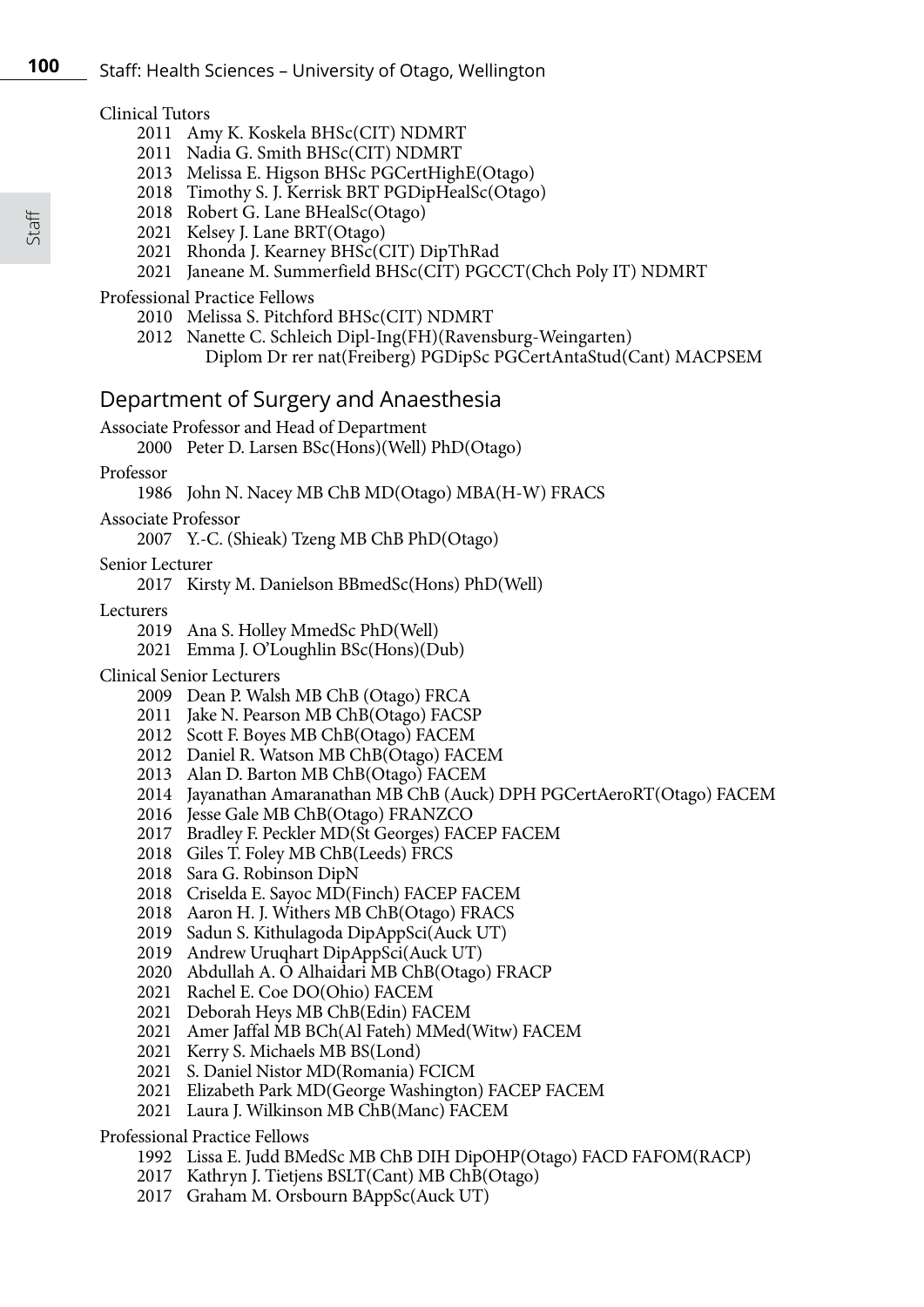- 2018 Justin C. Chou MB ChB(Otago) FRACS
- 2018 Douglas T. M. Iupati MB ChB(Auck) FRANZCR
- 2018 David J. McQuade MB ChB DCH(Otago) FACEM
- 2018 Craig I. Wallace MB ChB(Otago) FACEM
- 2019 Alexander W. W. Brown BMedSci(Hons) MB ChB(Sheff) MS(E Anglia) FRCS FEBS FRACS
- 2019 Aleksandra Popadich MB ChB(Otago) FRACS
- 2019 Eric W. K. Ji MB ChB(Auck) FRANZCR
- 2020 Woosung Kim MB ChB(Otago) FRACS
- 2021 Nikola Florance BN(Wgtn Poly) MHC(Well)
- 2021 Anthony Lin MB ChB(Otago) PhD(Auck)
- 2021 Ravi S. Ramaiah MB BS(R Gandhi Health) FRCA EDIC FFICM FANZCA
- 2021 Frances H. Whiting BMedSci BM BS(Nott) FRACS

# School of Pharmacy

### Professor and Dean

2016 Carlo A. Marra BSc(Pharm) PharmD PhD(Br Col)

Professors

- 1991 Ian G. Tucker BPharm(Hons) PhD(Qld) FNZCP FCRS FPS RegPharmNZ
- 1997 Natalie J. Medlicott BPharm PhD(Otago) MPS RegPharmNZ (Professor since 2022) (Associate Dean, Academic)
- 2001 Sarah M. Hook BSc(Hons) PhD(Otago) (Professor since 2013)
- 2006 Stephen B. Duffull MPharm PhD(Otago) DipPharm(CIT) FNZCP FPS RegPharmNZ (Associate Dean, Research)
- Associate Professors
	- 2004 Joel D. A. Tyndall BSc(Hons)(Monash) PhD(Qld) (Associate Dean, Internationalisation)
	- 2005 Arlene McDowell MSc(Melb) PhD(Otago)
	- 2007 Hesham Al-Sallami BPharm MClinPharm PhD(Otago) RegPharmNZ
	- 2012 Greg F. Walker MSc PhD(Otago)
	- 2012 Daniel F. B. Wright BScPharm(Dal) MA(Brist) MSc PhD(Otago) RegPharmNZ (Associate Dean, Undergraduate)
	- 2013 Shyamal C. Das MPharm(Jahang) PhD(Monash)
	- 2014 Alesha J. Smith MSc(Otago) PhD(Qld) (Associate Dean, Postgraduate)
	- 2016 Bruce R. Russell BPharm(Hons) PhD(Otago) (Associate Dean, Pharmacy Practice)
- Senior Lecturers
	- 2008 Susan J. Heydon BA(Hons)(Lond) MA PhD(Otago) DHMSA
	- 2012 Allan B. Gamble BMedChemAdv PhD GCertBus(W'gong)
	- 2012 Shakila B. Rizwan BPharm PhD(Otago)
	- 2016 Ailsa A. McGregor BSc(Hons)(Aberd) PhD(Glas)
	- 2021 Anna T. Fa'atoese Latu MPH(Otago)
- Senior Research Fellow
	- 2004 Hu Zhang MB(Bengbu) MD(Anhui) PhD(Otago)
- Lecturer

2019 Mudassir Anwar BPharm(Bahawal) MS(Sci U Malaysia) PhD(Otago)

Research Fellow

2021 Jessica M. Fairhall BPharm PhD(Otago) RegPharmNZ

Assistant Research Fellow

2018 Sumit Dadhwal BPharm(Punjab) MPharm(Mullana) PhD(Otago)

Professional Practice Fellows

2005 James M. Windle BPharm MClinPharm PGDipTertT(Otago) MBS DipBusAdmin(Massey) DipPharm(CIT) MPS MNZCP RegPharmNZ

2008 Kate M. Farquharson BPharm GDipBHL(Otago) MPS RegPharmNZ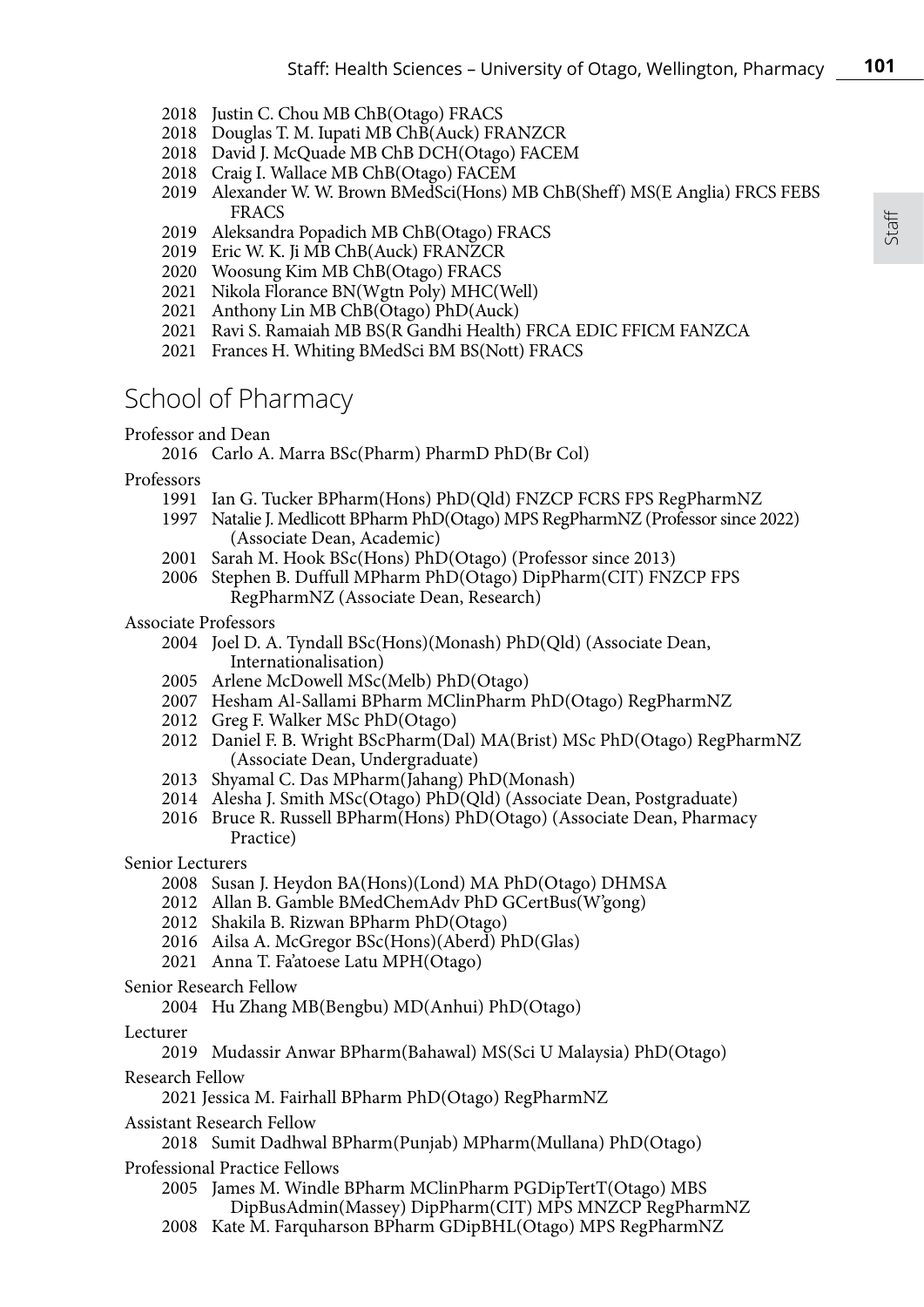- 2009 Aynsley K. Peterson BPharm PGCertPharm(Otago) MPS RegPharmNZ
- 2015 Lisa J. Kremer BPharm PGDipClinPharm(Otago)
- 2017 Kasey K. M. Brown BPharm PGCertPharm(Otago) (Associate Dean, Pacific)
- 2017 Carla M. Dillon BSc(Pharmacy)(Nfld) PharmD(Tor) ACPR
- 2017 Emma R. Smith MPharm(Portsmouth) PGCertPsych(Aston) MRPharmS MPS RegPharmNZ
- 2017 Michael B. Smith BSc BPharm PGCertPharm(Otago) MPS RegPharmNZ
- 2017 Leanne M. Te Karu MHSc PGCertClinPharm(Auck) PGDipClinPharm PGCertPharm(Otago) DipPharm(CIT) FPS RegPharmNZ (Associate Dean, Māori)
- 2019 Supriya Devi BPharm PGCertPharm PGDipHealSc(Otago) MPS RegPharmNZ
- 2019 Bee Sian Kho BPharm(Otago)
- 2019 Bridget C. Mark BPharm(Otago) MPS RegPharmNZ
- 2019 Louise M. McDermott BPharm MClinPharm PGDipClinPharm(Otago) GradDipTch PGCertStratLdrship(Cant) PGCertClinPharm(Auck) RegPharmNZ
- 2019 Sadia Mirza BPharm(Otago) GradDipClinPharm(Curtin) MClinPharm(Monash)
- 2019 Hasan Abdel Rahman BPharm MEntr(Otago) PGCertEd(Well)
- 2019 Tara F. Wheeler BPharm PGCertPharm(Otago) RegPharmNZ
- 2020 Kristel A. Yee BPharm(Otago) PGCertPharm PGDipClinPharm MPS MNZCP
- 2021 Guangda Ma BPharm(Hons) MHealSc(Auck)

### Honorary Professors

- 2013 Thomas Rades BSc(Pharm)(Hamburg) PhD(Braunschweig)
- Honorary Associate Professors
	- 2001 June M. Tordoff MPharm(Brad) PhD(Otago) MRPharmS MPS RegPharmNZ
	- 2013 Clare J. Strachan BPharm PhD(Otago) RegPharmNZ
- Head Technician

2014 Blake H. Gibson MSc(Otago)

Senior ICT and Electronics Specialist

2001 Brian S. Young NZCE

# School of Physiotherapy

### Professor and Dean

2000 Leigh A. Hale BSc(Cape Town) MSc(Physio) PhD(Witw) FNZCP (Professor since 2015)

# Professors<br>2005

- 2005 G. David Baxter TD BSc(Hons) DPhil(Ulster) MBA(Lond) FCSP (*Co-Director, Ageing Well National Science Challenge*)
- 2008 Debra L. Waters BS(N Dakota State) PhD(New Mexico) (Professor since 2020)

### Associate Professors

- 2001 Gisela Sole BScPhysio(Stell) MSc(Med)ExSci(Cape Town) PhD(Otago)
- 2005 Meredith A. C. Perry BPhty PhD(Otago) MManipTh(Curtin) (Associate Dean, Postgraduate Studies)
- 2005 Steven J. Tumilty MPhty PhD PGDipPhty PGCertTertT(Otago) GradDipPhty(Northumbria)
- 2013 Daniel Cury Ribeiro BPhty(Centro Universitário Metodista IPA) MSc(Univ Fed do Rio Grande do Sul) PhD(Otago) (*Director, Centre for Health, Activity and Rehabilitation Research*)

### Associate Dean

2021 Charleen D. T. T. U. Silcock MPhty(Otago) PgCertHSc(AUT) (Associate Dean, Pacific)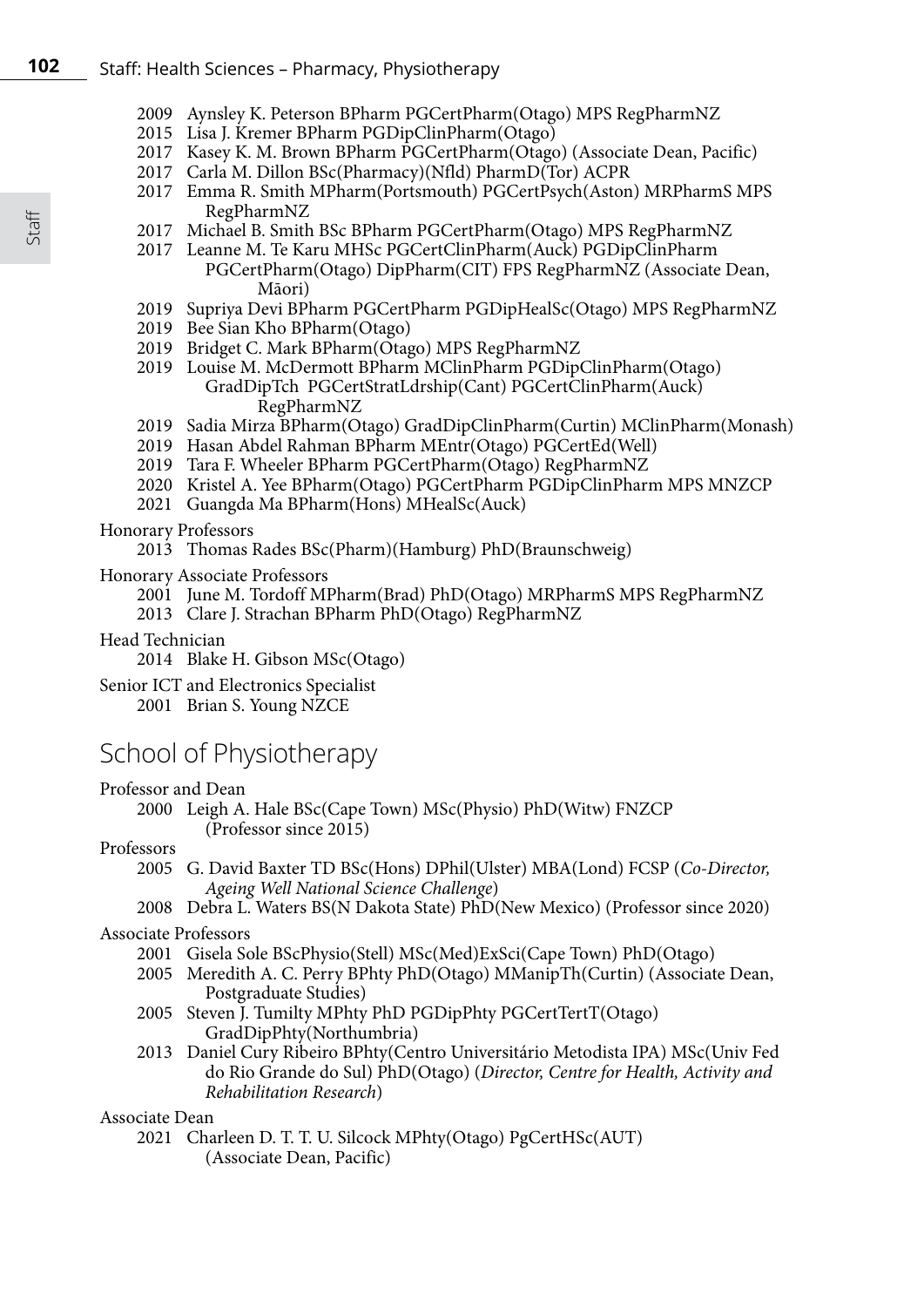Senior Lecturers

- 2008 Ewan J. Kennedy BPhty PhD(Otago)
- 2011 Catherine M. Chapple BSc(Hons)(Lough) MMPhty PhD PGDipMPhty(Otago) GradDipPhys(Lond) (Associate Dean, Graduate Studies)
- 2013 Ramakrishnan Mani BPhty(TN Med) MPT PGCertBERM(Manipal) PhD(Otago) (Associate Dean, Undergraduate Studies)
- 2014 Prasath Jayakaran BPT(TN Med) MPT(Sports)(J Hamdard) PhD(Otago)

Lecturers

- 2009 Allyson M. Calder BHSc(Physio)(Auck UT) PGCertCT(Cant) PhD(Otago)
- 2010 Katrina A. P. Bryant BPhty(Otago) (Associate Dean, Māori)
- 2012 Emily A. Gray BPhty PGDipSportMed (Otago)
- 2017 Sarah Rhodes BSc(Hons)(Northumbria)
- 2018 Daniela Aldabe BPhty(Centro Universitário Metodista IPA) MSc PGDip(Univ Fed do Rio Grande do Sul) PhD(Otago)
- 2019 Elizabeth J. Carrington BPhty MSc(Otago)

Professional Practice Fellows – Dunedin

- 1999 Stuart J. Horton MPhty PGDMPhty PGCertTertT(Otago) DipPhty DipMDT
- 2007 Matthew L. Dick BSc BPhty DipGrad PGCertPhty(Otago) (Director of Clinics)
- 2007 Christopher D. Higgs BSc(Hons)(Nott) MPhty(Otago) (Clinical Education Programme Leader)
- 2012 Julian F. D. O'Hagan GDipPhty(Bath)
- 2013 Gail H. Hyland MHealSc(Otago) DipPhty(Otago Poly)
- 2014 Claire E. Hargest BPhty(Otago)
- 2015 Sannah Aitcheson BSc MPhty(S'ton)
- 2015 Christine Livesey BSc(Hons)(W England)
- 2017 Rebecca E. Armstrong BHSc(Physio) PgDipHSc(Auck UT)
- 2019 Gerard J. Farrell MPhty PGDipPhty(Otago)
- 2019 Nicole R. Farrell BPhty(Otago)
- 2019 Donna C. Smith BPhty(Otago) PgCertHSc(Auck UT)
- 2021 Lisa M. Brits BSc BPhEd BPhty(Otago)
- 2021 Elisabeth R. Dacker BPhty(Otago)
- 2021 Clare E. Kenneally BSc PGCertPhty(Otago)GradDipSportsPhysio(Curtin)

Professional Practice Fellows – Christchurch

- 1996 Sandra A. Ferdinand MPhty PGDipPhty(Otago) DipPhty (Co-ordinator, Christchurch Centre)
- 2020 Rose Plowman BSc(Hons)(Hudd) PGCertRehab(Otago)
- 2021 Heather P. Patterson PGDipTertT(Otago) DipPhty
- Professional Practice Fellows School of Physiotherapy Clinics, Christchurch
	- 2008 Alister P. George PGDipPhty(Otago) DipPhty
	- 2018 Lisa M. McKinnon BSc BPhty(Otago)
	- 2018 Olivia M. L. Stone BPhty(Otago) PhD(NSW) (Practice Manager, School of Physiotherapy Clinic, Christchurch)
	- 2020 Harry Weeds BSc(Hons)(E Anglia)
- Professional Practice Fellow Hawke's Bay
	- 2012 Jacqueline C. Plater BSc(Hons)(Manc)
- Professional Practice Fellow Nelson
	- 2012 Alice M. J. Scranney BSc(Hons)(S'ton)
- Professional Practice Fellow Palmerston North 2016 Rebekah H. Higgs BPhty PGCertPhty(Otago)
- Professional Practice Fellow Timaru 2018 Amanda J. McCulloch MSc(Witw)
- Professional Practice Fellow Wairarapa 2020 Katy McClean BSc(Hons)(Leeds)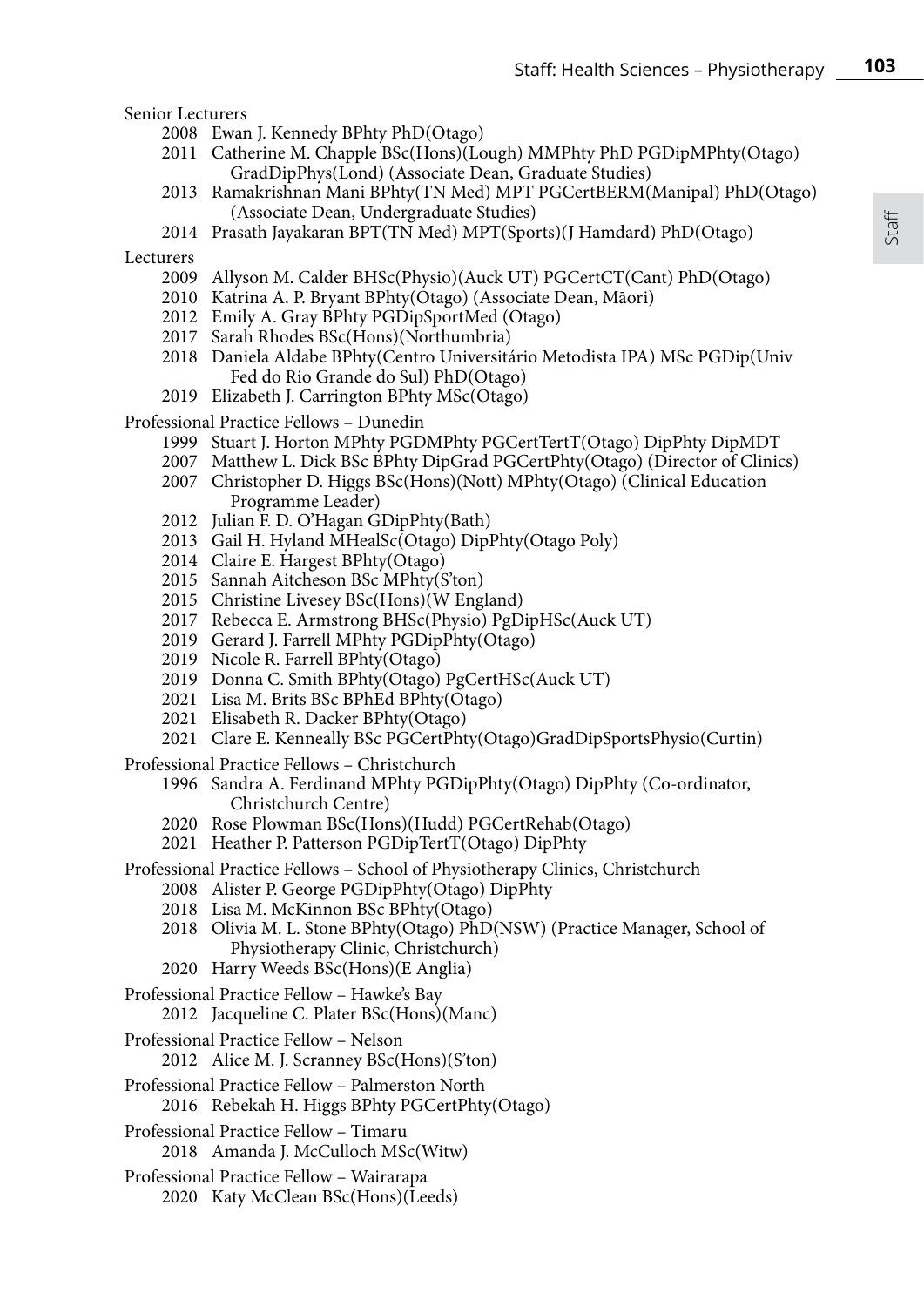## Professional Practice Fellow – Whanganui

2019 Rachel L. Gallagher BPhty PGCertPhty(Otago)

Professional Practice Fellows – Wellington

- 2005 Elizabeth M. Kemp BPhty(Otago) (Co-ordinator, Wellington Centre)
- 2017 Daniel Seller BPhysio(Hons)(Melb) GradDipClinEpi(Syd)
- 2019 Ryan Rodger BSc(R Gordon)
- 2020 Ruth M. Bevan BSc(Hons)(Dub)

### Honorary Professor

2016 Suzanne M. McDonough BSc(Hons) HDipHcare(UCD) PhD(Newcastle UK)

### Honorary Fellow

2014 Michael G. Monaghan DO(British School of Osteopathy) DipMT(NZMTA) DipPhty MPNZ MNZMPA

# Administrative Services

# Office of the Vice-Chancellor

Vice-Chancellor

2000 David R. Murdoch MB ChB MD(Otago) MSc(Lond) DTM&H(Liv) FRACP FRCPA FFSc(RCPA)

# Executive Officer

2003 Eleanor J. Harrison BCom(Otago)

Executive Assistant 2009 Sarah L. Lines

# Registrar and Secretary to the Council

Registrar and Secretary to the Council 2005 Christan J. Stoddart BA(Hons)(Otago) Executive Officer 2001 Judith A. Thompson BA(Otago) DipNZLS Head, Corporate Records Services 2003 Tracey L. Sim MA(Otago) PGDipArcRec(Well) Manager, Copyright and Open Access 2007 Richard K. A. White MA PGDipArts(Otago) Manager, Facilitation and Mediation 2015 Jennifer S. Anderson BA LLB(Hons)(Cant) Manager, Policy and Compliance 2020 Mayhaka Mendis LLB(Hons)(Kent) LLM(Well)

# Māori Development

## Director

2012 Tuari L. Potiki PGDipHealSc CComPsC(Otago) CertClinSup CertAODCouns(CIT)

# Pacific Development

Director 2013 Tasileta Teevale BPhEd(Otago) MBA Massey PhD(Auck)

# Strategy, Analytics and Reporting

# Director 2004 David J. Thomson BA(Hons) MBA(Otago) Senior Manager 2018 Kevin J. Maley BEng MBA(Qld UT) MAcc(Bond) CPA Principal Analyst 2003 Gregory J. Murray BA(Hons)(Otago)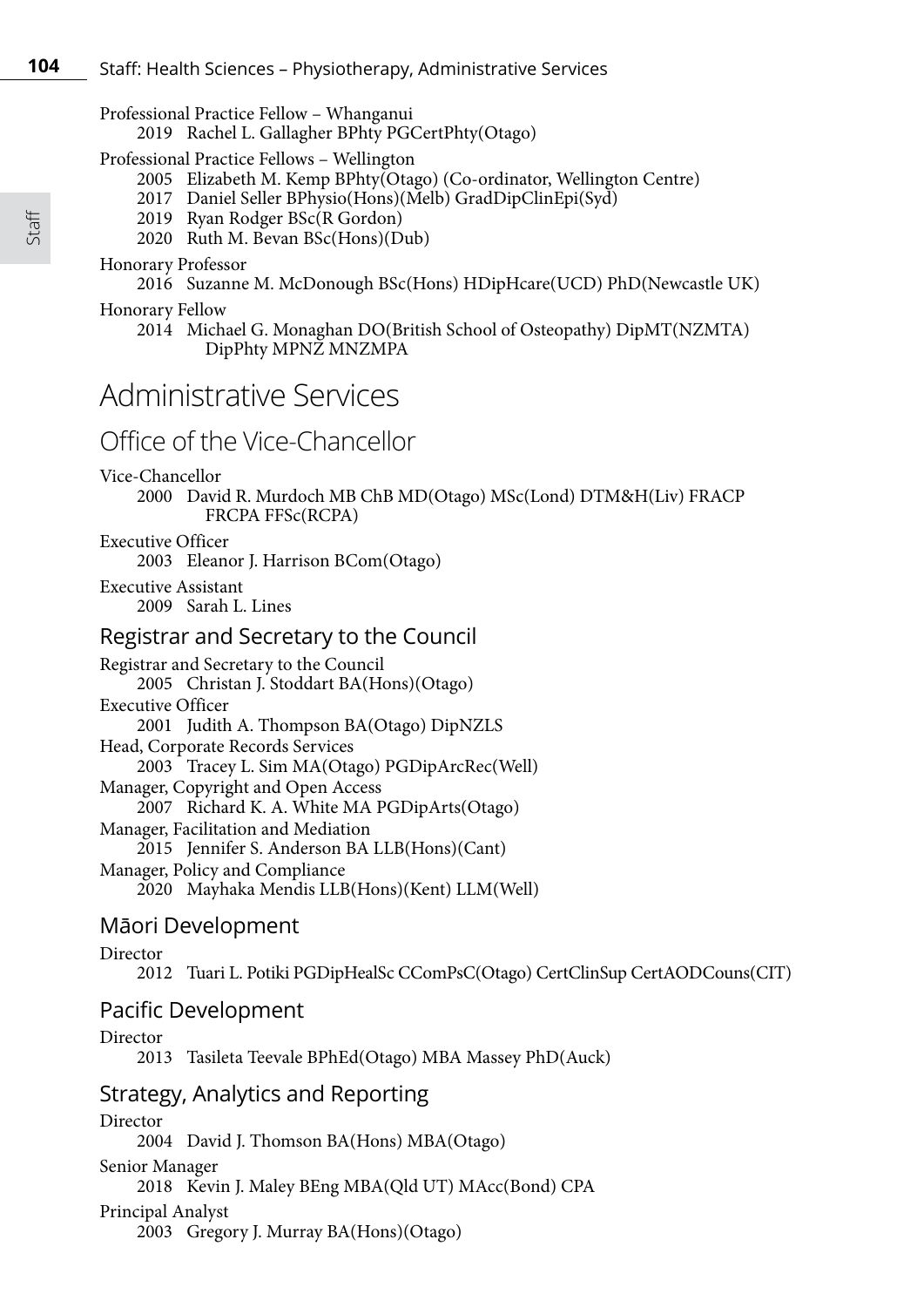# Academic Division

Deputy Vice-Chancellor (Academic)

2000 Helen D. Nicholson BSc(Hons) MB ChB MD(Brist)

Senior Analyst Research and Policy (Student Development) 2019 Michael D. Swanson BA(Hons) MIntSt(Otago)

# Academic Committees and Services

### Manager

1993 Gary K. Witte BA(Calif) PGDipArts DipGrad(Otago)

### Specialists

2003 Carol R. Forbes BSocSc(Waik)

- 2007 Rebecca H. Connaughton BA LLB(Otago)
- 2008 Mark J. Wilesmith BSc(Hons)(Lough)
- 2013 Joanne L. Farron de Diaz BA(Hons)(Wales) PGCE(Lanc) PGCert(UEA)
- 2015 Matthew T. Angel BA MSEd(Indiana)
- 2016 Macintosh R. V. R. Stewart MA(Otago) PhD(Syd)

# Distance Learning

### Director

 2005 Sarah J. Stein BEdSt BA(Qld) MEd(Research) PhD(Qld UT) GDipEdAdmin(S Qld) DipTchg(Aust Cath)

# English Language Centre | Te Puna o te Kī

### Director – Language Centre

1995 R. Paul Baker BA(Hons) PhD(Otago) IDLTM(Camb ESOL/UQ)

Operations Manager

2009 Susannah L. Brown BEd(Otago) DipTchg(DCE) CertTESOL(Otago Poly)

# Higher Education Development Centre

### Associate Professor and Head of Department

2013 Ben K. Daniel BSc(Juba) MSc(Twente) MPhilEd(Oslo) PhD(Sask)

### Professors

- 2000 Anthony D. Harland BSc(Hons) MPhil(Newcastle UK) PhD(Glas) PGCE(Strath) (Professor since 2014)
- 2006 Kerry L. Shephard BSc(Hons) PhD(Reading)
- 2011 Clinton Golding MA(Auck) PhD(Melb) (Professor since 2022)

### Associate Professors

- 2011 Vijay K. Mallan BEd(Hons) MA(Putra Malaysia) PhD(Otago) DipESL(Malaya)
- 2018 Joyce Koh BBA(Hons)(NU Singapore) MS PhD(Indiana)

### Senior Lecturers

- 1997 Robert T. Wass MSc PhD PGDipArts(Otago)
- 1999 Russell J. Butson MA PGDipArts(Otago) DipTchg(DCE)
- 2017 Julie Timmermans  $BA(Hons)(Wat) MA PhD(McG)$

### Lecturers

- 2009 Navé Wald BA PhD PGDipArts(Otago)
- 2019 Qian Liu MSc(Edin) PhD(Auck)

### Teaching Fellows

- 1991 Pauline M. Brook BA(Hons)(Otago)
- 2015 Pamela M. Melgren BEd(Tchg)(DCE) HDipTchg DipEd(ChchCE)
- 2018 Tracy L. Rogers BA(Hons) PhD(Otago)
- 2019 M. Ruth Toumu'a MA PhD DipTESOL(Well)

### Professional Practice Fellow

2008 Carole Acheson BA(Hons)(E Anglia) MA(Warw) PGCertEd(Nott) (Christchurch Campus)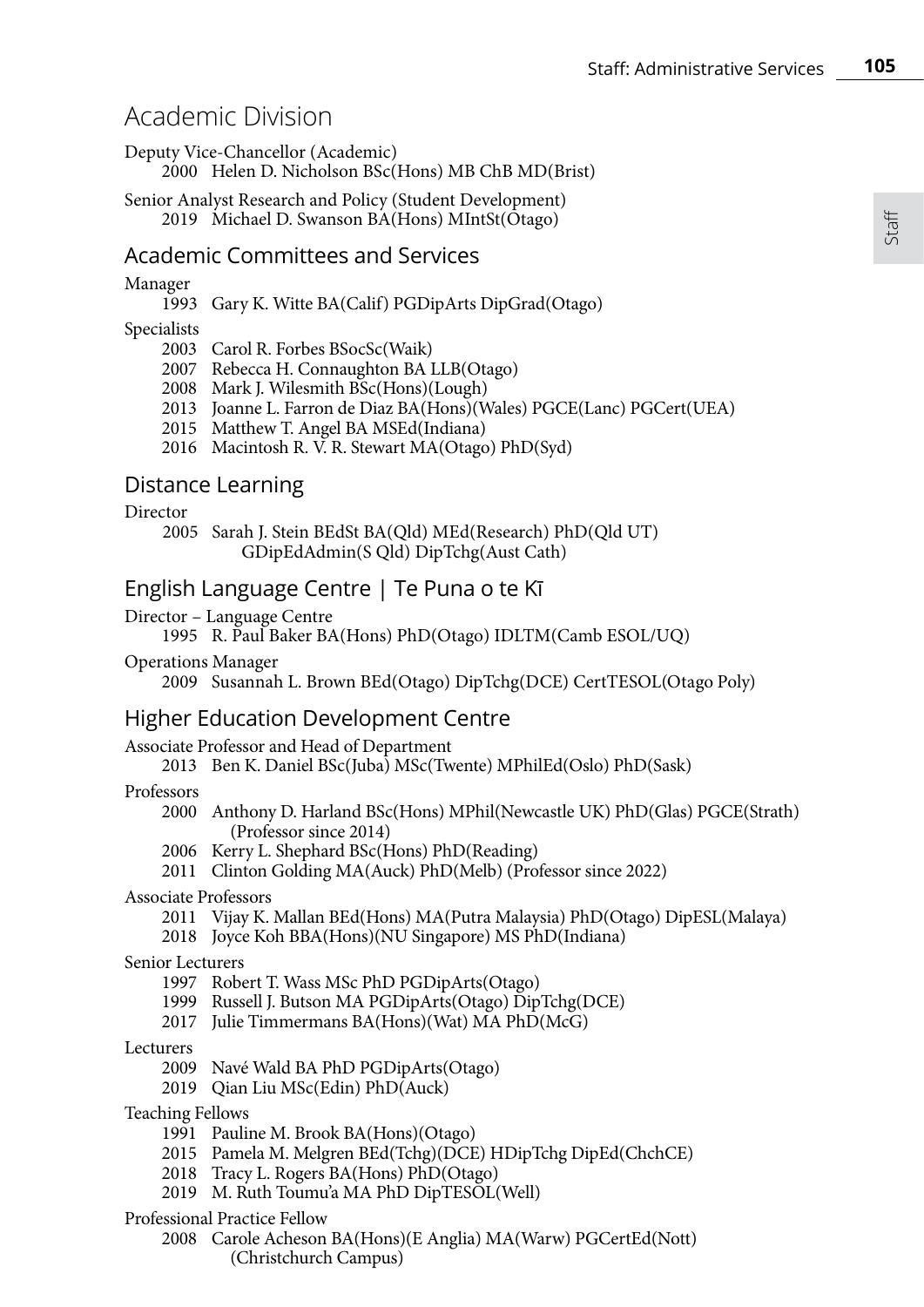# Library

An appointment date marked with an asterisk indicates the year of taking up continuous appointment in the Dunedin College of Education, which merged with the University on 1 January 2007.

University Librarian

Michael Wall BSc(Hons)(CNAA) DipLib(Wales)

Central Services

- Don Tobin *(Foreman Binder)*
- Maureen L. Miller BCom(Otago) *(Associate University Librarian Central Services)*
- G. Mark Hughes BA(Otago) DipLibr(Well) ALIANZA *(Facilities Planning Co-ordinator)*
- Simon C. Hart BA(Otago) DipLibr(Well) PGDipHighE(Otago) RLIANZA *(Policy Planning and Evaluation Librarian)*
- David J. Butterfield *(Library Programmes Manager)*

Client Services

- Christina M. Broderick *(Team Leader)*
- Helen C. Brett BA(Hons) DipGrad(Otago) DipLibr(Well) *(Client Services Manager)*
- 1996\* Belinda A. Holdsworth BSc(Cant) MLIS(Well) *(Team Leader)*
- 1998\* Jacinda M. Boivin BA(Otago) DipLibr(Well) *(Flexible Delivery Services Librarian)*
- Teresa M. La Rooy BA(Otago) *(Team Leader)*
- Joanne M. Bone BA(Auck) (*Academic Resource Officer*)

Hocken Collections

- Katherine J. Milburn MA(Otago) MLIS(Well) *(Liaison/Curator, Ephemera)*
- Anna K. C. Petersen BA PhD(Otago) MA(Cant) *(Curator, Photographs)*
- Anna R. Blackman BA(Hons)(Otago) GradDipIMAA(NSW) *(Head Curator, Archives)*
- Judith A. Holloway BA(Hons)(Otago) *(Team Leader, Researcher Services)*
- Christopher P. Meech BSc BA MLIS(Well) *(Head Curator, Publications)*
- Jacinta A. Beckwith MA(Otago) MIS(Well) *(Kaitiaki Mātauranga Māori)*
- Amanda P. Mills BA PGDipArts(Otago) BA(Hons)(Well) *(Liaison/Curator, Music and AV)*
- Lynette Benson BA(Cant) MLIS(Well) *(Research Services Manager)*
- Victoria J. France BA(Hons)(Otago) *(Registrar)*
- David R. Murray MusB(Hons) PhD(Otago) PGCertArcRec(Well) *(Archivist)*
- Robyn E. Notman BA BTheol MLitt(Otago) PGDipMusStud(Massey) *(Head Curator, Pictorial Collections)*
- Thomas H. Riley BA(Cant) MIS(Well) (*Archivist)*
- Information Services
	- Catherine M. Bardwell BA(Otago) MLIS(Well) *(Associate University Librarian* – *Information Services)*
- Commerce and Humanities
	- Megan L. Vaughan BA(Otago) MIS(Well) *(Subject Librarian)*
	- Judy A. Fisher BA(Otago) MLIS(Well) *(Subject Librarian)*
	- Alexander J. R. Ritchie BA(Hons) DipGrad(Otago) MIS(Well) *(Subject Librarian)*
	- Paula J. Whitelock BA(Hons)(Otago) MA(Cant) MLIS(Well) *(Robertson Librarian)*
	- 2006 Marni Boynton BA(Otago) MLIS(Well) *(Subject Librarian)*
	- Lisa M. Chisholm BCom(Hons)(Otago) MIS(Well) *(Subject Librarian)*
	- Scott L. Venning BA(Auck) MIS(Well) *(Library Divisional Manager, Commerce and Humanities)*
	- Kate M. Knox BA(Hons) DipGrad(Otago) *(Subject Librarian)*
	- Genevieve K. Scanlan MA(Otago) MIS(Well) *(Subject Librarian)*

Health Sciences and Sciences

- Thelma M. Fisher BA(Massey) MLIS(Well) TTC DipTchg *(Subject Librarian)*
- Lynne M. Knapp BA(Hons)(Otago) PGDipLIS(Well) *(Subject Librarian)*
- R. Patricia Leishman BA DipGrad(Otago) MLIS(Well) *(Subject Librarian)*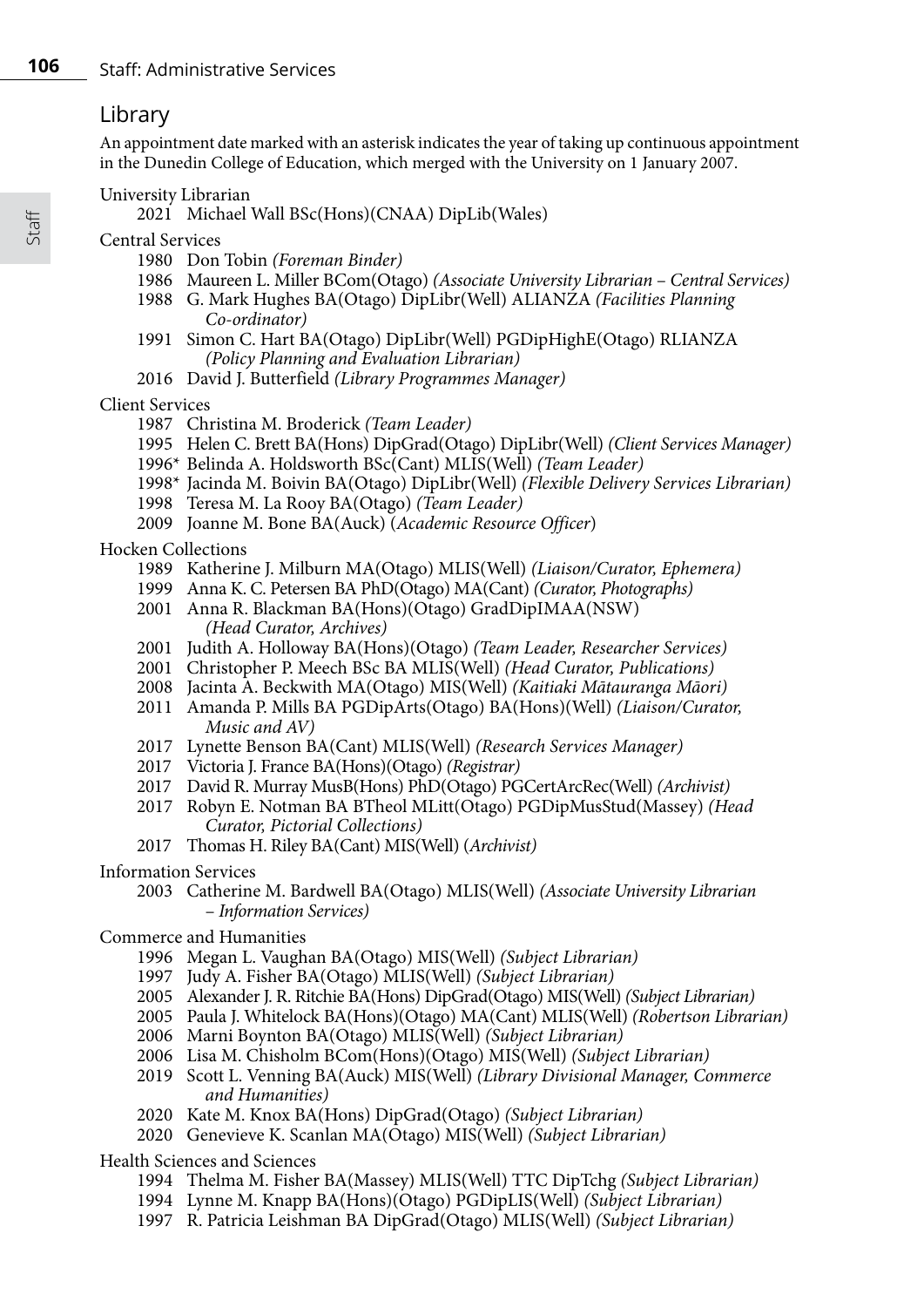- 2005 Richard N. German BHB(Auck) MSc(Strath) NZLSCert *(Library Divisional Manager, Health Sciences)*
- 2008 Nicola A. Dever BSc(Cant) MLIS(Well) DipTchg *(Subject Librarian)*
- 2011 B. R. Christy M. Ballard BA(Auck) MMHS(Well) *(Subject Librarian)*

Law

1996 Katherine R. Thompson BA PGCertTertT(Otago) MLIS(Well) *(Law Librarian)*

Library Research Services Unit

- 2004\* Shiobhan A. Smith BTchg BA(Hons) DipGrad(Otago) MLIS(Well) *(Library Research Support Manager)*
- 2010 Justin I. Farquhar BA PGDipArts(Otago) MLIS(Well) *(Research Services Librarian)*
- 2017 Antje C. Lubcke MA DipGrad(Otago) DipTchg(ChchCE) *(Research Services Librarian)*
- 2017 Dene McDonald BAppSc(C Sturt) PGCertApM(SIT) *(Digital Services Librarian)*
- 2021 Charlotte M. Brown BA(Hons)(Otago) MLIS(Well) RLIANZA *(Research Services Librarian)*

Information Resources

- 1989 Marilyn A. Fordyce BA(Otago) DipLibr(Well) DipTchg(Chch) FLIANZA *(Associate University Librarian* – *Information Resources)*
- 1993\* Sonya K. Maclaurin BA(Hons)(Otago) MLIS(Well) *(Service Manager, Resource Access)*
- 1999 Paula Hasler BA PGDipArts(Otago) MLIS(Well) *(Service Manager, Resource Acquisition)*
- 1982 Paul H. Barton BA(Hons) DipLibr(Well) *(Information Resources Librarian)*
- 2001 Rhys D. Thorn MusB(Otago) MLIS(Well) *(Information Resources Librarian)*
- 2004 Melanie D. Lewis BA(Otago) *(Information Resources Librarian)*
- 2007 Lucy D. Bradley BA LLB PGDipArts DipGrad(Otago) MLIS(Well) *(Information Resources Librarian)*
- 2007 Madelene B. Turnbull BA(Otago) MIS(Well) *(Information Resources Librarian)*
- 2011 Michael G. Smith BA(Cant) MIS(Well) *(Information Resources Librarian)*
- 2019 Denise F. Donaldson BA(Hons)(Otago) MIS(Well) *(Information Resources Librarian)*

# Pathway | Te Huarahi

- Director Pathway
	- 2014 Garry W. Chronican BSc(Otago)
- Operations Manager

2009 Susannah L. Brown BEd(Otago) DipTchg(DCE) CertTESOL(Otago Poly)

- Academic Co-ordinator
	- 2007 Barry D. Mollison MSc DipGrad(Otago) DipSustainability(Swinburne) DipTchg(Chch) *(Paper Co-ordinator Health and Disease)*
- Assessment Manager
	- 2005 Una M. Byrne BSc HDE(Dub) MA(Lond)
- Paper Co-ordinators
	- 2004 Martin M. Hickley BSc DipTchg(Cant)
	- 2007 Philip A. Maw AdvDipTchg TTC(Cant)
	- 2009 Mark A. Williams BA(Hons)(Sheffield Hallam) PGDipSLT(Massey) GradDipTchg(Otago)
	- 2011 Lesley J. Smith BPhEd BSc(Otago) PGDipBus(Massey) PGCertHighE(Otago) DipTchg(CCE)
	- 2013 Philip O. Morrison BSc BPhEd PGDipHighE(Otago)
	- 2014 George C. Morris BA(Massey) BA BSc(Hons) MEd PGDipArts(Otago) GradDipArt GradDipBusStud GradDipSc(Massey) DipTchg(DCE)
	- 2014 Sarah A. Swan BPhEd BSc(Otago) DipTchg(DCE)
	- 2020 Jeremy R. Bone BA(Hons)(Otago)
	- 2020 Rajni K. Wilson BSc(Hons) PhD(Otago)
	- 2021 Joanna M. Harford BA(Otago) LTCL(Trinity College, London) DipTchg(DCE)
- Facility/Health and Safety Co-ordinator
	- 2010 Andrew M. Brown BA(Otago)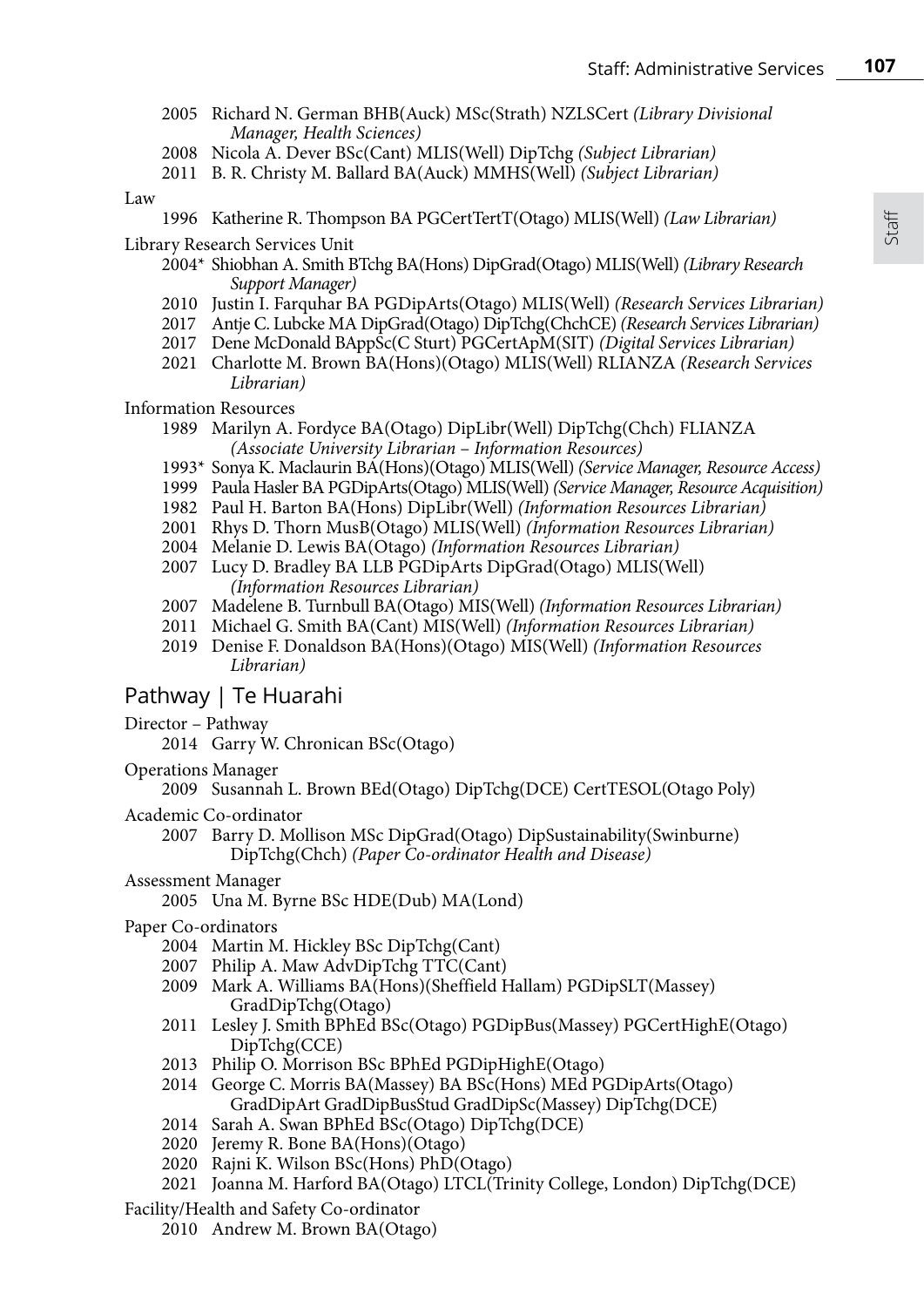# Quality Advancement Unit

### Director

1988 Margaret A. Morgan MA(Otago) DipArch/RecMgmt(Monash)

## Reviews Manager

2005 Megan J. Wilson MA PGDipArts(Otago)

# Surveys Manager

2007 Romain J. R. Mirosa MIntSt(Otago) Diploma in Public Service(Aix-Marseille III)

# Student and Academic Services

# Director

2014 Karyn A. Thomson MMgt(C Sturt)

# Career Development Centre

## Manager

2011 Jacqueline A. Dean BA(Hons)(Durh) PGCertEd(Liv) PGDipCG(Northumbria)

## Career Development Advisers

2002 Yvonne R. Gaut BEd(Tchg)(DCE) MCareerDev(E Cowan)

- 2014 Petra Hass BSS(Otago Poly)
- 2017 Lynley A. Soper BBS(Massey) GradCertCareerDev(Auck UT)
- 2018 Johanna P. Budai GradDipCareerDev(Auck UT)
- Graduate Recruitment Co-ordinator

2001 Gina A. Clouston-Cain BCom(Otago)

# Social Impact Studio (in association with the Career Development Centre)

# Manager

2013 Sze-En K. Watts BSc(Hons)(NSW) MTour DipGrad(Otago)

# Disability Information and Support

### Manager 2002 Melissa L. Lethaby BA(Otago) Learning Support Manager 2006 Jacquelyn M. Fox BA(Otago)

# Māori Centre

Manager 2021 Michelle Taiaroa-McDonald Māori Student Support Co-ordinator 2004 Arihia M. Joseph Orientation and Mentoring 2019 Ken Tipene Pacific Islands Centre Manager 2021 Tagiilima Feleti BEd(Tchg)(Otago) Community Liaison Officer 2008 Christine Anesone BA(Auck) Tutorials and Academic Pastoral Support Co-ordinator 2020 Marea S. Colombo BA(Hons)(Middlebury College) PhD(Otago)

# Proctor's Office

Proctor 2016 David L. Scott Deputy Proctor 2018 Geoffrey L. Burns DipPol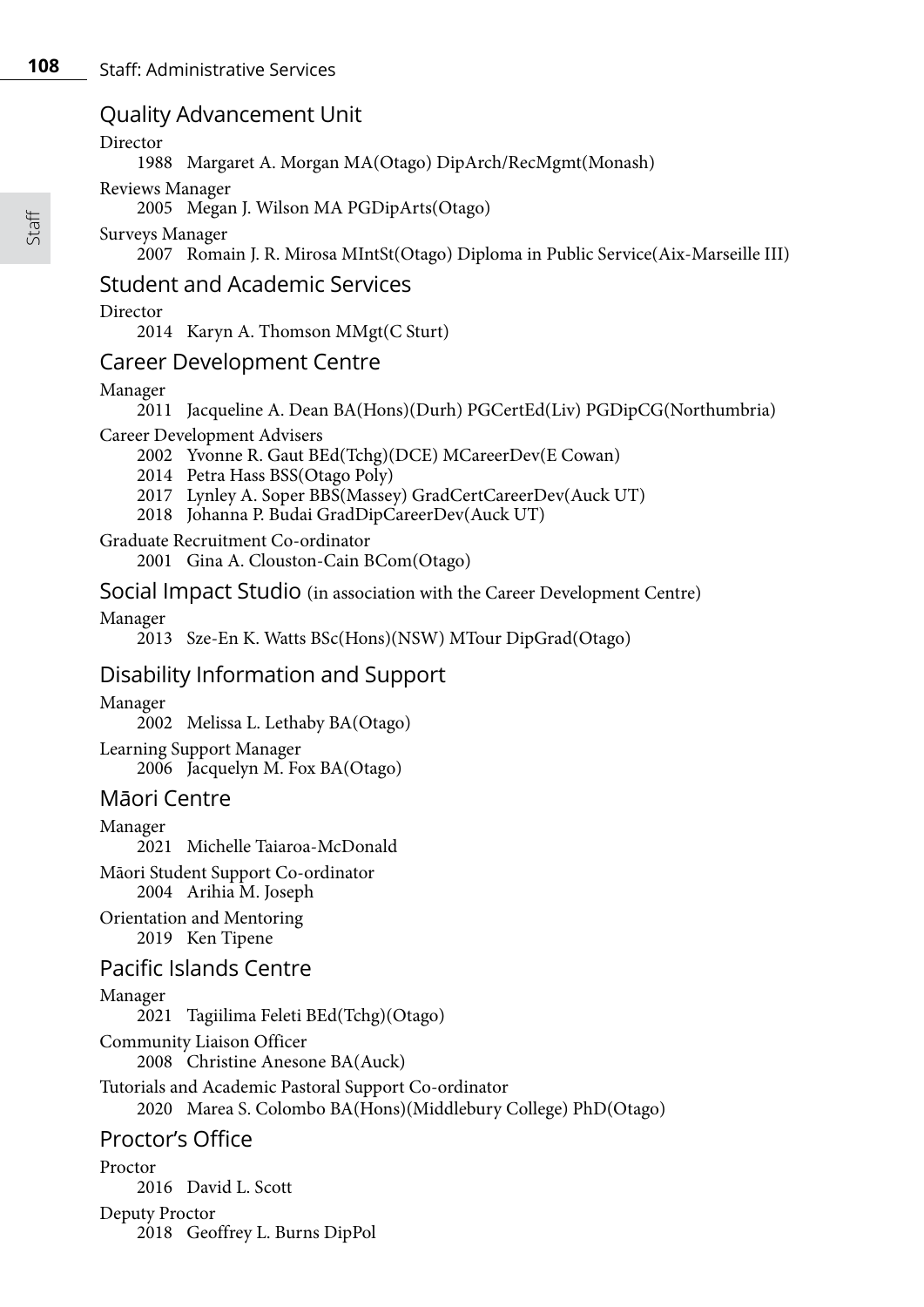# Office of Student Success

Head of Student Success and Locals Programme 1995 Stephen G. Scott MSc(Auck) PhD(Otago)

Deputy Head of the Locals Programme 2017 Maya A. Pitcon BA(Hons)(Otago)

Te Whare Tāwharau (Sexual Violence Support and Prevention Centre)

### Manager

2016 Tanya-Maree Felton BA BSW(Otago) PGDipAppliedAddictionsCounselling DAPAANZ SWRB ANZASW

### Training and Development Co-ordinators

2021 Rachel A. Shaw BA(Hons)(Otago)

- 2021 Chelsea M. Rhyne-Slijkerman BA DipGrad(Otago)
- Student Engagement Co-ordinator

2020 Melanie Piri BA(Otago)

# Research Division

Deputy Vice-Chancellor (Research and Enterprise) 2011 Richard J. Blaikie BSc(Hons)(Otago) PhD(Camb) FRSNZ FOSA MIEEE MInstP

Senior Research and Policy Analyst

2011 David N. Geraghty BA(Hons)(Otago) BA(Hons)(Auck UT) MCW(Auck) PhD(Monash)

Manager, Postgraduate Scholarships, Prizes and Awards 2016 Peter J. Boston BA(Hons)(Otago)

# PBRF and Publications/Outputs Office

PBRF and Publications Manager 2008 Donna M. Hendry MA PGDipArts(Otago) PhD(Well)

# Research and Enterprise

Director (Research and Enterprise) 2018 Martin Gagnon BSc(Sher) PhD(McG)

Senior Research Advisory Manager

2006 Rachel M. Elliot BSc(Hons) PhD(Otago)

### Business Development Managers

- 2005 David J. Grimmett MSc(Otago) DipTchg
- 2010 Rita Przybilski Diplom Biologe PhD(Kassel)
- 2015 Fernanda M. P. R. da Silva Tatley MSc PhD(Cape Town) MEntr(Otago)
- 2015 David C. Powell BA BCom(Auck) (University of Otago, Auckland)
- 2016 Victoria L. Farmer MSc PhD(Otago)
- 2017 Carthika Luxmanan BSc(Hons) PhD PGCertTE(Otago)
- 2018 Mary A. Gower BSc(Hons) PhD(Cant)
- 2019 Muriel Dufour BSc(Hons) PhD(Otago)
- 2020 James Rodgers MA(Auck UT) PhD(Auck)

Research Advisers

- 2002 Alison M. Cameron BA BCom(Otago)
- 2003 Christine M. Groves BAppSci(Open Poly NZ) NZCE (University of Otago, Wellington)
- 2005 Kate B. Berard BA(Hons) DipGrad(Otago)
- 2007 Melanie C. Remy MA(Wisconsin-Madison)
- 2008 Eric A. Lord BAgrSc(Hons)(Lincoln) PhD(ANU)
- 2008 Diana S. Rothstein BA(Hons)(Maine) MIntMgt(AmGradSchIntMgt)
- 2009 Edwin H. P. Meijerink MSc(Wageningen) PhD(ETH ZÜrich)
- 2011 Melony J. Black BSc(Hons)(Otago) PhD(Purdue)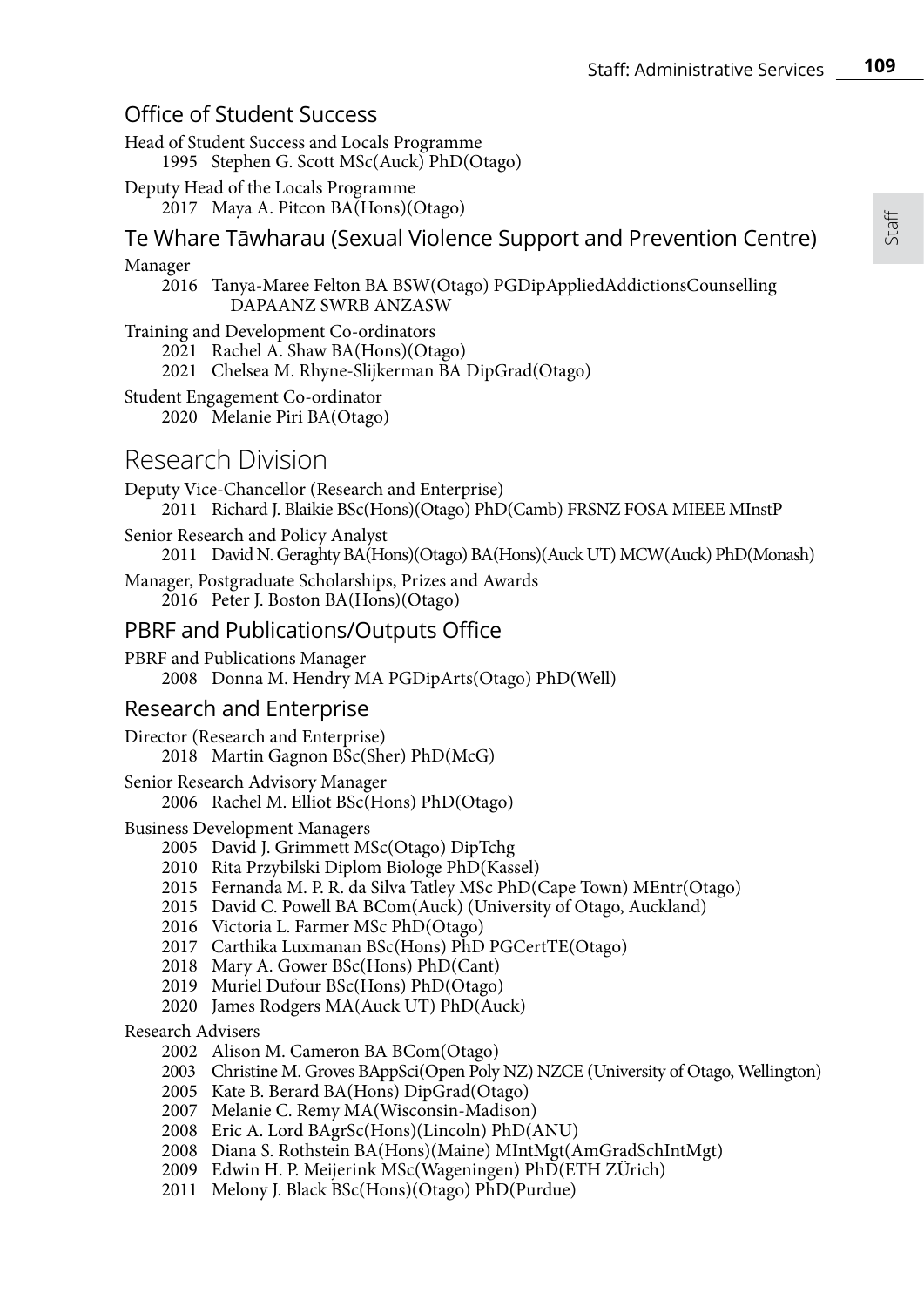- 2018 Jacqueline A. Nielsen MSc(Auck) PhD(Otago)
- 2019 Chelvica Ariyanayagam BCom MA(Hons)(Auck)
	- 2019 Natalie A. Harfoot MSc(Waik) PhD(Otago)
	- 2019 Katharina Stirland MPhil(Birm) PhD(Cant)
	- 2020 Nina E. M. Barton BSc(Hons) PhD(S'ton) ACA
	- 2020 Tamsin R. Sheen MSc PhD(Otago) (University of Otago, Christchurch)
	- 2020 Amarni L. Thomas MSc PGDipSci(Otago)
	- 2021 Emily Oughton BSc(Hons)(S'ton)

## Legal Adviser

2012 Willie J. Martin BCom LLB PGDipCom(Otago)

Team Leader Research Administration

2013 Rhonda M. McSkimming BCom(Otago)

Kaiwhakatere Rakahau Māori – Māori Research Partnerships Manager 2020 Morgan Godfery LLB(Well)

# Graduate Research School

# Dean

2004 Rachel A. Spronken-Smith BSc(Hons)(Otago) PhD(Br Col) DipTertT(Otago) (Professor since 2013)

- Professional Practice Fellow Graduate Education
	- 2017 Kim S. Brown BA(Hons)(Middx) MA PhD(Otago) PGCE-Primary(W England)

# Māori Postgraduate Support Adviser

2019 Rachel J. Sizemore MSc PhD(Otago)

## Manager

2016 Andrew N. B. Lonie BSc(Hons)(Otago) GradDipGIS(Massey)

Graduate Wellbeing Coach

2000 Carolyn A. Jenkins MPhEd(Otago) MCouns(Waik) PGDipTerT(Otago)

# Otago University Press

Publisher

2013 Susan R. Wootton BA(Otago) MCW(Massey) PhD(Otago)

# External Engagement Division

Deputy Vice-Chancellor (External Engagement) 2009 Anthony J. Ballantyne BA(Hons)(Otago) PhD(Camb) FRSNZ

- Senior Research and Policy Adviser
	- 2019 Patricia M. McLean BA(Hons)(N Lond) PhD(Well)
- Senior Strategic Adviser (Māori) 2018 Matiu Workman BCS(AUT) MPCS(Otago)

# Centres of Asia-Pacific Excellence (CAPEs)

Director of Strategy 2019 Angela Davis BSc(Well) GradDipDigInv(Lond)

# Development and Alumni Relations Office

Director (Development and Alumni Relations) 2018 Shelagh A. Murray BAppSc(Curtin)

# Senior Development Manager

2019 Sabrina Ragan BSc(Spring Hill College)

- Alumni Engagement Manager 2007 Donnella A. Aitken-Ferguson BA(Otago) DipTchg(Sec)(ChchCE)
- Advancement Services Manager
	- 1998 Louise M. Lawrence BA(Hons)(Otago)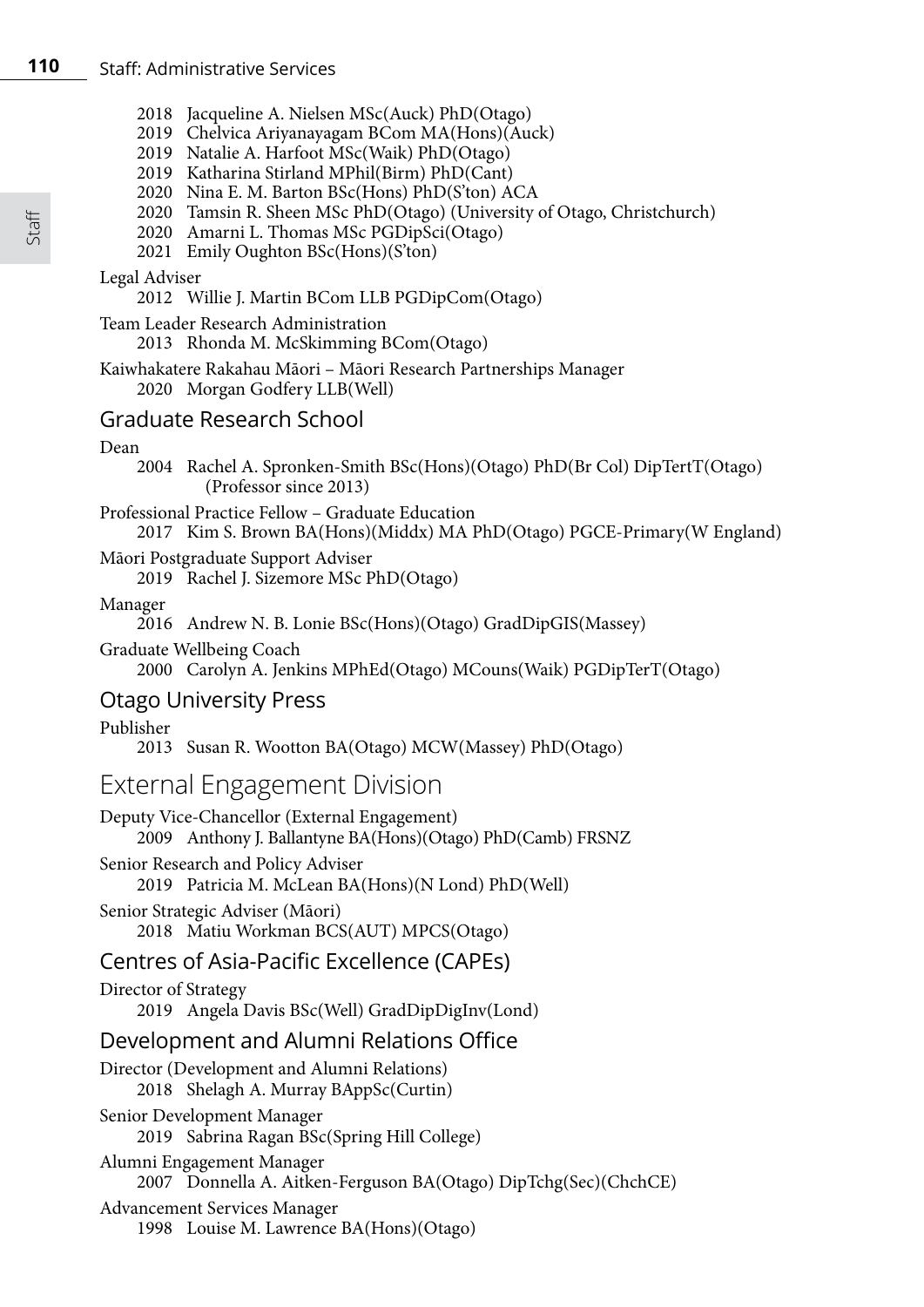Staff

# International Office

| Director, International | 1998 Jason R. A. Cushen MA(Otago)                                                                                            |
|-------------------------|------------------------------------------------------------------------------------------------------------------------------|
|                         | Manager, International Student Services<br>2018 Danielle Yamamoto Kerr BA(Hons)(Otago)                                       |
|                         | Manager, International Marketing and Recruitment<br>2019 Megan J. Smith BA(Otago)                                            |
|                         | Communication Services                                                                                                       |
| Director                |                                                                                                                              |
| 2008                    | Megan McPherson BA BCom(Otago) CertJourn CertPR(Wgtn Poly) MPRINZ                                                            |
|                         | Manager, Media Engagement<br>2018 Liane M. Topham-Kindley AdvDipJourn(Wgtn Poly)                                             |
|                         | Manager, Internal Communications and Channels<br>2019   Christian A. Macfarlane BA(Hons)(West Scotland)                      |
|                         | Manager, Communications Advisory<br>2012 Fiona Clarkson GradDipBusStud(Massey) DipJ(Open Poly NZ)<br>CertJourn (Aoraki Poly) |
|                         | External Engagement Office                                                                                                   |
| Manager                 | 2016 Lynley M. Browne BCom(Cant) DipBus(Auck)                                                                                |
| Marketing Services      |                                                                                                                              |
| Director                | 2021   Hone R. Paul BBus GradDipBus(Auck UT) Diploma in Te Aupikitanga ki te reo<br>Kairangi (Te Wānanga o Aotearoa)         |
|                         | Senior Manager, Marketing and Advisory<br>2019 Shelley M. Winsor                                                             |
| Manager, Design         | 2019 Jason M. Low                                                                                                            |
| Manager, Website Design | 2006 Elliot D. O'Sullivan BCApSc(Otago)                                                                                      |
| Manager, Events         | 2016 Jasmine L. Miller BCom(Otago)                                                                                           |
|                         | Manager, Marketing Content and Publications<br>2013 Kimberley A. Connelly BSc(N Br Col) DipPR(Kwantlen)                      |
|                         | Schools' Liaison Office                                                                                                      |
| Head                    | 2017   Rhonda D. Brodie BSc(Cant) DipTchg                                                                                    |
|                         | Pacific Community Engagement                                                                                                 |
| Manager                 | 2004 Tofilau Nina Kirifi-Alai BA LLB(Auck)                                                                                   |
|                         | Undergraduate Entrance Scholarships Office                                                                                   |
| Manager                 | 2008 Benjamin J. Rickerby MusB BCom(Otago)                                                                                   |
|                         |                                                                                                                              |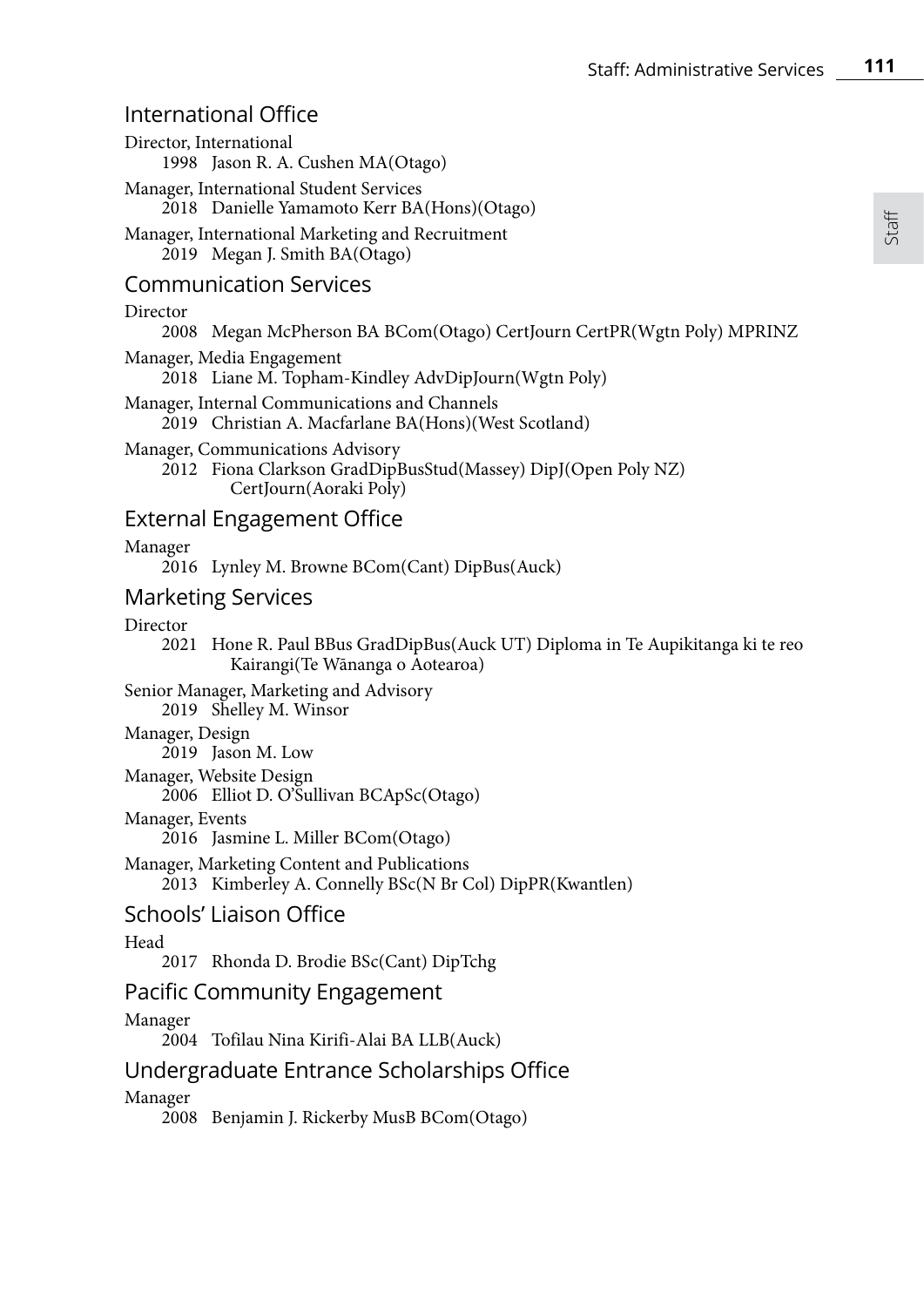# Human Resources Division

Director

2005 Kevin J. Seales BCom(Cant) MBA(H-W) CMHRINZ

Employment Relations Manager

2015 Kelly A. O'Kane MCom(Otago)

Senior Change Manager

2006 Carolyn T. King

Adviser Organisational Design

2010 Tonelle L. Anderson BPhEd(Otago)

- Change Advisers
	- 2015 Alan D. Richardson BA MPols(Otago)
	- 2020 Vivienne Allen-Kelly BAppMgt(Otago Poly)
- Divisional HR Managers
	- 2005 Lindsay F. Robertson BA(Hons)(Strath) (Humanities and Commerce)
	- 2006 Simone G. McNichol LLB(James Cook) (Health Sciences)
	- 2007 Raymond J. Tobin BCom BTheol(Otago) (Operations)
	- 2018 Tana-Lee Henare BAppMgt(Otago Poly) (Sciences)
	- 2019 Fiona L. MacArthur BMgmt(SAust) (Corporate and Service Divisions)
- Senior HR Advisers
	- 2010 Karyn M. Tennant DipIR(Well) DipHort(Wgtn IT) (Wellington)
	- 2015 Margaret A. McEvoy BCom(Cant) (Christchurch)

### HR Advisers

- 2013 Kerry M. Shea BAppMgt(Otago Poly)
- 2018 Katharine R. Bransby BCom(Otago)
- 2021 Chriselda Pritchard LLB(S Af)
- Head of Organisational Development

2008 S. Denise Lindsay Chartered MCIPD

Manager, Campus Temps

2009 Alysha J. Stewart BTchg(DCE) DipGrad(Otago)

- Recruitment Manager
	- 2016 Elena Calvert BA(Tomsk State) BCom(Otago) CMHRINZ
- Recruitment Consultants
	- 2012 Farai Madambi BSc(Z'bwe) MSc(Massey)
	- 2016 David M. W. Gadsby
- Performance and Development Adviser
	- 2021 Paul Le Duong BA(NSW) MHRM(C Sturt) GradDipVWL(Technol Syd) CAHRI
- Senior Training Adviser
	- 2009 Suzanne M. Keene BA(Well) DipGrad(Auck UT) DipTchg(DCE) DipGrad(Otago) CertAdultEd(Massey)

### Training Specialist

2007 Donald J. Townsend BA(Cape Breton)

### Equity Adviser

- 2020 Joseph W. Llewellyn BOT(Otago Poly) MA PhD(Otago)
- Manager, Promotions and Remuneration
	- 2006 Daniel C. Wilson BA(Auck) BCom(Otago) GDipDisRes(Massey)
- Manager, Learning and Development
	- 2019 Heather F. Day BN(Otago Poly) MA(Applied)(Well) PGCertTertT(Otago)
- HR Advisers (Promotions and Remuneration)
	- 2009 Stephanie J. Evans BA(Otago)
	- 2009 Ann-Marie Kelly BA(Hons)(Coventry)
	- 2017 Darren J. Smith BCom(Hons)(Otago) MSc(Lond S Bank)
	- 2019 Andrea M. Coster PGDipHRM(Croydon) Assoc CIPD

### Head, Academic Leadership Development

2007 Alison J. Stewart BSc(City) MSc(Brist) PhD(Well) RGON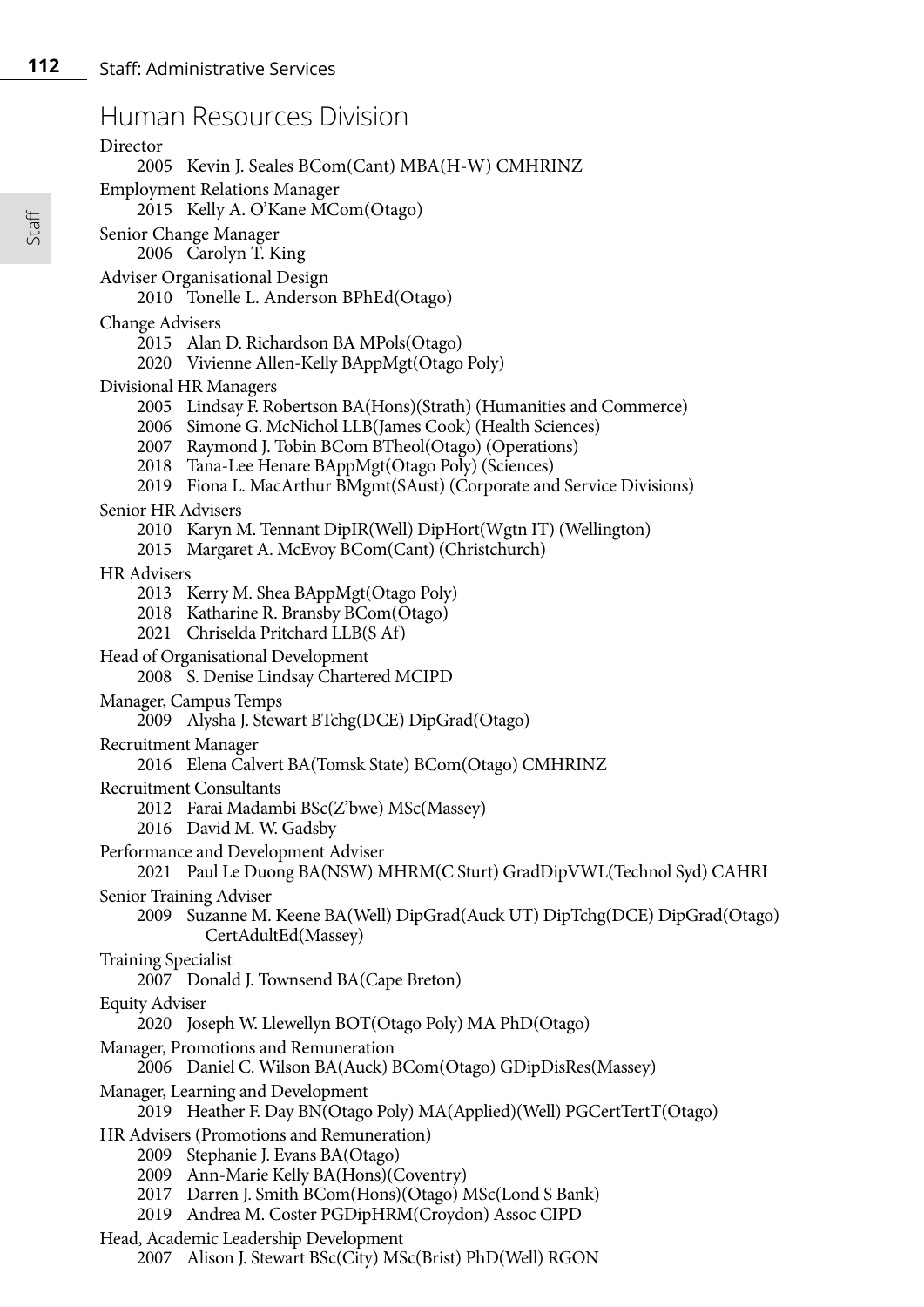# Financial Services Division

## Chief Financial Officer

2014 Sharon A. van Turnhout BCom(Otago) ACA

## Financial Services

- 2002 Helen J. Harris BCom(Otago) CA *(Manager Strategic Finance)*
- 2006 Brita S. Fields BBus(Auck UT) CA *(Manager Strategic Finance)*
- 2008 Diane H. Meikle BCom(Otago) *(Treasury, Assets and Insurance Accountant)*
- 2010 Michael D. H. McAlpine BCom(Hons)(Car) DipGrad(Otago) CA *(Senior Manager Strategic Finance)*
- 2018 Leigh Dennison BCom(Otago) BAcc(Massey) CA *(Manager Strategic Finance)*
- 2018 Charné Hudson BCompt(S Af) SAIPA *(Senior Financial Accountant)*
- 2018 Sheryl Logie BCom(Hons)(Otago) CA *(Head Finance Advisory)*
- 2018 Wendy Swainson ACMA CGMA *(Financial Controller)*
- 2019 Craig W. Marshall BCom(Otago) CA *(Manager Strategic Finance)*

# Office of the Chief Operating Officer

Chief Operating Officer

2015 Stephen W. Willis BNursing MHlthSc(Qld UT) MPRM(S Qld) AdvDipPM(Southbank IT) MAIPM MInstD MoP

### Executive Officer

2021 Nadya R. Shaw Bennett BA(Hons)(Otago)

# Office of Risk, Assurance and Compliance

Head of Risk, Assurance and Compliance

2017 Mark Cartwright BFinAdmin(NE) MBT(NSW) GradDipAppSc(C Sturt)

#### Emergency and Business Continuity Co-ordinator 2021 Paul R. McNamara BHSc(C Sturt)

# Audit and Risk Officers

2020 Max R. Wolfgram BCom(Otago) CPA

2021 Terence A. Prior

# Senior Information Officer

2013 Catherine J. Barriga BA(Hons)(Derby) MIS(Well) PGDipBusAdmin(Otago)

# Project Management Office

Head of Project Management Office 2018 Andrew S. Jenkins BA(Hons)(Leeds)

Manager Business Case Development 2019 Sara M. L. Kidd BSc(Otago) PGDipBus(Massey)

# Manager Portfolio

2019 Pepijn B. Wyffels MSc(Ghent) MSc(Aix-Marseille) MoP

# Sustainability Office

# Head of Sustainability

2020 Ray J. O'Brien BA(Stir) MEd(Massey) GDT(Greenwich) PGCertEd(Well)

# Division of Campus Development

# Director

2019 Tanya L. Syddall BUrbDev(Hons)(Qld UT)

Senior Project Managers

- 2010 Christian K. German MRICS
- 2011 Wesley J. Jenkins PMP
- 2018 Simon W. Dalton MCM(Auck UT)
- 2018 Steven Ireland MProjMgt GradDipProjMgt GradCertProjDevel(Qld UT) NZCB **MNZIOS**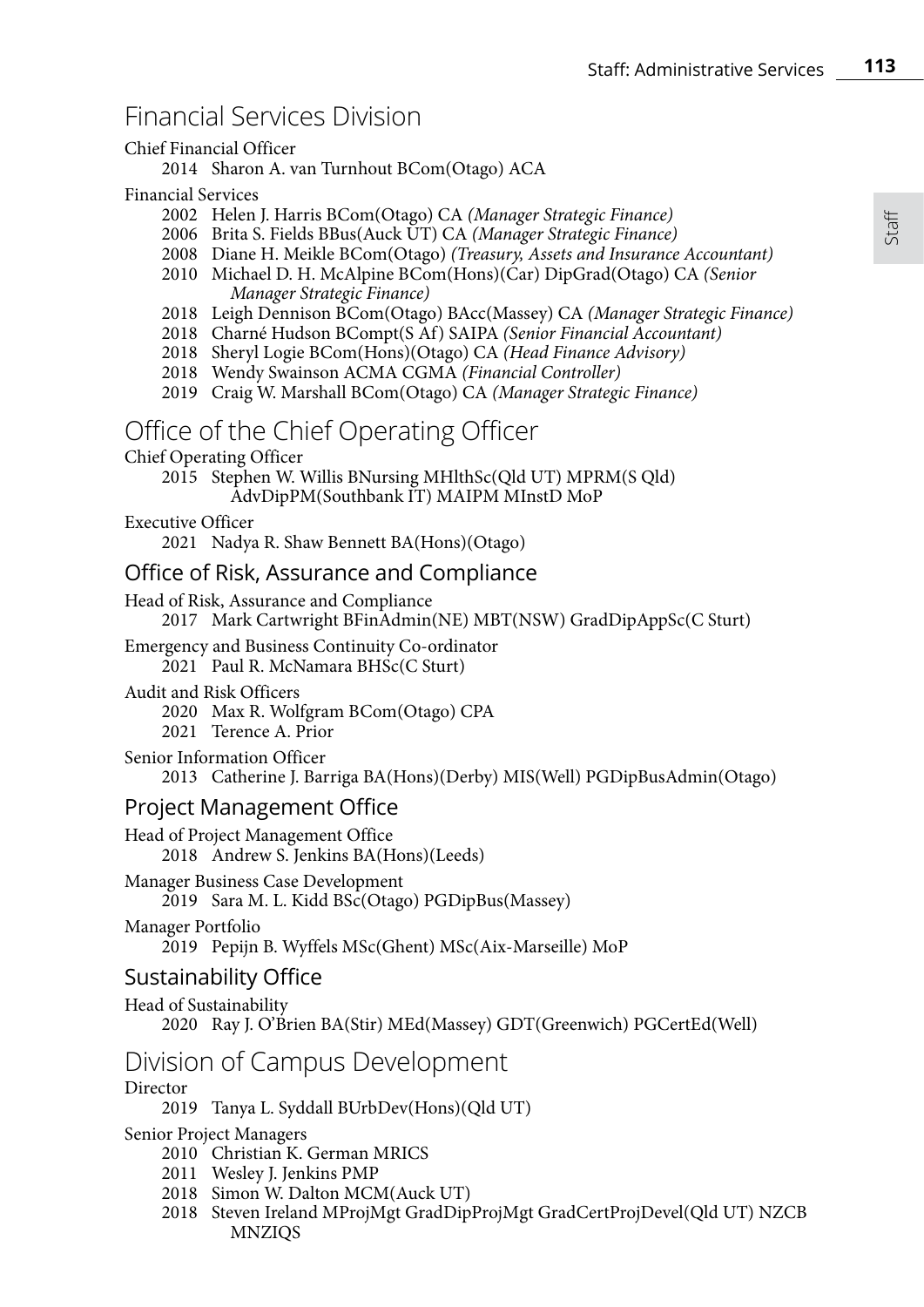### Project Managers

- 2017 Kim M. Sneddon BAM
- 2018 Timothy P. Colling BA DipSpSt(Otago)
- 2020 Sanette Marx NatDipArch(Stell) DipPM PrArchT

### Building Services Engineer

- 2021 Ian A. Stephenson BEng(Hons)(Reading) CPEng MENZ
- Strategic Architect

# 2017 Gordon A. Roy MA(Hons) BArch(Edin) ARB

### Strategic Resource Planner

2019 Kevin N. Wood BSc(Hons)(Carleton) MPlan(Massey) MNZPI

# Property Services Division

## Director

2018 Dean Macaulay BBus(Prop)(RMIT)

### Managers

- 2012 Graham I. Marshall MBA(Otago) NDQS LBP MNZIQS (*Trade Services Business Manager*)
- 2016 T. Matthew Ablett BCom PGDipCom(Otago) MTax(Melb) CA (*Quality and Systems Manager*)
- 2020 Stuart Casey (*Senior Manager, Property Operations*)
- 2020 Melissa Symister (*Contracts Manager*)
- 2021 Hayley C. Suter BSc(Hons)(Otago) PhD(Glas) BBus(Open Poly NZ) CA (*Strategic Asset Manager*)

# Information Technology Services Division

## Director

# 2005 Michael J. Harte FIITP CITPNZ

# Information Systems

- 1994 Patricia L. McNaughton BCom(Otago) *(Senior Manager Business Systems)*
- 1996 Helen J. Brownlie BA PGDipArts(Otago) DipLibr(Well) ALIANZA *(Group Leader Business Systems Academic)*
- 1999 Jane V. Patterson BSc(Winnipeg) *(Applications Development Group Leader)*
- 2001 Michael G. Conroy BSc(Otago) *(Senior Manager Applications Development)*
- 2001 Warren Meadowcroft *(Applications Support Group Lead)*
- 2006 Gordon R. Hudson BSc(Hons)(Swansea) MSc(Hull) *(Team Lead ERP Business Systems)*
- 2010 Ben E. Cole BCom(Otago) *(Group Leader Business Systems Teaching and Learning)*
- 2012 Gary D. Niemi BA(Reed) *(Applications Development Group Leader)*
- 2018 Daryl J. Clarkson BE(Hons)(Cant) MBA(Otago) NZCE PMP MIEEE MInstD *(Head)*

### IT Advisory

- 1985 Nicola Walmsley BSc(Hons)(Otago) *(Manager)*
- 2006 Mark A. Brunton BA MIndS PGDipCom(Otago) *(Manager)*
- 2009 Grant J. Taylor PMP *(Manager)*
- IT Assurance and Cybersecurity
	- 2018 Richard A. Feist *(Senior Manager)*

# IT Enterprise Architecture

2007 Gareth J. Wood BSc(Otago) *(IT Enterprise Architect)*

# IT Infrastructure

- 1996 Andrew D. Foster BCom(Otago) *(Data Centre Manager)*
- 1998 Michael R. Light BA(Otago) (*Group Leader Core Platforms*)
- 2004 Cameron R. Kerr BSc PGDipSci(Otago) (*Group Leader Innovation*)
- 2009 Damian J. Wheeler (*Group Leader Data Management*)
- 2011 Terry A. Wilson BInfoTech(Otago Poly) (*Senior Manager Systems Services*)
- 2020 Wallace Chase BS(Lake Superior State) *(Head)*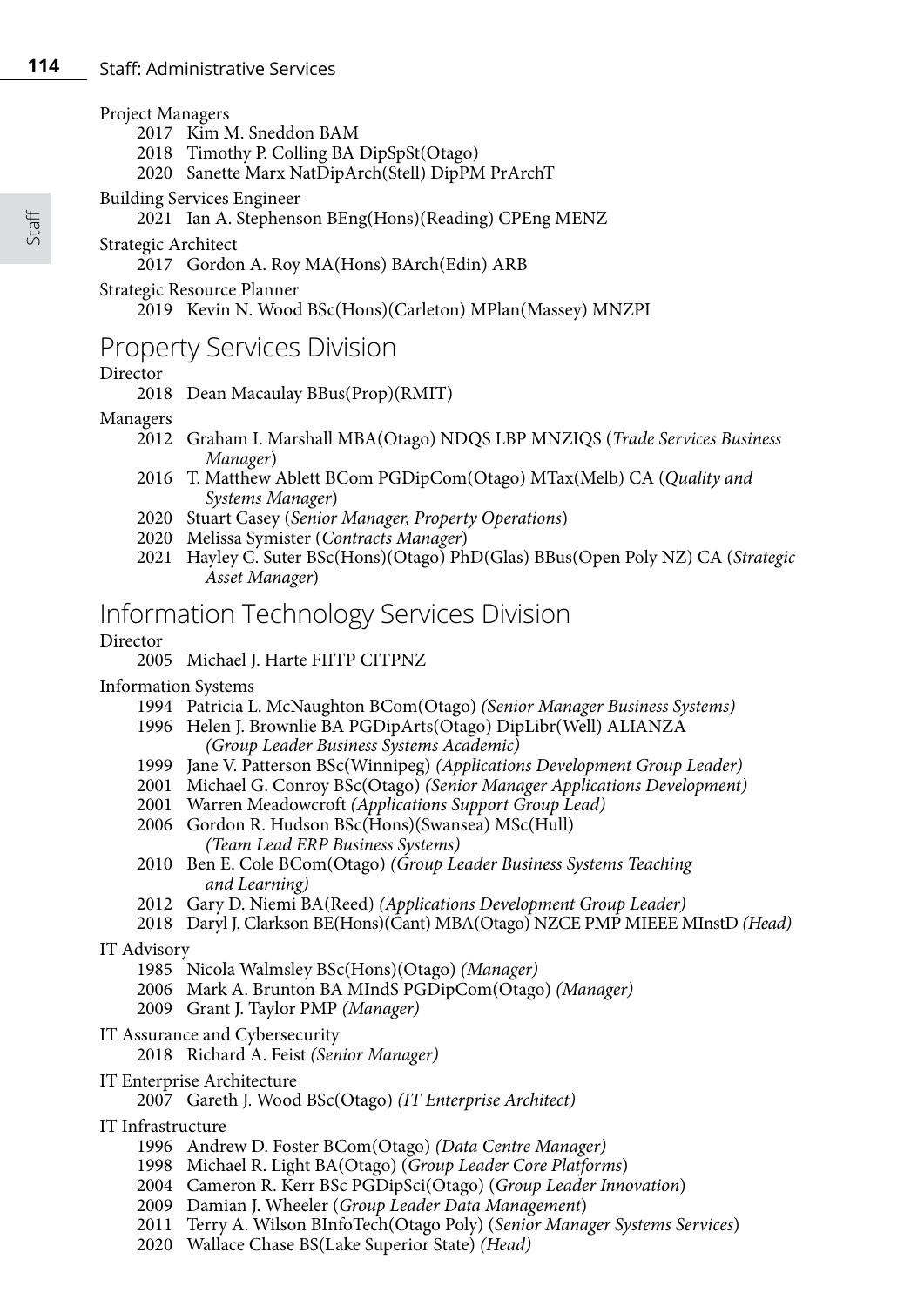Research and Teaching IT Support

2003 Darren R. Hart BSc(Hons)(Warw) *(Manager)*

Scientific Programming

2000 Gregory P. Trounson BSc BCom(Otago) *(Team Leader)*

Solutions

1996 David J. Robertson BSc BA PGDipSci PGDipArts(Otago) *(Team Leader)*

Equipment

2012 Douglas J. Champion *(Team Leader)*

IT Project Unit 2019 Craig M. Stephens *(Senior Manager)*

# Shared Services Division

# Director

2018 David Tapp BCom PGDipCom(Otago)

# IT Support Services

Senior Manager

1998 Emerson Pratt BCom(Otago)

## Team Leaders

- 1981 Peter A. George BSc(Otago)
- 1990 Justin M. Elliott BA(Otago)
- 1997 Gary G. Peacock BE(Cant)
- 1998 Kathryn D. Tsikanovski BA(Wellesley) DipLIS(Well)
- 1998 Timothy A. Young ACBC(Aoraki Poly)
- 2011 Jeffrey M. Ormandy BA(Otago)
- 2014 Lloyd M. Walker BBC(Chch Poly IT)
- 2017 Kaitlin K. Chin BSc(Otago)
- 2017 Craig M. Lawson BA BCom DipGrad(Otago)
- 2018 R. Ryan Gollner

# Human Resources Services

### Manager

- 1998 Helen L. Mason BCom(Otago)
- Payroll Manager

2021 Kelly M. de Lautour

### Team Leaders

- 2002 Grant A. Ford (*Payroll Processing*)
- 2011 Susan Anderton (*Human Resources Administration*)
- 2021 Meagan Sutherland (*Payroll Input*)

# Operational Finance

### Senior Manager

- 2019 Patrick L. Reedy MBA MM(Phoenix)
- Supply Chain Manager

2002 Michael J. Lawrence

### Team Leaders

- 2007 Stephanie A. Mathias BCom(Otago) (*Revenue Management*)
- 2019 Aleisha Rowe (*Accounts Payable and Processing*)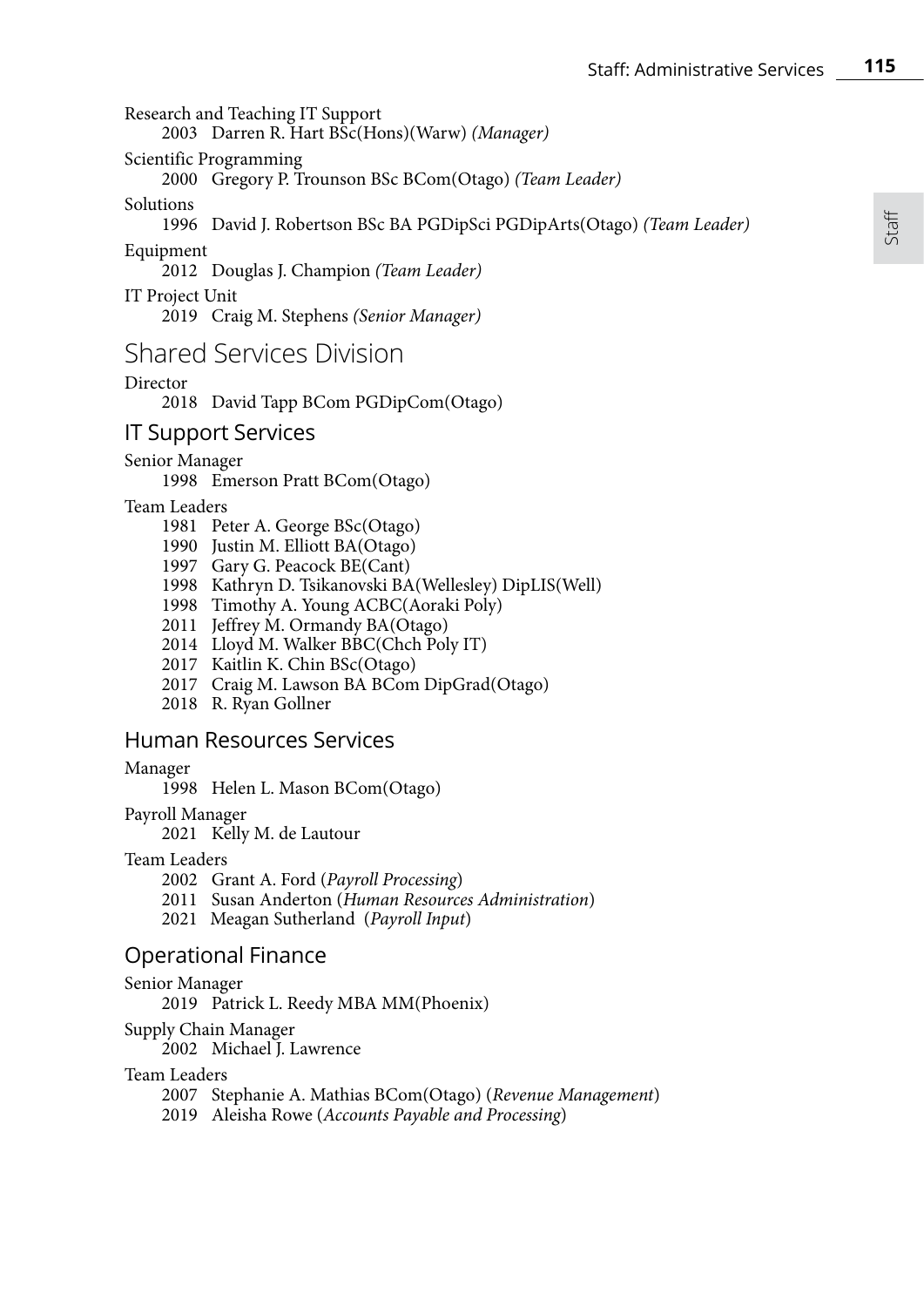### Lead Officers

- 1998 Joanne C. Preston BSc(Massey) (*Supply Chain*)
- 1999 Roger W. Ascroft LLB(Otago) (*Supply Chain*)
- 2005 Justin M. Culpan (*Supply Chain*)
- 2007 Rochelle C. McFarlane (*Supply Chain*)
- 2008 Keppel A. Kooman BSc(Massey) (*Supply Chain*)
- 2011 Heather J. Muir (*Supply Chain*)

# Performance and Delivery

## Manager

2019 Syd Gilani MBA(Brad) PhD(E Cowan)

Adviser Workforce Forecasting and Planning<br>2014 Yulia Taylor BBA MA MSc(Inter

2014 Yulia Taylor BBA MA MSc(International University in Moscow) PhD(Otago)

Specialist

2015 Diana P. Giraldo MSc DipGrad PGCertPH(Otago) MStat(Medellin)

# Student Experience

Head

2019 Joanne E. Gibson BSc(Hons)(York St John) MA(Hudd)

## Group Leaders

- 2004 Julie E. Weaver BSc PhD(Otago) *(Student Development)*
- 2006 Daniel R. Macshane BA(Hons)(Otago) *(Timetables)*
- 2010 Jennifer J. Haugh BA(Hons)(Otago) *(Student Administration)*
- *2*014 Kirsty S. Lewis *(Student Administration)*
- 2021 Graham M. Weatherly BA(Wales) *(Student Administration)*

# Client Services

# Head

2018 Cherie C. McConville BN DipCompNurs(Otago Poly) MA(Well) DBA(Otago)

Team Leader, Administration Support Services

2018 Janet A. Fraser

Senior Managers, Client Services

- 1991 Kathleen I. McGilbert (*Division of Humanities and Division of Commerce*)
- 1994 Kaye T. Jeffries (*Faculty of Dentistry*)
- 1996 Philip J. Kane (*University of Otago, Wellington*)
- 1998 Catherine L. Thomson BCom DipGrad(Otago) (*Division of Health Sciences*)
- 1999 Nikola R. Hunt BCom MEntr(Otago) (*Corporate and Service Divisions*)
- 1999 Marie-Louise Neilsen MA(Auck) ANZIM (*Division of Sciences*)
- 2011 Amanda L. Bradley BA MHealSc PGDipArts(Otago) (*Division of Health Sciences*)
- 2018 Melissa B. Paton BA(Cant) (*University of Otago, Christchurch*)

### Managers, Client Services

- 1993 Sally-Ann Howard BCom BSc(Otago)
- 2006 Leonie H. McGeady BSc(Hons)(Manc Met)
- 2016 A. Katrina Hogg BA(QC Glas) MBA(Cant) GradDipTchLn(Chch CE)
- 2017 Andrew D. Coburn
- 2018 Amber O. Faris
- 2018 Janet A. Fraser
- 2019 Alesha Iosua BA(Otago)
- 2020 Louise M. Jenkins DipGradNZI(Toi Ohomai Institute of Technology)
- 2020 Justine N. Moke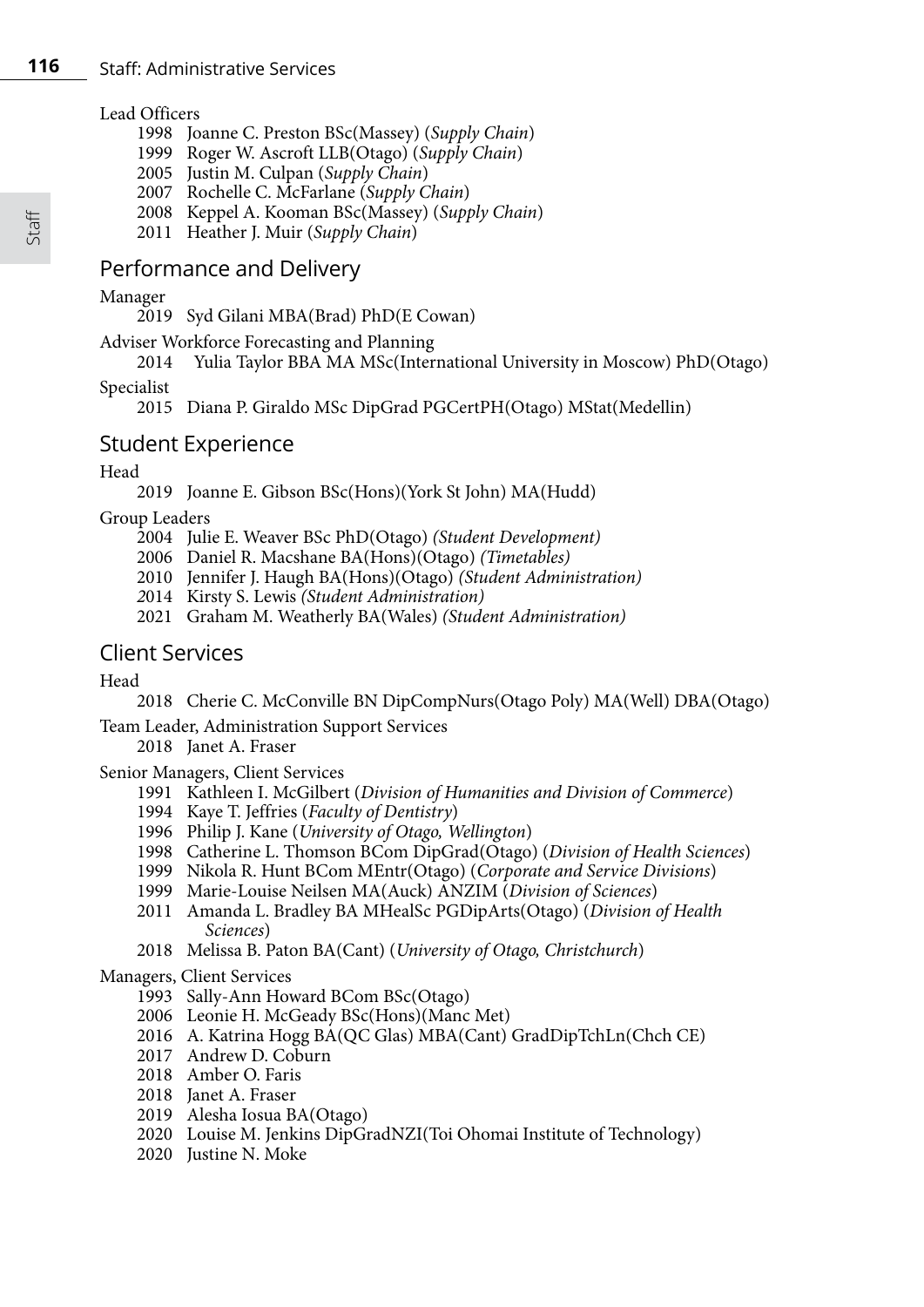Staff

# AskOtago

Senior Manager

1991 Philippa C. Hoult

## Group Leaders

- 2007 James A. L. Coombes BA DipGrad(Otago)
- 2011 Fiona A. Bowker MA PGDipArts(Otago) GDipJ(Massey)
- 2018 John G. Steele
- 2018 Matthew McKay BIT(Otago Poly)

# Knowledgebase Team Leader

2019 Joshua M. A. King BA(Otago)

# Division of Campus and Collegiate Life Services

# Director

2003 James Lindsay JP

# Accommodation

Wardens of Residential Colleges and University Flats See under Accommodation, General Information section.

# University Union

General Manager 1995 Stephen C. Baughan BCom(Otago)

Operations Manager 1999 Martin N. Jones

Catering Manager 1996 Gary R. McNeill Hospitality Services Manager

2016 Adrian M. Lowrey

# Uniprint

General Manager 2010 Ian K. Hobson

Operations Manager 2004 Glen A. Fowler BCom(Hons)(Otago)

Production Manager 2004 Mark J. Howat

# Recreation Services

## Manager

1996 Daniel R. Porter BCom MPhEd PGDipPE(Otago)

### Assistant Manager, Fitness and Facility 2010 Elizabeth M. Campbell BPhEd BSc(Otago) DipTchg(DCE)

# Assistant Manager, Recreation Development

2019 Daniel Wards BPhEd(Otago)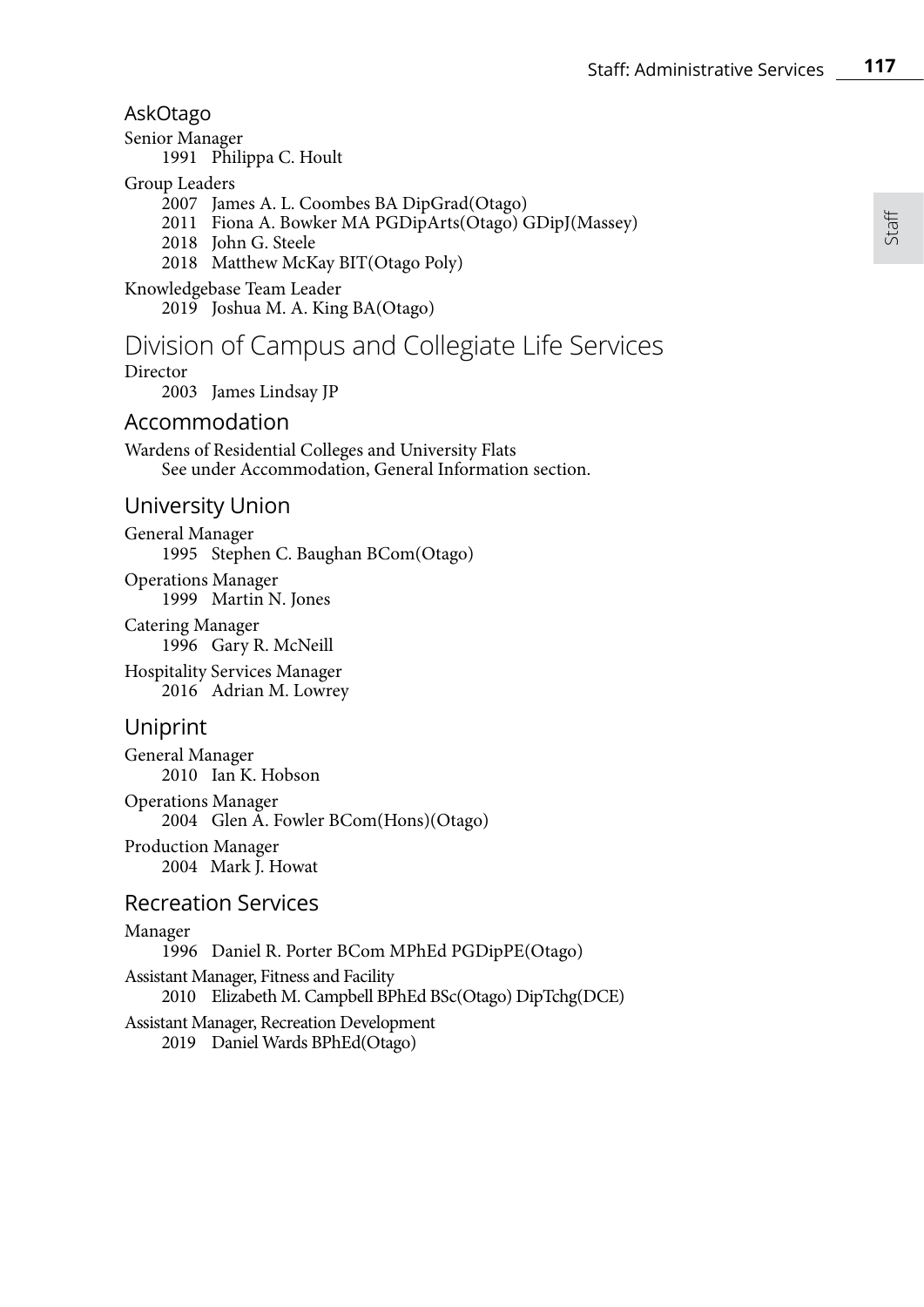# Student Health Services

Head

2006 Margaret E. Perley RN

Practice Co-ordinator

2011 Brylee G. Saunders

## Clinical Group Leader

- 2005 Katherine M. Martin PGCertMMI(Reading) RN (Nursing)
- 2007 Richard A. Mooney PGDipNursing(Salf) PGCertHealSc(Otago) RN (Mental Health and Wellbeing)
- 2012 Bret R. Dougherty MD(Eastern Virginia) (General Practice)

# Health and Safety Compliance Office

## Head

2001 Andrea H. McMillan MHSc(E Cowan) MN(OtagoPoly) PGDipOHP(Otago) RN Occupational Health and Wellbeing Co-ordinator 2018 Judy M. Currie GradDipOSH(Massey) GCTLT(Otago Poly) RN Health and Safety Manager 2001 Nevan R. Trotter BCom PGDipHealSc(Otago) Laboratory Health and Safety Adviser 2004 Hamish G. Upritchard MSc(Cant) PhD(Otago) Biological Compliance Officer 2016 Charlotte M. Wilson MSc PhD(Otago) Health and Safety Adviser (Christchurch) 2019 Christina Carroll BSc(Cant) DipOHS(Southern Institute of Technology) Health and Safety Adviser (Wellington) 2008 Jane Anderson DipHlthSci CertArts(Massey) QMLT

# Animal Welfare Office

Animal Welfare Officer (Acting) and Animal Practices and Compliance Officer 2016 Mark Vinson F. Vallarta DVM(De La Salle Araneta) CertLAM(Guelph) Clinical Services Veterinarians 2015 Samantha J. Cockerill BVSc(Massey)

2020 Lucy M. Wilson BVSc(Massey)

Drug Control and Training Development Officer 2008 Stephen Banks BSc(Hons) PhD(Manc)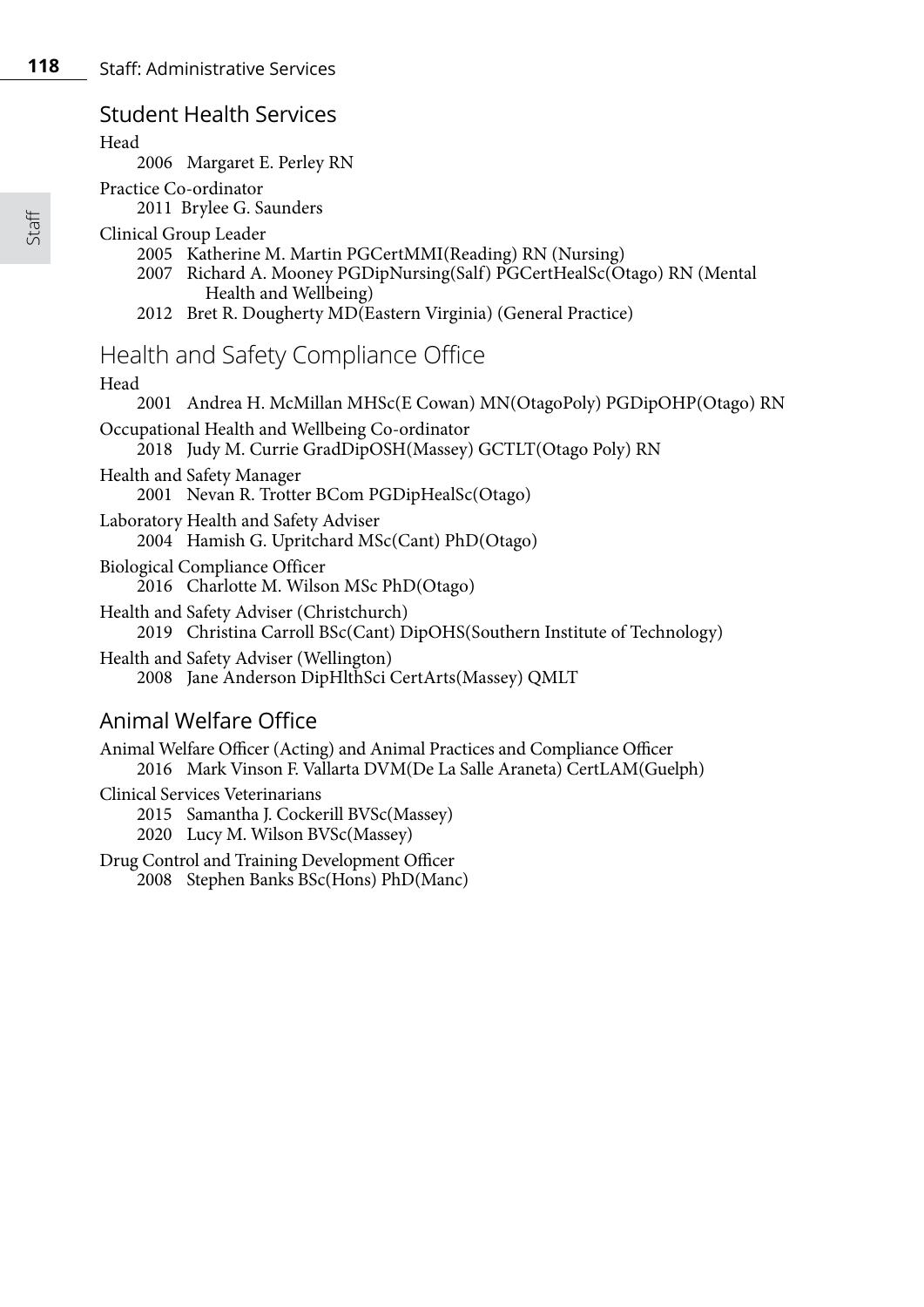# Emeritus Professors

On the recommendation of the Vice-Chancellor, the title of Emeritus Professor is conferred by the University Council on Professors who are deemed to have made a distinguished contribution to teaching and research in their chosen academic field and in service to the University in general. The year at the left of each name is that of taking up continuous appointment in the University, and the year at the right is that in which the title of Emeritus Professor was awarded. The year of promotion to Professor is noted after each name where that differs from the year of appointment to the University, and the discipline of each Professor's chair is noted in italics. Emeritus Professors who are deceased are not listed.

| 1976<br>1972 | Christopher John Ackerley MA(Cant) PhD(Tor) (Professor since 2007) English<br>Donald Russell Aickin MB ChB(NZ) MD(Melb) DipObst(Otago)                | 2015<br>2000 |
|--------------|-------------------------------------------------------------------------------------------------------------------------------------------------------|--------------|
| 1989         | FRCOG FRNZCOG FRCSEd FRACS Obstetrics and Gynaecology<br>Robert E. L. Aldred MSc PhD(Melb) FTICA (Professor since 2011)<br>Mathematics and Statistics | 2021         |
| 1990         | John Stuart Anderson LLB(Lond) BCL MA(Oxf) (Professor since 1993) Law                                                                                 | 2017         |
| 2000         | Michael David Atkinson BA DPhil DipAdvMath(Oxf) MLMS MNZMS<br>Computer Science                                                                        | 2012         |
| 1980         | Robert John Ballagh BSc(Hons)(Cant) PhD(Colorado) FRSNZ<br>(Professor since 2001) Physics                                                             | 2017         |
| 1977         | Keith Daniel Ballard MA(Well) PhD(Otago) PGDipEdPsych(Auck)<br>DipTchg (Professor since 1999) Education                                               | 2005         |
| 1978         | Gilbert Olivier Barbezat MD(Cape Town) FCP(SA) FRACP FRSNZ<br>(Professor since 1983) Medicine                                                         | 2004         |
| 1971         | John Anthony Barsby ONZM MA(Camb) LittD(Otago) CertEd(Brist) FRSNZ<br>(Professor since 1978) Classics                                                 | 2002         |
| 2007         | Amanda Smith Barusch BA(Reed) MSW PhD(Berkeley) Social Work                                                                                           | 2017         |
| 1984         | Evan James Begg BSc MB ChB(Auck) MD(Otago) FRACP (Professor since 2002)<br>Medicine                                                                   | 2013         |
| 1997         | David R. Bell BA PhD PGDipArts(Otago) DipFA(Otago Poly) DipTchg<br>(Professor since 2018) College of Education                                        | 2020         |
| 1986         | Judith A. Bennett BA BEd(Qld) MA(Hawaii) PhD(ANU) DipEdDC(PNG)<br>History (Professor since 2010)                                                      | 2019         |
| 1990         | George Lesmond Benwell BSurv PhD(Melb) MPhil(City) MISAust<br>(Professor since 2000) Information Science                                              | 2017         |
| 2004         | J. Anthony Binns BA DipEd(Sheff) MA PhD(Birm) Geography                                                                                               | 2021         |
| 1971         | John Bartlett Blennerhassett MB ChB(NZ) FRCPCan FRCPA Pathology                                                                                       | 1997         |
| 2007         | Douglas George Booth BSc(Melb) MSocSc(Natal) PhD(Macq)<br>Physical Education, Sport and Exercise Science                                              | 2017         |
| 1976         | Geoffrey Leonard Brinkman MD(NZ) DCH (RCP Lond & RCS Eng) FRCPEd<br><b>FRACP FACP Medicine</b>                                                        | 1986         |
| 1982         | Barbara L. Brookes MNZM BA(Hons)(Otago) MA PhD(Bryn Mawr) (Professor<br>since 2004) History                                                           | 2020         |
| 1977         | Thomas W. H. Brooking MA(Massey) PhD(Otago) History and Art History<br>(Professor since 2005)                                                         | 2018         |
| 1989         | John R. Broughton CNZM ED JP BSc(Massey) BDS PhD PGDipComDent<br>DipGrad(Otago) (Professor since 2012) Dentistry                                      | 2020         |
| 1978         | David Anson Buckingham MSc(NZ) PhD(ANU) FRSNZ FRACI FNZIC<br>Chemistry                                                                                | 1997         |
| 1987         | David Huon Buisson MSc PhD(Auck) SM(MIT) FNZIC FNZIFST<br>MRSNZ Food Science, Marketing                                                               | 2006         |
| 1982         | Carl David Burgess MNZM MB ChB MD(Cape Town) FRACP FRCP<br>(Professor since 2001) Medicine                                                            | 2012         |
| 1969         | Carolyn Waugh Burns CBE BSc(Hons)(Cant) PhD(Tor) FRSNZ<br>(Professor since 1993) Zoology                                                              | 2010         |
| 1948         | Arthur Derek Campbell OBE MSc PhD(NZ) HonFNZIC (Professor since 1971)<br>Chemistry                                                                    | 1988         |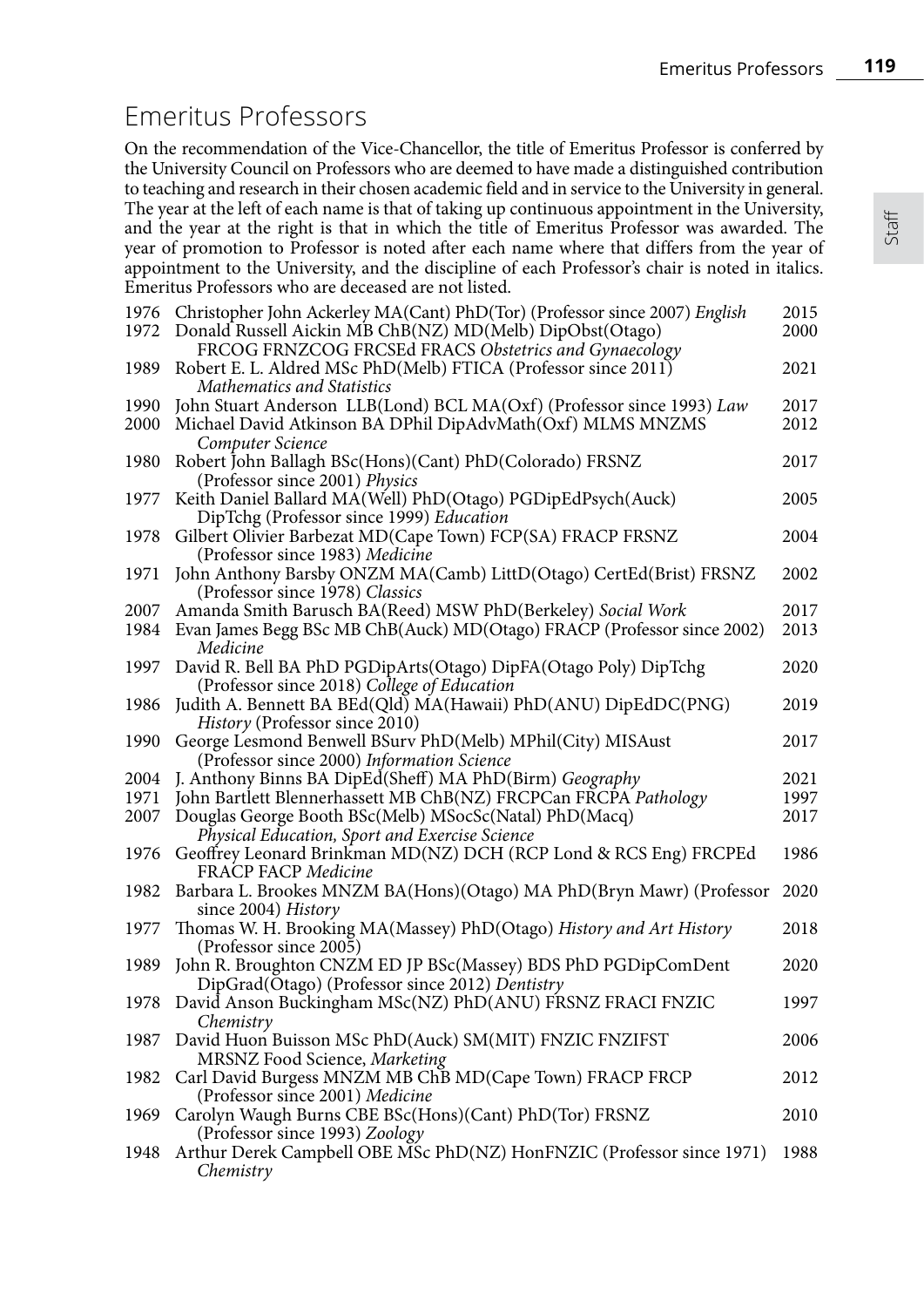**120** Emeritus Professors

| 2002<br>1973 | Colin Campbell-Hunt MA(Oxf) MBA(York) PhD(Well) Management<br>Cedric Gerald Carrington MSc(Otago) MA DPhil(Oxf) MNZIP FIPENZ                                                                                                                       | 2014<br>2008 |
|--------------|----------------------------------------------------------------------------------------------------------------------------------------------------------------------------------------------------------------------------------------------------|--------------|
| 2006         | FRSNZ (Professor since 1999) Physics<br>Jennie L. Connor MB ChB MPH(Otago) BSc PhD DipObst(Auck) FNZCPHM                                                                                                                                           | 2020         |
| 1970         | (Professor since 2010) Preventive and Social Medicine<br>Alan Frederick Cooper BSc(Hons)(Sheff) PhD(Otago) (Professor since 2002)                                                                                                                  | 2012         |
| 2004         | Geology<br>Timothy F. Crack BSc(Hons) MCom PGDipCom(Otago) PhD(MIT)                                                                                                                                                                                | 2021         |
| 1983         | IMC(UKSIP) Accountancy and Finance<br>David Craw BSc(Hons) PhD(Otago) MSc(Calg) FRSNZ Geology                                                                                                                                                      | 2018         |
| 1991         | (Professor since 2008)<br>Alison M. Cree BSc(Hons)(Cant) DPhil(Waik) DipNatRes(Cant)                                                                                                                                                               | 2021         |
| 1982<br>1966 | (Professor since 2017) Zoology<br>Brian Alexander Darlow MB BChir MA MD(Camb) FRCP FRACP Paediatrics<br>William Davidson PhD DSc(Lond) FRAS FIMA FRSNZ Applied Mathematics                                                                         | 2016<br>1985 |
| 1972         | Kevin Edward Dawkins BA LLB(Otago) LLM(Michigan) (Professor since 2008)<br>Law                                                                                                                                                                     | 2017         |
| 1990         | Stephen M. Dawson MSc(Auck) PhD(Cant) (Professor since 2013)<br>Marine Science                                                                                                                                                                     | 2021         |
| 1980         | Brett Delahunt ONZM KStJ GCLJ Officer of the Order Arts and<br>Sciences (Cambodia) BSc (Hons) (Well) BMedSc MB ChB MD (Otago) FRSNZ<br>FRCPA FFSc(RCPA) FRCPath FNZSP AFNZIM HonFNZIMLS<br>(Professor since 1996) Pathology and Molecular Medicine | 2018         |
| 2002         | William John Dominik BA(Pacific) MA(Texas Tech) PhD(Monash) Classics                                                                                                                                                                               | 2015         |
| 1973         | Richard Allen Donald MB ChB(NZ) MD(Otago) PhD(Lond) FRACP<br>(Professor since 1982) Medicine                                                                                                                                                       | 1998         |
| 1976         | John Dodds Drummond BA BMus(Leeds) PhD(Birm) Music                                                                                                                                                                                                 | 2013         |
| 1984         | Peter Maxwell Ellis MA BM BCh(Oxf) PhD(Otago) FRANZCP<br>(Professor since 1994) Psychological Medicine                                                                                                                                             | 2018         |
| 1973         | Eric Arnold Espiner MB ChB(NZ) MD(Otago) FRACP FRSNZ<br>(Professor since 1978) Medicine                                                                                                                                                            | 2001         |
| 1997         | Donald Morgan Evans BA PhD (Wales) Bioethics                                                                                                                                                                                                       | 2012         |
| 1973         | John Jerram Evans MSc PhD(Auck) CertSMgt (Professor since 2013)<br>Obstetrics and Gynecology                                                                                                                                                       | 2016         |
| 1986         | Martin Mitchell Ferguson ONZM BSc(Hons) MB ChB BDS(Glas)<br>FDSRCPSGlas Oral Medicine and Oral Surgery                                                                                                                                             | 2006         |
| 1972         | Brian Blair Fitzharris BSc(Otago) MA PhD(Br Col) (Professor since 2001)<br>Geography                                                                                                                                                               | 2004         |
| 2008         | Jean Sutherland Fleming ONZM BSc(Hons)(Well) MSc PhD(Otago) CRSNZ<br>Anatomy, Science Communication                                                                                                                                                | 2014         |
| 1974<br>1974 | Alistair Graeme Fox MA(Cant) PhD(W Ont) (Professor since 1987) English<br>Robin Fraser ONZM BSc(Med) MB BS(Syd) PhD(ANU) MD(Otago) FRCPA                                                                                                           | 2013<br>1999 |
| 1981         | (Professor since 1997) Pathology<br>David Francis Gerrard CNZM OBE MB ChB(Otago) FACSP                                                                                                                                                             | 2016         |
| 1962         | (Professor since 2014) Medicine<br>John Michael Gibbs MB ChB(NZ) MD(Otago) FFARCS FFARACS FANZCA<br>(Professor since 1980) Anaesthesia                                                                                                             | 1995         |
|              |                                                                                                                                                                                                                                                    | 1999         |
| 1957         | Colin Alexander Gibson MNZM MA PhD(NZ) (Professor since 1979) English                                                                                                                                                                              |              |
| 1996<br>1988 | Rosalind Susan Gibson BSc PhD(Lond) MS(Calif) FRSNZ Human Nutrition<br>Grant R. Gillett MSc MB ChB(Auck) DPhil(Oxf) FRACS FRSNZ                                                                                                                    | 2015<br>2020 |
| 1983         | (Professor since 1995) Bioethics Centre<br>Wayne Richard Gillett MB ChB MD(Otago) FRCOG FRANZCOG CREI<br>FFPMANZCA (Professor since 2012) Obstetrics and Gynaecology                                                                               | 2018         |
| 1990         | Brendan James Gray BA MBA PhD(Otago) (Professor since 2007) Marketing                                                                                                                                                                              | 2016         |
| 1978         | David Peter Luscombe Green BSc(Hons)(Brist) PhD(Camb)<br>(Professor since 2004) Anatomy                                                                                                                                                            | 2014         |
| 1973         | John Francis Thomas Griffin ONZM BA PhD(Dub) FRSNZ<br>(Professor since 1997) Microbiology and Immunology                                                                                                                                           | 2016         |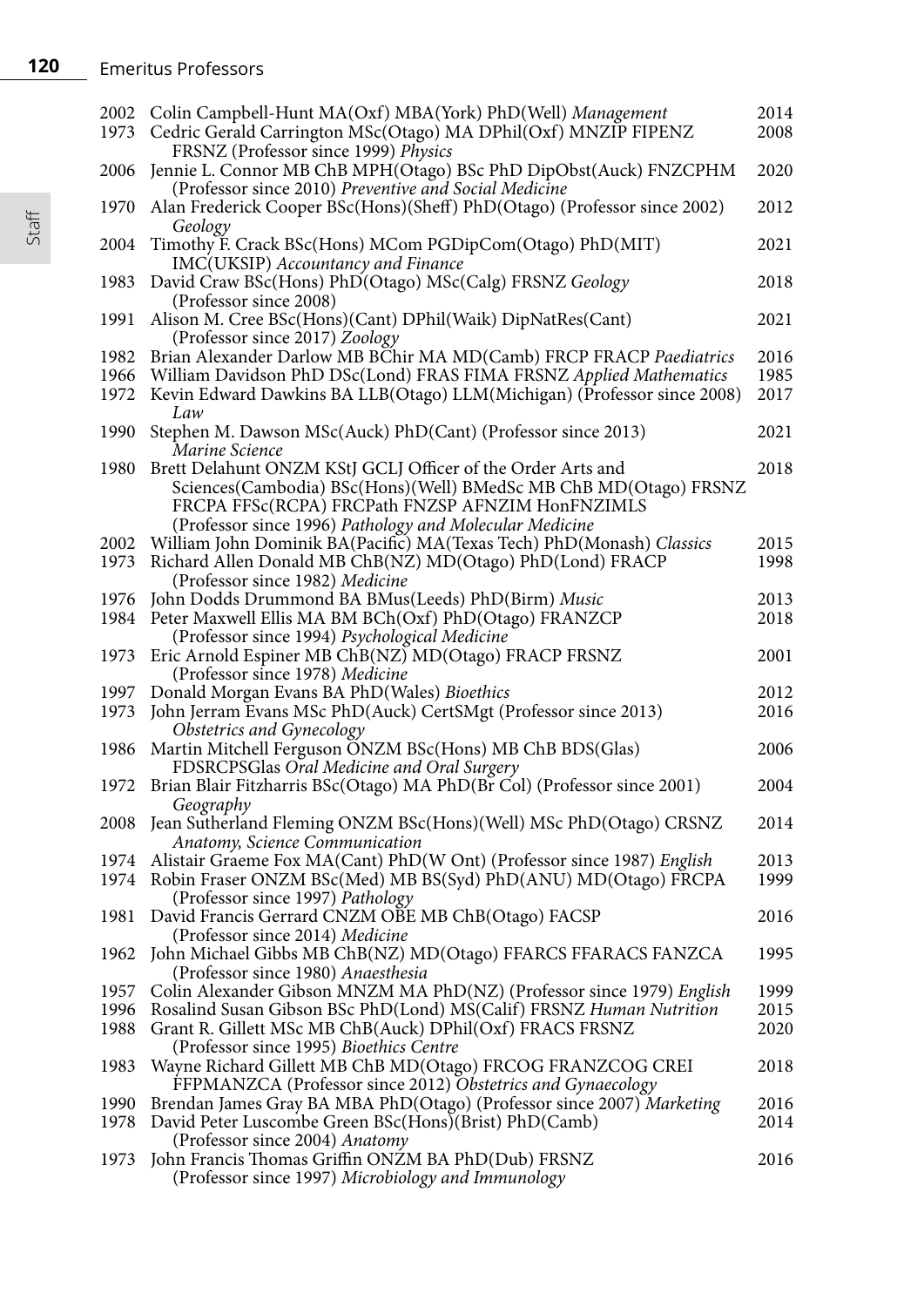| 1975<br>1993 | Geoffrey Graham Hall LLB(Hons)(Otago) LLM(Well) (Professor since 2006) Law<br>John Hannah BSc(Otago) MSc PhD(Ohio State) PGDipSci(Otago) MS+SNZ | 2015<br>2012 |
|--------------|-------------------------------------------------------------------------------------------------------------------------------------------------|--------------|
|              | RPSurv Surveying                                                                                                                                |              |
| 1971         | Jocelyn Margaret Harris CNZM MA(Otago) PhD(Lond) (Professor since 1994)<br>English                                                              | 2005         |
| 1991         | William W. Harris MA(Cant) PhD(Durh) (Professor since 2006) Politics                                                                            | 2019         |
| 1968         | Christopher John Heath BMedSc MB ChB(Otago) DPhil(Oxf)                                                                                          | 2006         |
|              | (Professor since 1998) Anatomy                                                                                                                  |              |
| 1975         | Graham Peter Herbison DSc(Otago) (Professor since 2010) Preventive and                                                                          | 2015         |
|              | Social Medicine                                                                                                                                 |              |
| 1967         | Charles F. W. Higham ONZM MA PhD ScD(Camb) FRSNZ FBA                                                                                            | 2018         |
|              | Archaeology                                                                                                                                     |              |
| 1981         | John Highton MB ChB MD(Otago) FRACP (Professor since 2006) Medicine                                                                             | 2015         |
| 1961         | Ian James Hodgkinson MSc PhD(Otago) FRSNZ MNZIP (Professor since 2000)<br>Physics                                                               | 2003         |
| 1979         | Dame Linda Jane Holloway DNZM MB ChB MD(Aberd) FRCPA                                                                                            | 2006         |
|              | (Professor since 1994) Pathology                                                                                                                |              |
| 1985         | Derek Allan Holton BSc MA DipEd(Melb) PhD(McG) FRSNZ FTICA FNZMS<br>Mathematics                                                                 | 2009         |
| 1978         | Andrew Reed Hornblow CNZM BA(Well) MA DipClinPsych(Cant) PhD(Monash) 2002                                                                       |              |
|              | FNZPsS (Professor since 1988) Public Health and General Practice                                                                                |              |
| 1985         | L. John Horwood BA BSc(Auck) MSc(Cant) (Professor since 2018)<br>Psychological Medicine                                                         | 2021         |
| 1992         | Peter Bruce Innes MDS DDSc(Otago) FRACDS FICD Dentistry                                                                                         | 2005         |
| 1992         | Elizabeth Mary Isichei MA(Well) DPhil(Oxf) LittD(Cant) FRSNZ Religious Studies                                                                  | 2006         |
| 1977         | Basil Maurice Jones MScSur PhD(Natal) FNZIS Surveying                                                                                           | 1994         |
| 1983         | David Gareth Jones CNZM BSc(Hons) MB BS(Lond) DSc(W Aust) MD(Otago)<br>CBiol FSB Anatomy, Bioethics                                             | 2012         |
| 1989         | David Todman Jones BSc(Natal) PhD(Rhodes) Microbiology                                                                                          | 2007         |
| 1964         | Lawrence Oliver Jones MA PhD(UCLA) FRSNZ (Professor since 1997) English                                                                         | 2000         |
| 1984         | Peter Richard Joyce BSc(Cant) MB ChB MD PhD(Otago) DSc(Cant) FRANZCP                                                                            | 2016         |
|              | FRSNZ (Professor since 1986) Psychological Medicine                                                                                             |              |
| 1970         | Thomas Barnabas Kardos MDS PhD(Otago) FFOP(RCPA) (Professor since 2002)                                                                         | 2014         |
|              | Oral Sciences                                                                                                                                   |              |
| 1975         | Geoffrey Walter Kearsley BA(Hons) PhD(Lond) (Professor since 1996)                                                                              | 2013         |
|              | Media, Film and Communication                                                                                                                   |              |
| 1977         | Robert Gerald Knight MA PhD DipClinPsych(Cant) FNZPsS                                                                                           | 2015         |
|              | (Professor since 2003) Psychology                                                                                                               |              |
| 2006         | Peter R. Kuch BA(Hons)(Wales) MLitt DPhil(Oxf) English and Linguistics                                                                          | 2018         |
| 1986         | Kwok-Wing Lai BSocSc MA CertEd(HK) MEd(Qu) EdD(Tor)                                                                                             | 2019         |
|              | (Professor since 2007) Education                                                                                                                |              |
| 1970         | Raechel M. Laing MS(Tenn) PhD DipEd(Otago) CText FTI HonFTI                                                                                     | 2021         |
|              | (Professor since 2004) Clothing and Textiles                                                                                                    |              |
| 1988         | Patricia J. Langhorne NZAM BSc(Hons)(Aberd) PhD(Camb)<br>(Professor since 2016) Physics                                                         | 2020         |

| 2006 Peter R. Kuch BA(Hons)(Wales) MLitt DPhil(Oxf) English and Linguistics | 2018 |
|-----------------------------------------------------------------------------|------|
| 1986 Kwok-Wing Lai BSocSc MA CertEd(HK) MEd(Qu) EdD(Tor)                    | 2019 |
| (Professor since 2007) Education                                            |      |
| 1970 Raechel M. Laing MS(Tenn) PhD DipEd(Otago) CText FTI HonFTI            | 2021 |
| (Professor since 2004) Clothing and Textiles                                |      |
| 1988 Patricia J. Langhorne NZAM BSc(Hons)(Aberd) PhD(Camb)                  | 2020 |
| (Professor since 2016) Physics                                              |      |
| 1979 John Desmond Langley BA PhD DipComH(Otago) MA(Cant)                    | 2009 |
| (Professor since $\tilde{2}000$ ) Preventive and Social Medicine            |      |
| 1987 Robert Watson Lawson BA(Manc) MSc(Newcastle UK) PhD(Sheff)             | 2016 |
| (Professor since 1995) Marketing                                            |      |
| 1972 Helen May Leach ONZM MA PhD(Otago) FRSNZ (Professor since 2002)        | 2008 |
| Anthropology                                                                |      |
| 1980 Robert Otto McGee BSc PhD(NSW) (Professor since 2010)                  | 2018 |
| Preventive and Social Medicine                                              |      |
| 1982 Alan Charles MacGregor MBA(Cranfield) PhD(Otago) FCA                   | 2007 |
| (Professor since 1989) Accounting                                           |      |
|                                                                             |      |

1962 Donald Dalglish McGregor MSc(NZ) PhD(Otago) *Zoology* 1997 1965 Anthony Dunstan Crawfurd Macknight BMedSc(NZ) MB ChB MD PhD(Otago) 2002 FRSNZ (Professor since 1980) *Physiology*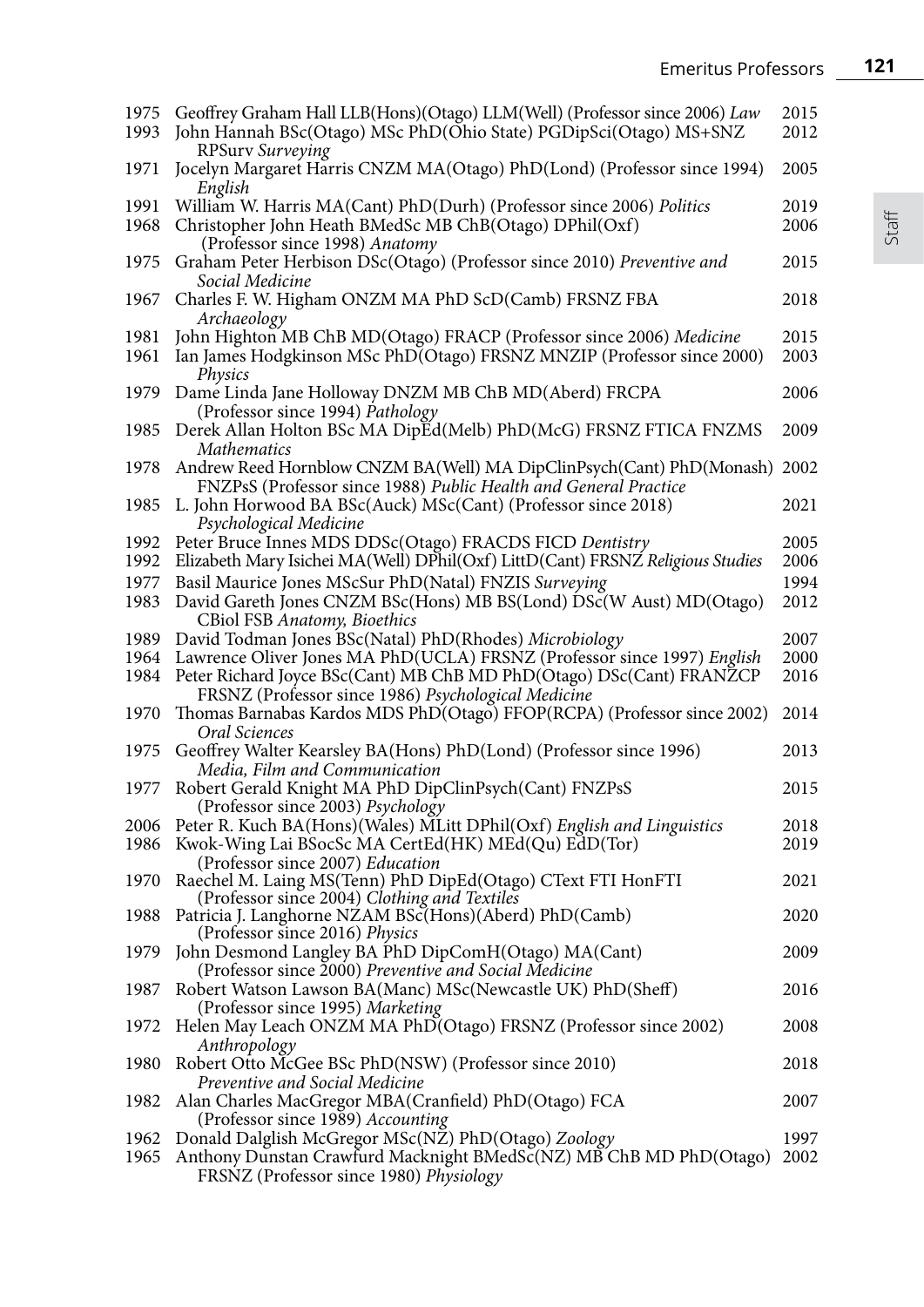| 1968         | Malcolm David McMillan JP MDS PhD(Otago) FFOP(RCPA)                                                                            | 2002         |
|--------------|--------------------------------------------------------------------------------------------------------------------------------|--------------|
| 1975         | (Professor since 1997) Oral Biology and Oral Pathology<br>Alexander James McQuillan BSc(Hons) PhD(Otago) FNZIC FRSNZ           | 2014         |
| 1984         | (Professor since 2010) Chemistry<br>Laurence Allan Malcolm MB ChB(NZ) MD(Otago) DTM & H(Syd)                                   | 1995         |
| 1960         | DHA(Massey) FRCPEd FRACMA MCCMNZ FFCM Community Health<br>Sir Alan Francis Mark KNZM CBE MSc(NZ) PhD(Duke)                     | 1998         |
| 2005         | HonDSc(Otago) FRSNZ (Professor since 1977) Botany<br>Helen May ONZM BEdStud MA PhD DipEdStud(Well) DipTchg Education           | 2016         |
| 1982         | Alison Ruth Mercer ONZM BSc(Hons) PhD(Otago) FRSNZ                                                                             | 2018         |
| 1993         | (Professor since 2003) Zoology<br>Andrew Allan Mercer BSc PhD(Otago) FRSNZ (Professor since 2006)                              | 2018         |
| 1990         | Microbiology and Immunology<br>Henrik Moller MSc(Auck) PhD(Aberd) (Professor since 2010) Sustainability                        | 2014         |
| 1977         | Anthony Christopher Bernard Molteno ONZM MB ChB(Cape Town) FRCSEd<br>FRACO (Professor since 2002) Ophthalmology                | 2012         |
| 1996         | Brian Duncan Monteith MChD(Pret) Oral Rehabilitation                                                                           | 2008         |
| 1979         | Richard K. Morgan BSc(Lond) PhD(Birm) Geography (Professor since 2005)                                                         | 2019         |
| 1977         | John Graham Mortimer MB ChB(NZ) DCH (RCP Lond & RCS Eng) FRACP                                                                 | 1998         |
|              | (Professor since 1979) Paediatrics and Child Health                                                                            |              |
| 1991<br>1970 | Janice E. Murray BSc(Dal) MA PhD(Wat) (Professor since 2021) Psychology                                                        | 2021<br>2014 |
| 1991         | Alan Edward Musgrave BA(Hons) PhD(Lond) FRSNZ Philosophy<br>Michael Gary Nicholls MB ChB MD(Otago) FRCP FRACP FACC Medicine    | 2008         |
| 1999         | G. Ross Notman BA(Hons)(Otago) MEdAdmin PhD(Massey) DipEd(Otago)                                                               | 2019         |
|              | DipTchg AFNZIM FNZEALS (Professor since 2017) College of Education                                                             |              |
| 1982         | David P. O'Hare BA PhD(Exe) (Professor since 2016) Psychology                                                                  | 2020         |
| 1969         | Erik Newland Olssen ONZM MA(Otago) PhD(Duke) FRSNZ                                                                             | 2003         |
|              | (Professor since 1984) History                                                                                                 |              |
| 1965         | David George Palmer MD(NZ) FRCP FRACP (Professor since 1982) Medicine                                                          | 1992         |
| 1981         | Charlotte Entrican Paul MB ChB PhD DPH(Otago) FNZCPHM                                                                          | 2008         |
| 1987         | (Professor since 2005) Preventive and Social Medicine<br>Nicola S. Peart Drs(Leiden) LLM(Cape Town) (Professor since 2006) Law | 2020         |
| 1991         | I. M. Premachandra BSc(Kelaniya) MSc(Colombo) MEng DSc(Kogyo Tokyo)                                                            | 2021         |
|              | Accountancy and Finance                                                                                                        |              |
| 1987         | Kevin Craig Pringle MB ChB(Otago) FRACS (Professor since 2000)                                                                 | 2015         |
|              | Obstetrics and Gynaecology                                                                                                     |              |
| 1992         | Martin Kent Purvis BS(Yale) MFA(Columbia) MS PhD(Massachusetts)<br>(Professor since 2003) Information Science                  | 2015         |
| 2002         | Hilary Radner MA(Berkeley) PhD(Texas, Austin) Film and Media Studies                                                           | 2017         |
| 1980         | Anthony Edmund Reeve ONZM BSc(Cant) MSc PhD(Otago) FRSNZ                                                                       | 2012         |
|              | MAPIMBN (Professor since 1997) Biochemistry                                                                                    |              |
| 2003         | Poia Rewi MA(Waik) PhD(Otago) (Professor since 2016)                                                                           | 2021         |
|              | Te Tumu School of Māori, Pacific and Indigenous Studies                                                                        |              |
| 2009         | Sarah E. Romans MB ChB MD(Otago) FRANZCP (Professor since 2011)<br>Psychological Medicine                                      | 2018         |
| 1988         | Paul A. Roth BA(Brown) LLB(Hons)(Otago) MA PhD(Bryn Mawr)<br>(Professor since 2005) Law                                        | 2020         |
| 1973         | Alastair Gardner Rothwell ONZM ChM(Otago) FRACS (Professor since 1990)                                                         | 2006         |
| 1981         | Orthopaedic Surgery and Musculoskeletal Medicine<br>David Gray Russell MPE(Br Col) MA PhD(Michigan) MAPsS MACE FSMNZ           | 2002         |
| 1982         | Physical Education<br>Richard Sainsbury MB ChB(Otago) MA PGDipArts(Massey) FRACP                                               | 2006         |
|              | (Professor since 1992) Medicine                                                                                                |              |
| 1975         | Richard John Seddon MB ChB(Otago) FRCOG FRNZCOG                                                                                | 1992         |
|              | Obstetrics and Gynaecology                                                                                                     |              |
| 2001         | Edward A. Shipton MB ChB(Cape Town) MMed DMed(OFS) GradDipMed(Syd) 2021<br>DA FFA FANZCA FRCA FFPMANZCA Anaesthesia            |              |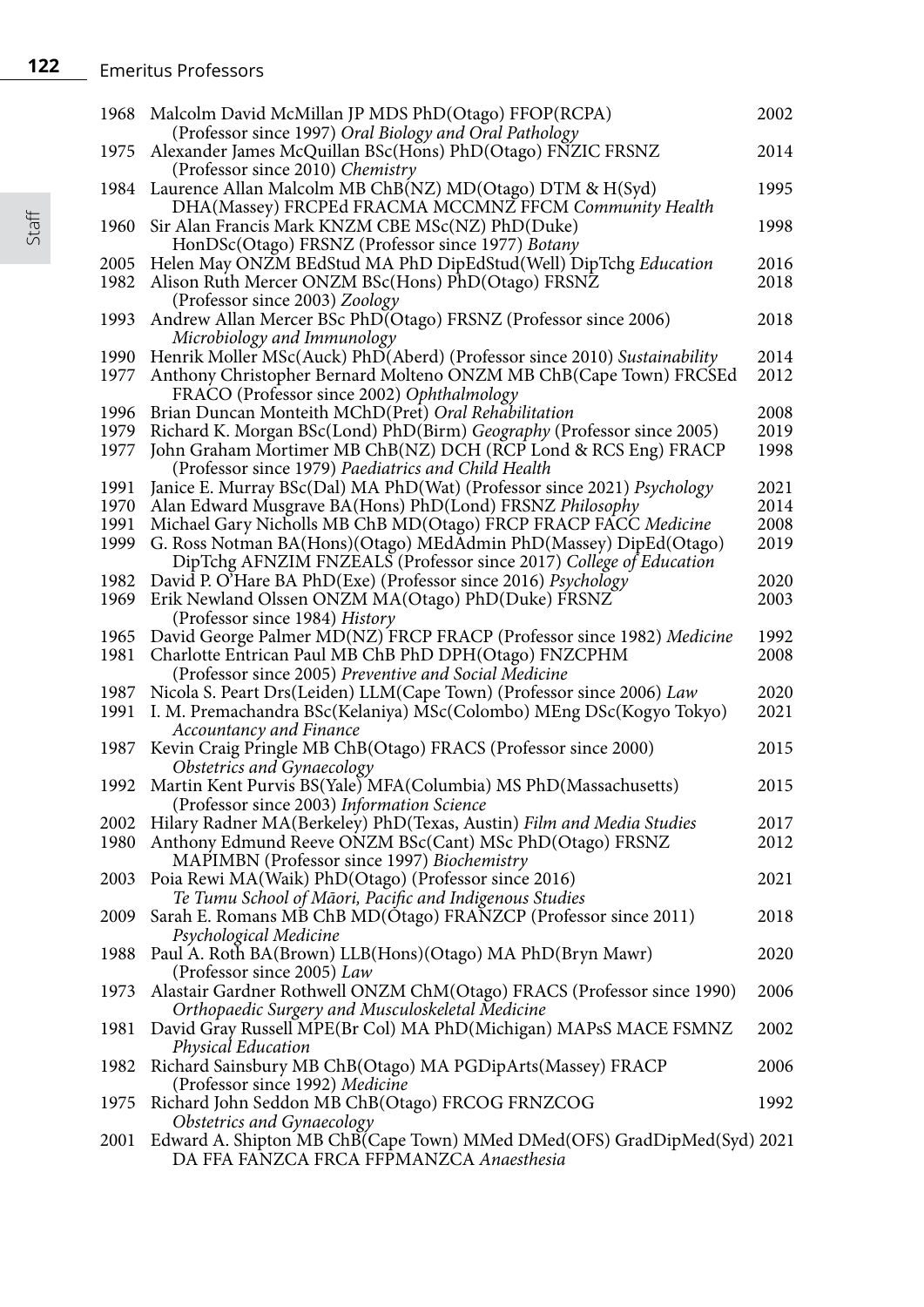| 1990 | Richard Hugh Sibson BSc(Auck) MSc PhD DIC(Lond) FRS FGS FRSNZ<br>Geology                                   | 2009 |
|------|------------------------------------------------------------------------------------------------------------|------|
| 1969 | James Simpson BSc PhD(S'ton) FNZIC FRSC (Professor since 1995) Chemistry                                   | 2013 |
| 1988 | Clark Murray Skeaff BSc(Hons) PhD(Guelph) (Professor since 2007)                                           | 2018 |
|      | Human Nutrition                                                                                            |      |
| 1980 | Sir David Christopher Graham Skegg KNZM OBE BMedSc MB ChB                                                  | 2011 |
|      | HonLLD(Otago) DPhil(Oxf) HonDSc(Qu) FFPHM FAFPHM FRSNZ                                                     |      |
|      | Preventive and Social Medicine                                                                             |      |
| 1984 | Peter Donald Graham Skegg CNZM LLB(Hons)(Auck) MA DPhil(Oxf) Law                                           | 2015 |
| 1990 | Elisabeth Slooten MSc(Auck) PhD(Cant) (Professor since 2015) Zoology                                       | 2021 |
| 1973 | John Alexander Smillie LLM(Otago) LLM JSD(Yale) FRSNZ                                                      | 2014 |
|      | (Professor since 1981) Law                                                                                 |      |
| 2005 | Lisa F. Smith BA(Montclair) MEd EdD(Rutgers) (Professor since 2007)                                        | 2019 |
|      | School of Social Sciences                                                                                  |      |
| 1971 | Robin Andrew James Smith BSc(Hons) PhD(Otago) FNZIC FRSNZ MRSC                                             | 2012 |
|      | (Professor since 2000) Chemistry                                                                           |      |
| 1987 | Vernon A. Squire Polar Medal BSc(Hons)(Wales) MASt PhD(Camb)                                               | 2019 |
|      | DSc(Wales) FRSNZ FIMA CMath FNZMS Mathematics and Statistics                                               |      |
| 1975 | John Robert Tagg MSc(Melb) PhD(Monash) (Professor since 2002) Microbiology                                 | 2010 |
| 1974 | Gerald William Tannock BSc(Hons) PhD(Otago) FRSNZ (Professor since 1996)                                   | 2012 |
|      | Microbiology                                                                                               |      |
| 1975 | Warren P. Tate CNZM MSc(Well) PhD(Otago) FNZIC FRSNZ MA-PIMBN                                              | 2020 |
|      | (Professor since 1989) Biochemistry                                                                        |      |
| 1987 | Douglas Robertson (Robin) Taylor MD(Aberd) MRCP FRCPCan                                                    | 2012 |
|      | (Professor since 2005) Medicine                                                                            |      |
| 1988 | Jean-Claude Theis ONZM MD(Nancy) MChOrth(Liv) FRCSEd FRACS                                                 | 2021 |
|      | (Professor since 2012) Orthopaedic Surgery                                                                 |      |
| 1976 | Christine Dumont Thomson MHSc PhD(Otágo) (Professor since 2006)                                            | 2010 |
|      | Human Nutrition                                                                                            |      |
| 1992 | Murray W. Tilyard BSc MB ChB MD DipObst(Otago) FRNZCGP                                                     | 2021 |
|      | (Professor since 1993) General Practice and Rural Health                                                   |      |
| 1989 | Colin Richard Townsend BSc DPhil(Sus) FRSNZ Zoology                                                        | 2014 |
| 1974 | Alison Ann Trotter MA(NZ) MA PhD(Lond) DipEd(Auck)                                                         | 1998 |
|      | (Professor since 1993) History                                                                             |      |
| 1991 | Ian G. Tucker BPharm(Hons) PhD(Qld) FNZCP FCRS FPS RegPharmNZ                                              | 2021 |
|      | Pharmacy                                                                                                   |      |
| 1981 | André M. van Rij ONZM BMedSc MB ChB MD(Otago) FRACS                                                        | 2020 |
|      | (Professor since 1985) Surgical Sciences                                                                   |      |
| 1988 | Graham P. Wallis BSc(Hons) PhD(Wales) (Professor since 2010) Zoology                                       | 2021 |
| 1980 | Jessie Elisabeth Wells BSc(Hons) PhD(Cant) (Professor since 2011) Biostatistics                            | 2013 |
| 1985 | Kenneth Geoffrey White ONZM BSc PhD(Otago) FNZPsS FAPS FABAI                                               | 2012 |
|      | FRSNZ (Professor since 1988) Psychology                                                                    |      |
| 1971 | Leslie Robert Tumoana Williams AB MA PhD(Berkeley) DipPhEd(NZ)                                             | 2001 |
|      | DipEd(Auck) DipTchg (Professor since 1985) Physical Education                                              |      |
| 1985 | David Alan Wharton PhD DSc(Brist) (Professor since 2013) Zoology                                           | 2016 |
| 1980 | Peter Donald Wilson MD(Glas) FRCSEd FRCOG FRANZCOG CU<br>(Professor since 1995) Obstetrics and Gynaecology | 2012 |
| 1979 | Geoff Wyvill BA(Oxf) MSc PhD(Brad) FŃZCS MĂCM (Professor since 2001)                                       | 2011 |
|      | Computer Science                                                                                           |      |
|      |                                                                                                            |      |

# Honorary Graduates

| Doctor of Literature |                                       |      |                                        |  |
|----------------------|---------------------------------------|------|----------------------------------------|--|
|                      | 1962 Henry Devenish Skinner           | 1981 | His Royal Highness the Prince of Wales |  |
|                      | 1963 Charles Orwell Brasch            |      | 1984 Norman Davis                      |  |
|                      | 1963 Esmond Samuel de Beer            |      | 1984 Daniel Marcus Davin               |  |
|                      | 1969 William Parker Morrell           |      | 1994 Ernest Alan Horsman               |  |
|                      | 1969 John Cawte Beaglehole            |      | 1996 James Ng                          |  |
|                      | 1978 Janet Clutha (née Frame)         |      |                                        |  |
|                      | 1978 Ruth Minnie Dallas (née Mumford) |      | 1999 George John Griffiths             |  |
|                      |                                       |      | 1998 Hone Tuwhare                      |  |

Staff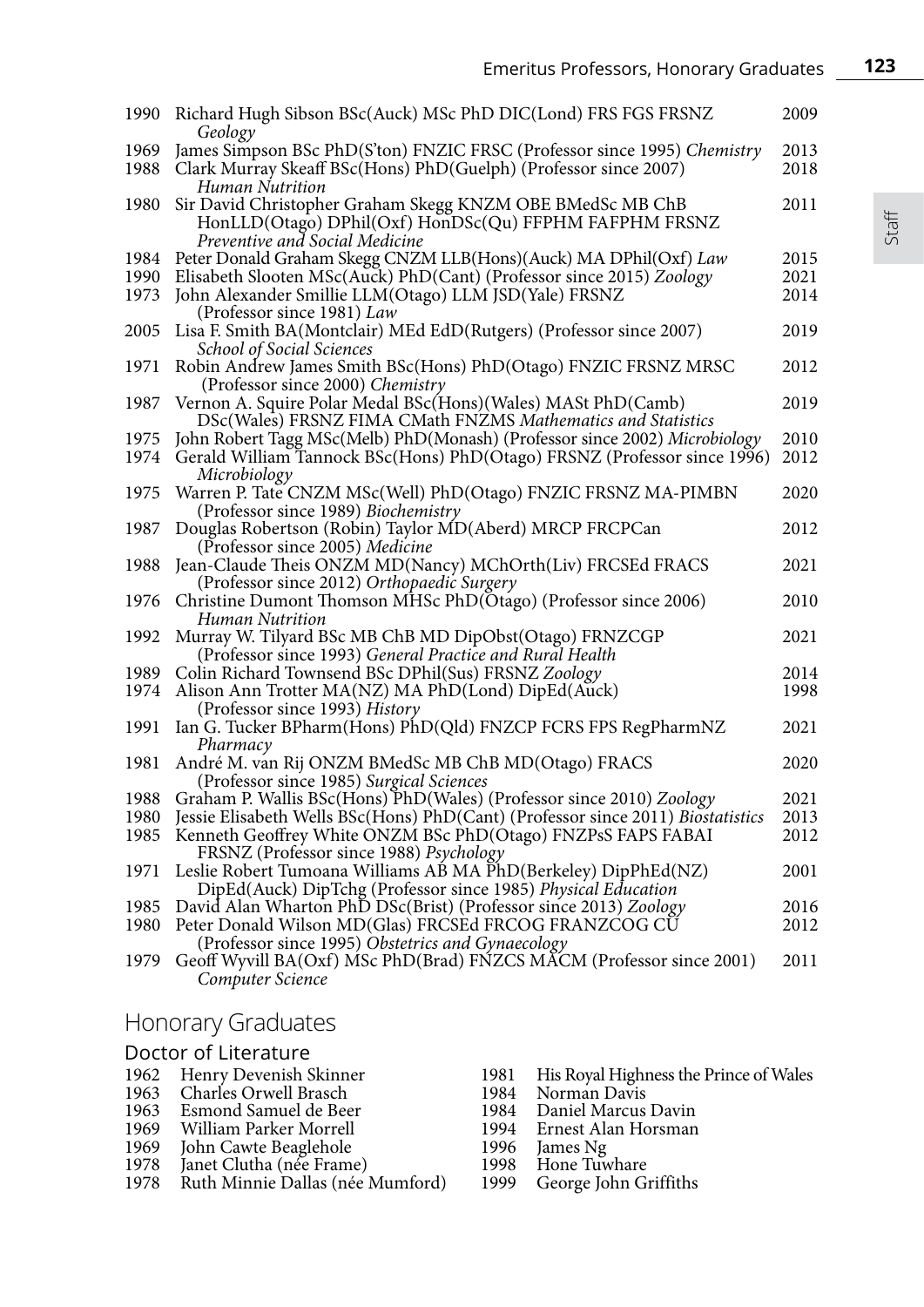- **124** Honorary Graduates
	- 1999 Geoffrey Sandford Cox<br>1999 Annette Claire Baier
	- 1999 Annette Claire Baier<br>2001 Shona Katrine Dunle
	- 2001 Shona Katrine Dunlop MacTavish<br>2002 Christopher Francis Rivers de Ham
	- 2002 Christopher Francis Rivers de Hamel<br>2005 William Manhire
	- 2005 William Manhire Mary Allan Ronnie
	- Doctor of Music
	- 1969 Douglas Gordon Lilburn<br>1994 William David Southgate
	- William David Southgate
	- Doctor of Divinity
	-
	- 1976 Lloyd George Geering<br>1976 Harold Walter Turner
	- 1976 Harold Walter Turner<br>2000 George Angus Fulton George Angus Fulton Knight

# Doctor of Laws

- 1962 Hubert James Ryburn<br>1962 Robert John Tainsh B
- 1962 Robert John Tainsh Belly<br>1962 Charles Ernest Hercus
- 1962 Charles Ernest Hercus<br>1967 Elizabeth Gregory
- 1967 Elizabeth Gregory<br>1968 Arthur Espie Porr
- 1968 Arthur Espie Porritt<br>1968 Carl Victor Smith
- 1968 Carl Victor Smith<br>1969 Harold Fric Barro
- 1969 Harold Eric Barrowclough<br>1969 John Maclellan Bates
- 1969 John Maclellan Bates<br>1969 Allen Howard Johnst
- 1969 Allen Howard Johnston<br>1969 Robert Stevenson Aitke
- 1969 Robert Stevenson Aitken<br>1969 Arthur Beacham
- 1969 Arthur Beacham<br>1969 Clarence Edward
- 1969 Clarence Edward Beeby<br>1969 John Waddell Havward
- 1969 John Waddell Hayward
- 1969 John Alexander Lee<br>1969 John Lochiel Robso
- 1969 John Lochiel Robson<br>1970 Arnold Henry Nordr
- 1970 Arnold Henry Nordmeyer<br>1972 Robert Martin Williams
- 1972 Robert Martin Williams<br>1973 Ratu Sir Kamisese Kapai
- 1973 Ratu Sir Kamisese Kapaiwai<br>Tuimacilau Mara<br>1975 Ronald Victor Christie
- 1975 Ronald Victor Christie<br>1978 William John Harris
- 1978 William John Harris<br>1978 Thomas Kay Stuart S
- 
- 1978 Thomas Kay Stuart Sidey<br>1979 Tohn Spenser Somerville
- 1979 John Spenser Somerville<br>1979 Reginald Stephen Garfiel 1979 Reginald Stephen Garfield Todd
- 1982 Maurice Joel<br>1990 Shridath Sure
- 1990 Shridath Surendranath Ramphal<br>1990 Iames Archibald Valentine
- 1990 James Archibald Valentine<br>1990 James Bruce Robertson
- 1990 James Bruce Robertson<br>1993 Silvia Rose Cartwright
- 1993 Silvia Rose Cartwright<br>1993 Haii Sulaiman bin Hai
- 1993 Haji Sulaiman bin Haji Daud<br>1993 Hona Williams (née Livingsto
- 1993 Iona Williams (née Livingston)<br>1993 Robin Orlando Hamilton Irvin
- 1993 Robin Orlando Hamilton Irvine<br>1994 Neville Clifford Bain
- 1994 Neville Clifford Bain<br>1994 Dorothy Rita Fraser
- 1994 Dorothy Rita Fraser<br>1994 Douglas William Gi
- 1994 Douglas William Girvan
- Ralph Hotere
- 2008 Priscilla Muriel McQueen
- 2009 Barbara Lillias Romaine Anderson
- 2009 Shirley Erena Murray<br>2011 Brian Lindsay Turner
- 2011 Brian Lindsay Turner<br>2019 Bridget Rosamund W
- **Bridget Rosamund Williams**
- 2007 Patricia Katherine Payne
- 2000 Graham Norman Stanton<br>2009 Paul Oestreicher
- Paul Oestreicher
- 1996 Peter Wilfred Tapsell<br>1997 Frank Wakefield Hol
- 1997 Frank Wakefield Holmes<br>1998 Iudith Olwyn Medlicott
- 1998 Judith Olwyn Medlicott<br>1998 Judith Mayhew
- 1998 Judith Mayhew<br>2000 Leo Moggie
- 
- 2000 Leo Moggie 2001 Ahmad Azizuddin Bin Zainal Abidin
- 2002 Allan James Hubbard<br>2003 Eion Sinclair Edgar
- 
- 2003 Eion Sinclair Edgar
- 2004 Graeme Fogelberg<br>2004 Paratene Ngata
- 2004 Paratene Ngata<br>2005 Thomas Robert <sup>2005</sup> Thomas Robert Alexander Harries Davis
- 
- 2005 Jeremy James Waldron 2005 Michael Andrew Stedman
- 
- 2006 Malcolm John Grant<br>2007 Mary Patricia McAle 2007 Mary Patricia McAleese<br>2007 – John Hall-Jones
- 
- 2007 John Hall-Jones
- 2008 Mason Harold Durie
- 2008 Lindsay John Brown
- 2008 Edward John McCoy
- 2009 Michael John Cullen<br>2009 Trevor Donald Scott
- 2009 Trevor Donald Scott<br>2010 Marilynn Lois Webb
- 2010 Marilynn Lois Webb 2011 David Christopher Graham Skegg
- 2014 Christine Ruth French<br>2017 Stanley Victor Paris
- 2017 Stanley Victor Paris<br>2018 Iohn Francis Ward
- 2018 John Francis Ward
- 2019 Atholl John Anderson
- 2019 Viopapa Annandale-Atherton
- 2019 Simon William English<br>2019 Brigid Anne Inder
- 2019 Brigid Anne Inder
- 2019 Forrest Miller
- 2019 Julian Charles Stanley Smith<br>2019 Clive Bentley Ross
- 2019 Clive Bentley Ross<br>2019 Carla Maria Olga y
- 2019 Carla Marja Olga van Zon
- Harlene Hayne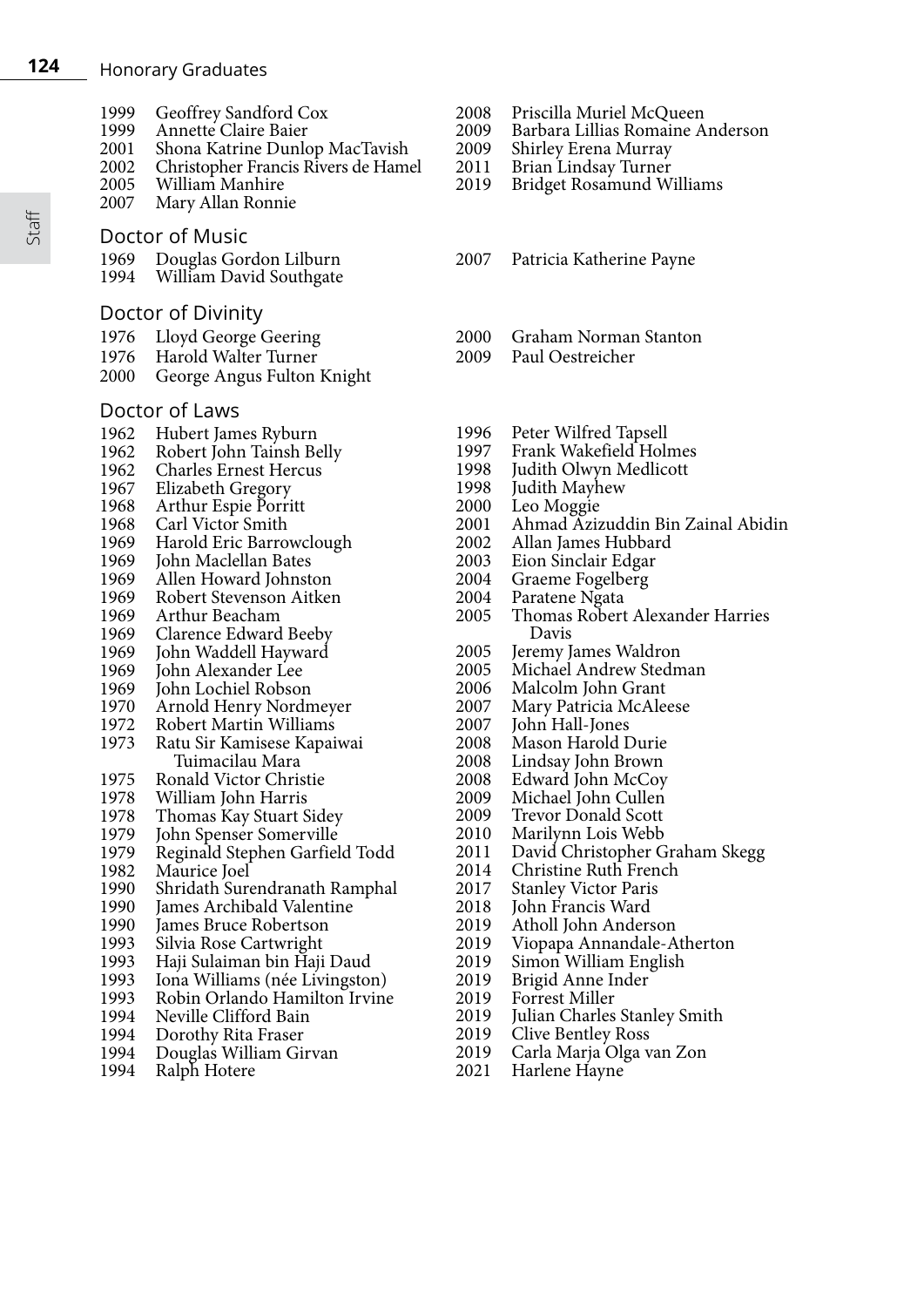#### Doctor of Science

- 1962 William Percy Gowland<br>1965 Richard Wright Willette
- 1965 Richard Wright Willette<br>1967 Frederick George Soper
- 1967 Frederick George Soper<br>1968 Muriel Emma Bell
- 1968 Muriel Emma Bell<br>1969 Basil Glover Bibby
- 1969 Basil Glover Bibby<br>1969 Derek Ernest Deni
- 1969 Derek Ernest Denny-Brown<br>1969 Charles Alfred Coulson
- 1969 Charles Alfred Coulson<br>1972 Herbert Dudley Purves
- 1972 Herbert Dudley Purves<br>1974 John Thorpe Holloway
- 1974 John Thorpe Holloway<br>1975 Charles Ritchie Burns
- 1975 Charles Ritchie Burns<br>1975 Eric Frederick D'Ath
- 1975 Eric Frederick D'Ath<br>1975 Thomas Russell Cum 1975 Thomas Russell Cumming Fraser<br>1975 Edward George Savers
- 
- 1975 Edward George Sayers<br>1975 Frederick Horace Smir
- 1975 Frederick Horace Śmirk<br>1975 John Arthur Stallworthy
- 1975 John Arthur Stallworthy<br>1975 Stanley Livingstone Wils
- 1975 Stanley Livingstone Wilson<br>1975 John Patrick Walsh
- 1975 John Patrick Walsh<br>1979 Terence Albert Rod Terence Albert Rodgers

#### Doctor of Commerce

- 2014 Graeme James Marsh<br>2015 Ian Ferguson Farrant
- 2015 Ian Ferguson Farrant<br>2017 Graeme Richard Hart
- Graeme Richard Hart

### Hocken Library Fellows

- 
- 1998 George John Griffiths<br>1998 Iohn Hall-Jones John Hall-Jones
- 1998 Gordon Stewart Parsonson
- 
- 1998 Angus Ross Raymond Philip Hargreaves
- 
- 1989 Allan Charles Wilson<br>1995 William Sefton Fyfe 1995 William Sefton Fyfe<br>1997 Mazlan binti Othma
- 1997 Mazlan binti Othman<br>1997 Alison Margaret Hols
- 1997 Alison Margaret Holst<br>1997 Murray Frederick Brer
- 1997 Murray Frederick Brennan<br>1999 James Julian Bennett Jack
- 1999 James Julian Bennett Jack<br>2000 William Jan McDonald
- 2000 William Ian McDonald<br>2000 John Bullamore Mackie
- 2000 John Bullamore Mackie<br>2000 George Bouet Petersen
- 2000 George Bouet Petersen<br>2006 Bervl Overton Howie
- 2006 Beryl Overton Howie<br>2007 Iohn Bevan Gavin
- 2007 John Bevan Gavin<br>2007 Robert Gordon W 2007 Robert Gordon Webster<br>2010 Iames Robert Flynn
- 2010 James Robert Flynn<br>2013 Audrey Lily Eagle
- 2013 Audrey Lily Eagle
- 2013 Helen Elisabeth Heslop<br>2014 Peter David Gluckman
- 2014 Peter David Gluckman<br>2014 Alan Francis Mark
- 2014 Alan Francis Mark
- William Alexander Robertson
- 2018 Norman Michael Thomas Geary
- John Frederick Judge
- 2007 Roger David John Collins<br>2007 Ian James Farquhar
- Ian James Farquhar
- 2007 Erik Newland Olssen
- 2007 Dorothy Pauline Page

#### University of Otago Medal for Outstanding Alumni Service

Awarded by the University Council in recognition of outstanding voluntary service.

- 2003 John Maxwell Gwyn Zinzan BDS(Otago) (London)
- 2004 Wong Cham Mew BCom(Otago) (Kuala Lumpur)
- 2007 Trevor Bruce Moyle BCom(Otago) (Melbourne)
- 2008 Neville Clifford Bain MCom HonLLD(Otago) FCA FCIS (London)
- 2008 Alexander Paul Beresford Kt BDS(Otago) (London)
- Alister William Robinson BCom(Otago) (Sydney)
- 2010 Murray Frederick Brennan GNZM BSc(NZ) MD ChM HonDSc(Otago) HonMD(Göteborg) HonDSc(Imp Lond) HonDSc(Edin) FRACS FACS HonFRCSEd HonFRCSI HonFRACS HonFRCSGlas HonFBCS HonFRCS HonFRCPSCan (New York)
- 2012 Tan Sri Dato Dr Hj Ahmad Azizuddin bin Hj Zainal Abidin PSM KMN DPMP PMP JP BE(NZ) HonLLD(Otago) (Ipoh)

Staff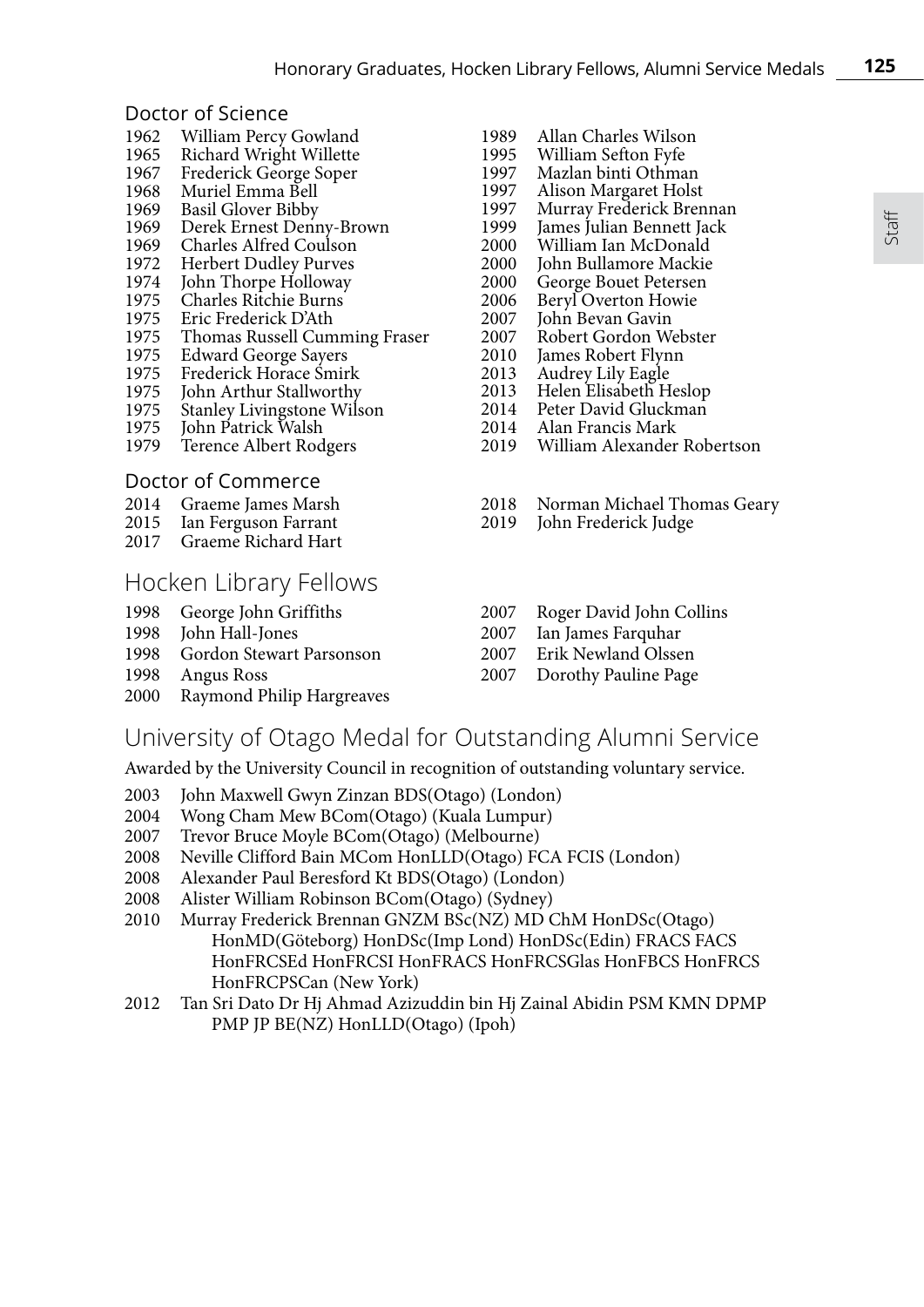## Robert Burns Fellows

The Robert Burns Fellowship, for writers of imaginative literature, was established in 1958.

| 1959 | Ian Cross                   | 1991 | Lynley Hood                     |
|------|-----------------------------|------|---------------------------------|
| 1960 | Maurice Duggan              | 1992 | Owen Marshall                   |
| 1961 | John Caselberg              | 1993 | Stuart Hoar                     |
| 1962 | R. A. K. Mason              | 1994 | Christine Johnstone             |
| 1963 | Maurice Shadbolt            | 1995 | Elspeth Sandys                  |
| 1964 | Maurice Gee                 | 1996 | Bernadette Hall                 |
| 1965 | Janet Frame                 | 1997 | Paddy Richardson                |
| 1966 | James K. Baxter             | 1998 | Michael King                    |
| 1967 | James K. Baxter             | 1999 | Michael King, Paula Boock       |
| 1968 | Ruth Dallas                 | 2000 | James Norcliffe                 |
| 1969 | Warren Dibble, Hone Tuwhare | 2001 | Joanna Randerson                |
| 1970 | O. E. Middleton             | 2002 | Alison Wong                     |
| 1971 | Noel Hilliard               | 2003 | Nick Ascroft, Sarah Quigley     |
| 1972 | Ian Wedde                   | 2004 | Kate Duignan                    |
| 1973 | Graham Billing              | 2005 | Catherine Chidgey               |
|      | 1974 Hone Tuwhare           | 2006 | Catherine Chidgey, Diane Pettis |
| 1975 | Witi Ihimaera, Sam Hunt     | 2007 | Laurence Fearnley               |
| 1976 | no appointment              | 2008 | Sue Wootton                     |
| 1977 | Roger Hall, Kerry Hulme     | 2009 | Michael Harlow                  |
| 1978 | Roger Hall, Peter Olds      | 2010 | Michele Powles                  |
| 1979 | Michael Noonan              | 2011 | Fiona Farrell                   |
| 1980 | Philip Temple               | 2012 | Emma Neale                      |
| 1981 | <b>Bill Sewell</b>          | 2013 | David Howard                    |
| 1982 | <b>Bill Sewell</b>          | 2014 | Majella Cullinane               |
| 1983 | Rawiri Paratene             | 2015 | Louise Wallace                  |
| 1984 | Brian Turner                | 2016 | Victor Rodger                   |
| 1985 | Cilla McQueen               | 2017 | Craig Cliff                     |
| 1986 | Cilla McQueen               | 2018 | Rhian Gallagher                 |
| 1987 | Robert Lord                 | 2019 | <b>Emily Duncan</b>             |
| 1988 | John Dickson                | 2020 | John Newton                     |
| 1989 | Renée                       | 2021 | Becky Manawatu                  |
| 1990 | David Eggleton              | 2022 | Albert Belz                     |
|      |                             |      |                                 |

## Frances Hodgkins Fellows

The Frances Hodgkins Fellowship, for painters and sculptors, was established in 1962.

| 1966 | Michael Illingworth | 1982 | Chris Booth         |
|------|---------------------|------|---------------------|
| 1967 | Tanya Ashken        | 1983 | Joanna Paul         |
| 1968 | Derek Ball          | 1984 | Michael Armstrong   |
| 1969 | Ralph Hotere        | 1985 | Denis O'Connor      |
| 1970 | Michael Smither     | 1986 | Ian McMillan        |
| 1971 | Marté Szirmay       | 1987 | Kendal Heyes        |
| 1972 | Marté Szirmay       | 1988 | Julia Morison       |
| 1973 | Ray Thorburn        | 1989 | Shona Rapira Davies |
| 1974 | Marilynn Webb       | 1990 | Siegfried Köglmeier |
| 1975 | John Parker         | 1991 | Christine Webster   |
| 1976 | Ian Bergquist       | 1992 | Neil Frazer         |
| 1977 | Jeffrey Harris      | 1993 | Peter Gibson Smith  |
| 1978 | Grahame Sydney      | 1994 | Nicola Jackson      |
| 1979 | Matt Pine           | 1995 | Jeffrey Thomson     |
| 1980 | Andrew Drummond     | 1996 | Fiona Pardington    |
| 1981 | Gretchen Albrecht   | 1997 | Fiona Pardington    |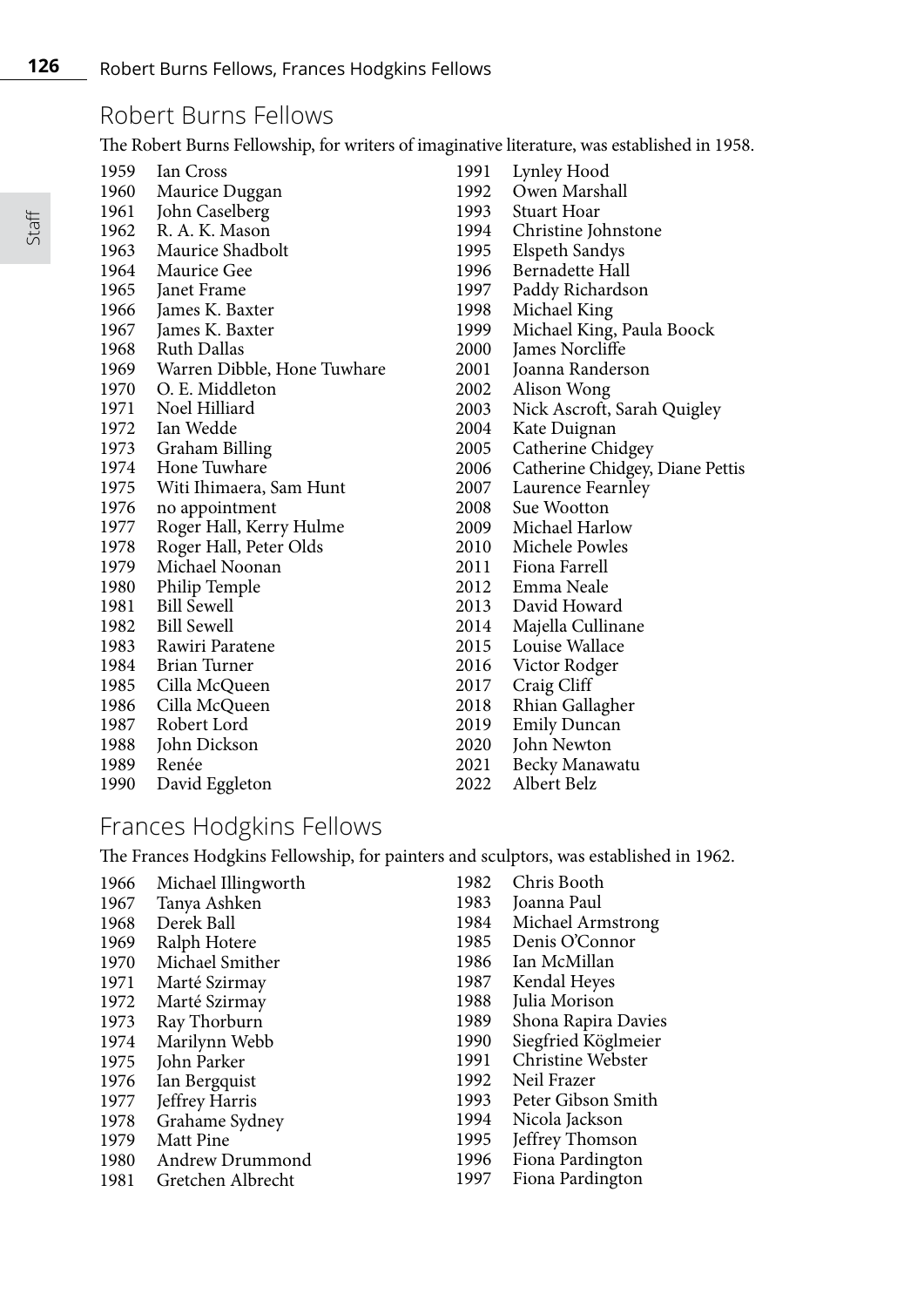Staff

| 1998 | Shane Cotton    |
|------|-----------------|
| 1999 | Seraphine Pick  |
| 2000 | Jim Speers      |
| 2001 | Ava Seymour     |
| 2002 | Scott Eady      |
| 2003 | Sara Hughes     |
| 2004 | Mladen Bizumic  |
| 2005 | Rohan Wealleans |
| 2006 | Sarah Munro     |
| 2007 | Ben Cauchi      |
| 2008 | Heather Straka  |
| 2009 | Eddie Clemens   |
| 2010 | Joanna Langford |
|      |                 |

- 2011 Kushana Bush 2012 Nick Austin 2013 Zina Swanson 2014 Patrick Lundberg 2015 John Ward Knox 2016 Miranda Parkes 2017 Campbell Patterson 2018 Louise Menzies 2019 Imogen Taylor 2020 Bridget Reweti 2021 Bridget Reweti
- 2022 Sorawit Songsataya

## Mozart Fellows

1996 Cheryl Camm

The Mozart Fellowship, for composers of music, was established in 1969.

| 1970 | Anthony Watson                    | 1997 | Jason Kaminski    |
|------|-----------------------------------|------|-------------------|
| 1971 | Anthony Watson                    | 1998 | Paul Booth        |
| 1972 | John Rimmer                       | 1999 | Harold Anderson   |
| 1973 | Edwin Carr                        | 2000 | Ross Carey        |
| 1974 | Edwin Carr                        | 2001 | Alison Isadora    |
| 1975 | Larry Pruden                      | 2002 | Michael Norris    |
| 1976 | Gillian Bibby                     | 2003 | Noel Sanders      |
| 1977 | Gillian Bibby                     | 2004 | Noel Sanders      |
| 1978 | Ian D. McDonald                   | 2005 | Rachel Clement    |
| 1979 | Ian D. McDonald                   | 2006 | Rachel Clement    |
| 1980 | Chris Cree Brown                  | 2007 | Neville Copland   |
| 1981 | John Elmsly                       | 2008 | Chris Watson      |
| 1982 | no appointment                    | 2009 | Chris Watson      |
| 1983 | Chris Cree Brown                  | 2010 | Christopher Adams |
| 1984 | Jonathan Besser                   | 2011 | Christopher Adams |
| 1985 | Kim Dyett                         | 2012 | Robbie Ellis      |
| 1986 | Nigel Keay                        | 2013 | Samuel Holloway   |
| 1987 | Nigel Keay                        | 2014 | Jeremy Mayall     |
| 1988 | Anthony Ritchie                   | 2015 | Jeremy Mayall     |
| 1989 | Anthony Ritchie                   | 2016 | Chris Gendall     |
| 1990 | Martin Lodge                      | 2017 | Chris Gendall     |
| 1991 | Martin Lodge                      | 2018 | Dylan Lardelli    |
| 1992 | Bruce Crossman, Gillian Whitehead | 2019 | Dylan Lardelli    |
| 1993 | Helen Bowater                     | 2020 | Kenneth Young     |
| 1994 | Christopher J. Marshall           | 2021 | Kenneth Young     |
| 1995 | Christopher J. Marshall           | 2022 | Sean Donnelly     |